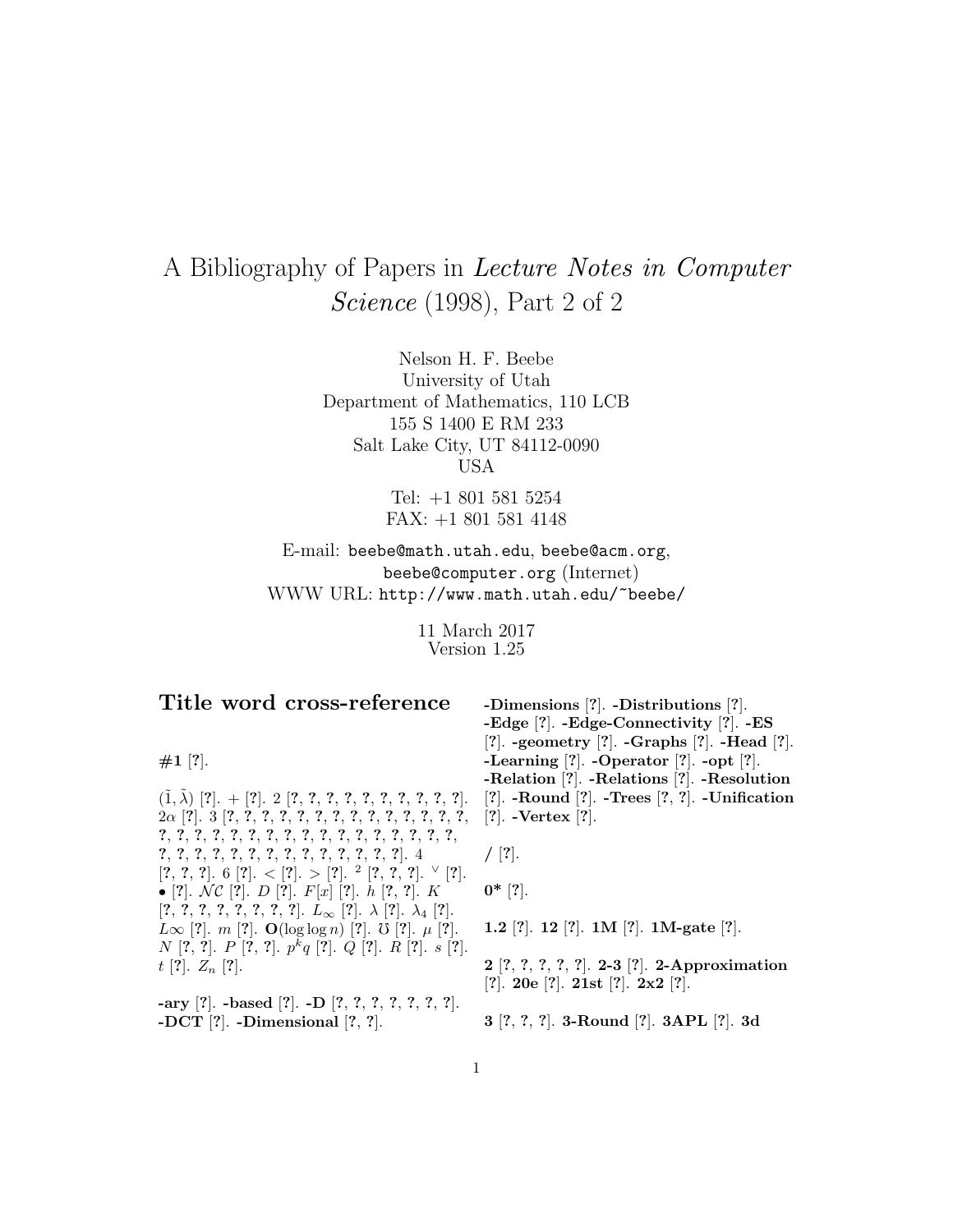[**?**, **?**].

**4M** [**?**, **?**]. **4M-Algorithm** [**?**, **?**].

**90** [**?**, **?**]. **93** [**?**]. **'98** [**?**].

**=** [**?**, **?**, **?**].

**A0Tv** [**?**]. **ABCDE** [**?**]. **Abdominal** [**?**]. **Abduction** [**?**, **?**]. **Abductive** [**?**, **?**, **?**]. **Abilities** [**?**]. **Ablation** [**?**]. **Abnormal** [**?**]. **above** [**?**]. **ABR** [**?**, **?**, **?**, **?**]. **Abstract** [**?**, **?**, **?**, **?**, **?**, **?**, **?**, **?**, **?**, **?**, **?**, **?**, **?**, **?**, **?**, **?**, **?**]. **Abstracting** [**?**]. **Abstraction** [**?**, **?**, **?**, **?**, **?**, **?**, **?**, **?**, **?**, **?**]. **Abstraction-Based** [**?**]. **Abstractions** [**?**]. **Abstracts** [**?**]. **Academic** [**?**]. **Accelerating** [**?**, **?**, **?**]. **Acceleration** [**?**]. **Accelerators** [**?**]. **Accelerometry** [**?**]. **Acceptable** [**?**, **?**]. **Access** [**?**, **?**, **?**, **?**, **?**, **?**, **?**, **?**, **?**, **?**]. **Accesses** [**?**]. **Accessing** [**?**]. **Accommodate** [**?**]. **Accommodating** [**?**]. **According** [**?**]. **Accountable** [**?**]. **Accuracy** [**?**, **?**, **?**, **?**, **?**, **?**]. **Accurate** [**?**, **?**, **?**, **?**, **?**, **?**, **?**, **?**]. **Achieve** [**?**, **?**, **?**]. **Achieving** [**?**]. **ACL2** [**?**]. **Acoustic** [**?**, **?**]. **Acquisition** [**?**, **?**, **?**, **?**, **?**, **?**, **?**, **?**, **?**, **?**, **?**]. **Acquisitions** [**?**]. **Across** [**?**, **?**]. **Act** [**?**, **?**, **?**]. **Action** [**?**, **?**, **?**, **?**, **?**, **?**]. **Actions** [**?**, **?**, **?**, **?**]. **Activation** [**?**]. **Active** [**?**, **?**, **?**, **?**, **?**, **?**, **?**, **?**, **?**, **?**, **?**, **?**, **?**, **?**, **?**, **?**, **?**, **?**, **?**, **?**, **?**, **?**, **?**, **?**, **?**, **?**, **?**, **?**, **?**, **?**]. **Active-U-Datalog** [**?**]. **activeness** [**?**]. **ActiveX** [**?**, **?**]. **Activities** [**?**]. **Activity** [**?**]. **Actor** [**?**]. **Actors** [**?**, **?**, **?**]. **acts** [**?**, **?**]. **Adaptability** [**?**]. **Adaptable** [**?**, **?**, **?**]. **Adaptation** [**?**, **?**, **?**, **?**, **?**, **?**, **?**, **?**, **?**, **?**, **?**, **?**, **?**]. **Adapted** [**?**]. **Adapters** [**?**]. **Adaptive** [**?**, **?**, **?**, **?**, **?**, **?**, **?**, **?**, **?**, **?**, **?**, **?**, **?**, **?**, **?**, **?**, **?**, **?**, **?**, **?**, **?**, **?**, **?**, **?**, **?**, **?**, **?**, **?**, **?**, **?**, **?**, **?**, **?**, **?**, **?**, **?**, **?**, **?**]. **Adaptively** [**?**]. **Adaptivity** [**?**]. **Added** [**?**, **?**]. **Adding** [**?**, **?**, **?**]. **Addition** [**?**].

**Address** [**?**]. **Addressing** [**?**, **?**]. **Adequate** [**?**, **?**]. **Adjoint** [**?**]. **Adjusted** [**?**]. **Adjustment** [**?**]. **Admission** [**?**, **?**]. **Adoption** [**?**]. **Adult** [**?**]. **Advance** [**?**]. **Advanced** [**?**, **?**, **?**]. **Advection** [**?**]. **Advection-Chemistry** [**?**]. **Adversarial** [**?**]. **Adversaries** [**?**]. **Advisor** [**?**, **?**]. **Aerial** [**?**]. **Aesthetics** [**?**]. **AETS** [**?**]. **Affect** [**?**]. **Affecting** [**?**]. **Affine** [**?**, **?**, **?**]. **after** [**?**]. **Again** [**?**]. **Against** [**?**, **?**, **?**, **?**, **?**, **?**, **?**, **?**, **?**, **?**, **?**]. **Age** [**?**, **?**]. **Agenda** [**?**]. **Agent** [**?**, **?**, **?**, **?**, **?**, **?**, **?**, **?**, **?**, **?**, **?**, **?**, **?**, **?**, **?**, **?**, **?**, **?**, **?**, **?**, **?**, **?**, **?**, **?**, **?**, **?**, **?**, **?**, **?**, **?**, **?**, **?**, **?**, **?**, **?**, **?**, **?**, **?**, **?**, **?**, **?**, **?**, **?**, **?**, **?**, **?**, **?**, **?**, **?**, **?**, **?**, **?**, **?**, **?**, **?**, **?**, **?**, **?**, **?**]. **Agent-Based** [**?**, **?**, **?**, **?**, **?**, **?**, **?**]. **Agent-Oriented** [**?**]. **Agent-User** [**?**]. **Agents** [**?**, **?**, **?**, **?**, **?**, **?**, **?**, **?**, **?**, **?**, **?**, **?**, **?**, **?**, **?**, **?**, **?**, **?**, **?**, **?**, **?**, **?**, **?**, **?**, **?**, **?**, **?**, **?**, **?**, **?**, **?**, **?**, **?**, **?**, **?**, **?**, **?**, **?**, **?**, **?**, **?**, **?**, **?**, **?**, **?**, **?**, **?**, **?**]. **AgentSpace** [**?**]. **AgentSpeak** [**?**]. **Aggregate** [**?**]. **Aggregating** [**?**]. **Aggregation** [**?**, **?**]. **Aging** [**?**]. **AGORA** [**?**]. **Agreement** [**?**, **?**, **?**, **?**, **?**, **?**]. **Agricultural** [**?**]. **AI** [**?**, **?**, **?**]. **Aid** [**?**, **?**, **?**, **?**]. **Aided** [**?**, **?**, **?**, **?**, **?**, **?**, **?**, **?**, **?**, **?**, **?**, **?**]. **Air** [**?**, **?**, **?**, **?**, **?**]. **Ajtai** [**?**]. **Alarm** [**?**]. **Alerting** [**?**]. **Alexandria** [**?**, **?**]. **Algebra** [**?**, **?**, **?**, **?**, **?**, **?**, **?**, **?**, **?**, **?**, **?**]. **Algebraic** [**?**, **?**, **?**, **?**, **?**, **?**, **?**, **?**, **?**, **?**, **?**, **?**, **?**]. **Algebraic-Functional** [**?**]. **Algebras** [**?**, **?**, **?**, **?**, **?**]. **Algorithm** [**?**, **?**, **?**, **?**, **?**, **?**, **?**, **?**, **?**, **?**, **?**, **?**, **?**, **?**, **?**, **?**, **?**, **?**, **?**, **?**, **?**, **?**, **?**, **?**, **?**, **?**, **?**, **?**, **?**, **?**, **?**, **?**, **?**, **?**, **?**, **?**, **?**, **?**, **?**, **?**, **?**, **?**, **?**, **?**, **?**, **?**, **?**, **?**, **?**, **?**, **?**, **?**, **?**, **?**, **?**, **?**, **?**, **?**, **?**, **?**, **?**, **?**, **?**, **?**, **?**, **?**, **?**, **?**, **?**, **?**, **?**, **?**, **?**, **?**, **?**, **?**, **?**, **?**, **?**, **?**, **?**, **?**, **?**, **?**, **?**, **?**, **?**, **?**]. **Algorithmic** [**?**, **?**, **?**]. **Algorithms** [**?**, **?**, **?**, **?**, **?**, **?**, **?**, **?**, **?**, **?**, **?**, **?**, **?**, **?**, **?**, **?**, **?**, **?**, **?**, **?**, **?**, **?**, **?**, **?**, **?**, **?**, **?**, **?**, **?**, **?**, **?**, **?**, **?**, **?**, **?**, **?**, **?**, **?**, **?**, **?**, **?**, **?**, **?**, **?**, **?**, **?**, **?**, **?**, **?**, **?**, **?**, **?**, **?**, **?**, **?**, **?**, **?**, **?**, **?**, **?**, **?**, **?**, **?**, **?**, **?**, **?**, **?**, **?**, **?**, **?**, **?**, **?**, **?**, **?**, **?**, **?**, **?**, **?**, **?**, **?**, **?**, **?**, **?**, **?**, **?**, **?**, **?**].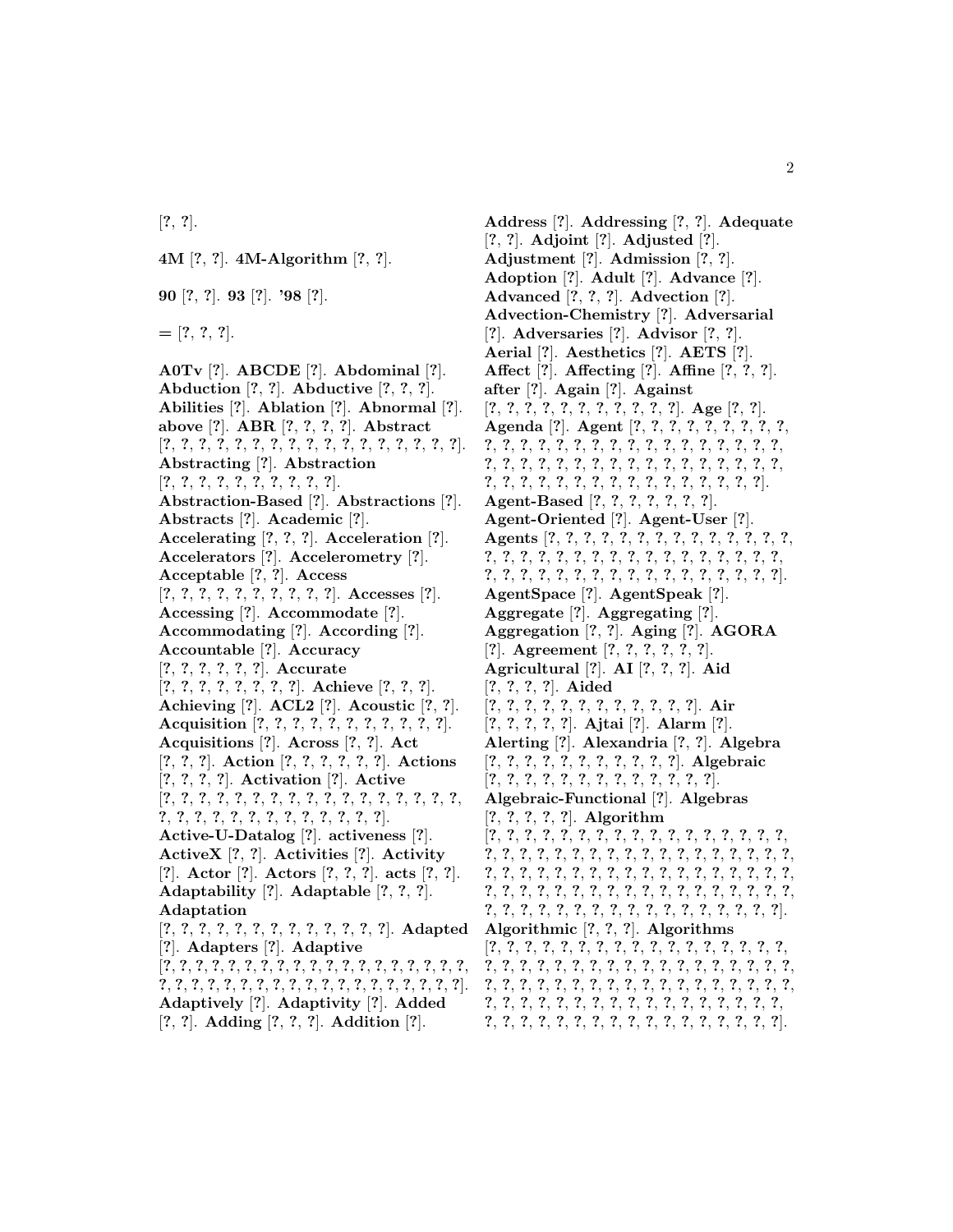**Alias** [**?**]. **Aliasing** [**?**]. **Alignment** [**?**, **?**, **?**]. **Alis** [**?**, **?**]. **All-Or-Nothing** [**?**]. **All-to-All** [**?**, **?**]. **Alleged** [**?**]. **Allocation** [**?**, **?**, **?**, **?**, **?**]. **Allocator** [**?**]. **Allowing** [**?**]. **ALLTYPES** [**?**]. **Almana** [**?**]. **Almost** [**?**, **?**, **?**]. **Along** [**?**]. **Alpha** [**?**, **?**]. **Alpha-based** [**?**]. **Alpha-Beta** [**?**]. **ALR** [**?**]. **AltaVista** [**?**]. **Alternating** [**?**, **?**, **?**]. **Alternating-Time** [**?**]. **Alternative** [**?**, **?**, **?**]. **Alzheimer** [**?**]. **Ambiguity** [**?**]. **Ambulatory** [**?**]. **American** [**?**, **?**]. **Among** [**?**, **?**, **?**, **?**, **?**]. **Amplification** [**?**]. **Analog** [**?**, **?**]. **Analogs** [**?**]. **Analogue** [**?**, **?**, **?**]. **Analusis** [**?**]. **Analysers** [**?**]. **Analyses** [**?**, **?**, **?**, **?**]. **Analysing** [**?**, **?**, **?**, **?**]. **Analysis** [**?**, **?**, **?**, **?**, **?**, **?**, **?**, **?**, **?**, **?**, **?**, **?**, **?**, **?**, **?**, **?**, **?**, **?**, **?**, **?**, **?**, **?**, **?**, **?**, **?**, **?**, **?**, **?**, **?**, **?**, **?**, **?**, **?**, **?**, **?**, **?**, **?**, **?**, **?**, **?**, **?**, **?**, **?**, **?**, **?**, **?**, **?**, **?**, **?**, **?**, **?**, **?**, **?**, **?**, **?**, **?**, **?**, **?**, **?**, **?**, **?**, **?**, **?**, **?**, **?**, **?**, **?**, **?**, **?**, **?**, **?**, **?**, **?**, **?**, **?**, **?**, **?**, **?**, **?**, **?**, **?**, **?**, **?**, **?**, **?**, **?**, **?**, **?**, **?**, **?**, **?**, **?**, **?**, **?**, **?**, **?**, **?**, **?**]. **Analysis** [**?**, **?**, **?**, **?**, **?**, **?**, **?**, **?**, **?**, **?**, **?**, **?**, **?**, **?**, **?**]. **Analytic** [**?**]. **Analytical** [**?**, **?**]. **Analyzable** [**?**]. **Analyzing** [**?**, **?**, **?**, **?**]. **Anaphora** [**?**]. **Anatomical** [**?**, **?**]. **Anatomy** [**?**]. **AnatomyBrowser** [**?**]. **Aneurysms** [**?**, **?**, **?**]. **Angiograms** [**?**]. **Angiography** [**?**, **?**]. **ANGUARD** [**?**]. **Angular** [**?**]. **Animal** [**?**]. **Animated** [**?**, **?**]. **Animating** [**?**]. **Animation** [**?**, **?**, **?**, **?**]. **Animations** [**?**]. **Anisotropic** [**?**, **?**]. **Annealed** [**?**, **?**]. **Annealing** [**?**, **?**, **?**]. **Annealing-Based** [**?**]. **Annotate** [**?**]. **Annotation** [**?**, **?**]. **Annotations** [**?**, **?**]. **ANNs** [**?**]. **Anonymity** [**?**, **?**]. **Anonymous** [**?**, **?**, **?**]. **ANORAMA** [**?**]. **ANSI** [**?**]. **ANSI-C** [**?**]. **Answer** [**?**]. **Answering** [**?**, **?**, **?**, **?**, **?**, **?**, **?**, **?**, **?**, **?**, **?**]. **Answers** [**?**, **?**, **?**, **?**]. **Ant** [**?**, **?**, **?**, **?**, **?**]. **Antibodies** [**?**]. **Antibody** [**?**]. **Any** [**?**]. **Anytime** [**?**, **?**, **?**]. **AOP** [**?**]. **Aortic** [**?**]. **AP** [**?**]. **AP/Linux** [**?**]. **AP1000** [**?**]. **APE100** [**?**]. **APE100/** [**?**]. **Appealing** [**?**]. **Applet** [**?**]. **Applet-Based** [**?**]. **Applets**

[**?**, **?**, **?**, **?**]. **Applicability** [**?**]. **Application** [**?**, **?**, **?**, **?**, **?**, **?**, **?**, **?**, **?**, **?**, **?**, **?**, **?**, **?**, **?**, **?**, **?**, **?**, **?**, **?**, **?**, **?**, **?**, **?**, **?**, **?**, **?**, **?**, **?**, **?**, **?**, **?**, **?**, **?**, **?**, **?**, **?**, **?**, **?**, **?**, **?**, **?**, **?**, **?**, **?**, **?**, **?**, **?**, **?**]. **Application-Oriented** [**?**, **?**]. **Applications** [**?**, **?**, **?**, **?**, **?**, **?**, **?**, **?**, **?**, **?**, **?**, **?**, **?**, **?**, **?**, **?**, **?**, **?**, **?**, **?**, **?**, **?**, **?**, **?**, **?**, **?**, **?**, **?**, **?**, **?**, **?**, **?**, **?**, **?**, **?**, **?**, **?**, **?**, **?**, **?**, **?**, **?**, **?**, **?**, **?**, **?**, **?**, **?**, **?**, **?**, **?**, **?**, **?**, **?**, **?**, **?**, **?**, **?**, **?**, **?**, **?**, **?**, **?**, **?**, **?**, **?**, **?**, **?**, **?**, **?**, **?**, **?**, **?**, **?**, **?**, **?**, **?**, **?**, **?**, **?**, **?**, **?**, **?**, **?**, **?**, **?**, **?**]. **Applied** [**?**, **?**, **?**, **?**, **?**, **?**, **?**, **?**, **?**, **?**]. **Applying** [**?**, **?**, **?**, **?**, **?**, **?**, **?**, **?**, **?**, **?**, **?**, **?**]. **Approach** [**?**, **?**, **?**, **?**, **?**, **?**, **?**, **?**, **?**, **?**, **?**, **?**, **?**, **?**, **?**, **?**, **?**, **?**, **?**, **?**, **?**, **?**, **?**, **?**, **?**, **?**, **?**, **?**, **?**, **?**, **?**, **?**, **?**, **?**, **?**, **?**, **?**, **?**, **?**, **?**, **?**, **?**, **?**, **?**, **?**, **?**, **?**, **?**, **?**, **?**, **?**, **?**, **?**, **?**, **?**, **?**, **?**, **?**, **?**, **?**, **?**, **?**, **?**, **?**, **?**, **?**, **?**, **?**, **?**, **?**, **?**, **?**, **?**, **?**, **?**, **?**, **?**, **?**, **?**, **?**, **?**, **?**, **?**, **?**, **?**, **?**, **?**, **?**, **?**, **?**, **?**, **?**, **?**, **?**, **?**, **?**, **?**, **?**]. **Approach** [**?**, **?**, **?**, **?**, **?**, **?**, **?**, **?**, **?**, **?**, **?**, **?**, **?**]. **Approaches** [**?**, **?**, **?**, **?**, **?**, **?**, **?**, **?**, **?**]. **Approaching** [**?**]. **Appropriateness** [**?**]. **Approximate** [**?**, **?**, **?**, **?**, **?**, **?**, **?**, **?**, **?**, **?**, **?**, **?**]. **Approximating** [**?**]. **Approximation** [**?**, **?**, **?**, **?**, **?**, **?**, **?**, **?**, **?**, **?**, **?**, **?**, **?**, **?**]. **Approximative** [**?**]. **Aquarelle** [**?**]. **Arabic** [**?**, **?**]. **Arabic-English** [**?**]. **Arbitrarily** [**?**]. **Arbitrary** [**?**, **?**, **?**]. **Arc** [**?**]. **architects** [**?**]. **Architectural** [**?**, **?**]. **Architecture** [**?**, **?**, **?**, **?**, **?**, **?**, **?**, **?**, **?**, **?**, **?**, **?**, **?**, **?**, **?**, **?**, **?**, **?**, **?**, **?**, **?**, **?**, **?**, **?**, **?**, **?**, **?**, **?**, **?**, **?**, **?**, **?**, **?**, **?**, **?**, **?**, **?**, **?**, **?**, **?**, **?**, **?**, **?**, **?**, **?**, **?**, **?**, **?**, **?**, **?**, **?**, **?**, **?**, **?**, **?**]. **Architecture-Driven** [**?**]. **Architectures** [**?**, **?**, **?**, **?**, **?**, **?**, **?**, **?**, **?**, **?**, **?**, **?**, **?**, **?**, **?**]. **Architecturing** [**?**]. **Archive** [**?**]. **Archives** [**?**, **?**]. **Arcs** [**?**]. **Area** [**?**, **?**]. **Area-Based** [**?**]. **Areas** [**?**]. **Aren't** [**?**]. **Argonne** [**?**]. **Arguing** [**?**]. **Argumentation** [**?**]. **Argumentative** [**?**]. **ARIADNE** [**?**]. **Arising** [**?**, **?**]. **Arithmetic** [**?**, **?**, **?**, **?**, **?**, **?**]. **Arm** [**?**]. **Army** [**?**]. **Arrangements** [**?**]. **Array** [**?**, **?**, **?**, **?**, **?**, **?**, **?**, **?**, **?**, **?**, **?**]. **Arrays**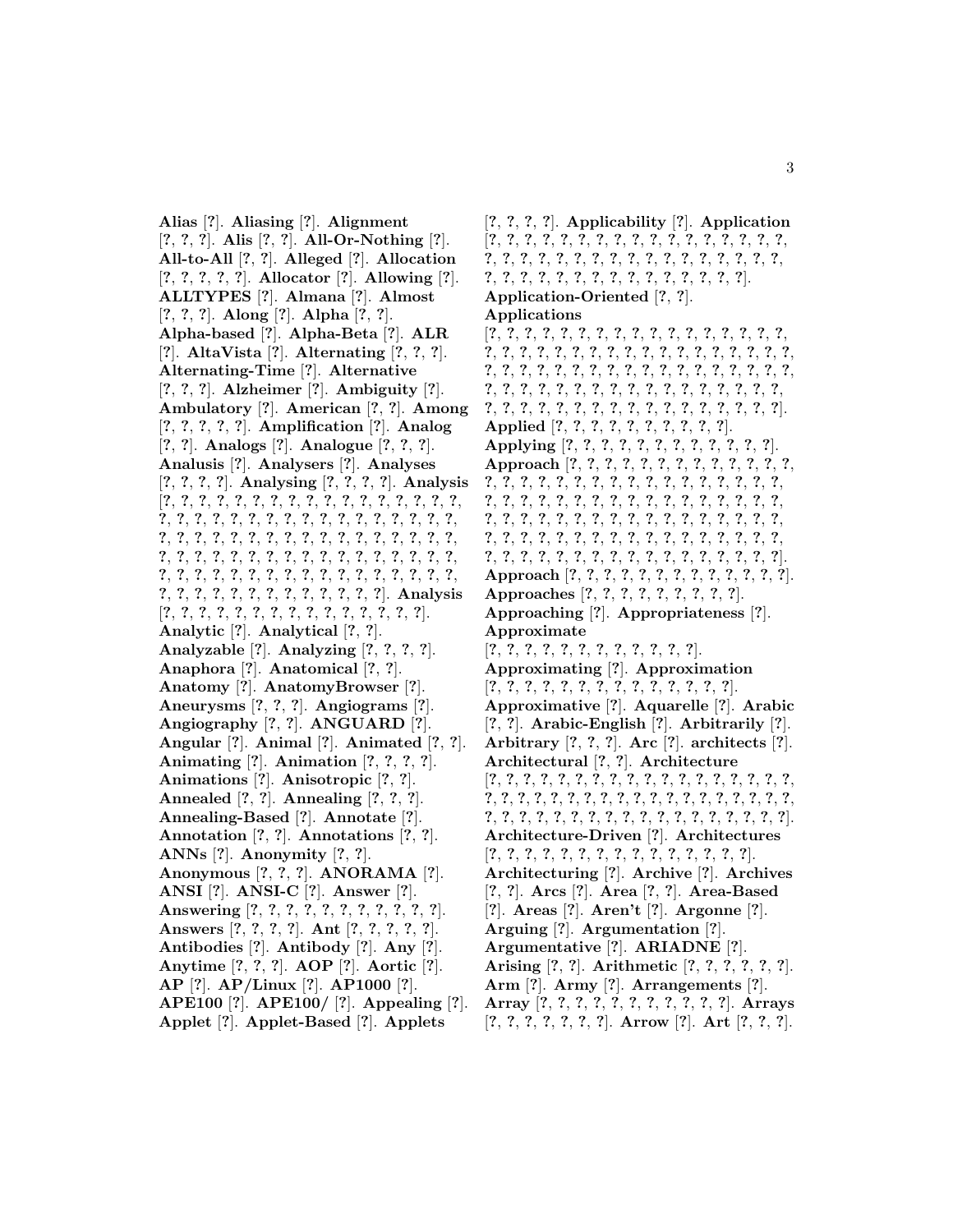**ART2** [**?**]. **ARTEMIS** [**?**]. **Arthroplasty** [**?**]. **Article** [**?**]. **Articles** [**?**]. **Articulate** [**?**]. **Artifacts** [**?**]. **Artificial** [**?**, **?**, **?**, **?**, **?**, **?**, **?**, **?**, **?**, **?**, **?**]. **Arts** [**?**]. **ARX** [**?**]. **ary** [**?**]. **as-built** [**?**]. **ASCI** [**?**]. **ASCI-class** [**?**]. **ASIC** [**?**]. **ASICs** [**?**]. **Asked** [**?**]. **ASM** [**?**]. **Aspect** [**?**, **?**, **?**]. **AspectIX** [**?**]. **Aspects** [**?**, **?**, **?**, **?**, **?**, **?**, **?**, **?**, **?**, **?**, **?**, **?**]. **Assembly** [**?**, **?**, **?**, **?**]. **Assertion** [**?**]. **Assertion-Based** [**?**]. **Assertions** [**?**, **?**]. **Assessing** [**?**, **?**, **?**]. **Assessment** [**?**, **?**, **?**, **?**, **?**]. **Assigning** [**?**]. **Assignment** [**?**, **?**, **?**, **?**, **?**, **?**, **?**, **?**, **?**]. **Assimilation** [**?**, **?**]. **Assist** [**?**]. **Assistance** [**?**]. **Assistant** [**?**, **?**, **?**]. **Assistants** [**?**, **?**]. **Assisted** [**?**, **?**, **?**, **?**, **?**, **?**, **?**, **?**, **?**, **?**, **?**, **?**]. **Assisting** [**?**]. **Assistive** [**?**, **?**, **?**]. **Associated** [**?**, **?**]. **Association** [**?**, **?**, **?**, **?**, **?**, **?**, **?**, **?**]. **Associations** [**?**]. **Associative** [**?**, **?**, **?**]. **Associative-Commutative** [**?**, **?**]. **Assume** [**?**]. **Assume-Guarantee** [**?**]. **Assumption** [**?**, **?**, **?**, **?**]. **assumption-based** [**?**]. **Assumption-Commitment** [**?**]. **Assumptions** [**?**]. **Assurance** [**?**]. **Astable** [**?**]. **Asymmetric** [**?**]. **Asynchronous** [**?**, **?**, **?**, **?**, **?**, **?**, **?**, **?**, **?**, **?**, **?**]. **Asynchronously** [**?**]. **AT-free** [**?**]. **Athapascan** [**?**]. **Atlas** [**?**, **?**, **?**, **?**]. **ATM** [**?**, **?**, **?**, **?**, **?**, **?**, **?**]. **Atmospheric** [**?**]. **Atomic** [**?**, **?**, **?**, **?**]. **Atomicity** [**?**]. **ATR** [**?**]. **Attack** [**?**, **?**, **?**, **?**, **?**, **?**, **?**]. **Attacks** [**?**, **?**, **?**, **?**, **?**, **?**, **?**, **?**]. **Attempt** [**?**]. **Attention** [**?**]. **Attenuation** [**?**]. **Attitudes** [**?**]. **Attribute** [**?**, **?**, **?**, **?**, **?**, **?**, **?**, **?**, **?**, **?**]. **Attribute-Efficient** [**?**]. **Attribute-Pair** [**?**]. **Attributes** [**?**, **?**, **?**, **?**, **?**, **?**, **?**]. **Auburn** [**?**]. **Audio** [**?**, **?**, **?**]. **Audiovisual** [**?**]. **Audit** [**?**]. **Augmentation** [**?**]. **Augmentative** [**?**, **?**]. **Augmented** [**?**, **?**, **?**, **?**, **?**]. **Augmenting** [**?**]. **Aurora** [**?**]. **Authentication** [**?**, **?**, **?**, **?**, **?**, **?**]. **Author** [**?**, **?**, **?**, **?**, **?**, **?**, **?**, **?**]. **Authoring** [**?**, **?**, **?**, **?**, **?**]. **Authorization** [**?**, **?**].

**Autoepistemic** [**?**, **?**]. **Autofocusing** [**?**]. **Automata** [**?**, **?**, **?**, **?**, **?**, **?**, **?**, **?**, **?**, **?**, **?**, **?**, **?**, **?**, **?**, **?**, **?**, **?**, **?**, **?**, **?**, **?**]. **Automata-Theoretic** [**?**]. **Automated** [**?**, **?**, **?**, **?**, **?**, **?**, **?**, **?**, **?**, **?**, **?**, **?**]. **Automatic** [**?**, **?**, **?**, **?**, **?**, **?**, **?**, **?**, **?**, **?**, **?**, **?**, **?**, **?**, **?**, **?**, **?**, **?**, **?**, **?**, **?**, **?**, **?**, **?**, **?**, **?**, **?**, **?**, **?**, **?**, **?**, **?**, **?**, **?**, **?**, **?**, **?**, **?**, **?**, **?**, **?**]. **Automatically** [**?**, **?**, **?**]. **Automaton** [**?**]. **Automaton-Based** [**?**]. **Automorphisms** [**?**, **?**]. **Autonomous** [**?**, **?**, **?**, **?**, **?**, **?**, **?**, **?**, **?**]. **Autoscheduling** [**?**]. **Autotransplantation** [**?**]. **Autotutor** [**?**]. **Auxiliary** [**?**]. **Availability** [**?**, **?**]. **Available** [**?**]. **AVATAR** [**?**]. **Average** [**?**, **?**, **?**]. **Averaging** [**?**, **?**]. **Aviation** [**?**]. **Avoid** [**?**]. **Avoidance** [**?**]. **Avoiding** [**?**, **?**]. **Aware** [**?**]. **Awareness** [**?**, **?**]. **Awareness-Based** [**?**]. **Ax** [**?**]. **Axiomatics** [**?**]. **Axiomatisable** [**?**]. **Axiomatization** [**?**]. **Axioms** [**?**, **?**]. **axisymmetric** [**?**]. **B** [**?**, **?**, **?**, **?**, **?**]. **B-Scans** [**?**]. **B-splines** [**?**]. **B-Surface** [**?**]. **Back** [**?**, **?**]. **Back-Propagation** [**?**]. **Background** [**?**]. **backgrounds** [**?**]. **BackProp** [**?**]. **Backpropagating** [**?**]. **Backs** [**?**]. **Bad** [**?**]. **Balance** [**?**]. **Balanced** [**?**]. **Balancing** [**?**, **?**, **?**, **?**, **?**, **?**, **?**, **?**, **?**, **?**, **?**, **?**, **?**, **?**, **?**, **?**, **?**, **?**, **?**, **?**, **?**, **?**, **?**]. **Baldwin** [**?**]. **Balls** [**?**, **?**]. **BALTICSEAWEB** [**?**]. **Bancomat** [**?**]. **band** [**?**]. **Bandwidth** [**?**]. **BANG** [**?**]. **BANG-Clustering** [**?**]. **Bank** [**?**]. **Barrier** [**?**]. **Barter** [**?**]. **Base** [**?**, **?**, **?**, **?**, **?**, **?**]. **Based** [**?**, **?**, **?**, **?**, **?**, **?**, **?**, **?**, **?**, **?**, **?**, **?**, **?**, **?**, **?**, **?**, **?**, **?**, **?**, **?**, **?**, **?**, **?**, **?**, **?**, **?**, **?**, **?**, **?**, **?**, **?**, **?**, **?**, **?**, **?**, **?**, **?**, **?**, **?**, **?**, **?**, **?**, **?**, **?**, **?**, **?**, **?**, **?**, **?**, **?**, **?**, **?**, **?**, **?**, **?**, **?**, **?**, **?**, **?**, **?**, **?**, **?**, **?**, **?**, **?**, **?**, **?**, **?**, **?**, **?**, **?**, **?**, **?**, **?**, **?**, **?**, **?**, **?**, **?**, **?**, **?**, **?**, **?**, **?**, **?**, **?**, **?**, **?**, **?**, **?**, **?**, **?**, **?**, **?**, **?**]. **Based** [**?**, **?**, **?**, **?**, **?**, **?**, **?**, **?**, **?**, **?**, **?**, **?**, **?**, **?**, **?**, **?**, **?**, **?**, **?**, **?**, **?**, **?**, **?**, **?**, **?**, **?**, **?**, **?**, **?**, **?**, **?**, **?**, **?**, **?**, **?**, **?**, **?**, **?**, **?**, **?**, **?**, **?**, **?**, **?**, **?**, **?**, **?**, **?**, **?**, **?**, **?**, **?**, **?**, **?**, **?**, **?**, **?**, **?**, **?**, **?**, **?**, **?**, **?**, **?**, **?**, **?**,

**?**, **?**, **?**, **?**, **?**, **?**, **?**, **?**, **?**, **?**, **?**, **?**, **?**, **?**, **?**, **?**, **?**,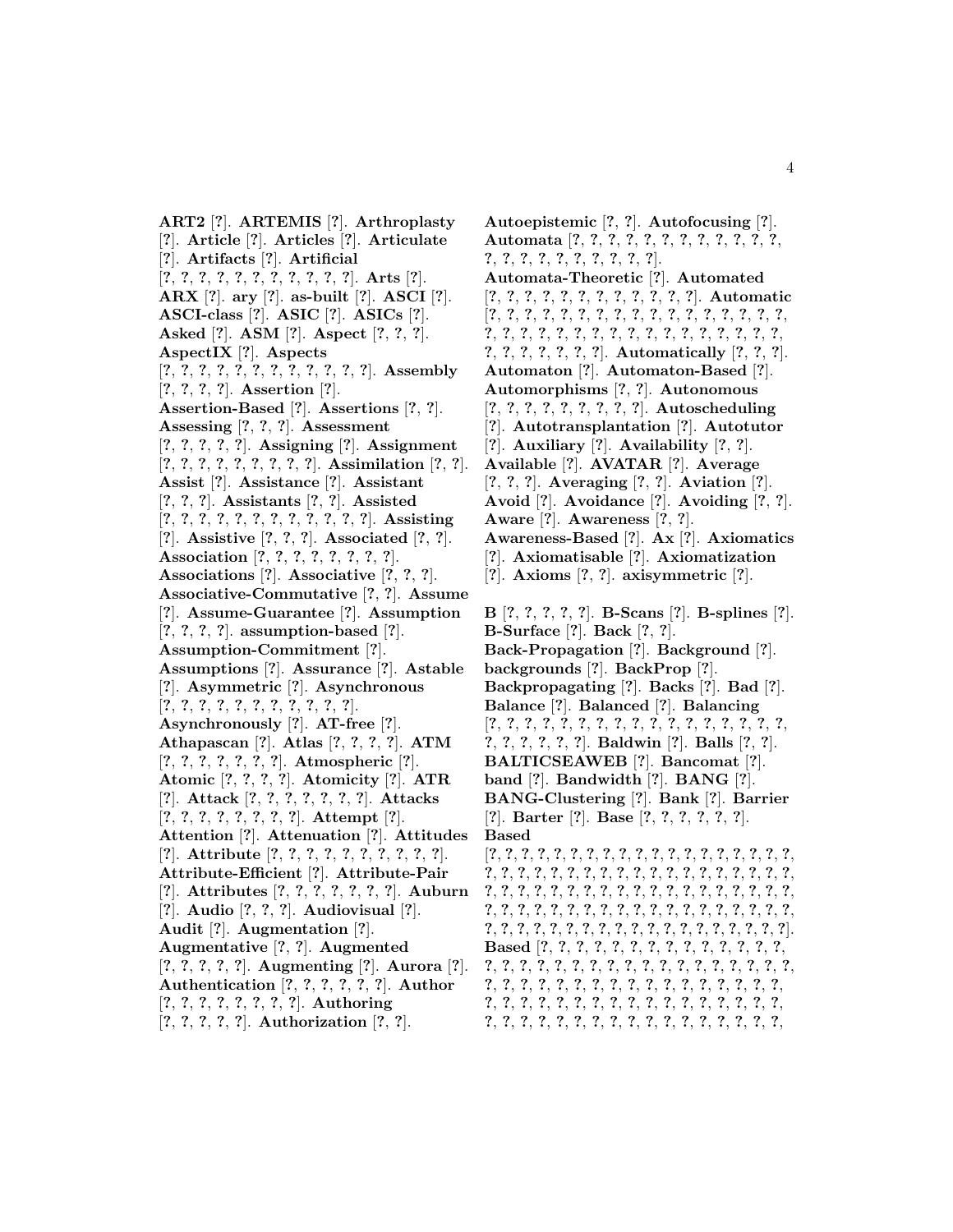**?**, **?**, **?**, **?**, **?**, **?**, **?**, **?**, **?**, **?**, **?**, **?**, **?**, **?**]. **Based** [**?**, **?**, **?**, **?**, **?**, **?**, **?**, **?**, **?**, **?**, **?**, **?**, **?**, **?**, **?**, **?**, **?**, **?**, **?**, **?**, **?**, **?**, **?**, **?**, **?**, **?**, **?**, **?**, **?**, **?**, **?**, **?**, **?**, **?**, **?**, **?**, **?**, **?**, **?**, **?**, **?**, **?**, **?**, **?**, **?**, **?**, **?**, **?**, **?**, **?**, **?**, **?**, **?**, **?**, **?**, **?**, **?**, **?**, **?**, **?**, **?**, **?**, **?**, **?**, **?**, **?**, **?**, **?**, **?**, **?**, **?**, **?**, **?**, **?**, **?**, **?**, **?**, **?**, **?**, **?**, **?**, **?**, **?**, **?**, **?**, **?**, **?**, **?**, **?**, **?**, **?**, **?**, **?**, **?**]. **Based-Integration** [**?**]. **Bases** [**?**, **?**, **?**, **?**, **?**, **?**, **?**, **?**]. **Basic** [**?**, **?**, **?**, **?**, **?**]. **Basis** [**?**, **?**, **?**, **?**]. **Batch** [**?**, **?**]. **Batlike** [**?**]. **Bay** [**?**]. **Bayesian** [**?**, **?**, **?**, **?**, **?**, **?**, **?**, **?**, **?**, **?**, **?**, **?**, **?**]. **BDD** [**?**, **?**, **?**, **?**]. **BDD-based** [**?**]. **BDDNOW** [**?**]. **Be** [**?**, **?**, **?**, **?**, **?**]. **Beacons** [**?**, **?**]. **Beam** [**?**, **?**]. **Bearing** [**?**]. **Became** [**?**]. **BECN** [**?**]. **becomes** [**?**]. **Bee** [**?**]. **BeeHive** [**?**]. **Beguin** [**?**]. **Beguin-Quisquater** [**?**]. **Behavior** [**?**, **?**, **?**, **?**, **?**, **?**, **?**, **?**, **?**, **?**, **?**]. **Behavioral** [**?**, **?**]. **Behaviors** [**?**]. **Behaviour** [**?**, **?**, **?**, **?**, **?**, **?**, **?**]. **Behaviour-based** [**?**]. **Behaviours** [**?**, **?**, **?**, **?**]. **Belief** [**?**, **?**, **?**, **?**, **?**, **?**, **?**]. **beliefs** [**?**]. **believe** [**?**]. **Benchmark** [**?**, **?**, **?**]. **Benchmarking** [**?**, **?**, **?**]. **Benchmarks** [**?**, **?**]. **Bends** [**?**]. **Benefits** [**?**, **?**, **?**]. **Benes** [**?**]. **Bertrand** [**?**]. **Best** [**?**, **?**, **?**, **?**]. **Beta** [**?**]. **Better** [**?**, **?**, **?**, **?**]. **Between** [**?**, **?**, **?**, **?**, **?**, **?**, **?**, **?**, **?**, **?**, **?**, **?**, **?**, **?**, **?**, **?**, **?**, **?**, **?**, **?**]. **Beyond** [**?**, **?**, **?**, **?**, **?**, **?**, **?**]. **Bezier** [**?**]. **Bi** [**?**, **?**, **?**]. **Bi-directional** [**?**]. **Bi-Disjunctive** [**?**]. **Bi-partitioning** [**?**]. **Bias** [**?**]. **Bibliographic** [**?**]. **Bibliography** [**?**]. **Biblioteca** [**?**]. **Bidirectional** [**?**]. **Bigrams** [**?**]. **Bilingual** [**?**, **?**]. **Bin** [**?**]. **Bin-Stretching** [**?**]. **Binary** [**?**, **?**, **?**, **?**, **?**, **?**, **?**, **?**, **?**, **?**]. **Binding** [**?**, **?**, **?**]. **Bins** [**?**, **?**]. **Bio** [**?**]. **Bio-inspired** [**?**]. **Biochemical** [**?**]. **Bioinformatics** [**?**]. **Biological** [**?**]. **Biologically** [**?**]. **Biomechanical** [**?**, **?**, **?**, **?**]. **Biomedical** [**?**, **?**, **?**]. **Biometric** [**?**]. **Biomolecular** [**?**, **?**]. **Biopsy** [**?**, **?**, **?**]. **Biplane** [**?**]. **Birthday** [**?**]. **Bisectors** [**?**]. **Bisimilarity** [**?**]. **Bisimulation** [**?**, **?**, **?**, **?**, **?**]. **Bit** [**?**, **?**, **?**, **?**, **?**]. **Bit-Level** [**?**]. **Bit-Vector**

[**?**]. **Bit-Wise** [**?**]. **Bits** [**?**]. **Black** [**?**, **?**]. **Black-Box** [**?**]. **Blackboard** [**?**, **?**]. **BLAS** [**?**, **?**]. **BLAS-3** [**?**]. **BLAS's** [**?**]. **Blind** [**?**, **?**, **?**, **?**]. **Blitz** [**?**]. **Block** [**?**, **?**, **?**, **?**, **?**, **?**, **?**, **?**]. **Block-Based** [**?**]. **Block-Cyclic** [**?**]. **Block-Structured** [**?**]. **Blocked** [**?**]. **blocking** [**?**]. **Blocks** [**?**]. **Blood** [**?**]. **Blurred** [**?**]. **BNF** [**?**]. **Board** [**?**]. **Body** [**?**]. **Bone** [**?**, **?**, **?**, **?**, **?**]. **Bones** [**?**]. **Book** [**?**]. **Boolean** [**?**, **?**, **?**, **?**, **?**, **?**, **?**, **?**]. **Booleans** [**?**]. **Boosting** [**?**, **?**]. **Bootstrap** [**?**]. **Bootstrapping** [**?**]. **Borel** [**?**]. **Both** [**?**, **?**]. **Bottleneck** [**?**, **?**]. **Bottom** [**?**, **?**, **?**, **?**, **?**]. **Bottom-Up** [**?**, **?**, **?**]. **Bound** [**?**, **?**, **?**]. **Boundary** [**?**, **?**, **?**, **?**, **?**]. **Bounded** [**?**, **?**, **?**, **?**, **?**]. **Bounding** [**?**]. **Bounds** [**?**, **?**, **?**, **?**, **?**, **?**, **?**, **?**, **?**, **?**]. **Box** [**?**, **?**, **?**, **?**]. **Box-Drawings** [**?**]. **Brachytherapy** [**?**]. **Brain** [**?**, **?**, **?**, **?**, **?**, **?**, **?**, **?**, **?**, **?**, **?**, **?**, **?**, **?**, **?**, **?**, **?**, **?**, **?**, **?**]. **Brain-Surgery** [**?**]. **Branches** [**?**]. **Branching** [**?**, **?**]. **Breakpoint** [**?**]. **Breakthroughs** [**?**]. **Breast** [**?**]. **Breeder** [**?**]. **Breeding** [**?**, **?**, **?**]. **BRICS** [**?**]. **Bridge** [**?**, **?**]. **Bridges** [**?**]. **Bridging** [**?**]. **Brightness** [**?**]. **Brisk** [**?**]. **Broadband** [**?**]. **Broadcast** [**?**, **?**, **?**, **?**]. **Broadcasting** [**?**, **?**, **?**, **?**]. **Broadcasts** [**?**]. **Broadway** [**?**]. **Broker** [**?**]. **Brokers** [**?**]. **Bronchial** [**?**]. **Bronchoscopy** [**?**]. **Brood** [**?**]. **Brownian** [**?**]. **Browsing** [**?**, **?**, **?**, **?**, **?**]. **BSP** [**?**, **?**, **?**, **?**, **?**, **?**, **?**]. **BSPlib** [**?**, **?**]. **Buffer** [**?**, **?**, **?**]. **Buffers** [**?**, **?**]. **Build** [**?**, **?**, **?**]. **Building** [**?**, **?**, **?**, **?**, **?**, **?**, **?**, **?**, **?**, **?**, **?**, **?**, **?**, **?**, **?**, **?**]. **Building-Block** [**?**]. **Built** [**?**, **?**, **?**]. **Built-in** [**?**, **?**]. **Bundles** [**?**]. **Burnside** [**?**]. **Bus** [**?**, **?**, **?**]. **Business** [**?**, **?**, **?**, **?**, **?**, **?**, **?**, **?**]. **Busy** [**?**]. **Butterflies** [**?**]. **by-wire** [**?**]. **Byte** [**?**]. **Bytecode** [**?**]. **Bytecode-to-Native** [**?**]. **Byzantine** [**?**].

**C** [**?**, **?**, **?**, **?**, **?**, **?**, **?**, **?**, **?**]. **C-** [**?**]. **C-Arm** [**?**]. **C-value** [**?**]. **C-value/NC-value** [**?**].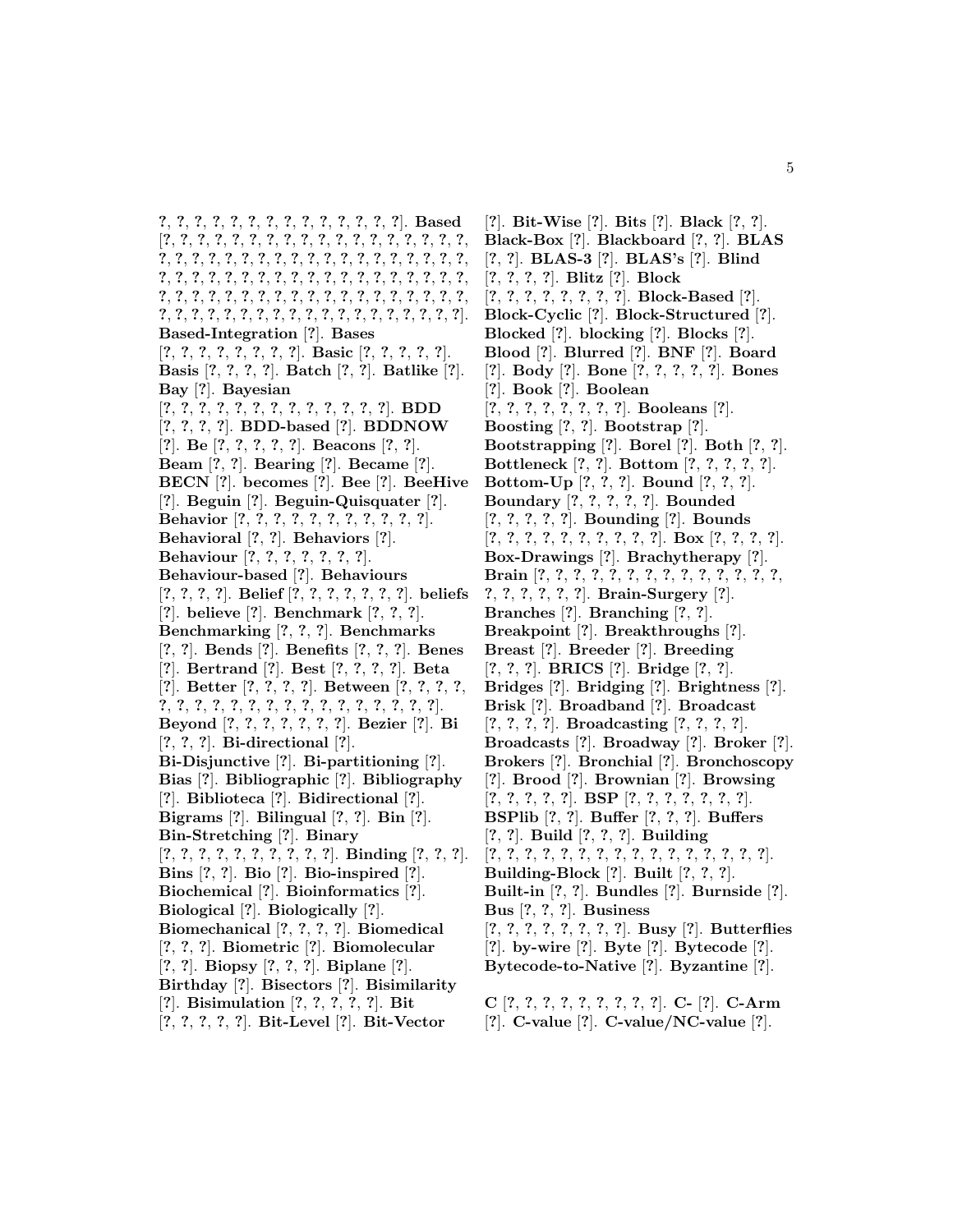**Cache** [**?**, **?**, **?**, **?**, **?**, **?**, **?**, **?**]. **Cache-Based** [**?**]. **Cache-Sensitive** [**?**]. **Caching** [**?**, **?**, **?**]. **CAD** [**?**, **?**, **?**, **?**, **?**, **?**, **?**, **?**, **?**]. **CAD/CAM** [**?**]. **CAD/CAM** [**?**, **?**]. **Calculated** [**?**]. **Calculation** [**?**, **?**, **?**]. **Calculations** [**?**, **?**, **?**]. **Calculi** [**?**, **?**, **?**]. **Calculus** [**?**, **?**, **?**, **?**, **?**, **?**, **?**, **?**, **?**, **?**, **?**, **?**, **?**, **?**, **?**, **?**, **?**, **?**, **?**]. **Calibration** [**?**, **?**, **?**]. **Call** [**?**, **?**]. **Call-by-Value** [**?**]. **Call-Graph** [**?**]. **Callstack** [**?**]. **CAM** [**?**, **?**]. **CAM-Brain** [**?**]. **Camera** [**?**]. **Cameras** [**?**, **?**]. **CAMLET** [**?**]. **Can** [**?**, **?**, **?**, **?**, **?**, **?**, **?**, **?**, **?**, **?**, **?**]. **Cancer** [**?**]. **Canonical** [**?**]. **Can't** [**?**]. **Cap** [**?**]. **Capabilities** [**?**, **?**, **?**]. **Capability** [**?**]. **Capacitated** [**?**, **?**]. **Capacitor** [**?**]. **Capture** [**?**, **?**, **?**, **?**]. **Captured** [**?**, **?**, **?**]. **Capturing** [**?**]. **Car** [**?**]. **Car-Pooling** [**?**]. **Card** [**?**, **?**, **?**, **?**]. **Cardiac** [**?**, **?**]. **cardinality** [**?**]. **Cards** [**?**, **?**]. **cardT0AP** [**?**]. **CARE** [**?**]. **CARE-PARTNER** [**?**]. **Carlo** [**?**, **?**, **?**]. **Carotid** [**?**]. **Carpal** [**?**]. **Cartographer** [**?**, **?**]. **CAS** [**?**]. **Case** [**?**, **?**, **?**, **?**, **?**, **?**, **?**, **?**, **?**, **?**, **?**, **?**, **?**, **?**, **?**, **?**, **?**, **?**, **?**, **?**, **?**, **?**, **?**, **?**, **?**, **?**, **?**, **?**, **?**, **?**, **?**, **?**, **?**, **?**, **?**, **?**, **?**, **?**, **?**, **?**, **?**, **?**, **?**, **?**, **?**, **?**, **?**, **?**, **?**, **?**, **?**, **?**, **?**, **?**, **?**, **?**, **?**, **?**, **?**, **?**, **?**, **?**, **?**, **?**, **?**, **?**, **?**, **?**, **?**, **?**, **?**]. **Case-Base** [**?**, **?**]. **Case-Based** [**?**, **?**, **?**, **?**, **?**, **?**, **?**, **?**, **?**, **?**, **?**, **?**, **?**, **?**, **?**, **?**, **?**, **?**, **?**, **?**, **?**, **?**, **?**, **?**, **?**, **?**, **?**]. **Case-Bases** [**?**, **?**, **?**]. **Case-Study** [**?**]. **Cases** [**?**, **?**, **?**, **?**, **?**]. **Cash** [**?**, **?**, **?**, **?**, **?**, **?**]. **Casting** [**?**]. **Casual** [**?**]. **CAT** [**?**, **?**]. **CAT2** [**?**]. **Cataloging** [**?**]. **Catalogs** [**?**, **?**]. **Catalyst** [**?**]. **Categorical** [**?**, **?**, **?**]. **Categories** [**?**]. **Categorizing** [**?**]. **Caterpillars** [**?**, **?**]. **Cauchy** [**?**]. **Cauchy-Like** [**?**]. **Causal** [**?**]. **Causes** [**?**, **?**]. **CBM** [**?**]. **CBR** [**?**, **?**, **?**, **?**, **?**, **?**]. **CC** [**?**]. **ccNUMA** [**?**]. **CCP** [**?**]. **CCS** [**?**]. **Cell** [**?**, **?**, **?**, **?**]. **Cellular** [**?**, **?**, **?**, **?**, **?**, **?**, **?**, **?**, **?**, **?**, **?**]. **Censored** [**?**]. **Census** [**?**]. **Center** [**?**, **?**]. **Centered** [**?**].

**Centering** [**?**]. **Central** [**?**]. **Centred** [**?**, **?**].

**Century** [**?**]. **Cerebral** [**?**, **?**, **?**, **?**]. **Certificate** [**?**, **?**, **?**, **?**]. **Certification** [**?**]. **Certifying** [**?**]. **CG** [**?**, **?**]. **CGIF** [**?**]. **Chain** [**?**]. **Chaining** [**?**]. **ChainMail** [**?**]. **Chains** [**?**]. **Challenge** [**?**]. **Challenges** [**?**, **?**, **?**, **?**, **?**]. **Chamber** [**?**]. **Change** [**?**, **?**, **?**]. **Changes** [**?**, **?**, **?**, **?**, **?**]. **Changing** [**?**, **?**, **?**]. **Channel** [**?**, **?**]. **Channels** [**?**, **?**]. **CHAOS** [**?**]. **Chaotic** [**?**]. **Chapter** [**?**, **?**, **?**, **?**, **?**, **?**, **?**, **?**, **?**, **?**, **?**, **?**, **?**, **?**, **?**, **?**, **?**, **?**, **?**, **?**, **?**, **?**]. **Character** [**?**, **?**, **?**, **?**]. **Characterisation** [**?**]. **Characteristic** [**?**, **?**, **?**]. **Characteristics** [**?**]. **Characterization** [**?**, **?**, **?**, **?**, **?**, **?**, **?**, **?**, **?**]. **Characterizations** [**?**]. **Characterized** [**?**]. **Characters** [**?**, **?**]. **Cheap** [**?**]. **Checker** [**?**]. **Checking** [**?**, **?**, **?**, **?**, **?**, **?**, **?**, **?**, **?**, **?**, **?**, **?**, **?**, **?**, **?**, **?**, **?**, **?**, **?**, **?**, **?**, **?**, **?**, **?**, **?**, **?**, **?**, **?**, **?**, **?**, **?**, **?**, **?**, **?**, **?**]. **Checkpointing** [**?**]. **Checks** [**?**, **?**]. **Chemical** [**?**, **?**]. **Chemistry** [**?**, **?**]. **Chi** [**?**]. **Chinese** [**?**, **?**, **?**]. **Chip** [**?**, **?**]. **Choice** [**?**]. **Cholesky** [**?**]. **Choose** [**?**]. **Choosing** [**?**]. **Chor** [**?**]. **Chordal** [**?**, **?**]. **Chosen** [**?**, **?**]. **CHR** [**?**]. **Chrono** [**?**]. **Chunking** [**?**]. **CIA's** [**?**]. **CiBIT** [**?**]. **CIM** [**?**]. **Cipher** [**?**]. **Ciphers** [**?**, **?**, **?**, **?**]. **Ciphertext** [**?**, **?**, **?**]. **Ciphertext-Only** [**?**]. **Circles** [**?**]. **Circuit** [**?**, **?**, **?**, **?**, **?**, **?**, **?**, **?**, **?**, **?**, **?**]. **Circuitry** [**?**]. **Circuits** [**?**, **?**, **?**, **?**, **?**, **?**, **?**, **?**, **?**]. **Circulant** [**?**]. **Circulants** [**?**]. **Circular** [**?**]. **Circulation** [**?**]. **Circumscription** [**?**]. **Cirta** [**?**]. **CITS** [**?**]. **civil** [**?**, **?**]. **CLAM** [**?**]. **CLASITEX** [**?**]. **Class** [**?**, **?**, **?**, **?**, **?**, **?**, **?**, **?**, **?**, **?**, **?**, **?**, **?**]. **Classes** [**?**, **?**, **?**, **?**, **?**, **?**, **?**, **?**]. **Classical** [**?**, **?**, **?**, **?**, **?**, **?**, **?**, **?**]. **Classification** [**?**, **?**, **?**, **?**, **?**, **?**, **?**, **?**, **?**, **?**, **?**, **?**, **?**, **?**, **?**, **?**, **?**, **?**, **?**, **?**, **?**, **?**, **?**, **?**, **?**, **?**, **?**]. **Classifier** [**?**, **?**, **?**, **?**, **?**, **?**, **?**, **?**, **?**, **?**, **?**, **?**]. **Classifier-Independent** [**?**]. **Classifiers** [**?**, **?**]. **Classifying** [**?**, **?**]. **clausal** [**?**].

- **Clause** [**?**, **?**]. **Clauses** [**?**]. **Clay** [**?**]. **Clean**
- [**?**]. **Client** [**?**, **?**, **?**, **?**, **?**, **?**, **?**, **?**, **?**, **?**].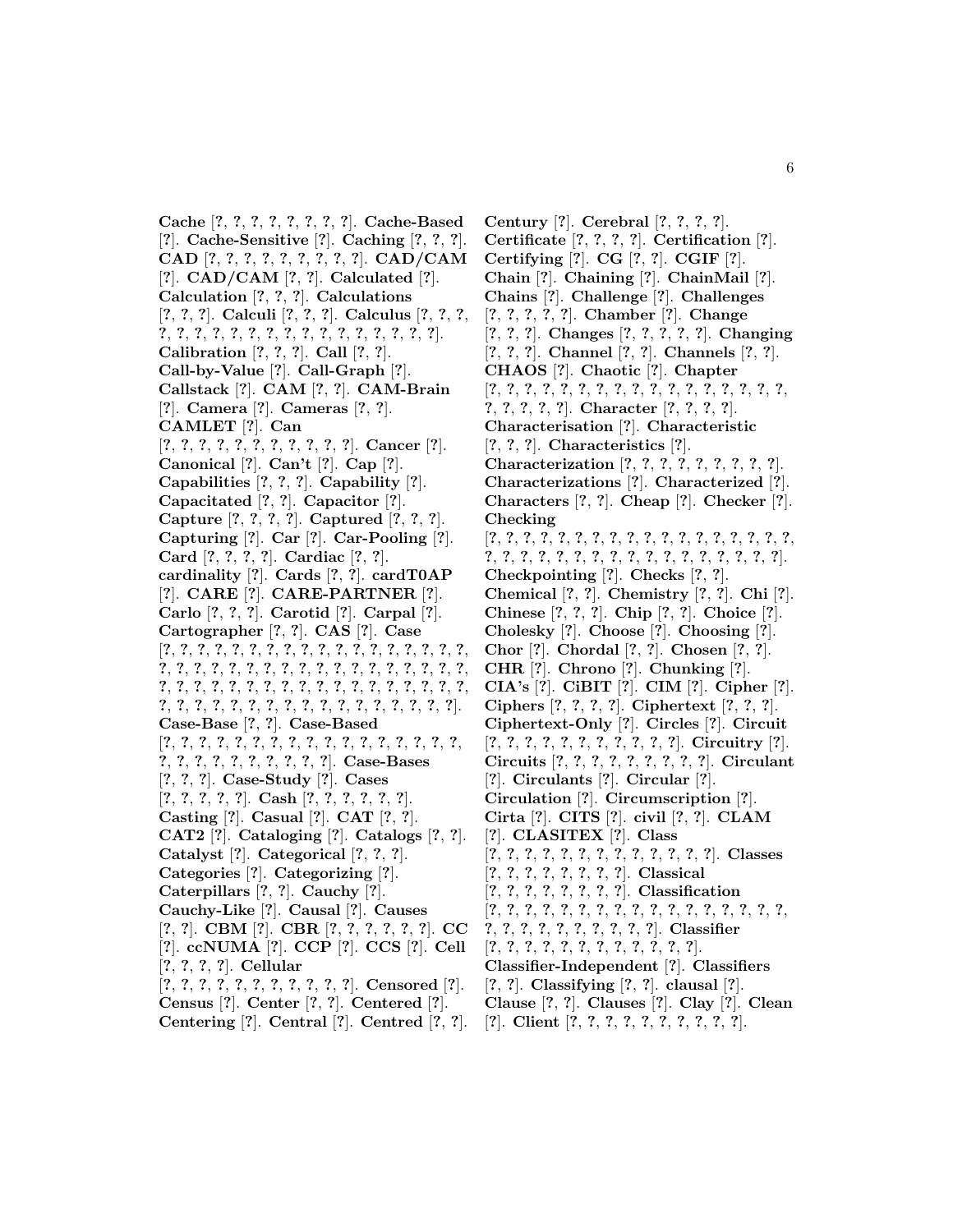**Client-Pull** [**?**]. **Client-Server** [**?**, **?**, **?**, **?**, **?**, **?**]. **Client-Side** [**?**, **?**]. **Clients** [**?**]. **Clinical** [**?**, **?**, **?**, **?**, **?**, **?**, **?**, **?**]. **Clips** [**?**]. **Clique** [**?**, **?**]. **Clique-to-Clique** [**?**]. **Clock** [**?**, **?**]. **Clock-Controlled** [**?**]. **Clocked** [**?**, **?**, **?**]. **Closed** [**?**]. **Closedness** [**?**]. **Closer** [**?**]. **Closure** [**?**]. **Closures** [**?**]. **Clothes** [**?**]. **CLP** [**?**, **?**]. **Clue** [**?**]. **Cluster** [**?**, **?**, **?**, **?**, **?**, **?**]. **Cluster-Based** [**?**]. **Clustered** [**?**]. **Clustering** [**?**, **?**, **?**, **?**, **?**, **?**, **?**, **?**, **?**, **?**, **?**, **?**, **?**, **?**]. **Clusterings** [**?**]. **Clusters** [**?**, **?**, **?**, **?**, **?**, **?**, **?**, **?**, **?**, **?**, **?**]. **CM** [**?**, **?**]. **Co** [**?**, **?**, **?**, **?**, **?**, **?**, **?**, **?**, **?**, **?**, **?**, **?**]. **Co-array** [**?**]. **Co-design** [**?**]. **Co-Evolution** [**?**, **?**]. **Co-evolving** [**?**]. **Co-inductive** [**?**]. **Co-occurrence** [**?**]. **Co-operation** [**?**, **?**]. **Co-operative** [**?**]. **Co-ordination** [**?**]. **Co-simulation** [**?**]. **Coach** [**?**]. **Coaching** [**?**, **?**]. **Coalgebra** [**?**]. **Coarse** [**?**, **?**, **?**, **?**]. **Coarse-Grained** [**?**, **?**]. **Coarse-Grid** [**?**]. **Cobol** [**?**]. **Code** [**?**, **?**, **?**, **?**, **?**, **?**, **?**, **?**, **?**, **?**, **?**, **?**, **?**, **?**, **?**, **?**, **?**]. **Coded** [**?**, **?**]. **Codes** [**?**, **?**, **?**, **?**, **?**]. **Codesign** [**?**, **?**]. **Coding** [**?**, **?**, **?**, **?**, **?**, **?**]. **Coefficients** [**?**]. **Coercion** [**?**]. **Coercive** [**?**]. **Coevolution** [**?**, **?**]. **Coevolutionary** [**?**]. **CoGITaNT** [**?**]. **CoGITo** [**?**]. **Cognition** [**?**]. **Cognitive** [**?**, **?**, **?**, **?**, **?**, **?**, **?**, **?**, **?**, **?**, **?**, **?**]. **Coherence** [**?**]. **Coiling** [**?**]. **Coin** [**?**, **?**]. **Coin-Flipping** [**?**]. **Coinduction** [**?**]. **COLETTE** [**?**]. **collaboration** [**?**, **?**]. **Collaborative** [**?**, **?**, **?**, **?**, **?**, **?**, **?**, **?**, **?**, **?**, **?**, **?**, **?**, **?**, **?**, **?**, **?**]. **Collecting** [**?**]. **Collection** [**?**, **?**, **?**, **?**, **?**, **?**]. **Collection-Intersect** [**?**]. **Collections** [**?**, **?**, **?**, **?**]. **Collective** [**?**, **?**, **?**]. **Collector** [**?**, **?**]. **Collisions** [**?**]. **collonies** [**?**]. **Colonies** [**?**, **?**, **?**]. **Colony** [**?**, **?**]. **Color** [**?**, **?**, **?**, **?**]. **Colorability** [**?**]. **Coloring** [**?**, **?**, **?**, **?**, **?**]. **Colorings** [**?**]. **Colour** [**?**]. **Coloured** [**?**, **?**]. **Colouring** [**?**]. **COM** [**?**]. **Combatting** [**?**]. **Combination** [**?**, **?**, **?**, **?**, **?**]. **Combinational** [**?**].

**Combinatorial** [**?**, **?**, **?**, **?**, **?**, **?**]. **Combinators** [**?**]. **Combine** [**?**, **?**, **?**]. **Combined** [**?**, **?**]. **Combining** [**?**, **?**, **?**, **?**, **?**, **?**, **?**, **?**, **?**, **?**, **?**, **?**, **?**, **?**, **?**]. **Come** [**?**]. **Command** [**?**]. **Commerce** [**?**, **?**, **?**, **?**, **?**, **?**]. **Commercial** [**?**, **?**]. **Commit** [**?**]. **Commitment** [**?**, **?**, **?**, **?**]. **Committed** [**?**]. **Committees** [**?**, **?**]. **Commodity** [**?**, **?**]. **Common** [**?**, **?**, **?**, **?**, **?**]. **Commonality** [**?**]. **Commonly** [**?**]. **Communicate** [**?**]. **Communicating** [**?**]. **Communication** [**?**, **?**, **?**, **?**, **?**, **?**, **?**, **?**, **?**, **?**, **?**, **?**, **?**, **?**, **?**, **?**, **?**, **?**, **?**, **?**, **?**, **?**, **?**, **?**, **?**, **?**, **?**, **?**, **?**, **?**, **?**, **?**, **?**]. **Communications** [**?**, **?**, **?**, **?**, **?**, **?**, **?**, **?**]. **Communicative** [**?**]. **Communities** [**?**]. **Community** [**?**, **?**]. **Commutative** [**?**, **?**]. **comp.specification.z** [**?**]. **Compact** [**?**, **?**]. **Compacting** [**?**]. **Compactness** [**?**, **?**]. **Comparative** [**?**, **?**, **?**, **?**, **?**]. **Compared** [**?**]. **Comparing** [**?**, **?**, **?**, **?**, **?**, **?**]. **Comparison** [**?**, **?**, **?**, **?**, **?**, **?**, **?**, **?**, **?**, **?**, **?**, **?**, **?**, **?**, **?**, **?**, **?**, **?**, **?**, **?**, **?**, **?**, **?**]. **COMPASSION** [**?**]. **Compatibilities** [**?**]. **Competence** [**?**, **?**]. **Competence-Preserving** [**?**]. **Competing** [**?**]. **Competitive** [**?**]. **Compilation** [**?**, **?**, **?**, **?**]. **Compile** [**?**]. **Compile-Time** [**?**]. **Compiler** [**?**, **?**, **?**, **?**, **?**, **?**, **?**, **?**, **?**, **?**, **?**]. **Compilers** [**?**]. **Compiling** [**?**, **?**, **?**, **?**, **?**, **?**, **?**]. **Complete** [**?**, **?**, **?**, **?**, **?**, **?**, **?**, **?**, **?**, **?**, **?**, **?**, **?**, **?**]. **Completely** [**?**]. **Completeness** [**?**, **?**]. **Completion** [**?**, **?**, **?**, **?**, **?**, **?**]. **Completions** [**?**]. **Complex** [**?**, **?**, **?**, **?**, **?**, **?**, **?**, **?**, **?**, **?**, **?**, **?**, **?**, **?**]. **Complexity** [**?**, **?**, **?**, **?**, **?**, **?**, **?**, **?**, **?**, **?**, **?**, **?**, **?**, **?**, **?**]. **Compliance** [**?**]. **Compliant** [**?**]. **Component** [**?**, **?**, **?**, **?**, **?**, **?**, **?**, **?**, **?**, **?**, **?**, **?**, **?**, **?**, **?**, **?**, **?**, **?**, **?**]. **Component-Based** [**?**, **?**, **?**, **?**]. **Components** [**?**, **?**, **?**, **?**, **?**, **?**, **?**, **?**, **?**, **?**, **?**, **?**, **?**, **?**, **?**, **?**, **?**, **?**, **?**]. **Composing** [**?**]. **Composite** [**?**]. **Composition** [**?**, **?**, **?**, **?**, **?**, **?**]. **Compositional**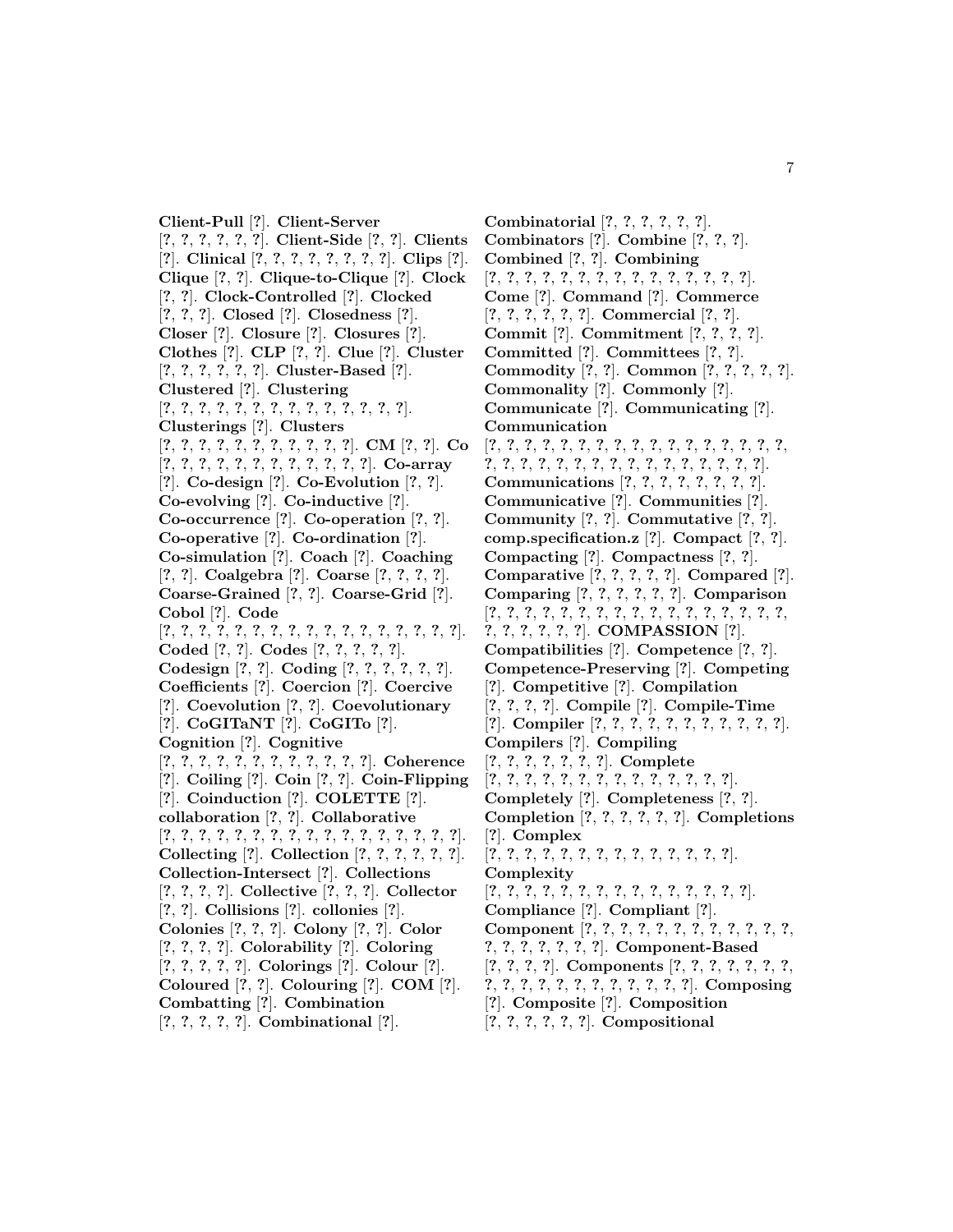[**?**, **?**, **?**, **?**, **?**, **?**, **?**, **?**, **?**, **?**, **?**, **?**, **?**, **?**, **?**, **?**, **?**, **?**]. **Compositionality** [**?**, **?**]. **Comprehensible** [**?**]. **Comprehension** [**?**]. **Comprehensive** [**?**]. **Compress** [**?**]. **Compressed** [**?**, **?**]. **Compressibility** [**?**]. **Compression** [**?**, **?**, **?**, **?**]. **Compressions** [**?**]. **Compromising** [**?**]. **Computable** [**?**]. **Computation** [**?**, **?**, **?**, **?**, **?**, **?**, **?**, **?**, **?**, **?**, **?**, **?**, **?**, **?**, **?**, **?**, **?**, **?**, **?**, **?**, **?**, **?**, **?**, **?**, **?**, **?**, **?**, **?**]. **Computational** [**?**, **?**, **?**, **?**, **?**, **?**, **?**, **?**, **?**, **?**, **?**, **?**]. **Computations** [**?**, **?**, **?**, **?**, **?**, **?**, **?**, **?**, **?**, **?**, **?**, **?**, **?**, **?**, **?**, **?**, **?**, **?**, **?**, **?**, **?**, **?**]. **Compute** [**?**]. **Computed** [**?**]. **Computer** [**?**, **?**, **?**, **?**, **?**, **?**, **?**, **?**, **?**, **?**, **?**, **?**, **?**, **?**, **?**, **?**, **?**, **?**, **?**, **?**, **?**, **?**, **?**, **?**, **?**, **?**, **?**, **?**, **?**, **?**, **?**, **?**, **?**, **?**, **?**, **?**, **?**, **?**, **?**, **?**, **?**, **?**, **?**, **?**, **?**, **?**]. **Computer-Aided** [**?**, **?**, **?**, **?**, **?**, **?**, **?**]. **Computer-Assisted** [**?**, **?**, **?**, **?**]. **Computer-Based** [**?**, **?**]. **Computer-Integrated** [**?**]. **Computer-Related** [**?**, **?**]. **Computers** [**?**, **?**, **?**, **?**, **?**, **?**, **?**, **?**, **?**, **?**]. **Computing** [**?**, **?**, **?**, **?**, **?**, **?**, **?**, **?**, **?**, **?**, **?**, **?**, **?**, **?**, **?**, **?**, **?**, **?**, **?**, **?**, **?**, **?**, **?**, **?**, **?**, **?**, **?**, **?**, **?**, **?**, **?**, **?**, **?**, **?**, **?**, **?**]. **Concavity** [**?**]. **Concealing** [**?**, **?**]. **Concept** [**?**, **?**, **?**, **?**, **?**, **?**, **?**, **?**, **?**, **?**, **?**, **?**, **?**, **?**, **?**, **?**, **?**, **?**, **?**]. **Conception** [**?**, **?**]. **Concepts** [**?**, **?**, **?**, **?**, **?**, **?**, **?**, **?**, **?**, **?**]. **Conceptual** [**?**, **?**, **?**, **?**, **?**, **?**, **?**, **?**, **?**, **?**, **?**, **?**, **?**, **?**, **?**, **?**, **?**, **?**, **?**, **?**, **?**, **?**, **?**, **?**, **?**, **?**, **?**, **?**, **?**, **?**, **?**, **?**, **?**, **?**]. **Conceptual-Modeling** [**?**]. **Concert** [**?**]. **Concrete** [**?**, **?**]. **Concurrency** [**?**, **?**, **?**, **?**, **?**]. **Concurrent** [**?**, **?**, **?**, **?**, **?**, **?**, **?**, **?**, **?**, **?**, **?**, **?**, **?**, **?**, **?**, **?**, **?**, **?**, **?**]. **Condensing** [**?**]. **Condition** [**?**, **?**, **?**]. **Conditional** [**?**, **?**, **?**, **?**, **?**, **?**, **?**, **?**, **?**]. **Conditioning** [**?**]. **Conditions** [**?**]. **Conferencing** [**?**, **?**, **?**]. **Confidence** [**?**]. **Configurable** [**?**, **?**, **?**, **?**, **?**]. **Configuration** [**?**, **?**]. **Configurations** [**?**]. **Confirmation** [**?**]. **Conflicts** [**?**]. **Confluence** [**?**]. **Confocal** [**?**]. **Confronting** [**?**].

**Congestion** [**?**, **?**, **?**]. **Congruences** [**?**]. **Congruent** [**?**]. **Conjunctive** [**?**]. **Connected** [**?**, **?**, **?**, **?**, **?**]. **Connectedness** [**?**, **?**]. **Connecting** [**?**]. **connection** [**?**]. **Connections** [**?**, **?**]. **Connectivity** [**?**, **?**]. **Connectors** [**?**, **?**]. **Conquer** [**?**, **?**, **?**, **?**]. **Conscious** [**?**, **?**]. **Consecutive** [**?**]. **Consensus** [**?**]. **Consequence** [**?**]. **Consequences** [**?**]. **Conservative** [**?**]. **Considerations** [**?**]. **Considering** [**?**, **?**]. **Consistence** [**?**]. **Consistencies** [**?**]. **Consistency** [**?**, **?**, **?**, **?**, **?**, **?**, **?**, **?**]. **Consistent** [**?**, **?**, **?**, **?**, **?**, **?**]. **Consortia** [**?**]. **Constant** [**?**, **?**, **?**, **?**, **?**]. **Constants** [**?**]. **Constrained** [**?**, **?**, **?**, **?**, **?**, **?**, **?**, **?**, **?**, **?**, **?**, **?**, **?**]. **Constraining** [**?**]. **Constraint** [**?**, **?**, **?**, **?**, **?**, **?**, **?**, **?**, **?**, **?**, **?**, **?**, **?**, **?**, **?**, **?**, **?**, **?**, **?**, **?**, **?**, **?**, **?**, **?**, **?**, **?**, **?**, **?**, **?**, **?**, **?**, **?**, **?**, **?**, **?**, **?**, **?**, **?**, **?**, **?**, **?**, **?**, **?**, **?**, **?**, **?**, **?**, **?**]. **Constraint-Based** [**?**, **?**, **?**, **?**, **?**]. **Constraints** [**?**, **?**, **?**, **?**, **?**, **?**, **?**, **?**, **?**, **?**, **?**, **?**, **?**, **?**, **?**, **?**, **?**, **?**, **?**, **?**, **?**, **?**, **?**, **?**, **?**, **?**, **?**, **?**, **?**, **?**, **?**, **?**, **?**, **?**, **?**, **?**]. **Constructing** [**?**, **?**, **?**, **?**, **?**, **?**, **?**, **?**]. **Construction** [**?**, **?**, **?**, **?**, **?**, **?**, **?**, **?**, **?**, **?**, **?**, **?**, **?**, **?**, **?**, **?**, **?**, **?**]. **Constructions** [**?**, **?**]. **Constructive** [**?**, **?**, **?**, **?**, **?**, **?**]. **Constructs** [**?**]. **Consumer** [**?**]. **Consumption** [**?**]. **Container** [**?**]. **Containing** [**?**]. **Containment** [**?**, **?**]. **Contemporary** [**?**]. **Content** [**?**, **?**, **?**, **?**, **?**, **?**, **?**, **?**, **?**, **?**, **?**, **?**, **?**, **?**, **?**, **?**, **?**]. **Content-Based** [**?**, **?**, **?**, **?**, **?**, **?**, **?**, **?**]. **Contention** [**?**]. **Contest** [**?**]. **Context** [**?**, **?**, **?**, **?**, **?**, **?**, **?**, **?**, **?**, **?**, **?**, **?**, **?**, **?**, **?**]. **Context-Driven** [**?**]. **Context-Free** [**?**, **?**]. **Context-Specific** [**?**]. **Contexts** [**?**, **?**, **?**]. **Continual** [**?**, **?**]. **Continuation** [**?**, **?**]. **Continuity** [**?**]. **Continuous** [**?**, **?**, **?**, **?**, **?**, **?**, **?**, **?**, **?**, **?**, **?**]. **Continuous-Function** [**?**]. **Contours** [**?**]. **Contract** [**?**]. **Contraction** [**?**, **?**].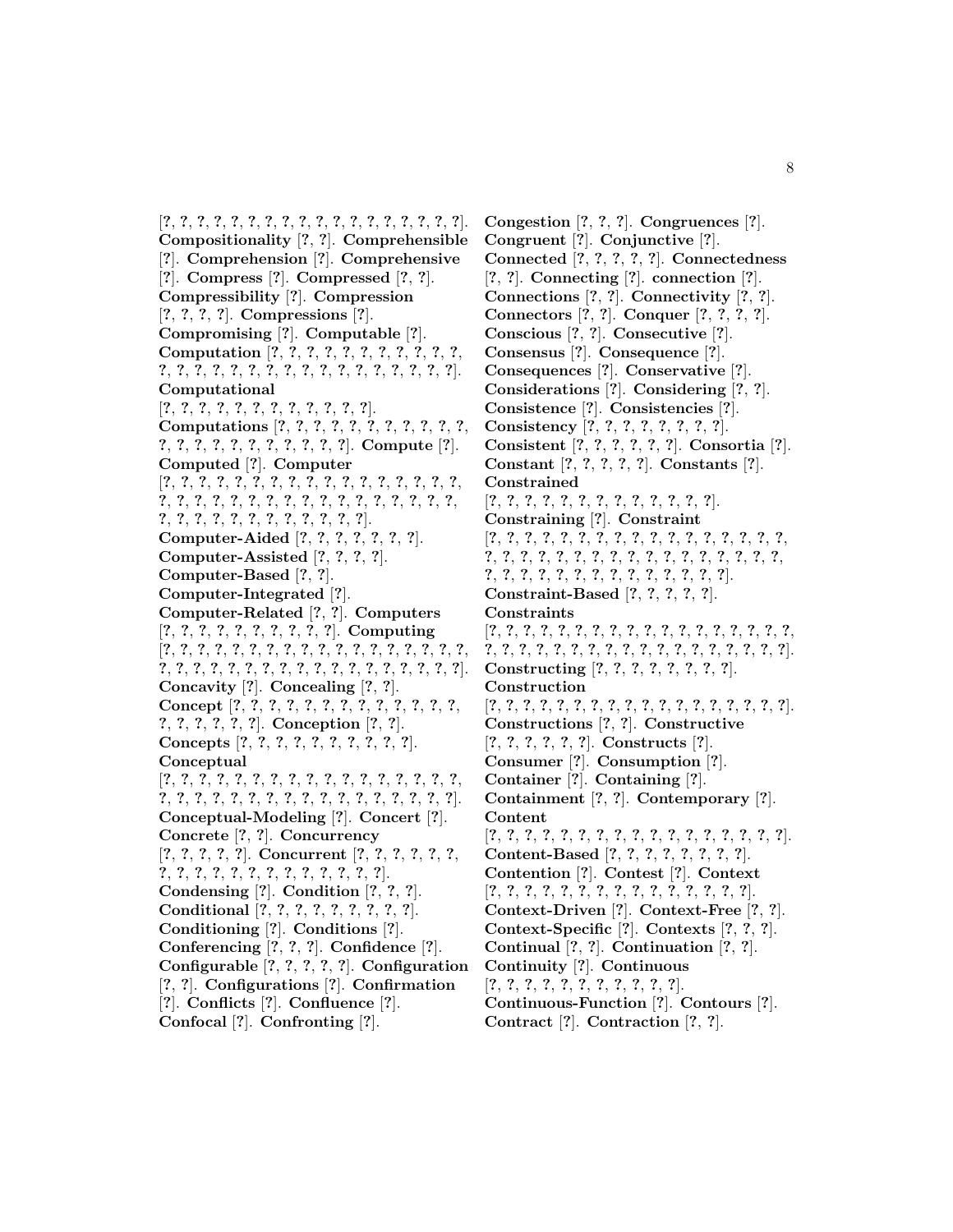**Contraction-Based** [**?**]. **Contrast** [**?**, **?**]. **Contrastive** [**?**]. **Contribution** [**?**, **?**]. **Control** [**?**, **?**, **?**, **?**, **?**, **?**, **?**, **?**, **?**, **?**, **?**, **?**, **?**, **?**, **?**, **?**, **?**, **?**,

**?**, **?**, **?**, **?**, **?**, **?**, **?**, **?**, **?**, **?**, **?**, **?**, **?**, **?**, **?**, **?**, **?**, **?**]. **Control-Flow** [**?**]. **Controling** [**?**]. **Controlled** [**?**, **?**, **?**, **?**, **?**, **?**, **?**, **?**].

**Controller** [**?**, **?**, **?**]. **Controllers** [**?**, **?**, **?**].

**Controlling** [**?**, **?**]. **Controls** [**?**, **?**].

**Convective** [**?**]. **Conventional** [**?**, **?**, **?**].

**Convergence** [**?**, **?**]. **Converges** [**?**].

**Conversational** [**?**, **?**, **?**]. **Conversion**

[**?**, **?**]. **Convertibility** [**?**]. **Convertible** [**?**].

**Converting** [**?**]. **Convex** [**?**, **?**, **?**]. **Cookies**

[**?**, **?**]. **Cooling** [**?**]. **Cooperating** [**?**, **?**, **?**].

**Cooperation** [**?**, **?**, **?**, **?**, **?**]. **Cooperative**

[**?**, **?**, **?**, **?**, **?**, **?**, **?**, **?**, **?**, **?**, **?**, **?**, **?**, **?**, **?**, **?**, **?**].

**Coordinate** [**?**, **?**, **?**]. **Coordinates** [**?**].

**Coordination** [**?**, **?**, **?**, **?**, **?**, **?**, **?**]. **Coping**

[**?**]. **Coprocessor** [**?**]. **Copy** [**?**, **?**, **?**].

**Copying** [**?**]. **Copyright** [**?**, **?**, **?**]. **Coq**

[**?**, **?**]. **CORBA** [**?**, **?**, **?**, **?**, **?**].

- **CORBA-Based** [**?**, **?**, **?**]. **Core** [**?**, **?**, **?**].
- **Cores** [**?**, **?**]. **Corner** [**?**, **?**]. **Coronary** [**?**]. **Corpora** [**?**]. **Corporate** [**?**, **?**, **?**, **?**, **?**].
- **Corpus** [**?**, **?**]. **Correct** [**?**, **?**, **?**, **?**, **?**].
- **Correcting** [**?**, **?**]. **Correction** [**?**, **?**, **?**].
- **Correctness** [**?**, **?**, **?**, **?**, **?**, **?**]. **Correlation**
- [**?**, **?**, **?**, **?**, **?**]. **Correspondence** [**?**, **?**, **?**].
- **Correspondences** [**?**]. **CoRSA** [**?**]. **Cortex**
- [**?**, **?**]. **Cortical** [**?**, **?**, **?**]. **Coscheduling** [**?**].
- **Cost** [**?**, **?**, **?**, **?**, **?**, **?**, **?**, **?**, **?**, **?**].
- **Cost-Based** [**?**]. **Cost-Sensitive** [**?**, **?**].
- **Costs** [**?**]. **COTS** [**?**]. **Counseling** [**?**].
- **counter** [**?**]. **Counterfeiter** [**?**].

**Counterflow** [**?**]. **Counters** [**?**]. **Counting** [**?**, **?**, **?**]. **Coupled** [**?**, **?**]. **Coupling** [**?**].

**Course** [**?**, **?**]. **Courseware** [**?**].

**Covariance** [**?**, **?**]. **Coverage** [**?**]. **Covering**

[**?**, **?**, **?**]. **Coyote** [**?**]. **CP** [**?**]. **CPU** [**?**].

- **Craniotomy** [**?**]. **Crash** [**?**].
- **Crash-Recovery** [**?**]. **Cray** [**?**, **?**]. **Created** [**?**]. **Creating** [**?**, **?**, **?**, **?**]. **Creation**
- [**?**, **?**, **?**, **?**, **?**]. **Creative** [**?**]. **Creativity** [**?**].

**Creator** [**?**]. **Credits** [**?**]. **Credulity** [**?**]. **Criteria** [**?**, **?**, **?**, **?**]. **Criterion** [**?**]. **Critical** [**?**, **?**, **?**, **?**, **?**, **?**, **?**, **?**]. **Critiquing** [**?**]. **Cross** [**?**, **?**, **?**, **?**, **?**, **?**, **?**, **?**]. **Cross-Language** [**?**, **?**, **?**, **?**, **?**]. **Cross-Platform** [**?**]. **Cross-Talk** [**?**]. **Crosshatched** [**?**]. **Crossing** [**?**]. **Crossover** [**?**, **?**]. **Crowww** [**?**]. **Cryptanalysis** [**?**, **?**, **?**, **?**, **?**, **?**, **?**, **?**, **?**, **?**, **?**]. **Crypto'95** [**?**]. **Cryptographic** [**?**, **?**, **?**, **?**]. **Cryptographically** [**?**]. **Cryptography** [**?**, **?**, **?**, **?**, **?**, **?**]. **Cryptology** [**?**]. **Cryptosystem** [**?**, **?**, **?**, **?**, **?**, **?**]. **Cryptosystems** [**?**, **?**, **?**, **?**, **?**]. **CS** [**?**]. **CS-2** [**?**]. **CSCL** [**?**]. **CSCW** [**?**]. **CSP** [**?**, **?**]. **CSPs** [**?**, **?**]. **CT** [**?**, **?**, **?**, **?**, **?**]. **CTA** [**?**, **?**]. **CTL** [**?**]. **Cube** [**?**]. **Cube-Connected** [**?**]. **Cues** [**?**]. **Cultural** [**?**, **?**, **?**, **?**]. **Cumulative** [**?**]. **CUMULI** [**?**]. **Curbing** [**?**]. **Cure** [**?**]. **Currencies** [**?**]. **Currency** [**?**]. **Current** [**?**, **?**, **?**, **?**]. **Curriculum** [**?**, **?**]. **Cursive** [**?**, **?**]. **Curve** [**?**, **?**, **?**, **?**, **?**, **?**, **?**]. **Curves** [**?**, **?**, **?**, **?**, **?**, **?**]. **Customisable** [**?**]. **Customizable** [**?**, **?**]. **Cut** [**?**, **?**]. **Cutting** [**?**, **?**]. **CV** [**?**]. **cycle** [**?**]. **Cycles** [**?**, **?**]. **Cyclic** [**?**, **?**, **?**]. **Cylinders** [**?**]. **Czech** [**?**].

## **D**

[**?**, **?**, **?**, **?**, **?**, **?**, **?**, **?**, **?**, **?**, **?**, **?**, **?**, **?**, **?**, **?**, **?**, **?**, **?**, **?**, **?**, **?**, **?**, **?**, **?**, **?**, **?**, **?**, **?**, **?**, **?**, **?**, **?**, **?**, **?**, **?**, **?**, **?**, **?**, **?**, **?**, **?**, **?**, **?**, **?**, **?**, **?**, **?**, **?**, **?**, **?**, **?**, **?**, **?**]. **D-Angiography** [**?**]. **D-Grey-Scale** [**?**]. **D-Orthogonal** [**?**]. **D/** [**?**]. **Daemon** [**?**]. **D'Agents** [**?**]. **DAI** [**?**]. **Dam** [**?**]. **Damned** [**?**]. **DAMS** [**?**]. **DAO** [**?**]. **DAQV** [**?**]. **Darwinci** [**?**]. **Data** [**?**, **?**, **?**, **?**, **?**, **?**, **?**, **?**, **?**, **?**, **?**, **?**, **?**, **?**, **?**, **?**, **?**, **?**, **?**, **?**, **?**, **?**, **?**, **?**, **?**, **?**, **?**, **?**, **?**, **?**, **?**, **?**, **?**, **?**, **?**, **?**, **?**, **?**, **?**, **?**, **?**, **?**, **?**, **?**, **?**, **?**, **?**, **?**, **?**, **?**, **?**, **?**, **?**, **?**, **?**, **?**, **?**, **?**, **?**, **?**, **?**, **?**, **?**, **?**, **?**, **?**, **?**, **?**, **?**, **?**, **?**, **?**, **?**, **?**, **?**, **?**, **?**, **?**, **?**, **?**, **?**, **?**, **?**, **?**, **?**, **?**, **?**, **?**, **?**, **?**, **?**, **?**, **?**, **?**, **?**, **?**]. **Data** [**?**, **?**, **?**, **?**, **?**, **?**, **?**, **?**, **?**, **?**, **?**, **?**, **?**, **?**, **?**, **?**, **?**, **?**,

**?**, **?**, **?**, **?**, **?**, **?**, **?**, **?**, **?**, **?**, **?**, **?**, **?**, **?**, **?**, **?**, **?**, **?**, **?**].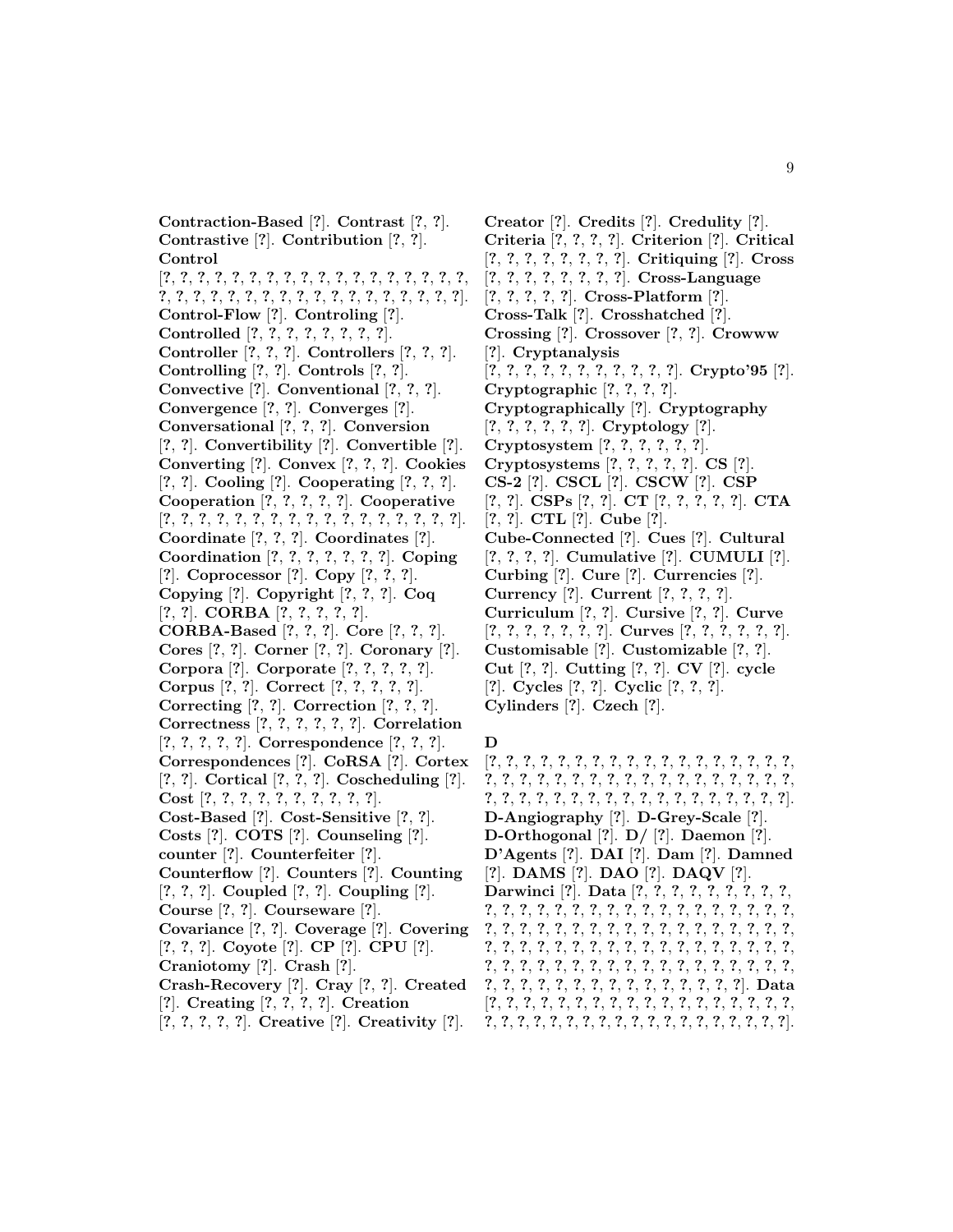**Data-Insensitive** [**?**]. **Data-Model** [**?**]. **Data-Parallel** [**?**, **?**, **?**]. **Data-Parallelism** [**?**]. **Database** [**?**, **?**, **?**, **?**, **?**, **?**, **?**, **?**, **?**, **?**, **?**, **?**, **?**, **?**, **?**, **?**, **?**, **?**, **?**, **?**, **?**, **?**, **?**, **?**, **?**, **?**, **?**, **?**, **?**, **?**, **?**, **?**, **?**, **?**, **?**, **?**, **?**, **?**, **?**, **?**, **?**, **?**, **?**, **?**, **?**, **?**]. **Databases** [**?**, **?**, **?**, **?**, **?**, **?**, **?**, **?**, **?**, **?**, **?**, **?**, **?**, **?**, **?**, **?**, **?**, **?**, **?**, **?**, **?**, **?**, **?**, **?**, **?**, **?**, **?**, **?**, **?**, **?**, **?**, **?**, **?**, **?**, **?**, **?**, **?**, **?**, **?**, **?**, **?**, **?**, **?**, **?**, **?**, **?**, **?**, **?**, **?**, **?**, **?**, **?**, **?**]. **Dataflow** [**?**, **?**, **?**, **?**, **?**, **?**]. **Datalog** [**?**, **?**, **?**, **?**]. **Datasheet** [**?**]. **Date** [**?**]. **DAVIC** [**?**, **?**]. **DAVIC-Terminal** [**?**]. **Davies** [**?**]. **DBMSs** [**?**]. **dbx** [**?**]. **DCT** [**?**, **?**]. **Dead** [**?**]. **Dead-Code** [**?**]. **Deadlock** [**?**, **?**, **?**]. **Deadlock-Free** [**?**]. **Deadlocks** [**?**]. **Dealing** [**?**]. **Debug** [**?**]. **Debugging** [**?**, **?**, **?**, **?**, **?**, **?**]. **Decay** [**?**]. **Decidability** [**?**, **?**, **?**]. **Decidable** [**?**, **?**]. **Deciding** [**?**]. **Decision** [**?**, **?**, **?**, **?**, **?**, **?**, **?**, **?**, **?**, **?**, **?**, **?**, **?**, **?**, **?**, **?**, **?**, **?**, **?**, **?**, **?**, **?**, **?**, **?**, **?**, **?**]. **Decision-Support** [**?**]. **Decision-Theoretic** [**?**, **?**, **?**]. **Declarations** [**?**]. **Declarative** [**?**, **?**, **?**]. **Declarativeness** [**?**]. **Decoder** [**?**]. **Decoder-Based** [**?**]. **Decomposable** [**?**]. **Decomposing** [**?**]. **Decomposition** [**?**, **?**, **?**, **?**, **?**, **?**, **?**, **?**, **?**, **?**, **?**, **?**, **?**]. **Decompositions** [**?**]. **Deconstructing** [**?**]. **Dedekind** [**?**]. **Dedekind-MacNeille** [**?**]. **Dedicated** [**?**]. **DEDS** [**?**]. **Deduction** [**?**, **?**, **?**, **?**]. **Deductive** [**?**, **?**, **?**, **?**, **?**, **?**, **?**, **?**, **?**, **?**, **?**, **?**]. **Deep** [**?**, **?**]. **Default** [**?**, **?**, **?**, **?**, **?**, **?**]. **Defaults** [**?**]. **Defeasible** [**?**, **?**, **?**]. **Defect** [**?**]. **Defense** [**?**]. **Definability** [**?**]. **Defined** [**?**, **?**, **?**]. **Defining** [**?**, **?**, **?**, **?**]. **Definite** [**?**, **?**]. **Definition** [**?**, **?**, **?**, **?**]. **Definitions** [**?**, **?**, **?**]. **Deformable** [**?**, **?**, **?**, **?**, **?**, **?**, **?**, **?**]. **Deformation** [**?**, **?**, **?**, **?**, **?**]. **Deformities** [**?**]. **Degree** [**?**, **?**, **?**, **?**]. **Deictically** [**?**]. **Delaunay** [**?**]. **Delay** [**?**, **?**, **?**, **?**]. **Delayed** [**?**]. **Delaying** [**?**]. **Delays** [**?**]. **Delegation** [**?**, **?**, **?**]. **Deletions** [**?**]. **Delinquency** [**?**, **?**]. **deliver** [**?**]. **Delivering** [**?**]. **Delivery**

[**?**, **?**, **?**]. **Delta** [**?**, **?**]. **delta-Stepping** [**?**]. **Demand** [**?**, **?**]. **Demonstrating** [**?**, **?**]. **Demonstration** [**?**, **?**]. **Dempster** [**?**]. **Dempster-Shafer** [**?**]. **Denotational** [**?**, **?**]. **Dense** [**?**, **?**, **?**, **?**]. **Densities** [**?**]. **Density** [**?**, **?**, **?**]. **Dental** [**?**]. **Deontic** [**?**, **?**]. **Dependability** [**?**, **?**]. **Dependable** [**?**, **?**]. **Dependence** [**?**, **?**, **?**, **?**]. **Dependence-Based** [**?**]. **Dependencies** [**?**, **?**, **?**, **?**, **?**, **?**]. **Dependent** [**?**, **?**, **?**]. **Depending** [**?**]. **Deploying** [**?**]. **Deployment** [**?**]. **Depth** [**?**]. **Derandomization** [**?**, **?**]. **Derivation** [**?**, **?**, **?**, **?**, **?**]. **Derivational** [**?**]. **Derivatives** [**?**]. **Derived** [**?**, **?**]. **Deriving** [**?**, **?**, **?**, **?**]. **Described** [**?**]. **Description** [**?**, **?**, **?**, **?**, **?**, **?**, **?**, **?**, **?**, **?**, **?**]. **Description/ Demo** [**?**, **?**]. **Descriptions** [**?**, **?**, **?**, **?**, **?**, **?**, **?**]. **Descriptive** [**?**]. **Descriptors** [**?**]. **Desiderata** [**?**]. **Design** [**?**, **?**, **?**, **?**, **?**, **?**, **?**, **?**, **?**, **?**, **?**, **?**, **?**, **?**, **?**, **?**, **?**, **?**, **?**, **?**, **?**, **?**, **?**, **?**, **?**, **?**, **?**, **?**, **?**, **?**, **?**, **?**, **?**, **?**, **?**, **?**, **?**, **?**, **?**, **?**, **?**, **?**, **?**, **?**, **?**, **?**, **?**, **?**, **?**, **?**, **?**, **?**, **?**, **?**, **?**, **?**, **?**, **?**, **?**, **?**, **?**, **?**, **?**, **?**, **?**, **?**, **?**, **?**, **?**, **?**, **?**, **?**, **?**, **?**, **?**, **?**, **?**, **?**, **?**, **?**, **?**, **?**, **?**, **?**, **?**, **?**, **?**, **?**, **?**, **?**, **?**]. **Designed** [**?**]. **Designer** [**?**]. **Designing** [**?**, **?**, **?**, **?**, **?**, **?**, **?**, **?**, **?**, **?**, **?**, **?**]. **Designs** [**?**, **?**, **?**, **?**, **?**, **?**, **?**]. **Desk** [**?**, **?**]. **desktop** [**?**]. **Destruction** [**?**]. **Detachable** [**?**]. **Detailed** [**?**]. **Detecting** [**?**, **?**, **?**, **?**, **?**]. **Detection** [**?**, **?**, **?**, **?**, **?**, **?**, **?**, **?**, **?**, **?**, **?**, **?**, **?**, **?**, **?**, **?**, **?**, **?**, **?**, **?**, **?**, **?**, **?**]. **Detection/Recognition** [**?**]. **Detectors** [**?**, **?**]. **Determination** [**?**, **?**, **?**, **?**, **?**, **?**]. **Determine** [**?**]. **Deterministic** [**?**, **?**, **?**, **?**]. **Determistic** [**?**]. **Detour** [**?**]. **Develop** [**?**, **?**]. **Developed** [**?**]. **Developing** [**?**, **?**, **?**, **?**, **?**, **?**, **?**, **?**, **?**, **?**]. **Development** [**?**, **?**, **?**, **?**, **?**, **?**, **?**, **?**, **?**, **?**, **?**, **?**, **?**, **?**, **?**, **?**, **?**, **?**, **?**, **?**, **?**, **?**, **?**, **?**, **?**, **?**, **?**, **?**, **?**, **?**, **?**, **?**, **?**, **?**, **?**, **?**, **?**, **?**, **?**]. **Developmental** [**?**]. **Developments** [**?**]. **Deviation** [**?**]. **Device** [**?**]. **Devices** [**?**, **?**, **?**]. **Dexter** [**?**]. **DHWM** [**?**]. **Diabetes** [**?**]. **Diagnose** [**?**]. **Diagnosis**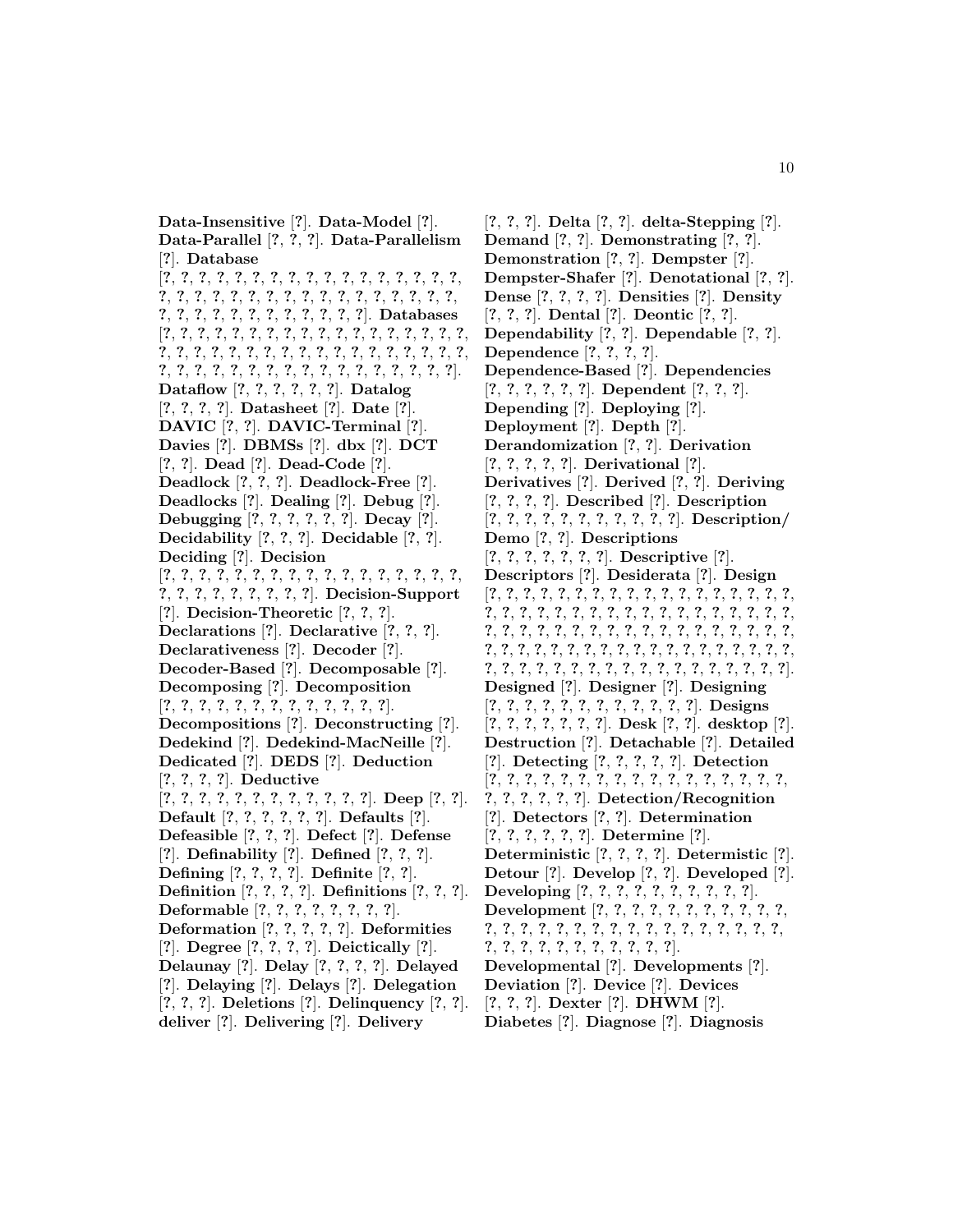[**?**, **?**, **?**, **?**, **?**, **?**, **?**, **?**, **?**, **?**, **?**, **?**, **?**, **?**, **?**]. **Diagnostic** [**?**, **?**, **?**, **?**, **?**]. **Diagonalization** [**?**]. **Diagram** [**?**]. **Diagrammatic** [**?**, **?**]. **Diagrams** [**?**, **?**, **?**, **?**]. **Dialectic** [**?**]. **Dialects** [**?**]. **Dialog** [**?**]. **Dialogue** [**?**, **?**]. **Dialogues** [**?**, **?**]. **Diameter** [**?**, **?**, **?**]. **Dicovery** [**?**]. **Dictionaries** [**?**]. **Dictionary** [**?**, **?**, **?**]. **Dictionary-Based** [**?**]. **Didactic** [**?**, **?**]. **Difference** [**?**, **?**]. **Differences** [**?**]. **Different** [**?**, **?**, **?**, **?**, **?**, **?**]. **Differential** [**?**, **?**, **?**, **?**, **?**, **?**, **?**]. **Differentiation** [**?**]. **Difficulties** [**?**]. **Diffusing** [**?**]. **Diffusion** [**?**, **?**, **?**, **?**, **?**, **?**, **?**]. **Digit** [**?**]. **Digital** [**?**, **?**, **?**, **?**, **?**, **?**, **?**, **?**, **?**, **?**, **?**, **?**, **?**, **?**, **?**, **?**, **?**, **?**, **?**, **?**, **?**, **?**, **?**, **?**, **?**, **?**, **?**, **?**, **?**, **?**, **?**, **?**, **?**, **?**, **?**, **?**, **?**, **?**, **?**, **?**, **?**, **?**, **?**, **?**, **?**, **?**, **?**, **?**, **?**, **?**, **?**, **?**, **?**, **?**, **?**, **?**, **?**, **?**]. **Digits** [**?**, **?**, **?**, **?**]. **Digraphs** [**?**, **?**]. **Dijkstra** [**?**]. **Dimension** [**?**, **?**]. **Dimensional** [**?**, **?**, **?**, **?**, **?**, **?**, **?**, **?**, **?**, **?**, **?**, **?**, **?**, **?**, **?**, **?**, **?**]. **Dimensions** [**?**, **?**, **?**, **?**, **?**, **?**, **?**]. **Diophantine** [**?**]. **Diploidy** [**?**]. **Direct** [**?**, **?**, **?**, **?**, **?**, **?**, **?**]. **Directed** [**?**, **?**, **?**, **?**, **?**, **?**, **?**, **?**, **?**]. **Direction** [**?**, **?**, **?**]. **Directional** [**?**, **?**, **?**, **?**]. **Directions** [**?**, **?**, **?**]. **Directory** [**?**]. **DIS** [**?**]. **Disabilities** [**?**]. **Disciple** [**?**]. **Discipline** [**?**]. **Disclosure** [**?**]. **Discounting** [**?**]. **Discourse** [**?**]. **Discovering** [**?**, **?**, **?**, **?**, **?**, **?**, **?**]. **Discovery** [**?**, **?**, **?**, **?**, **?**, **?**, **?**, **?**, **?**, **?**, **?**, **?**, **?**, **?**, **?**, **?**, **?**, **?**, **?**, **?**, **?**, **?**, **?**, **?**, **?**, **?**, **?**, **?**, **?**, **?**, **?**, **?**, **?**, **?**, **?**, **?**, **?**, **?**, **?**, **?**, **?**, **?**, **?**, **?**, **?**]. **Discreetly** [**?**, **?**]. **Discrepancy** [**?**]. **Discrete** [**?**, **?**, **?**, **?**, **?**, **?**, **?**, **?**]. **Discrete-Time** [**?**]. **Discretization** [**?**, **?**, **?**, **?**, **?**, **?**]. **Discriminant** [**?**]. **Discrimination** [**?**]. **Disease** [**?**, **?**]. **Disjoint** [**?**, **?**, **?**, **?**, **?**, **?**]. **Disjunction** [**?**]. **Disjunctions** [**?**]. **Disjunctive** [**?**, **?**, **?**, **?**, **?**, **?**, **?**]. **Disk** [**?**, **?**, **?**]. **Disks** [**?**]. **Disorder** [**?**]. **Disorders** [**?**]. **Disparity** [**?**, **?**]. **Dispatches** [**?**]. **Dispatching** [**?**]. **Displacement** [**?**]. **Display** [**?**, **?**].

**Disseminate** [**?**]. **Dissemination** [**?**]. **Dissymmetry** [**?**]. **Distance** [**?**, **?**, **?**, **?**, **?**, **?**, **?**, **?**, **?**, **?**, **?**, **?**]. **Distance-Hereditary** [**?**, **?**, **?**]. **Distributed** [**?**, **?**, **?**, **?**, **?**, **?**, **?**, **?**, **?**, **?**, **?**, **?**, **?**, **?**, **?**, **?**, **?**, **?**, **?**, **?**, **?**, **?**, **?**, **?**, **?**, **?**, **?**, **?**, **?**, **?**, **?**, **?**, **?**, **?**, **?**, **?**, **?**, **?**, **?**, **?**, **?**, **?**, **?**, **?**, **?**, **?**, **?**, **?**, **?**, **?**, **?**, **?**, **?**, **?**, **?**, **?**, **?**, **?**, **?**, **?**, **?**, **?**, **?**, **?**, **?**, **?**, **?**, **?**, **?**, **?**, **?**, **?**, **?**, **?**, **?**, **?**, **?**, **?**, **?**, **?**, **?**, **?**, **?**, **?**, **?**, **?**, **?**, **?**]. **Distributed-Memory** [**?**]. **Distributed-Search** [**?**]. **Distributing** [**?**]. **Distribution** [**?**, **?**, **?**, **?**, **?**, **?**, **?**, **?**, **?**, **?**]. **Distributions** [**?**, **?**, **?**]. **Distributive** [**?**]. **Divergences** [**?**]. **Diverse** [**?**]. **Diversion** [**?**]. **Diversity** [**?**]. **Divide** [**?**, **?**, **?**]. **Divide-and-Conquer** [**?**, **?**]. **dlv** [**?**]. **DNA** [**?**]. **DNF** [**?**]. **Do** [**?**, **?**, **?**, **?**]. **DO2** [**?**]. **Document** [**?**, **?**, **?**, **?**, **?**, **?**, **?**, **?**, **?**, **?**, **?**, **?**, **?**, **?**, **?**, **?**, **?**, **?**, **?**, **?**, **?**, **?**]. **Documentation** [**?**, **?**]. **Documents** [**?**, **?**, **?**, **?**, **?**, **?**, **?**, **?**, **?**, **?**, **?**, **?**, **?**, **?**, **?**, **?**]. **DODDLE** [**?**]. **Does** [**?**, **?**]. **Domain** [**?**, **?**, **?**, **?**, **?**, **?**, **?**, **?**, **?**, **?**, **?**, **?**, **?**, **?**, **?**, **?**, **?**]. **Domain-Independent** [**?**]. **Domain-Specific** [**?**, **?**, **?**]. **Domains** [**?**, **?**, **?**, **?**, **?**, **?**, **?**, **?**, **?**, **?**, **?**, **?**, **?**, **?**, **?**]. **Dominance** [**?**]. **Dominating** [**?**, **?**]. **Domination** [**?**, **?**, **?**]. **Done** [**?**]. **DOOS** [**?**]. **DOTS** [**?**]. **Double** [**?**]. **Doubly** [**?**]. **Doubly-Iterated** [**?**]. **Down** [**?**, **?**]. **Downloadable** [**?**]. **Dozen** [**?**]. **Drawing** [**?**, **?**, **?**, **?**, **?**, **?**, **?**, **?**, **?**, **?**, **?**, **?**, **?**, **?**, **?**, **?**, **?**, **?**, **?**]. **Drawings** [**?**, **?**, **?**, **?**, **?**, **?**, **?**, **?**, **?**, **?**, **?**]. **DREAM** [**?**]. **Drift** [**?**]. **Drive** [**?**]. **Driven** [**?**, **?**, **?**, **?**, **?**, **?**, **?**, **?**]. **DSA** [**?**]. **DSM** [**?**, **?**, **?**]. **DSM-CC-Server** [**?**]. **DSP** [**?**, **?**]. **DTP** [**?**]. **Dual** [**?**]. **Duality** [**?**]. **Dualizing** [**?**]. **Duals** [**?**]. **Due** [**?**]. **Duplication** [**?**, **?**]. **Duration** [**?**, **?**, **?**, **?**, **?**, **?**, **?**]. **Duration-Based** [**?**]. **During** [**?**, **?**, **?**, **?**, **?**]. **Dutch** [**?**, **?**]. **DVD** [**?**]. **DVD-Video** [**?**]. **Dwork** [**?**]. **Dynamic**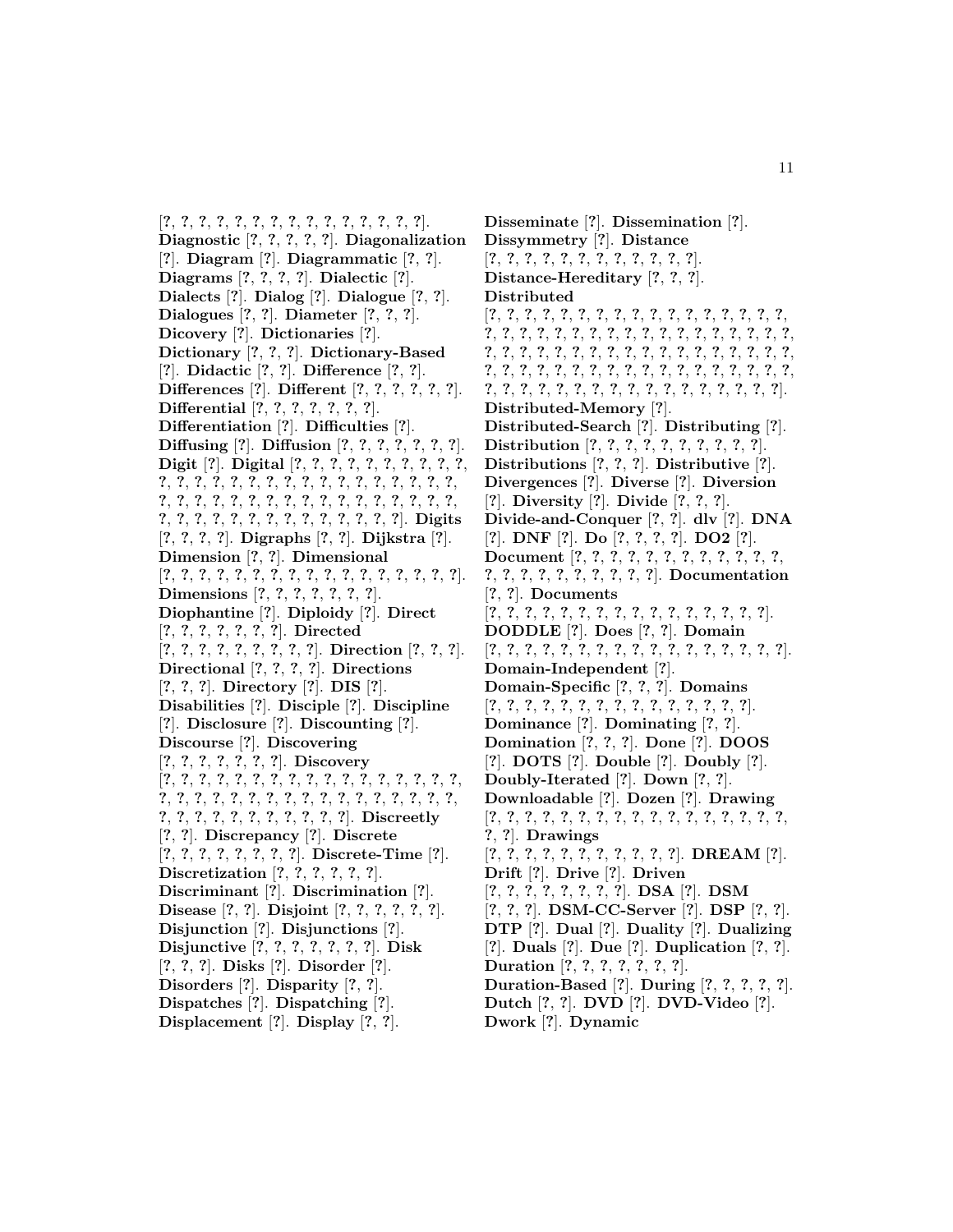[**?**, **?**, **?**, **?**, **?**, **?**, **?**, **?**, **?**, **?**, **?**, **?**, **?**, **?**, **?**, **?**, **?**, **?**, **?**, **?**, **?**, **?**, **?**, **?**, **?**, **?**, **?**, **?**, **?**, **?**, **?**, **?**, **?**, **?**, **?**, **?**, **?**, **?**, **?**, **?**, **?**, **?**, **?**, **?**, **?**, **?**, **?**, **?**, **?**, **?**, **?**, **?**, **?**, **?**, **?**, **?**, **?**, **?**, **?**, **?**, **?**, **?**]. **Dynamical** [**?**, **?**]. **Dynamically** [**?**, **?**, **?**, **?**, **?**, **?**, **?**, **?**]. **Dynamics** [**?**, **?**, **?**, **?**, **?**, **?**, **?**, **?**, **?**, **?**, **?**, **?**, **?**, **?**, **?**, **?**, **?**, **?**, **?**, **?**]. **Dynamos** [**?**]. **Dynastically** [**?**].

**e-Cash** [**?**, **?**]. **E-Commerce** [**?**]. **E-cycle** [**?**]. **e-journals** [**?**]. **E-Mail** [**?**]. **E-Referencer** [**?**]. **EagleEyes** [**?**]. **Early** [**?**, **?**, **?**]. **Earth** [**?**]. **Ease** [**?**]. **Easier** [**?**]. **Easy**  $[?, ?, ?, ?]$ . **Ecash**<sup>TM</sup> [?]. **ECC** [?]. **ECC/DLP** [**?**]. **Echocardiography** [**?**, **?**]. **Echolocator** [**?**]. **Ecolab** [**?**]. **ecological** [**?**]. **Economic** [**?**]. **Economy** [**?**, **?**]. **ED** [**?**]. **Eddy** [**?**]. **Eden** [**?**, **?**]. **Edge** [**?**, **?**, **?**, **?**, **?**, **?**, **?**, **?**, **?**, **?**]. **Edge-Disjoint** [**?**]. **Edinet** [**?**]. **Edit** [**?**]. **Edit-Distance** [**?**]. **Editing** [**?**, **?**, **?**]. **Editor** [**?**, **?**, **?**]. **EDPEPPS** [**?**]. **Education** [**?**, **?**, **?**]. **Educational** [**?**, **?**, **?**, **?**]. **EER** [**?**]. **EER-Based** [**?**]. **Effect** [**?**, **?**, **?**, **?**, **?**]. **Effective** [**?**, **?**, **?**, **?**, **?**, **?**]. **Effectiveness** [**?**, **?**]. **Effects** [**?**, **?**, **?**, **?**]. **Efficiency** [**?**, **?**, **?**, **?**, **?**]. **Efficient** [**?**, **?**, **?**, **?**, **?**, **?**, **?**, **?**, **?**, **?**, **?**, **?**, **?**, **?**, **?**, **?**, **?**, **?**, **?**, **?**, **?**, **?**, **?**, **?**, **?**, **?**, **?**, **?**, **?**, **?**, **?**, **?**, **?**, **?**, **?**, **?**, **?**, **?**, **?**, **?**, **?**, **?**, **?**, **?**, **?**, **?**, **?**, **?**]. **Efficiently** [**?**, **?**, **?**, **?**]. **EFSMs** [**?**]. **EHW** [**?**, **?**]. **Eigenfunctions** [**?**]. **Eigenpairs** [**?**]. **Eigenspace** [**?**]. **Eigenvalue** [**?**, **?**, **?**, **?**, **?**, **?**]. **Eigenvalues** [**?**, **?**]. **Ejection** [**?**]. **Elaborating** [**?**]. **Elaboration** [**?**]. **ELAN**} [**?**]. **Elastic** [**?**, **?**, **?**, **?**]. **Elasticity** [**?**]. **Elderly** [**?**]. **Election** [**?**, **?**, **?**]. **Electric** [**?**, **?**]. **Electrical** [**?**]. **Electromagnetic** [**?**, **?**]. **Electronic** [**?**, **?**, **?**, **?**, **?**, **?**, **?**, **?**, **?**, **?**, **?**, **?**, **?**, **?**, **?**, **?**, **?**, **?**, **?**]. **Electronics** [**?**]. **Electrophotographic** [**?**]. **Electrophysiology** [**?**]. **Elegant** [**?**]. Element [?, ?, ?, ?, ?, ?, ?, ?]. Elementary 7, ?, ?, ?, ?, ?, ?, ?, ?, ?]. Environmental

[**?**, **?**]. **Elements** [**?**, **?**]. **Elicitation** [**?**]. **Eliminate** [**?**]. **Elimination** [**?**, **?**, **?**, **?**, **?**, **?**]. **Elitist** [**?**]. **Elitists** [**?**]. **Elliptic** [**?**, **?**, **?**, **?**, **?**, **?**]. **Emanations** [**?**]. **EMar** [**?**]. **Embarrassingly** [**?**]. **Embedded** [**?**, **?**, **?**, **?**, **?**, **?**, **?**, **?**, **?**, **?**, **?**, **?**, **?**, **?**, **?**, **?**, **?**, **?**, **?**, **?**]. **Embedding** [**?**, **?**, **?**, **?**, **?**, **?**, **?**, **?**, **?**]. **Embeddings** [**?**, **?**]. **Embellishment** [**?**]. **Embodying** [**?**]. **Embrace** [**?**]. **Embryonics** [**?**, **?**, **?**]. **Emerge** [**?**]. **Emergence** [**?**, **?**, **?**, **?**]. **Emergent** [**?**]. **Emergentist** [**?**]. **EMIS** [**?**]. **Emotive** [**?**]. **Emperor** [**?**]. **Empirical** [**?**, **?**, **?**, **?**, **?**]. **Employing** [**?**]. **Employment** [**?**]. **Emulation** [**?**]. **Emulators** [**?**]. **Enabled** [**?**]. **Enabling** [**?**, **?**]. **Encapsulated** [**?**]. **Encapsulating** [**?**]. **Encapsulation** [**?**, **?**]. **Encoding** [**?**, **?**]. **Encryption** [**?**, **?**, **?**, **?**]. **End** [**?**, **?**, **?**, **?**]. **End-to-End** [**?**]. **End-Users** [**?**]. **Ended** [**?**]. **Endoscope** [**?**, **?**]. **Endoscopy** [**?**]. **Endovascular** [**?**]. **Energy** [**?**, **?**]. **Energy-Level** [**?**]. **Enforce** [**?**]. **Enforcement** [**?**]. **Engine** [**?**, **?**, **?**]. **Engineering** [**?**, **?**, **?**, **?**, **?**, **?**, **?**, **?**, **?**, **?**, **?**, **?**, **?**, **?**, **?**, **?**, **?**, **?**, **?**, **?**, **?**, **?**, **?**, **?**, **?**, **?**, **?**, **?**, **?**, **?**, **?**]. **engineers** [**?**]. **Engines** [**?**, **?**]. **English** [**?**, **?**, **?**, **?**, **?**, **?**, **?**]. **English-German** [**?**]. **English-Malay** [**?**]. **English-Text** [**?**]. **English-to-Turkish** [**?**]. **Enhance** [**?**, **?**]. **Enhanced** [**?**, **?**, **?**]. **Enhancement** [**?**, **?**, **?**, **?**, **?**, **?**]. **Enhancing** [**?**, **?**, **?**, **?**, **?**]. **ENI** [**?**]. **ENI-systems** [**?**]. **Ensemble** [**?**, **?**]. **Ensembles** [**?**]. **Ensured** [**?**]. **Ensuring** [**?**]. **Entailment** [**?**, **?**, **?**]. **Enterprise** [**?**, **?**]. **Enterprises** [**?**]. **Entire** [**?**]. **Entities** [**?**]. **Entity** [**?**, **?**, **?**]. **Entity-Level** [**?**]. **Entomological** [**?**]. **Entries** [**?**]. **Enumeration** [**?**, **?**, **?**]. **Envelope** [**?**]. **Environment** [**?**, **?**, **?**, **?**, **?**, **?**, **?**, **?**, **?**, **?**, **?**, **?**, **?**, **?**, **?**, **?**, **?**, **?**, **?**, **?**, **?**, **?**, **?**, **?**, **?**, **?**, **?**, **?**, **?**, **?**, **?**, **?**, **?**, **?**,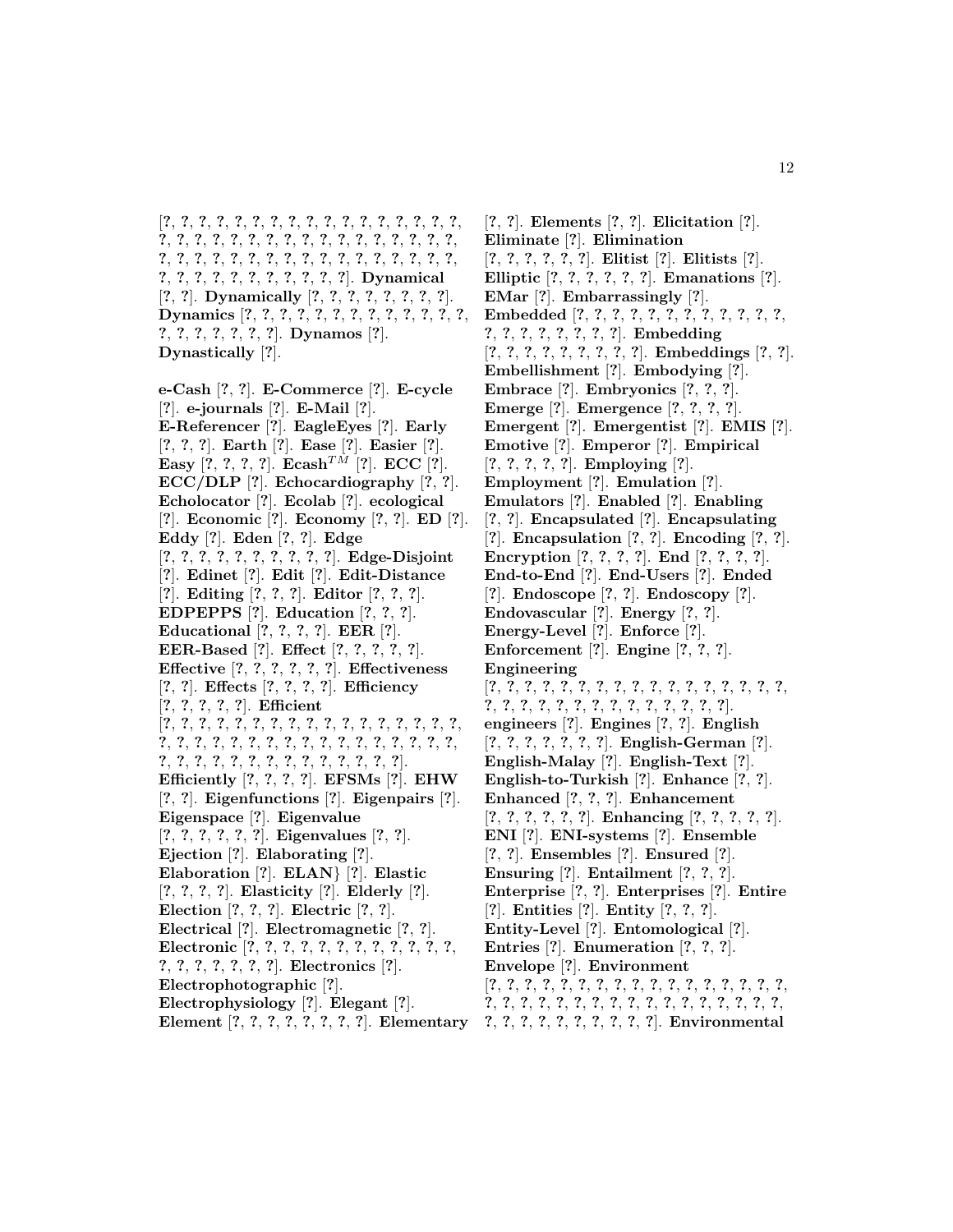[**?**, **?**, **?**, **?**]. **Environments** [**?**, **?**, **?**, **?**, **?**, **?**, **?**, **?**, **?**, **?**, **?**, **?**, **?**, **?**, **?**, **?**, **?**, **?**, **?**, **?**, **?**, **?**, **?**, **?**, **?**, **?**, **?**, **?**, **?**, **?**]. **Enzymatic** [**?**]. **Epidemics** [**?**, **?**]. **Epilepsy** [**?**, **?**]. **Epipolar** [**?**, **?**]. **Epistasis** [**?**]. **Epistemic** [**?**, **?**, **?**, **?**]. **EPOS** [**?**]. **Epsilon** [**?**]. **Epsilon-Delta** [**?**]. **Equalities** [**?**]. **Equality** [**?**, **?**]. **Equation** [**?**, **?**, **?**, **?**, **?**]. **Equation-Based** [**?**, **?**]. **Equational** [**?**]. **Equations** [**?**, **?**, **?**, **?**, **?**, **?**, **?**, **?**, **?**, **?**, **?**]. **Equilibria** [**?**]. **Equilibrium** [**?**]. **Equitable** [**?**]. **Equivalence** [**?**, **?**]. **Erasure** [**?**]. **ERCIM** [**?**]. **Erlang** [**?**]. **Error** [**?**, **?**, **?**, **?**, **?**, **?**, **?**, **?**, **?**]. **Error-Correcting** [**?**]. **Error-Tolerant** [**?**]. **Error/Reject** [**?**]. **Errors** [**?**, **?**]. **Escrow** [**?**, **?**, **?**]. **ESPRIT** [**?**]. **Estimate** [**?**]. **Estimates** [**?**, **?**]. **Estimating** [**?**, **?**, **?**]. **Estimation** [**?**, **?**, **?**, **?**, **?**, **?**, **?**, **?**, **?**, **?**, **?**, **?**]. **Estimator** [**?**]. **Ethics** [**?**]. **EU** [**?**]. **Euclidean** [**?**, **?**, **?**, **?**]. **EULER** [**?**, **?**]. **EURIS** [**?**, **?**]. **EUROMED** [**?**]. **EUROMED-JAVA** [**?**]. **European** [**?**, **?**]. **EuroSearch** [**?**]. **Evaluate** [**?**, **?**]. **Evaluating** [**?**, **?**, **?**, **?**, **?**, **?**, **?**, **?**, **?**, **?**, **?**]. **Evaluation** [**?**, **?**, **?**, **?**, **?**, **?**, **?**, **?**, **?**, **?**, **?**, **?**, **?**, **?**, **?**, **?**, **?**, **?**, **?**, **?**, **?**, **?**, **?**, **?**, **?**, **?**, **?**, **?**, **?**, **?**, **?**, **?**, **?**, **?**, **?**, **?**, **?**, **?**, **?**, **?**, **?**, **?**]. **Evaluations** [**?**]. **Event** [**?**, **?**, **?**, **?**, **?**, **?**, **?**]. **Event-Horizon** [**?**]. **Events** [**?**, **?**, **?**]. **Eventuality** [**?**]. **Evidence** [**?**, **?**, **?**]. **Evidence-Based** [**?**]. **Evidential** [**?**]. **Evoked** [**?**]. **Evolution** [**?**, **?**, **?**, **?**, **?**, **?**, **?**, **?**, **?**, **?**, **?**, **?**, **?**, **?**, **?**, **?**, **?**, **?**, **?**, **?**, **?**, **?**, **?**, **?**, **?**, **?**, **?**, **?**, **?**, **?**, **?**, **?**, **?**]. **Evolutionary** [**?**, **?**, **?**, **?**, **?**, **?**, **?**, **?**, **?**, **?**, **?**, **?**, **?**, **?**, **?**, **?**, **?**, **?**, **?**, **?**, **?**, **?**, **?**, **?**, **?**, **?**, **?**, **?**, **?**, **?**, **?**, **?**, **?**, **?**, **?**, **?**, **?**]. **Evolutionary-Gradient-Search** [**?**]. **Evolvability** [**?**]. **Evolvable** [**?**, **?**, **?**, **?**, **?**, **?**, **?**, **?**]. **Evolve** [**?**, **?**]. **Evolved** [**?**, **?**]. **Evolving** [**?**, **?**, **?**, **?**, **?**, **?**, **?**]. **EX** [**?**]. **EX-identification** [**?**]. **Exact** [**?**, **?**, **?**].

**Example** [**?**, **?**, **?**]. **Example-Based** [**?**].

**Examples** [**?**, **?**, **?**, **?**, **?**, **?**]. **Exception** [**?**]. **Exchange** [**?**, **?**, **?**, **?**, **?**]. **Exchanges** [**?**]. **Exclusion** [**?**, **?**]. **Executable** [**?**, **?**]. **Execute** [**?**]. **Executing** [**?**, **?**]. **Execution** [**?**, **?**, **?**, **?**, **?**, **?**, **?**, **?**, **?**, **?**, **?**]. **Executor** [**?**]. **Exercise** [**?**, **?**]. **Exercise-Based** [**?**]. **Exhaustive** [**?**]. **Exhibits** [**?**]. **Existence** [**?**, **?**, **?**]. **Existentially** [**?**]. **Existing** [**?**]. **Exogenous** [**?**]. **Expand** [**?**]. **Expanded** [**?**]. **Expander** [**?**]. **Expanding** [**?**]. **Expansion** [**?**, **?**]. **Expectations** [**?**, **?**]. **Experience** [**?**, **?**, **?**, **?**, **?**, **?**, **?**, **?**]. **Experiences** [**?**, **?**, **?**, **?**, **?**, **?**]. **experiential** [**?**]. **Experiment** [**?**, **?**, **?**, **?**]. **Experimental** [**?**, **?**, **?**, **?**, **?**, **?**, **?**, **?**, **?**, **?**, **?**]. **Experimentations** [**?**]. **Experiments** [**?**, **?**, **?**, **?**, **?**, **?**, **?**, **?**]. **Expert** [**?**, **?**, **?**, **?**, **?**, **?**, **?**, **?**, **?**, **?**]. **Expertise** [**?**]. **Experts** [**?**, **?**]. **Expiration** [**?**]. **Explaining** [**?**]. **Explanations** [**?**, **?**]. **Explanatory** [**?**]. **Explicit** [**?**, **?**, **?**, **?**, **?**, **?**, **?**]. **Exploit** [**?**]. **Exploitation** [**?**]. **Exploiting** [**?**, **?**, **?**, **?**, **?**, **?**, **?**, **?**, **?**, **?**, **?**]. **Exploration** [**?**, **?**, **?**, **?**, **?**]. **Exploration-Oriented** [**?**]. **Exploratory** [**?**]. **Exploring** [**?**, **?**, **?**, **?**]. **Explosion** [**?**]. **Exponent** [**?**]. **Exponentiation** [**?**]. **Expressing** [**?**, **?**]. **Expression** [**?**, **?**, **?**]. **Expression-Writing** [**?**]. **Expressions** [**?**, **?**, **?**]. **Expressiveness** [**?**]. **Extend** [**?**]. **Extended** [**?**, **?**, **?**, **?**, **?**, **?**, **?**, **?**, **?**]. **Extending** [**?**, **?**, **?**, **?**, **?**, **?**, **?**]. **Extends** [**?**]. **Extensible** [**?**]. **Extension** [**?**, **?**, **?**, **?**, **?**, **?**, **?**, **?**, **?**, **?**, **?**, **?**, **?**, **?**, **?**, **?**, **?**]. **Extensional** [**?**]. **Extensions** [**?**, **?**, **?**]. **External** [**?**, **?**, **?**, **?**]. **Extra** [**?**]. **Extract** [**?**, **?**]. **Extracting** [**?**, **?**]. **Extraction** [**?**, **?**, **?**, **?**, **?**, **?**, **?**, **?**, **?**, **?**]. **Extremal** [**?**]. **Extreme** [**?**]. **Extrinsic** [**?**]. **Eye** [**?**]. **Eyes** [**?**].

**f** [**?**, **?**]. **F-16** [**?**]. **F20n** [**?**]. **Face** [**?**, **?**, **?**, **?**, **?**]. **Faces** [**?**, **?**]. **Facets** [**?**]. **Facial** [**?**, **?**]. **Facilitating** [**?**, **?**]. **Facilities**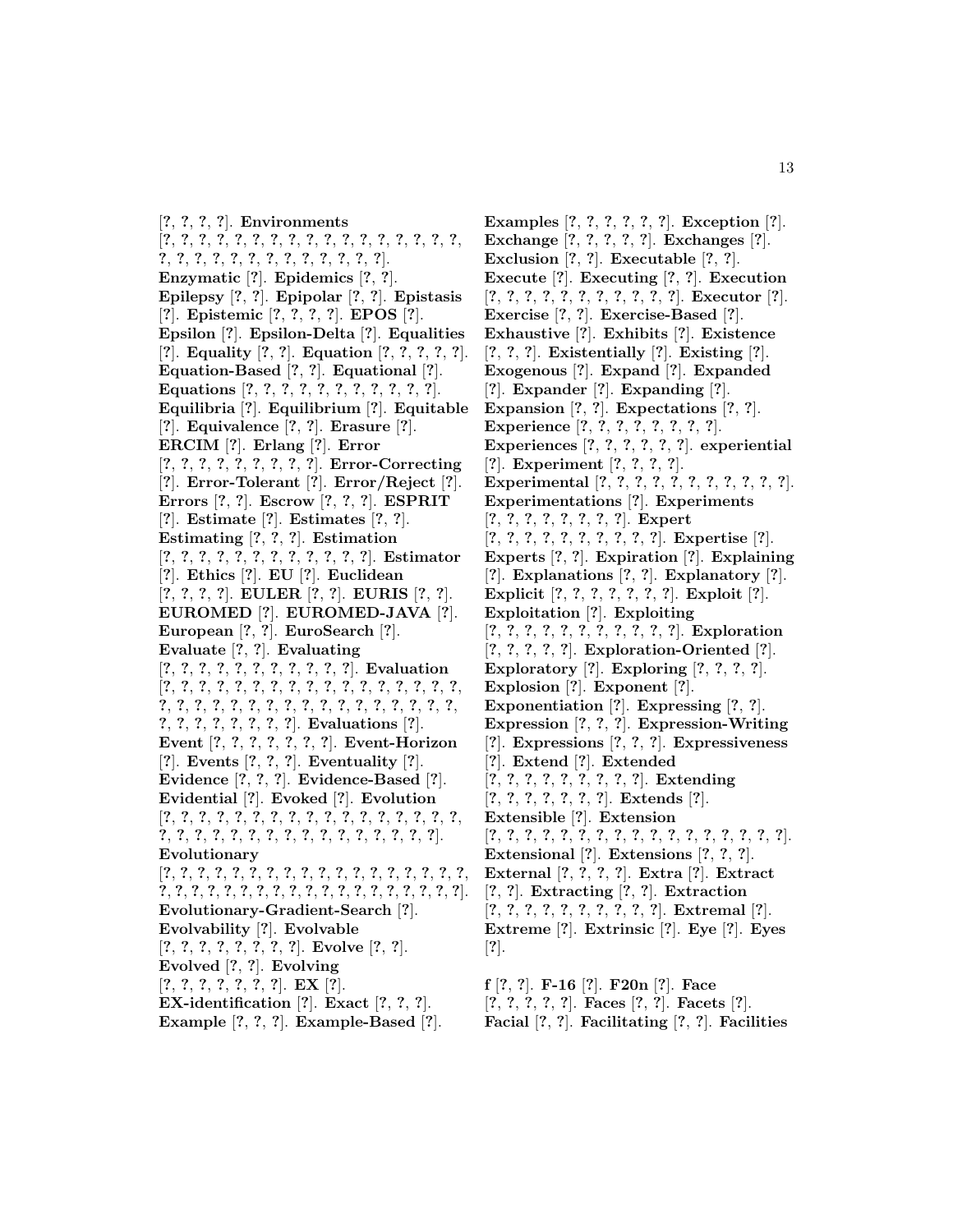[**?**, **?**, **?**]. **Facility** [**?**, **?**, **?**]. **Factoring** [**?**, **?**]. **Factoring-Based** [**?**]. **Factorization** [**?**, **?**, **?**]. **Factorizations** [**?**]. **Factors** [**?**, **?**, **?**, **?**, **?**, **?**, **?**]. **Facts** [**?**, **?**, **?**, **?**]. **Fail** [**?**]. **Fail-Safe** [**?**]. **Failure** [**?**, **?**, **?**, **?**, **?**, **?**]. **Failures** [**?**, **?**, **?**]. **Fair** [**?**, **?**, **?**, **?**, **?**, **?**]. **Fairness** [**?**]. **Fall** [**?**]. **False** [**?**]. **Families** [**?**, **?**, **?**, **?**]. **family** [**?**]. **FAPKC** [**?**]. **Fast** [**?**, **?**, **?**, **?**, **?**, **?**, **?**, **?**, **?**, **?**, **?**, **?**, **?**, **?**, **?**, **?**, **?**, **?**, **?**, **?**, **?**, **?**]. **Faster** [**?**]. **Fat** [**?**]. **Fault** [**?**, **?**, **?**, **?**, **?**, **?**, **?**, **?**, **?**, **?**, **?**, **?**, **?**, **?**, **?**, **?**]. **Fault-Tolerance** [**?**, **?**, **?**]. **Fault-Tolerant** [**?**, **?**, **?**, **?**]. **Faults** [**?**, **?**, **?**, **?**]. **FD** [**?**, **?**, **?**]. **FD-TD** [**?**]. **Feasible** [**?**, **?**]. **FEAST** [**?**]. **Feature** [**?**, **?**, **?**, **?**, **?**, **?**, **?**, **?**, **?**, **?**, **?**, **?**, **?**, **?**, **?**, **?**]. **Feature-Based** [**?**, **?**]. **Features** [**?**, **?**, **?**, **?**, **?**, **?**, **?**, **?**, **?**, **?**, **?**, **?**, **?**, **?**, **?**]. **Federal** [**?**]. **Federated** [**?**, **?**, **?**]. **Federation** [**?**]. **FEDORA** [**?**]. **Feedback** [**?**, **?**, **?**, **?**, **?**, **?**, **?**, **?**, **?**]. **Feistel** [**?**]. **FEM** [**?**, **?**]. **FEM-based** [**?**]. **Females** [**?**]. **Femoral** [**?**]. **Femur** [**?**]. **Fetch** [**?**]. **Few** [**?**, **?**, **?**, **?**]. **Fiber** [**?**]. **Fiberscope** [**?**]. **Fibrational** [**?**]. **Fiction** [**?**]. **Field** [**?**, **?**, **?**, **?**, **?**, **?**, **?**, **?**, **?**, **?**, **?**, **?**]. **Field-Programmable** [**?**, **?**]. **Fields** [**?**, **?**]. **FIFO** [**?**]. **Fight** [**?**, **?**]. **File** [**?**, **?**, **?**]. **Fill** [**?**, **?**]. **Fill-In** [**?**, **?**]. **Filling** [**?**, **?**]. **Film** [**?**]. **Filter** [**?**]. **Filtering** [**?**, **?**, **?**]. **Filters** [**?**, **?**, **?**]. **Financial** [**?**, **?**]. **Find** [**?**]. **Finding** [**?**, **?**, **?**, **?**, **?**, **?**, **?**, **?**, **?**, **?**, **?**, **?**, **?**, **?**, **?**, **?**, **?**, **?**]. **Fine** [**?**, **?**]. **Fine-Grained** [**?**]. **Fine-Tuning** [**?**]. **Fingerprint** [**?**]. **Fingerprinting** [**?**]. **Fingers** [**?**]. **Finite** [**?**, **?**, **?**, **?**, **?**, **?**, **?**, **?**, **?**, **?**, **?**, **?**, **?**, **?**, **?**, **?**, **?**, **?**, **?**, **?**, **?**]. **Finite-Domain** [**?**]. **Finite-State** [**?**, **?**]. **FIPSOC** [**?**]. **FIR** [**?**]. **First** [**?**, **?**, **?**, **?**, **?**, **?**, **?**, **?**, **?**, **?**, **?**, **?**, **?**, **?**]. **First-Class** [**?**, **?**, **?**]. **First-Come-First-Serve** [**?**]. **First-Order** [**?**, **?**, **?**, **?**]. **First-Order-CTL** [**?**]. **Fitness** [**?**, **?**, **?**, **?**, **?**, **?**, **?**]. **Fitting** [**?**, **?**, **?**].

**Fittings** [**?**]. **Five** [**?**]. **Fixed** [**?**, **?**, **?**, **?**, **?**, **?**, **?**]. **Flat** [**?**]. **Flattening** [**?**]. **Flavors** [**?**]. **Flaws** [**?**]. **Flexible** [**?**, **?**, **?**, **?**, **?**, **?**, **?**, **?**, **?**, **?**, **?**, **?**, **?**, **?**, **?**, **?**, **?**, **?**, **?**, **?**, **?**, **?**, **?**]. **Flies** [**?**]. **Flight** [**?**]. **Flip** [**?**]. **Flipping** [**?**]. **Floorplanning** [**?**]. **Flow** [**?**, **?**, **?**, **?**, **?**, **?**, **?**, **?**, **?**, **?**, **?**]. **Flow-Sensitivity** [**?**]. **Flows** [**?**, **?**, **?**]. **Fluctuations** [**?**]. **Fluid** [**?**, **?**]. **Fluid-Structure** [**?**]. **Fluoroscopic** [**?**]. **FM** [**?**]. **FMSET** [**?**]. **FO** [**?**]. **Focus** [**?**]. **Foil** [**?**]. **FOL** [**?**]. **Fold** [**?**, **?**]. **Folding** [**?**, **?**, **?**]. **Folding/Unfolding** [**?**]. **Football** [**?**]. **Force** [**?**, **?**, **?**, **?**, **?**]. **Force-Directed** [**?**]. **Forceps** [**?**]. **Forecasting** [**?**]. **Foreign** [**?**]. **Forests** [**?**, **?**]. **Forgetting** [**?**]. **Fork** [**?**]. **Form** [**?**, **?**, **?**, **?**, **?**, **?**, **?**]. **Forma** [**?**]. **Formal** [**?**, **?**, **?**, **?**, **?**, **?**, **?**, **?**, **?**, **?**, **?**, **?**, **?**, **?**, **?**, **?**, **?**, **?**, **?**, **?**, **?**, **?**, **?**, **?**, **?**, **?**, **?**, **?**, **?**, **?**, **?**, **?**, **?**, **?**, **?**, **?**, **?**, **?**, **?**, **?**, **?**, **?**, **?**, **?**, **?**]. **Formalising** [**?**]. **formalisms** [**?**, **?**]. **Formalization** [**?**, **?**, **?**, **?**]. **Formalizing** [**?**, **?**, **?**, **?**, **?**, **?**, **?**, **?**]. **Formally** [**?**]. **Formation** [**?**, **?**, **?**, **?**]. **Formative** [**?**]. **Formats** [**?**]. **Formed** [**?**]. **Formulae** [**?**]. **Formulas** [**?**]. **Formulation** [**?**, **?**, **?**]. **Formulations** [**?**]. **Forrealization** [**?**, **?**]. **FORTRAN** [**?**, **?**, **?**, **?**, **?**, **?**, **?**, **?**]. **FORUM** [**?**]. **Forward** [**?**, **?**]. **Forwarding** [**?**]. **Fossil** [**?**]. **Fossil-Collection** [**?**]. **Foundation** [**?**, **?**]. **Foundations** [**?**]. **Founded** [**?**, **?**, **?**]. **Four** [**?**, **?**, **?**, **?**]. **Four-Connected** [**?**]. **Four-Fold** [**?**, **?**]. **FPGA** [**?**, **?**, **?**, **?**, **?**, **?**, **?**]. **FPGA-Based** [**?**]. **FPGA's** [**?**, **?**, **?**, **?**, **?**, **?**, **?**, **?**, **?**, **?**, **?**, **?**, **?**, **?**, **?**, **?**]. **Fractal** [**?**]. **Fraction** [**?**]. **Fractual** [**?**]. **Fracture** [**?**]. **Fractures** [**?**]. **Fragmentation** [**?**, **?**]. **Fragments** [**?**]. **Frameless** [**?**]. **Framework** [**?**, **?**, **?**, **?**, **?**, **?**, **?**, **?**, **?**, **?**, **?**, **?**, **?**, **?**, **?**, **?**, **?**, **?**, **?**, **?**, **?**, **?**, **?**, **?**, **?**, **?**, **?**, **?**, **?**, **?**, **?**, **?**, **?**, **?**, **?**, **?**, **?**, **?**, **?**, **?**, **?**, **?**, **?**, **?**]. **Frameworks** [**?**, **?**, **?**]. **Free**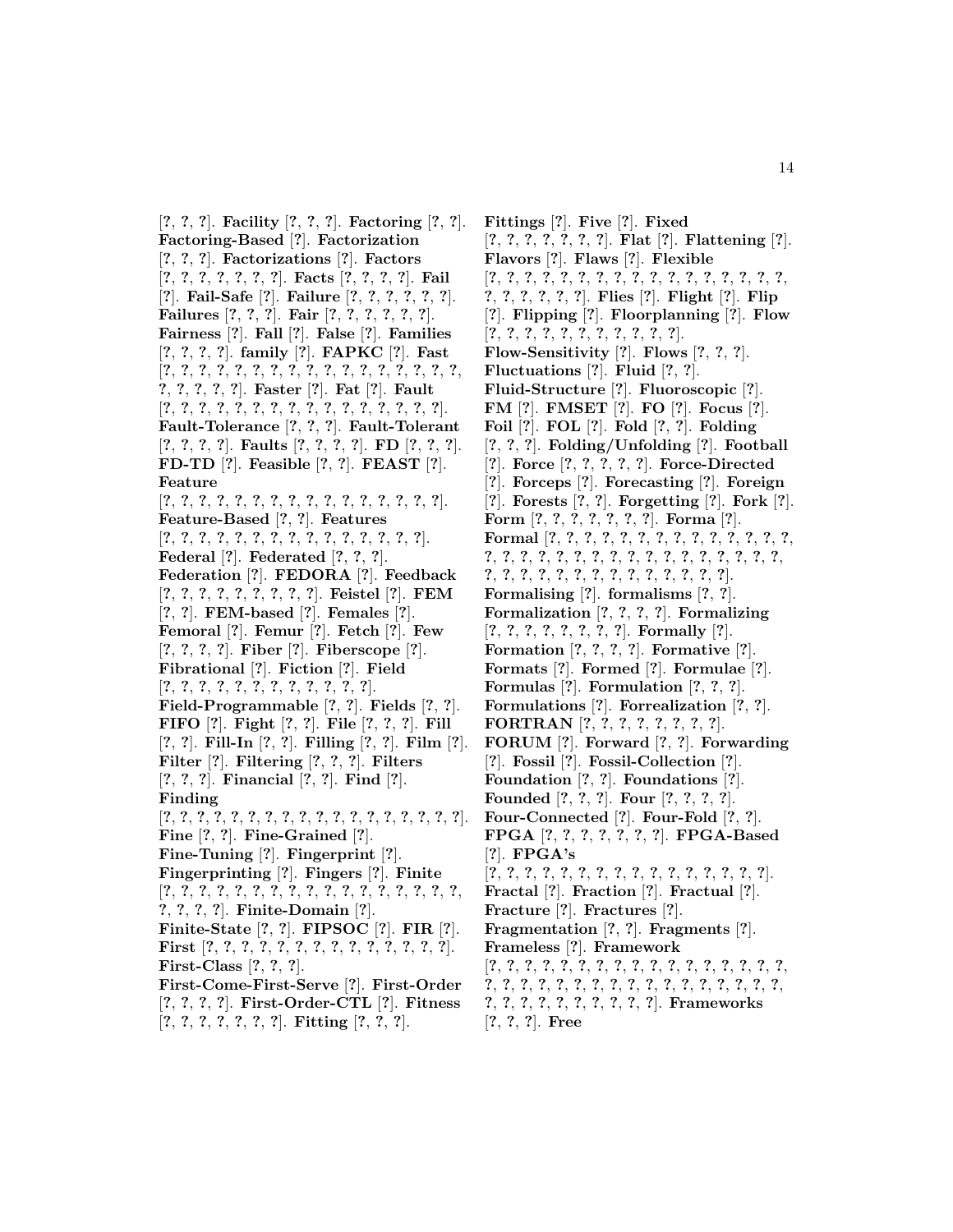[**?**, **?**, **?**, **?**, **?**, **?**, **?**, **?**, **?**, **?**, **?**, **?**, **?**, **?**, **?**, **?**, **?**]. **free-form** [**?**]. **Free-Roaming** [**?**]. **Freehand** [**?**]. **French** [**?**]. **Frequencies** [**?**, **?**]. **Frequency** [**?**, **?**, **?**, **?**]. **Frequently** [**?**]. **Fringe** [**?**]. **Front** [**?**]. **Front-End** [**?**]. **Frontier** [**?**]. **Frugality** [**?**]. **Fruit** [**?**]. **FSM** [**?**]. **FTRTFT** [**?**]. **fulfils** [**?**]. **Full** [**?**, **?**, **?**]. **Full-Port** [**?**]. **Fully** [**?**, **?**, **?**, **?**, **?**]. **Function** [**?**, **?**, **?**, **?**, **?**, **?**, **?**, **?**, **?**, **?**]. **Function-Described** [**?**]. **Functional** [**?**, **?**, **?**, **?**, **?**, **?**, **?**, **?**, **?**, **?**, **?**, **?**, **?**, **?**, **?**, **?**, **?**, **?**, **?**, **?**, **?**, **?**, **?**, **?**, **?**]. **Functions** [**?**, **?**, **?**, **?**, **?**, **?**, **?**, **?**, **?**, **?**, **?**, **?**, **?**, **?**, **?**, **?**, **?**, **?**]. **Fundamental** [**?**, **?**]. **Fundoplication** [**?**, **?**]. **Further** [**?**]. **Fusion** [**?**, **?**]. **Future** [**?**, **?**, **?**, **?**, **?**, **?**, **?**, **?**, **?**, **?**, **?**]. **Fuzzifying** [**?**]. **Fuzzy** [**?**, **?**, **?**, **?**, **?**, **?**, **?**, **?**, **?**, **?**, **?**, **?**, **?**, **?**, **?**, **?**, **?**, **?**, **?**, **?**, **?**].

**GA** [**?**, **?**, **?**, **?**, **?**]. **Gabor** [**?**]. **Gain** [**?**]. **Game** [**?**, **?**, **?**, **?**]. **Game-Masters** [**?**]. **Games** [**?**, **?**, **?**, **?**]. **Gang** [**?**, **?**, **?**]. **Gap** [**?**, **?**]. **Garbage** [**?**, **?**, **?**, **?**]. **Gas** [**?**]. **Gate** [**?**, **?**, **?**, **?**, **?**]. **Gate-Array** [**?**]. **Gate-Level** [**?**, **?**]. **Gated** [**?**]. **Gathering** [**?**, **?**]. **Gauging** [**?**]. **Gauss** [**?**]. **Gaussian** [**?**]. **Gaussians** [**?**]. **GC** [**?**]. **GD** [**?**]. **GDT** [**?**]. **GDT-RS** [**?**]. **GE** [**?**]. **GEMGA** [**?**]. **GEMM** [**?**]. **GEMM-based** [**?**]. **Gene** [**?**]. **General** [**?**, **?**, **?**, **?**, **?**, **?**, **?**, **?**, **?**, **?**, **?**, **?**, **?**, **?**, **?**, **?**, **?**]. **General-Purpose** [**?**, **?**]. **Generalisation** [**?**, **?**]. **Generalised** [**?**, **?**, **?**]. **Generalization** [**?**, **?**, **?**, **?**, **?**, **?**, **?**]. **Generalized** [**?**, **?**, **?**, **?**, **?**, **?**]. **Generalizing** [**?**]. **Generate** [**?**]. **Generating** [**?**, **?**, **?**, **?**, **?**, **?**, **?**, **?**, **?**, **?**]. **Generation** [**?**, **?**, **?**, **?**, **?**, **?**, **?**, **?**, **?**, **?**, **?**, **?**, **?**, **?**, **?**, **?**, **?**, **?**, **?**, **?**, **?**, **?**, **?**]. **Generator** [**?**, **?**]. **Generators** [**?**]. **Generic** [**?**, **?**, **?**, **?**, **?**, **?**, **?**, **?**, **?**]. **Genetic** [**?**, **?**, **?**, **?**, **?**, **?**, **?**, **?**, **?**, **?**, **?**, **?**, **?**, **?**, **?**, **?**, **?**, **?**, **?**, **?**, **?**, **?**, **?**, **?**, **?**, **?**, **?**, **?**, **?**, **?**, **?**, **?**, **?**, **?**, **?**, **?**, **?**, **?**, **?**, **?**, **?**, **?**, **?**, **?**, **?**, **?**, **?**].

**Genetic-Fuzzy** [**?**]. **Genetics** [**?**]. **Genome** [**?**]. **Genomic** [**?**]. **Genuine** [**?**, **?**]. **Geodesic** [**?**]. **Geographic** [**?**, **?**]. **Geographical** [**?**]. **Geometric** [**?**, **?**, **?**, **?**, **?**, **?**, **?**, **?**, **?**]. **Geometrical** [**?**, **?**, **?**]. **Geometrically** [**?**]. **Geometry** [**?**, **?**, **?**, **?**, **?**, **?**, **?**, **?**]. **Georeferring** [**?**]. **German** [**?**, **?**]. **Germany** [**?**]. **Gesture** [**?**]. **Get** [**?**]. **Gibbs** [**?**]. **GISM** [**?**]. **Give** [**?**]. **Given** [**?**, **?**]. **Glaucoma** [**?**]. **Global** [**?**, **?**, **?**, **?**, **?**, **?**, **?**, **?**, **?**, **?**, **?**, **?**, **?**, **?**, **?**, **?**, **?**]. **Global-Info** [**?**]. **Globally** [**?**]. **GLUE** [**?**]. **Gluing** [**?**]. **GMRES** [**?**]. **Go** [**?**]. **Goal** [**?**, **?**, **?**, **?**, **?**, **?**, **?**]. **Goal-Based** [**?**]. **Goal-Directed** [**?**, **?**, **?**]. **Goal-Oriented** [**?**]. **Goals** [**?**, **?**, **?**, **?**]. **GODIVA** [**?**]. **Goes** [**?**]. **Goettingen** [**?**]. **going** [**?**]. **Gold** [**?**]. **Goldbach** [**?**]. **GOLEX** [**?**]. **GOLOG** [**?**]. **Good** [**?**, **?**, **?**]. **Gossip** [**?**]. **Gossiping** [**?**, **?**]. **Government** [**?**]. **Gradient** [**?**, **?**]. **Grafting** [**?**]. **Grain** [**?**]. **Grained** [**?**, **?**, **?**, **?**]. **Grammar** [**?**, **?**]. **Grammars** [**?**, **?**, **?**, **?**, **?**]. **Grammatical** [**?**, **?**]. **Grand** [**?**]. **Granularity** [**?**]. **Graph** [**?**, **?**, **?**, **?**, **?**, **?**, **?**, **?**, **?**, **?**, **?**, **?**, **?**, **?**, **?**, **?**, **?**, **?**, **?**, **?**, **?**, **?**, **?**, **?**, **?**, **?**, **?**, **?**, **?**, **?**, **?**, **?**, **?**, **?**, **?**, **?**, **?**, **?**, **?**, **?**, **?**]. **Graph-Colouring** [**?**]. **Graph-Structured** [**?**]. **Graphical** [**?**, **?**, **?**, **?**, **?**, **?**, **?**, **?**, **?**]. **Graphics** [**?**, **?**]. **Graphs** [**?**, **?**, **?**, **?**, **?**, **?**, **?**, **?**, **?**, **?**, **?**, **?**, **?**, **?**, **?**, **?**, **?**, **?**, **?**, **?**, **?**, **?**, **?**, **?**, **?**, **?**, **?**, **?**, **?**, **?**, **?**, **?**, **?**, **?**, **?**, **?**, **?**, **?**, **?**, **?**, **?**, **?**, **?**, **?**, **?**, **?**, **?**, **?**, **?**, **?**, **?**, **?**, **?**, **?**, **?**, **?**, **?**, **?**, **?**, **?**, **?**, **?**, **?**, **?**, **?**, **?**, **?**, **?**, **?**]. **GRASP** [**?**]. **Gray** [**?**]. **Greece** [**?**]. **Greedy** [**?**]. **Greek** [**?**]. **Grey** [**?**, **?**]. **Grid** [**?**, **?**, **?**, **?**, **?**, **?**, **?**, **?**]. **Grid-Clustering** [**?**]. **Grids** [**?**, **?**, **?**]. **Gr¨obner** [**?**]. **Ground** [**?**]. **Grounding** [**?**]. **Groundwork** [**?**]. **Group** [**?**, **?**, **?**, **?**, **?**, **?**, **?**, **?**]. **Grouping** [**?**, **?**, **?**]. **Groups** [**?**, **?**]. **Growing** [**?**, **?**]. **Growth** [**?**, **?**]. **GSM** [**?**, **?**]. **GSPN** [**?**]. **GSPNs** [**?**]. **Guarantee** [**?**]. **Guaranteed** [**?**, **?**, **?**]. **Guarantees** [**?**]. **Guarding** [**?**]. **Guards** [**?**]. **Guidance** [**?**, **?**]. **Guide** [**?**, **?**, **?**]. **Guided**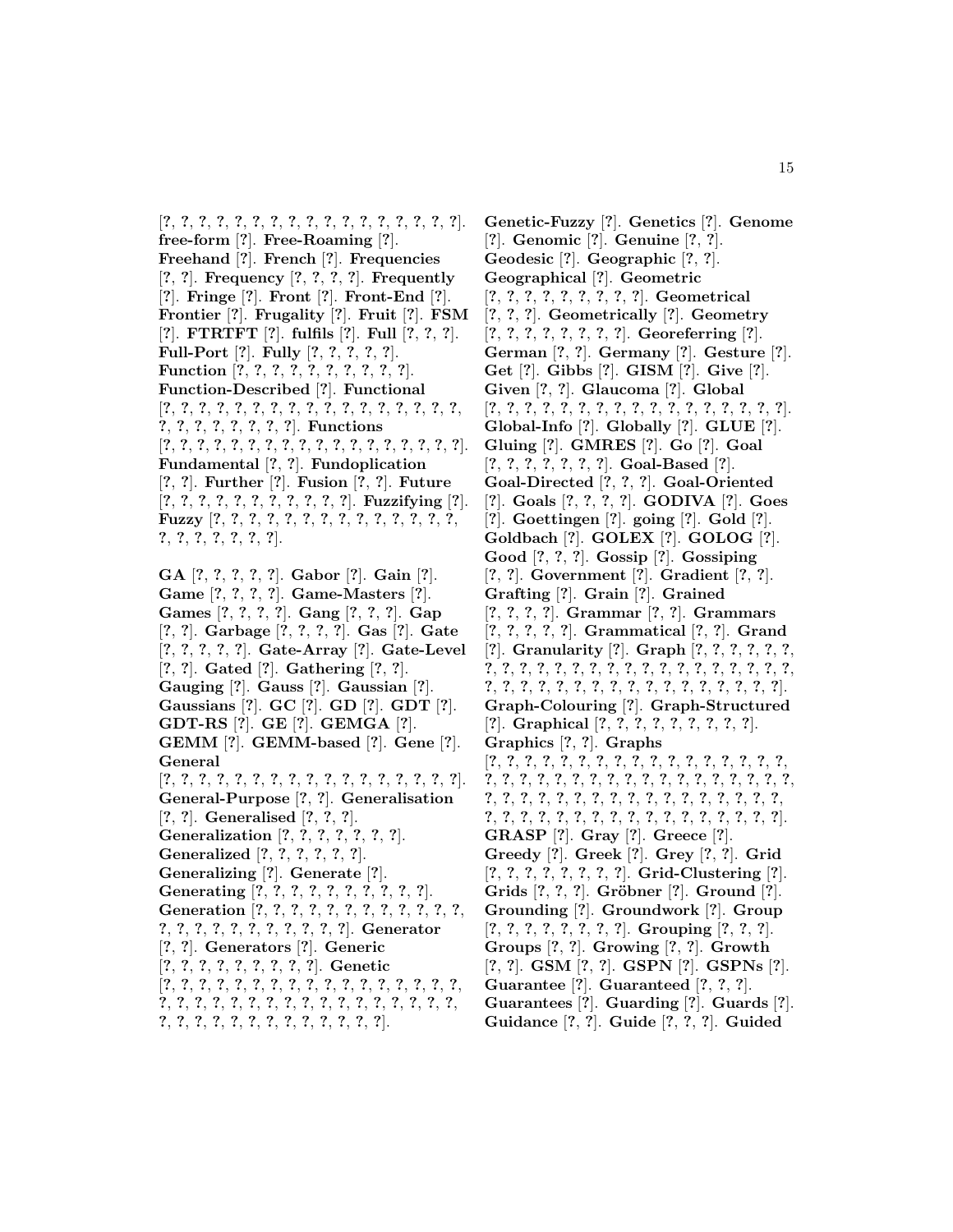[**?**, **?**, **?**, **?**, **?**, **?**, **?**, **?**, **?**, **?**, **?**, **?**]. **Guidelines** [**?**]. **Guiding** [**?**, **?**, **?**, **?**]. **GURU** [**?**].

**H.** [**?**]. **H3Viewer** [**?**]. **Habitable** [**?**]. **Half** [**?**]. **Half-Spaces** [**?**]. **Hamiltonian** [**?**, **?**, **?**]. **Hand** [**?**, **?**, **?**]. **Hand-Printed** [**?**]. **Handicapped** [**?**]. **Handle** [**?**]. **Handling** [**?**, **?**, **?**, **?**, **?**, **?**, **?**, **?**, **?**, **?**, **?**, **?**, **?**, **?**, **?**, **?**]. **Handwriting** [**?**]. **Handwritten** [**?**, **?**, **?**, **?**, **?**, **?**, **?**, **?**, **?**]. **Hanging** [**?**]. **Haploid** [**?**]. **Hard** [**?**, **?**, **?**, **?**]. **Harder** [**?**]. **Hardness** [**?**]. **Hardware** [**?**, **?**, **?**, **?**, **?**, **?**, **?**, **?**, **?**, **?**, **?**, **?**, **?**, **?**, **?**, **?**, **?**, **?**, **?**, **?**, **?**, **?**, **?**, **?**, **?**, **?**, **?**, **?**, **?**, **?**, **?**, **?**, **?**, **?**]. **Hardware-Based** [**?**]. **Hardware/ Software** [**?**, **?**, **?**]. **Harness** [**?**, **?**, **?**]. **HARP** [**?**]. **Harware** [**?**]. **Hashing** [**?**, **?**]. **Haskell** [**?**, **?**, **?**, **?**, **?**]. **Having** [**?**]. **Hazard** [**?**]. **Hazards** [**?**]. **HCPR** [**?**]. **Head** [**?**, **?**, **?**, **?**, **?**]. **Heap** [**?**]. **Heaps** [**?**]. **Heart** [**?**, **?**]. **Heating** [**?**]. **Height** [**?**, **?**]. **Heine** [**?**]. **Heine-Borel** [**?**]. **Helical** [**?**]. **Helicopter** [**?**]. **Hellenic** [**?**]. **Helmholtz** [**?**]. **Helmholtz/Schr¨odinger** [**?**]. **Help** [**?**, **?**, **?**, **?**, **?**]. **Help-Desk** [**?**, **?**]. **Helpdesk** [**?**]. **Hemicricolaryngectomy** [**?**]. **Herbrand** [**?**, **?**, **?**, **?**]. **Hereditary** [**?**, **?**, **?**]. **Heritage** [**?**, **?**, **?**]. **Hermite** [**?**]. **HEROS** [**?**]. **Hessenberg** [**?**]. **Hessenberg-Triangular** [**?**]. **Heterogeneities** [**?**]. **Heterogeneous** [**?**, **?**, **?**, **?**, **?**, **?**, **?**, **?**, **?**, **?**, **?**, **?**, **?**, **?**, **?**, **?**, **?**, **?**]. **Heuristic** [**?**, **?**, **?**, **?**, **?**, **?**, **?**, **?**]. **Heuristics** [**?**, **?**, **?**]. **Heyting** [**?**]. **HH** [**?**]. **HH-Drawings** [**?**]. **Hidden** [**?**, **?**, **?**, **?**]. **Hiding** [**?**, **?**, **?**, **?**]. **Hierarchical** [**?**, **?**, **?**, **?**, **?**, **?**, **?**, **?**, **?**, **?**, **?**, **?**, **?**]. **Hierarchies** [**?**, **?**, **?**, **?**]. **Hierarchy** [**?**, **?**, **?**, **?**]. **HIFU** [**?**]. **High** [**?**, **?**, **?**, **?**, **?**, **?**, **?**, **?**, **?**, **?**, **?**, **?**, **?**, **?**, **?**, **?**, **?**, **?**, **?**, **?**, **?**, **?**, **?**, **?**, **?**, **?**, **?**, **?**, **?**, **?**, **?**, **?**, **?**, **?**, **?**, **?**, **?**, **?**, **?**, **?**, **?**, **?**, **?**, **?**, **?**, **?**, **?**, **?**, **?**]. **High-Accuracy** [**?**]. **High-Dimensional** [**?**, **?**]. **High-Level** [**?**, **?**, **?**, **?**, **?**, **?**, **?**].

**High-Performance** [**?**, **?**, **?**, **?**, **?**, **?**, **?**, **?**, **?**, **?**]. **High-Quality** [**?**]. **High-Tech** [**?**]. **Higher** [**?**, **?**, **?**, **?**, **?**, **?**, **?**, **?**, **?**, **?**]. **Higher-Order** [**?**, **?**, **?**, **?**, **?**, **?**, **?**]. **Highlights** [**?**]. **Highway** [**?**]. **Higman** [**?**]. **HIMAP** [**?**]. **Hints** [**?**]. **Hip** [**?**, **?**]. **Histogram** [**?**, **?**, **?**]. **Historical** [**?**, **?**, **?**]. **Histories** [**?**]. **History** [**?**]. **HITOMI** [**?**]. **HM** [**?**]. **HMPAO** [**?**]. **Hoist** [**?**]. **HOL** [**?**, **?**, **?**, **?**, **?**, **?**]. **HOL-Z** [**?**]. **HOL90** [**?**]. **Holdings** [**?**]. **Holes** [**?**, **?**]. **Holistic** [**?**]. **holonomic** [**?**]. **Homeomorphic** [**?**]. **HOMER** [**?**, **?**]. **Homunculi** [**?**]. **Honey** [**?**]. **Horizon** [**?**]. **Horizontal** [**?**, **?**, **?**]. **Horn** [**?**, **?**, **?**]. **Horn-Clause** [**?**]. **Hospitals** [**?**]. **Host** [**?**]. **Hostile** [**?**]. **Hosts** [**?**]. **HOT** [**?**]. **House** [**?**]. **HPC** [**?**, **?**]. **HPcc** [**?**]. **HPF** [**?**, **?**, **?**, **?**, **?**]. **HPF2** [**?**]. **HTML** [**?**, **?**, **?**]. **Huge** [**?**, **?**]. **Human** [**?**, **?**, **?**, **?**, **?**, **?**, **?**, **?**, **?**, **?**, **?**, **?**, **?**, **?**, **?**, **?**, **?**, **?**, **?**, **?**, **?**]. **Human-Computer** [**?**, **?**]. **Human-Machine** [**?**]. **Human-Silhouette** [**?**]. **Humor** [**?**]. **HW** [**?**]. **HW/SW** [**?**]. **HW/SW-Codesign** [**?**]. **Hybrid** [**?**, **?**, **?**, **?**, **?**, **?**, **?**, **?**, **?**, **?**, **?**, **?**, **?**, **?**, **?**]. **Hydrodynamic** [**?**]. **Hydrodynamic-Diffusion** [**?**]. **Hydrodynamics** [**?**]. **Hyper** [**?**, **?**]. **Hyper-Rectangle** [**?**]. **Hyper-Systolic** [**?**]. **Hyperboxes** [**?**]. **Hypercube** [**?**]. **Hyperelliptic** [**?**]. **Hypergraph** [**?**]. **Hypergraphs** [**?**]. **Hypermedia** [**?**, **?**, **?**, **?**, **?**, **?**, **?**, **?**]. **Hyperparameter** [**?**]. **HyperView** [**?**]. **Hypotheses** [**?**]. **Hypothesis** [**?**, **?**, **?**, **?**, **?**]. **Hypothesis-Testing** [**?**]. **Hypothetical** [**?**, **?**]. **HyTime** [**?**]. **I/O** [**?**, **?**, **?**, **?**, **?**]. **IBM** [**?**, **?**]. **IBM-SP** [**?**].

**Iconic** [**?**]. **ICOS** [**?**, **?**]. **ICT** [**?**]. **Ideal** [**?**, **?**]. **Identification** [**?**, **?**, **?**, **?**, **?**, **?**, **?**, **?**, **?**, **?**, **?**, **?**, **?**, **?**]. **Identifier** [**?**]. **Identify** [**?**, **?**]. **Identifying**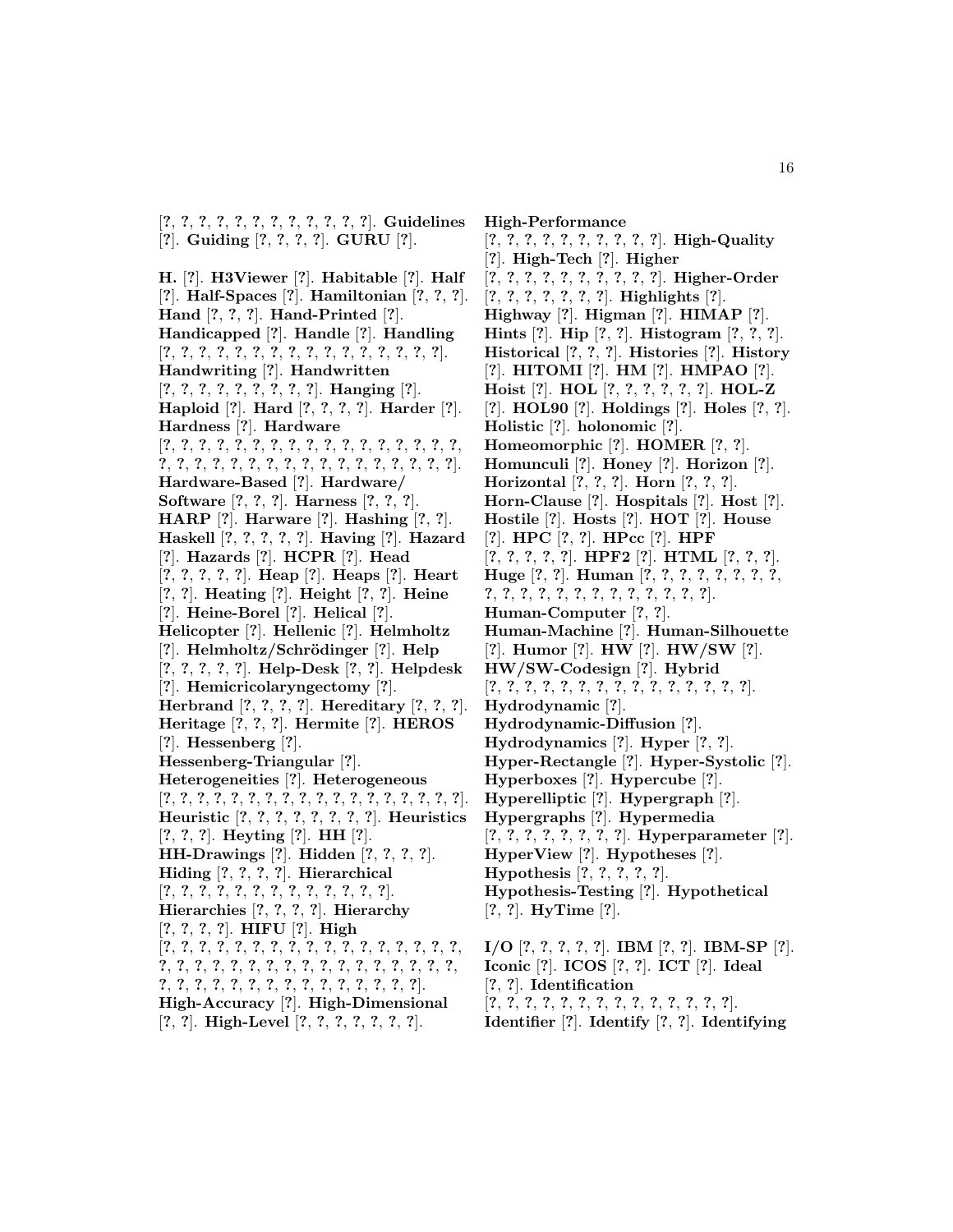[**?**]. **Identity** [**?**, **?**, **?**]. **IDL** [**?**, **?**]. **If** [**?**, **?**]. **IF1** [**?**]. **II**} [**?**, **?**, **?**, **?**, **?**, **?**, **?**, **?**, **?**]. **III** [**?**]. **ILE** [**?**, **?**, **?**]. **ILEs** [**?**]. **Iliosacral** [**?**]. **Ill** [**?**]. **Ill-Conditioning** [**?**]. **Illinois** [**?**]. **Illumination** [**?**]. **Illustrated** [**?**]. **Illustrations** [**?**]. **ILP** [**?**, **?**]. **im** [**?**]. **Image** [**?**, **?**, **?**, **?**, **?**, **?**, **?**, **?**, **?**, **?**, **?**, **?**, **?**, **?**, **?**, **?**, **?**, **?**, **?**, **?**, **?**, **?**, **?**, **?**, **?**, **?**, **?**, **?**, **?**, **?**, **?**, **?**, **?**, **?**, **?**, **?**, **?**, **?**, **?**, **?**, **?**, **?**, **?**, **?**, **?**, **?**, **?**, **?**, **?**, **?**, **?**, **?**, **?**, **?**, **?**, **?**, **?**, **?**, **?**, **?**]. **Image-Guided** [**?**, **?**, **?**]. **Image/Video** [**?**]. **Imagery** [**?**, **?**, **?**]. **Images** [**?**, **?**, **?**, **?**, **?**, **?**, **?**, **?**, **?**, **?**, **?**, **?**, **?**, **?**, **?**, **?**, **?**, **?**, **?**, **?**, **?**, **?**, **?**, **?**, **?**, **?**, **?**, **?**, **?**, **?**, **?**, **?**, **?**, **?**, **?**, **?**, **?**, **?**, **?**]. **Imagination** [**?**]. **Imaging** [**?**, **?**, **?**, **?**]. **Imai** [**?**]. **Imitation** [**?**]. **Immune** [**?**]. **Impact** [**?**, **?**, **?**, **?**]. **Impairments** [**?**]. **Impartial** [**?**]. **Imperative** [**?**]. **imperfect** [**?**]. **Implant** [**?**, **?**]. **Implantable** [**?**]. **Implants** [**?**]. **implement** [**?**]. **Implementable** [**?**]. **Implementation** [**?**, **?**, **?**, **?**, **?**, **?**, **?**, **?**, **?**, **?**, **?**, **?**, **?**, **?**, **?**, **?**, **?**, **?**, **?**, **?**, **?**, **?**, **?**, **?**, **?**, **?**, **?**, **?**, **?**, **?**, **?**, **?**, **?**]. **Implementations** [**?**, **?**, **?**]. **Implementing** [**?**, **?**, **?**, **?**, **?**, **?**, **?**, **?**, **?**, **?**, **?**, **?**, **?**, **?**, **?**]. **Implicates** [**?**, **?**]. **Implication** [**?**, **?**]. **Implications** [**?**, **?**, **?**]. **Implicit** [**?**, **?**, **?**, **?**, **?**]. **Importance** [**?**, **?**]. **Importing** [**?**]. **Imposing** [**?**]. **Improve** [**?**, **?**, **?**]. **Improved** [**?**, **?**, **?**, **?**, **?**, **?**, **?**, **?**, **?**, **?**]. **Improvement** [**?**, **?**, **?**]. **Improving** [**?**, **?**, **?**, **?**, **?**, **?**, **?**, **?**, **?**, **?**, **?**, **?**, **?**, **?**, **?**, **?**, **?**, **?**]. **In-House** [**?**]. **In-Order-Retirement** [**?**]. **In-Vivo** [**?**]. **Inadequate** [**?**]. **Inapproximability** [**?**, **?**, **?**]. **Including** [**?**]. **Income** [**?**]. **Incompatible** [**?**]. **Incomplete** [**?**, **?**, **?**, **?**]. **Inconsistencies** [**?**]. **Inconsistency** [**?**]. **inconsistent** [**?**]. **Incorporating** [**?**, **?**, **?**, **?**, **?**]. **Increase** [**?**]. **Increasing** [**?**, **?**]. **Incremental** [**?**, **?**, **?**, **?**, **?**, **?**, **?**, **?**, **?**]. **Indefinite** [**?**]. **Independence** [**?**, **?**]. **Independent** [**?**, **?**, **?**, **?**, **?**, **?**, **?**]. **Indeterminacy** [**?**].

**Index** [**?**, **?**, **?**, **?**, **?**, **?**, **?**, **?**, **?**, **?**, **?**, **?**, **?**]. **Index-Sets** [**?**]. **Indexed** [**?**, **?**, **?**]. **Indexes** [**?**]. **Indexing** [**?**, **?**, **?**, **?**, **?**, **?**, **?**, **?**, **?**, **?**, **?**, **?**, **?**, **?**]. **Indicators** [**?**]. **Indigenous** [**?**]. **Indirect** [**?**]. **Indistinguishability** [**?**]. **Individual** [**?**, **?**, **?**]. **Indoor** [**?**, **?**, **?**]. **Induced** [**?**]. **Inducing** [**?**]. **Induction** [**?**, **?**, **?**, **?**, **?**, **?**, **?**, **?**, **?**, **?**, **?**, **?**, **?**]. **Inductive** [**?**, **?**, **?**, **?**, **?**, **?**, **?**, **?**, **?**, **?**, **?**, **?**, **?**, **?**, **?**, **?**, **?**, **?**, **?**, **?**, **?**]. **Inductively** [**?**]. **Industrial** [**?**, **?**, **?**, **?**, **?**, **?**, **?**, **?**, **?**]. **Industrial-Strength** [**?**]. **Industry** [**?**, **?**, **?**, **?**, **?**, **?**]. **Inequality** [**?**]. **Infectious** [**?**]. **Inference** [**?**, **?**, **?**, **?**, **?**, **?**, **?**, **?**, **?**, **?**, **?**, **?**, **?**, **?**, **?**, **?**, **?**, **?**]. **Inferencing** [?]. **Inferno**<sup>TM</sup> [?]. **Inferred** [**?**]. **Inferring** [**?**, **?**, **?**, **?**]. **Infinite** [**?**, **?**, **?**, **?**, **?**]. **Infinite-State** [**?**]. **Infirm** [**?**]. **Inflated** [**?**]. **Influence** [**?**, **?**, **?**, **?**]. **Influences** [**?**]. **Info** [**?**]. **Informal** [**?**, **?**]. **Information** [**?**, **?**, **?**, **?**, **?**, **?**, **?**, **?**, **?**, **?**, **?**, **?**, **?**, **?**, **?**, **?**, **?**, **?**, **?**, **?**, **?**, **?**, **?**, **?**, **?**, **?**, **?**, **?**, **?**, **?**, **?**, **?**, **?**, **?**, **?**, **?**, **?**, **?**, **?**, **?**, **?**, **?**, **?**, **?**, **?**, **?**, **?**, **?**, **?**, **?**, **?**, **?**, **?**, **?**, **?**, **?**, **?**, **?**, **?**, **?**, **?**, **?**, **?**, **?**, **?**, **?**, **?**, **?**, **?**, **?**, **?**, **?**, **?**, **?**, **?**, **?**, **?**, **?**, **?**, **?**, **?**, **?**, **?**, **?**, **?**, **?**, **?**, **?**, **?**, **?**, **?**, **?**, **?**, **?**, **?**]. **Information** [**?**, **?**, **?**, **?**, **?**, **?**, **?**]. **Information-Theoretic** [**?**, **?**, **?**, **?**, **?**]. **Informational** [**?**]. **Informationsverarbeitung** [**?**]. **Infrared** [**?**, **?**]. **Infrastructure** [**?**, **?**, **?**, **?**, **?**]. **Inherit** [**?**]. **Inheritance** [**?**]. **Inhibition** [**?**]. **Initial** [**?**, **?**, **?**]. **Initialization** [**?**]. **Initiated** [**?**]. **Initiative** [**?**]. **Initio** [**?**, **?**]. **Injection** [**?**]. **Inner** [**?**]. **Innovations** [**?**]. **INPA** [**?**]. **Input** [**?**, **?**, **?**]. **Input/Output** [**?**, **?**]. **INRECA** [**?**]. **INSECT** [**?**]. **Insensitive** [**?**]. **Insertion** [**?**]. **inspection** [**?**, **?**]. **inspectors** [**?**]. **Inspired** [**?**, **?**, **?**]. **Instability** [**?**]. **Instance** [**?**, **?**, **?**, **?**, **?**, **?**, **?**, **?**]. **Instance-Based** [**?**]. **Instances** [**?**, **?**]. **Instantiation** [**?**]. **Institutes** [**?**]. **Institutions** [**?**].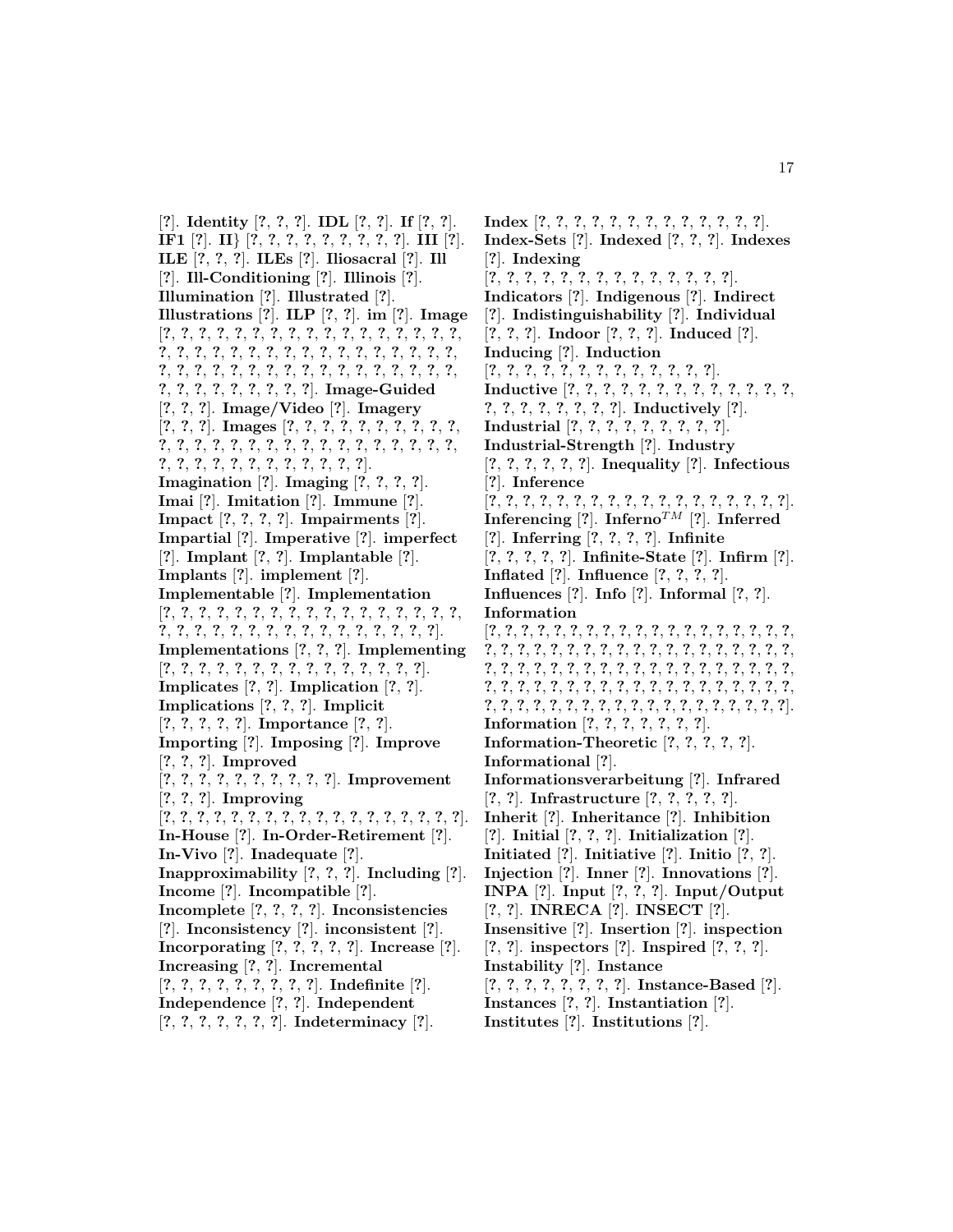**Instruction** [**?**, **?**, **?**, **?**, **?**, **?**, **?**]. **Instruction-Level** [**?**, **?**]. **Instructional** [**?**, **?**, **?**]. **Instructions** [**?**]. **Instructor** [**?**]. **Instrumentation** [**?**, **?**]. **Instruments** [**?**]. **Int** [**?**]. **Int-cardinality** [**?**]. **Integer** [**?**, **?**]. **Integral** [**?**, **?**]. **Integrated** [**?**, **?**, **?**, **?**, **?**, **?**, **?**, **?**, **?**, **?**, **?**, **?**, **?**, **?**, **?**, **?**, **?**]. **Integrating** [**?**, **?**, **?**, **?**, **?**, **?**, **?**, **?**, **?**, **?**, **?**, **?**, **?**, **?**, **?**, **?**, **?**, **?**, **?**, **?**, **?**, **?**, **?**, **?**]. **Integration** [**?**, **?**, **?**, **?**, **?**, **?**, **?**, **?**, **?**, **?**, **?**, **?**, **?**, **?**, **?**, **?**, **?**, **?**, **?**, **?**, **?**, **?**, **?**, **?**, **?**]. **Integrity** [**?**, **?**, **?**, **?**]. **Intellectual** [**?**, **?**, **?**]. **Intelligence** [**?**, **?**, **?**, **?**]. **Intelligent** [**?**, **?**, **?**, **?**, **?**, **?**, **?**, **?**, **?**, **?**, **?**, **?**, **?**, **?**, **?**, **?**, **?**, **?**, **?**, **?**, **?**, **?**, **?**, **?**, **?**, **?**, **?**, **?**, **?**, **?**, **?**, **?**, **?**, **?**, **?**, **?**, **?**, **?**, **?**, **?**, **?**]. **Intensional** [**?**, **?**]. **Intensity** [**?**, **?**, **?**, **?**, **?**]. **Intensive** [**?**, **?**]. **Inter** [**?**]. **Inter-Task** [**?**]. **InterAct** [**?**]. **Interacting** [**?**]. **Interaction** [**?**, **?**, **?**, **?**, **?**, **?**, **?**, **?**, **?**, **?**, **?**, **?**, **?**]. **Interactions** [**?**, **?**]. **Interactive** [**?**, **?**, **?**, **?**, **?**, **?**, **?**, **?**, **?**, **?**, **?**, **?**, **?**, **?**, **?**, **?**, **?**, **?**, **?**, **?**, **?**, **?**, **?**, **?**, **?**, **?**, **?**, **?**]. **Interconnect** [**?**, **?**]. **Interconnecting** [**?**]. **Interconnection** [**?**, **?**, **?**]. **Interdependences** [**?**]. **Interdependency** [**?**]. **Interest** [**?**]. **Interested** [**?**]. **Interesting** [**?**]. **Interests** [**?**, **?**]. **Interface** [**?**, **?**, **?**, **?**, **?**, **?**, **?**, **?**, **?**, **?**, **?**, **?**, **?**, **?**]. **Interfaces** [**?**, **?**, **?**, **?**, **?**, **?**]. **Interfacing** [**?**]. **Interlingual** [**?**, **?**]. **Interlocking** [**?**]. **Interlockings** [**?**, **?**]. **Intermediate** [**?**]. **Internal** [**?**, **?**, **?**, **?**, **?**]. **Internally** [**?**]. **International** [**?**]. **Internet** [**?**, **?**, **?**, **?**, **?**, **?**, **?**, **?**, **?**, **?**, **?**, **?**, **?**, **?**, **?**, **?**, **?**, **?**, **?**, **?**, **?**, **?**, **?**, **?**, **?**]. **Internet-based** [**?**]. **Internet-Wide** [**?**]. **Internet/WWW** [**?**, **?**]. **Interoperability** [**?**, **?**]. **Interoperable** [**?**, **?**]. **Interoperation** [**?**, **?**]. **Interoperations** [**?**]. **Interpolation** [**?**]. **interpretable** [**?**]. **Interpretation** [**?**, **?**, **?**, **?**, **?**, **?**, **?**, **?**, **?**]. **Interpretations** [**?**, **?**, **?**]. **Interpreted** [**?**]. **Interpreting** [**?**]. **Interprocedural** [**?**]. **Intersect** [**?**]. **Intersection** [**?**]. **Interstitial** [**?**].

**Intertranslatability** [**?**]. **Interval** [**?**, **?**, **?**, **?**, **?**, **?**, **?**, **?**, **?**, **?**, **?**, **?**, **?**]. **Intervals** [**?**, **?**, **?**]. **Intervention** [**?**]. **Interventions** [**?**, **?**]. **Interworking** [**?**]. **Intra** [**?**]. **Intra-Object-Concurrency** [**?**]. **Intracranial** [**?**, **?**]. **Intraoperative** [**?**, **?**]. **Intravascular** [**?**]. **Intrinsic** [**?**, **?**, **?**, **?**]. **Introducing** [**?**, **?**, **?**, **?**]. **Introduction** [**?**, **?**, **?**, **?**, **?**, **?**, **?**, **?**, **?**, **?**]. **Introspection** [**?**]. **Intuitionistic** [**?**, **?**]. **Invariance** [**?**, **?**]. **Invariant** [**?**, **?**, **?**, **?**]. **Invariants** [**?**, **?**, **?**, **?**]. **Invasive** [**?**]. **Inventaire** [**?**]. **Inver** [**?**]. **Inver-over** [**?**]. **Inverse** [**?**, **?**, **?**, **?**, **?**]. **Inversion** [**?**, **?**]. **Invertibility** [**?**]. **Inverting** [**?**]. **Investigating** [**?**]. **Investigation** [**?**, **?**, **?**, **?**]. **Invisible** [**?**]. **Involved** [**?**, **?**]. **Involving** [**?**, **?**, **?**, **?**]. **IO** [**?**]. **Ion** [**?**]. **IP** [**?**, **?**]. **Irradiation** [**?**]. **Irregular** [**?**, **?**, **?**, **?**, **?**, **?**, **?**, **?**, **?**, **?**, **?**, **?**, **?**]. **Irregularization** [**?**]. **Irregularly** [**?**]. **Irrelevant** [**?**, **?**]. **Irreversible** [**?**]. **Isabelle** [**?**, **?**, **?**, **?**]. **Isabelle/HOL** [**?**, **?**]. **Island** [**?**]. **Isolating** [**?**]. **Isomorphism** [**?**, **?**, **?**]. **Isotope** [**?**]. **Issued** [**?**]. **Issues** [**?**, **?**, **?**, **?**, **?**, **?**, **?**, **?**, **?**, **?**]. **Italian** [**?**]. **Italiana** [**?**]. **Item** [**?**]. **Items** [**?**]. **Itemset** [**?**]. **Iterated** [**?**, **?**]. **Iteration** [**?**]. **Iterative** [**?**, **?**, **?**]. **Itineraries** [**?**]. **Itinerary** [**?**]. **IV** [**?**, **?**]. **Jacobian** [**?**]. **JAGATH** [**?**]. **Janus** [**?**]. **Japan** [**?**]. **Japanese** [**?**, **?**, **?**]. **JAVA** [**?**, **?**, **?**, **?**, **?**, **?**, **?**, **?**, **?**, **?**, **?**, **?**, **?**, **?**, **?**, **?**, **?**, **?**, **?**, **?**, **?**, **?**, **?**, **?**, **?**, **?**, **?**, **?**, **?**, **?**, **?**, **?**]. **Java-Based**  $[?, ?]$ . **Java/RMI**  $[?]$ . **Java**<sup>TM</sup>

[**?**]. **JDK** [**?**]. **JEM** [**?**]. **JEM-DOOS** [**?**]. **JEM1** [**?**]. **JIGGLE** [**?**]. **JIL** [**?**, **?**]. **Jinni** [**?**]. **Job** [**?**, **?**, **?**, **?**, **?**, **?**, **?**, **?**, **?**, **?**, **?**, **?**, **?**, **?**]. **Job-Shop** [**?**, **?**]. **Jobs** [**?**, **?**, **?**]. **Join** [**?**, **?**]. **Joint** [**?**, **?**, **?**]. **Journal** [**?**]. **journals** [**?**]. **Joystick** [**?**]. **Judgements** [**?**]. **Junk** [**?**]. **JVX** [**?**].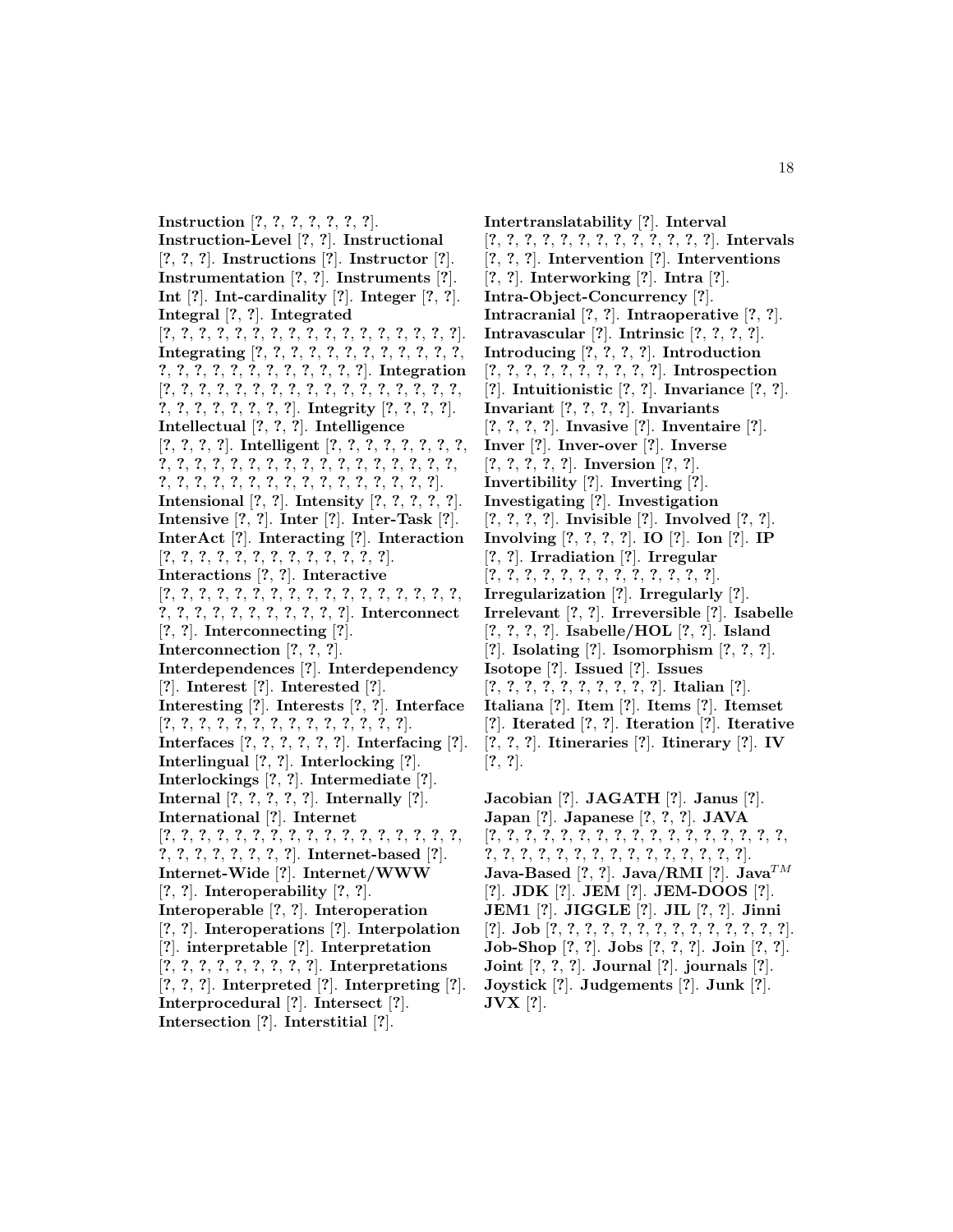**k-partition** [**?**]. **Kalman** [**?**]. **KANSEI** [**?**]. **kappa** [**?**]. **kappa-linear** [**?**]. **Kautz** [**?**]. **KD** [**?**]. **KDD** [**?**]. **Keeping** [**?**]. **Kerberos** [**?**]. **Kernel** [**?**]. **Kernelized** [**?**]. **Key** [**?**, **?**, **?**, **?**, **?**, **?**, **?**, **?**, **?**, **?**, **?**, **?**, **?**, **?**, **?**, **?**, **?**, **?**, **?**]. **Key-Dependent** [**?**]. **Keys** [**?**, **?**, **?**]. **Keyterms** [**?**]. **Khepera** [**?**, **?**, **?**]. **Kind** [**?**]. **Kinematics** [**?**, **?**]. **Kit** [**?**]. **Klee** [**?**]. **Kleene** [**?**]. **KN** [**?**]. **Knee** [**?**, **?**, **?**]. **Knowledge** [**?**, **?**, **?**, **?**, **?**, **?**, **?**, **?**, **?**, **?**, **?**, **?**, **?**, **?**, **?**, **?**, **?**, **?**, **?**, **?**, **?**, **?**, **?**, **?**, **?**, **?**, **?**, **?**, **?**, **?**, **?**, **?**, **?**, **?**, **?**, **?**, **?**, **?**, **?**, **?**, **?**, **?**, **?**, **?**, **?**, **?**, **?**, **?**, **?**, **?**, **?**, **?**, **?**, **?**, **?**, **?**, **?**, **?**, **?**, **?**, **?**, **?**, **?**, **?**, **?**, **?**, **?**, **?**, **?**, **?**, **?**, **?**, **?**, **?**, **?**, **?**, **?**, **?**, **?**, **?**]. **Knowledge-Based** [**?**, **?**, **?**, **?**, **?**, **?**, **?**, **?**, **?**, **?**, **?**]. **Knowledge-Level** [**?**]. **Known** [**?**, **?**]. **Korean** [**?**, **?**]. **Kripke** [**?**]. **KRONOS** [**?**]. **Krylov** [**?**, **?**]. **Kt** [**?**]. **L** [**?**, **?**]. **L-Systems** [**?**]. **Lab** [**?**]. **Label** [**?**]. **Labeled** [**?**, **?**]. **Labeling** [**?**, **?**, **?**, **?**]. **Labelled** [**?**]. **Labels** [**?**]. **Lachesis** [**?**].

**Lady** [**?**]. **Laid** [**?**]. **Laid-Out** [**?**]. **Lambda** [**?**, **?**, **?**, **?**]. **lambda-abstraction** [**?**]. **lambda-Calculi** [**?**]. **Lambda-Calculus** [**?**]. **LAN** [**?**]. **LANCA** [**?**]. **Lanczos** [**?**]. **Landmark** [**?**]. **Landmarks** [**?**]. **Landsat** [**?**]. **Landsat-TM** [**?**]. **Landscape** [**?**, **?**, **?**, **?**]. **Language** [**?**, **?**, **?**, **?**, **?**, **?**, **?**, **?**, **?**, **?**, **?**, **?**, **?**, **?**, **?**, **?**, **?**, **?**, **?**, **?**, **?**, **?**, **?**, **?**, **?**, **?**, **?**, **?**, **?**, **?**, **?**, **?**, **?**, **?**, **?**, **?**, **?**, **?**, **?**, **?**, **?**, **?**, **?**, **?**, **?**, **?**, **?**, **?**, **?**, **?**, **?**, **?**, **?**, **?**, **?**, **?**, **?**, **?**, **?**, **?**, **?**, **?**, **?**, **?**]. **Languages** [**?**, **?**, **?**, **?**, **?**, **?**, **?**, **?**, **?**, **?**, **?**, **?**, **?**, **?**, **?**, **?**, **?**, **?**, **?**, **?**, **?**, **?**, **?**, **?**, **?**, **?**, **?**, **?**, **?**, **?**, **?**, **?**]. **Laparoscope** [**?**]. **Laparoscopic** [**?**, **?**, **?**, **?**]. **Laptop** [**?**]. **Large** [**?**, **?**, **?**, **?**, **?**, **?**, **?**, **?**, **?**, **?**, **?**, **?**, **?**, **?**, **?**, **?**, **?**, **?**, **?**, **?**, **?**, **?**, **?**, **?**, **?**, **?**, **?**, **?**, **?**, **?**, **?**, **?**, **?**, **?**, **?**, **?**, **?**, **?**, **?**]. **Large-Scale** [**?**, **?**, **?**, **?**, **?**, **?**, **?**, **?**, **?**, **?**, **?**]. **Larger** [**?**]. **Largest** [**?**]. **Lasers** [**?**]. **Late** [**?**, **?**]. **Late-Binding** [**?**]. **Latency** [**?**, **?**].

**Lateral** [**?**]. **Latest** [**?**]. **Lattice** [**?**, **?**].

**Lattices** [**?**, **?**, **?**, **?**, **?**]. **Law** [**?**, **?**]. **Laws** [**?**]. **Layer** [**?**, **?**, **?**, **?**, **?**, **?**]. **Layered** [**?**, **?**]. **Layers** [**?**]. **Laying** [**?**]. **Layout** [**?**, **?**, **?**, **?**, **?**, **?**, **?**, **?**, **?**, **?**, **?**, **?**, **?**, **?**, **?**, **?**]. **Layouts** [**?**, **?**, **?**]. **Lazy** [**?**, **?**, **?**, **?**, **?**, **?**]. **LCS** [**?**]. **Leader** [**?**, **?**, **?**]. **Lean** [**?**]. **Learn** [**?**]. **Learnabilities** [**?**]. **Learnability** [**?**]. **Learned** [**?**, **?**, **?**, **?**, **?**, **?**, **?**, **?**]. **Learner** [**?**, **?**]. **Learners** [**?**, **?**, **?**]. **Learning** [**?**, **?**, **?**, **?**, **?**, **?**, **?**, **?**, **?**, **?**, **?**, **?**, **?**, **?**, **?**, **?**, **?**, **?**, **?**, **?**, **?**, **?**, **?**, **?**, **?**, **?**, **?**, **?**, **?**, **?**, **?**, **?**, **?**, **?**, **?**, **?**, **?**, **?**, **?**, **?**, **?**, **?**, **?**, **?**, **?**, **?**, **?**, **?**, **?**, **?**, **?**, **?**, **?**, **?**, **?**, **?**, **?**, **?**, **?**, **?**, **?**, **?**, **?**, **?**, **?**, **?**, **?**, **?**, **?**, **?**, **?**, **?**, **?**, **?**, **?**, **?**, **?**, **?**, **?**, **?**, **?**, **?**, **?**, **?**, **?**, **?**, **?**, **?**, **?**, **?**, **?**, **?**, **?**, **?**, **?**, **?**, **?**, **?**]. **Learning** [**?**, **?**, **?**, **?**, **?**, **?**, **?**, **?**, **?**, **?**, **?**, **?**, **?**]. **Learnt** [**?**]. **Least** [**?**, **?**]. **Leaves** [**?**]. **Left** [**?**]. **Leftmost** [**?**]. **Legacy** [**?**]. **Legal** [**?**]. **LEGO** [**?**]. **Lemma** [**?**, **?**]. **Lemma-Knowledge** [**?**]. **Length** [**?**, **?**, **?**, **?**, **?**]. **Lens** [**?**]. **Lesions** [**?**, **?**, **?**]. **Lesson** [**?**]. **Lessons** [**?**, **?**, **?**, **?**, **?**, **?**, **?**, **?**]. **Lessons-Learned** [**?**]. **Letter** [**?**]. **Level** [**?**, **?**, **?**, **?**, **?**, **?**, **?**, **?**, **?**, **?**, **?**, **?**, **?**, **?**, **?**, **?**, **?**, **?**, **?**, **?**, **?**, **?**, **?**, **?**, **?**, **?**, **?**, **?**, **?**, **?**, **?**, **?**, **?**, **?**, **?**]. **Lexical** [**?**, **?**, **?**, **?**, **?**, **?**, **?**]. **Lexical-Conceptual** [**?**]. **Lexicon** [**?**, **?**, **?**, **?**, **?**]. **Lexicons** [**?**]. **LIBERATION** [**?**]. **Librarie** [**?**]. **Libraries** [**?**, **?**, **?**, **?**, **?**, **?**, **?**, **?**, **?**, **?**, **?**, **?**, **?**, **?**, **?**, **?**]. **Library** [**?**, **?**, **?**, **?**, **?**, **?**, **?**, **?**, **?**, **?**, **?**, **?**, **?**, **?**, **?**, **?**, **?**, **?**, **?**, **?**, **?**, **?**, **?**, **?**, **?**, **?**, **?**, **?**, **?**, **?**, **?**, **?**, **?**, **?**, **?**, **?**, **?**, **?**, **?**, **?**]. **Lifelike** [**?**]. **Lifetime** [**?**, **?**]. **Lifting** [**?**]. **Liftings** [**?**]. **Light** [**?**, **?**]. **Light-Weight** [**?**]. **Lightweight** [**?**, **?**]. **Like** [**?**, **?**, **?**]. **Likelihood** [**?**]. **Limbs** [**?**]. **LIME** [**?**]. **Limit** [**?**]. **Limitations** [**?**]. **Limited** [**?**, **?**, **?**, **?**]. **Limping** [**?**]. **Lindenmayer** [**?**]. **Line** [**?**, **?**, **?**, **?**, **?**, **?**, **?**, **?**, **?**, **?**, **?**, **?**, **?**, **?**, **?**, **?**, **?**, **?**, **?**, **?**, **?**, **?**, **?**]. **Line-Breeding** [**?**]. **Linear** [**?**, **?**, **?**, **?**, **?**, **?**, **?**, **?**, **?**, **?**, **?**, **?**, **?**, **?**, **?**, **?**, **?**, **?**, **?**, **?**, **?**, **?**, **?**, **?**, **?**, **?**, **?**, **?**, **?**, **?**, **?**, **?**, **?**, **?**, **?**, **?**, **?**, **?**, **?**, **?**, **?**, **?**, **?**, **?**]. **Linear-Time** [**?**]. **Linearly** [**?**, **?**].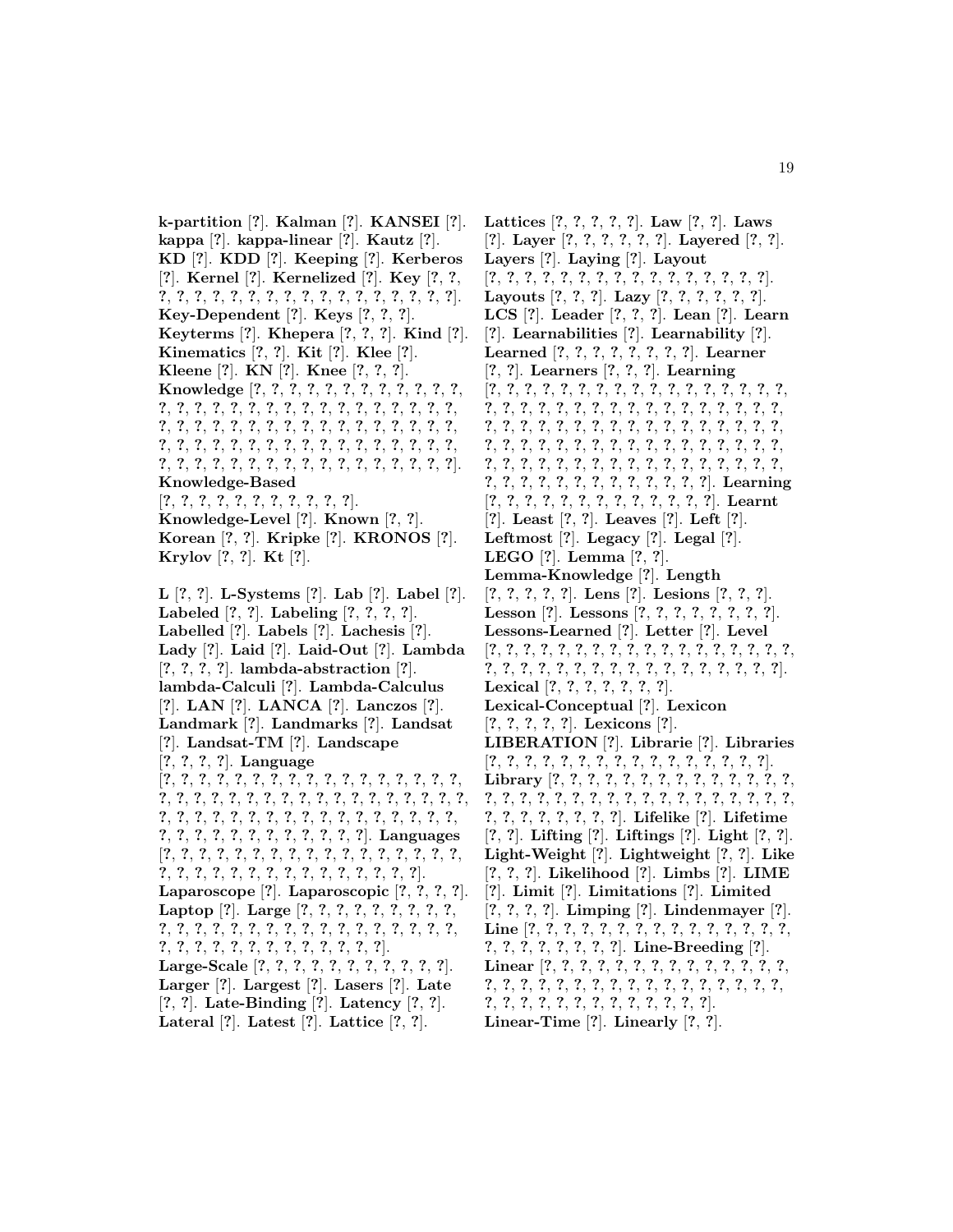**Linearly-Moded** [**?**]. **lingual** [**?**]. **Linguistic** [**?**, **?**, **?**, **?**]. **Linguistical** [**?**]. **Linguistically** [**?**]. **Link** [**?**, **?**]. **Linked** [**?**]. **Linking** [**?**, **?**]. **Links** [**?**, **?**]. **Linux** [**?**]. **Liquids** [**?**]. **List** [**?**, **?**]. **Listen** [**?**]. **Listen-in** [**?**]. **Listing** [**?**]. **Lists** [**?**, **?**]. **Literature** [**?**]. **Little** [**?**, **?**]. **Little-JIL** [**?**, **?**]. **Live** [**?**]. **Lived** [**?**, **?**]. **Liveness** [**?**]. **LL** [**?**]. **LL/SC** [**?**]. **LMT** [**?**, **?**]. **LN** [**?**]. **LN-Concept** [**?**]. **Load** [**?**, **?**, **?**, **?**, **?**, **?**, **?**, **?**, **?**, **?**, **?**, **?**, **?**, **?**, **?**, **?**, **?**, **?**, **?**, **?**, **?**, **?**, **?**, **?**]. **Load-Balancing** [**?**]. **Local** [**?**, **?**, **?**, **?**, **?**, **?**, **?**, **?**, **?**, **?**, **?**, **?**, **?**, **?**, **?**, **?**, **?**, **?**, **?**, **?**, **?**, **?**]. **Localisation** [**?**]. **Locality** [**?**, **?**, **?**, **?**, **?**, **?**, **?**, **?**, **?**, **?**, **?**]. **Localization** [**?**, **?**, **?**, **?**]. **Localizers** [**?**]. **Locate** [**?**]. **Locating** [**?**, **?**]. **Location** [**?**, **?**, **?**, **?**]. **Location-Aware** [**?**]. **Locations** [**?**]. **Loci** [**?**]. **Lock** [**?**]. **Locomotion** [**?**, **?**]. **Log** [**?**, **?**]. **Logarithm** [**?**]. **Logarithms** [**?**]. **LOGFLOW** [**?**]. **Logic** [**?**, **?**, **?**, **?**, **?**, **?**, **?**, **?**, **?**, **?**, **?**, **?**, **?**, **?**, **?**, **?**, **?**, **?**, **?**, **?**, **?**, **?**, **?**, **?**, **?**, **?**, **?**, **?**, **?**, **?**, **?**, **?**, **?**, **?**, **?**, **?**, **?**, **?**, **?**, **?**, **?**, **?**, **?**, **?**, **?**, **?**, **?**, **?**, **?**, **?**, **?**, **?**, **?**, **?**, **?**, **?**, **?**, **?**, **?**, **?**, **?**, **?**, **?**, **?**, **?**, **?**, **?**, **?**, **?**, **?**, **?**, **?**, **?**, **?**, **?**, **?**, **?**, **?**, **?**, **?**, **?**, **?**, **?**, **?**, **?**, **?**, **?**, **?**, **?**, **?**, **?**, **?**, **?**, **?**, **?**]. **Logic** [**?**, **?**, **?**, **?**, **?**, **?**, **?**, **?**, **?**]. **Logic-Based** [**?**]. **Logical** [**?**, **?**, **?**, **?**, **?**, **?**, **?**, **?**, **?**, **?**]. **Logics** [**?**, **?**, **?**, **?**, **?**, **?**, **?**, **?**, **?**, **?**, **?**, **?**, **?**, **?**, **?**, **?**, **?**, **?**, **?**]. **Loglinear** [**?**]. **Logos8** [**?**]. **LogP** [**?**, **?**, **?**, **?**, **?**]. **LogP-Machines** [**?**]. **Logs** [**?**]. **LOLITA** [**?**]. **Long** [**?**, **?**, **?**, **?**]. **Long-Lived** [**?**, **?**]. **Longest** [**?**]. **Look** [**?**]. **Lookahead** [**?**]. **Loop** [**?**, **?**, **?**, **?**, **?**, **?**]. **Loops** [**?**, **?**]. **Loosely** [**?**]. **Lose** [**?**]. **Lossless** [**?**]. **LOTOS** [**?**, **?**]. **Lotteries** [**?**]. **Low** [**?**, **?**, **?**, **?**, **?**, **?**, **?**, **?**, **?**, **?**]. **Low-Bandwidth** [**?**]. **Low-Contrast** [**?**]. **Lower** [**?**, **?**, **?**, **?**, **?**, **?**, **?**, **?**]. **Loyalty** [**?**]. **LPO** [**?**]. **LPO-based** [**?**]. **LSI** [**?**, **?**]. **LU** [**?**, **?**]. **Lung** [**?**, **?**].

**Machine** [**?**, **?**, **?**, **?**, **?**, **?**, **?**, **?**, **?**, **?**, **?**, **?**, **?**, **?**, **?**, **?**, **?**, **?**, **?**, **?**, **?**, **?**, **?**, **?**, **?**, **?**]. **Machines**

[**?**, **?**, **?**, **?**, **?**, **?**, **?**]. **MacKay's** [**?**]. **MacNeille** [**?**]. **Macro** [**?**]. **Macro-Definitions** [**?**]. **Macroscopic** [**?**]. **MACs** [**?**]. **Made** [**?**]. **Maestro** [**?**]. **Maestro-Link** [**?**]. **Magic** [**?**]. **Magnetic** [**?**, **?**, **?**, **?**, **?**]. **Mail** [**?**, **?**]. **Maintaining** [**?**, **?**]. **Maintenance** [**?**, **?**, **?**, **?**, **?**, **?**]. **Major** [**?**]. **Make** [**?**, **?**, **?**]. **Maker** [**?**]. **Making** [**?**]. **Malay** [**?**]. **Males** [**?**]. **Malicious** [**?**, **?**]. **Mammograms** [**?**]. **Management** [**?**, **?**, **?**, **?**, **?**, **?**, **?**, **?**, **?**, **?**, **?**, **?**, **?**, **?**, **?**, **?**, **?**, **?**, **?**, **?**, **?**, **?**, **?**, **?**, **?**, **?**, **?**, **?**, **?**, **?**, **?**, **?**, **?**, **?**, **?**, **?**, **?**]. **Manager** [**?**, **?**]. **Managers** [**?**]. **Managing** [**?**, **?**, **?**, **?**]. **Mandarin** [**?**]. **Manipulating** [**?**]. **Manipulation** [**?**, **?**, **?**]. **Manipulator** [**?**, **?**]. **Manipulators** [**?**, **?**]. **Manual** [**?**, **?**, **?**]. **Manufactured** [**?**]. **Manufacturing** [**?**, **?**, **?**]. **Many** [**?**, **?**, **?**]. **Many-to-One** [**?**]. **Map** [**?**, **?**, **?**]. **Mapping** [**?**, **?**, **?**, **?**, **?**, **?**, **?**, **?**, **?**, **?**, **?**, **?**]. **Maps** [**?**, **?**, **?**, **?**, **?**]. **MARCH** [**?**]. **Marching** [**?**]. **Marine** [**?**, **?**]. **Mark** [**?**, **?**]. **Mark-and-Sweep** [**?**]. **Mark-Up** [**?**]. **Marked** [**?**]. **Marker** [**?**]. **Market** [**?**, **?**, **?**]. **Marketing** [**?**, **?**]. **MarketNet** [**?**]. **Marketplace** [**?**, **?**]. **Markets** [**?**]. **Marking** [**?**]. **Markov** [**?**, **?**, **?**, **?**]. **Markovian** [**?**]. **Marks** [**?**]. **MARS** [**?**]. **Marshalling** [**?**]. **Martingales** [**?**]. **MAS** [**?**]. **MASIF** [**?**]. **Mask** [**?**]. **Mask-Based** [**?**]. **Masses** [**?**]. **Massively** [**?**, **?**, **?**, **?**, **?**]. **MAST** [**?**]. **Masters** [**?**]. **Mastery** [**?**]. **Matches** [**?**]. **Matching** [**?**, **?**, **?**, **?**, **?**, **?**, **?**, **?**, **?**, **?**, **?**, **?**, **?**, **?**, **?**, **?**, **?**, **?**]. **Matchings** [**?**, **?**]. **Matchmaker** [**?**]. **Material** [**?**]. **Materialized** [**?**]. **Materializing** [**?**]. **Mathematical** [**?**, **?**]. **Mathematics** [**?**, **?**]. **Matlab** [**?**]. **Matrices** [**?**, **?**, **?**, **?**, **?**, **?**, **?**]. **Matrix** [**?**, **?**, **?**, **?**, **?**, **?**, **?**, **?**, **?**]. **Matrix-Vector** [**?**]. **Matsumoto** [**?**]. **Matter** [**?**, **?**, **?**]. **Maturity** [**?**]. **Max** [**?**, **?**, **?**]. **Max-degree**

[**?**]. **MAXCUT** [**?**]. **Maximal** [**?**].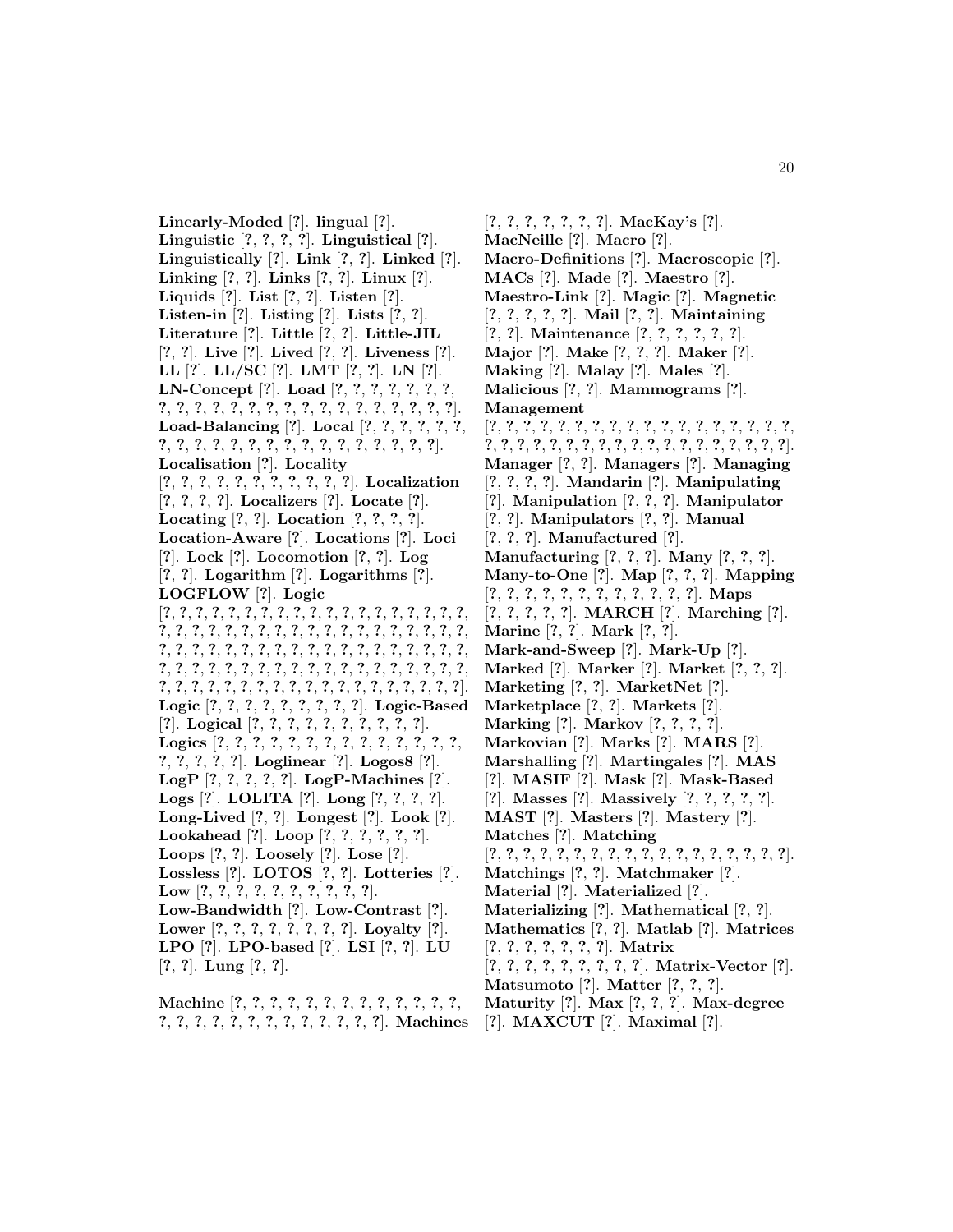**Maximizing** [**?**, **?**, **?**]. **Maximum** [**?**, **?**, **?**, **?**]. **Maxmin** [**?**]. **Maxmin-Height** [**?**]. **MAXSAT** [**?**, **?**]. **Maxwell** [**?**, **?**]. **MC** [**?**]. **McCurley** [**?**]. **McEliece** [**?**, **?**]. **MCOE** [**?**]. **MD** [**?**]. **MDG** [**?**]. **MDL** [**?**]. **MDL-Based** [**?**]. **Mean** [**?**, **?**]. **Mean-Value** [**?**]. **Meaning** [**?**]. **Means** [**?**, **?**, **?**, **?**, **?**, **?**]. **Measure** [**?**, **?**, **?**, **?**, **?**]. **Measurement** [**?**, **?**, **?**, **?**, **?**, **?**, **?**, **?**, **?**, **?**]. **Measurements** [**?**]. **Measures** [**?**, **?**, **?**, **?**, **?**, **?**, **?**, **?**]. **Measuring** [**?**, **?**, **?**]. **Mechanical** [**?**, **?**]. **Mechanics** [**?**]. **Mechanisation** [**?**]. **Mechanised** [**?**]. **Mechanism** [**?**, **?**]. **Mechanisms** [**?**, **?**, **?**, **?**, **?**]. **Mechanizing** [**?**, **?**]. **Mechatronic** [**?**]. **Media** [**?**, **?**, **?**, **?**, **?**, **?**, **?**]. **Median** [**?**, **?**]. **Mediated** [**?**, **?**, **?**]. **Medical** [**?**, **?**, **?**, **?**, **?**, **?**, **?**, **?**, **?**, **?**, **?**, **?**, **?**, **?**, **?**, **?**, **?**, **?**]. **Medicine** [**?**]. **Meet** [**?**]. **Meeting** [**?**]. **Meetings** [**?**]. **Meets** [**?**]. **Meiko** [**?**]. **Melanoma** [**?**]. **MELL**} [**?**]. **Membership** [**?**, **?**, **?**]. **Memetic** [**?**]. **Memories** [**?**]. **Memory** [**?**, **?**, **?**, **?**, **?**, **?**, **?**, **?**, **?**, **?**, **?**, **?**, **?**, **?**, **?**, **?**, **?**, **?**, **?**, **?**, **?**, **?**, **?**, **?**, **?**, **?**, **?**, **?**, **?**, **?**, **?**]. **Memory-Based** [**?**]. **MENHIR** [**?**]. **Mental** [**?**, **?**, **?**, **?**]. **merchant** [**?**]. **Mergesort** [**?**]. **Merging** [**?**, **?**, **?**, **?**]. **Mesh** [**?**, **?**, **?**, **?**, **?**, **?**, **?**, **?**, **?**, **?**, **?**, **?**, **?**]. **Meshes** [**?**, **?**, **?**, **?**, **?**, **?**]. **Message** [**?**, **?**, **?**, **?**, **?**, **?**, **?**, **?**, **?**, **?**, **?**]. **Message-Passing** [**?**, **?**, **?**, **?**, **?**]. **Message-Related** [**?**]. **Messages** [**?**, **?**, **?**]. **MESSENGERS** [**?**]. **Meta** [**?**, **?**, **?**, **?**, **?**, **?**, **?**]. **Meta-Applications** [**?**]. **Meta-Architecture** [**?**]. **Meta-Data** [**?**]. **Meta-Level** [**?**]. **Meta-Theoreticical** [**?**]. **Metacomputing** [**?**, **?**]. **Metadam** [**?**]. **Metadata** [**?**]. **Metainterpreter** [**?**]. **Metamorphosis** [**?**]. **Metaphor** [**?**, **?**]. **Metaphors** [**?**]. **Method** [**?**, **?**, **?**, **?**, **?**, **?**, **?**,

**?**, **?**, **?**, **?**, **?**, **?**, **?**, **?**, **?**, **?**, **?**, **?**, **?**, **?**, **?**, **?**, **?**, **?**, **?**, **?**, **?**, **?**, **?**, **?**, **?**, **?**, **?**, **?**, **?**, **?**, **?**, **?**, **?**].

**Methodologies** [**?**, **?**]. **Methodology** [**?**, **?**, **?**, **?**, **?**, **?**, **?**, **?**, **?**, **?**, **?**, **?**, **?**]. **Methods** [**?**, **?**, **?**, **?**, **?**, **?**, **?**, **?**, **?**, **?**, **?**, **?**, **?**, **?**, **?**, **?**, **?**, **?**, **?**, **?**, **?**, **?**, **?**, **?**, **?**, **?**, **?**, **?**, **?**, **?**, **?**, **?**, **?**, **?**, **?**, **?**, **?**, **?**, **?**, **?**, **?**, **?**, **?**, **?**, **?**, **?**, **?**, **?**]. **Metric** [**?**, **?**, **?**, **?**, **?**]. **Metrics** [**?**, **?**, **?**, **?**]. **METU** [**?**]. **METU-EMar** [**?**]. **Mezzanine** [**?**]. **Micro** [**?**, **?**]. **Micro-CT** [**?**]. **Microfossils** [**?**]. **Micropayments** [**?**]. **Microprocessor** [**?**, **?**, **?**]. **Microprocessors** [**?**]. **Microprogramming** [**?**]. **Microscopic** [**?**]. **Microscopy** [**?**]. **Microsurgery** [**?**]. **Middleware** [**?**]. **Migrant** [**?**]. **Migrating** [**?**]. **Migration** [**?**, **?**, **?**, **?**, **?**, **?**]. **Mill** [**?**]. **Milord** [**?**]. **MIMD** [**?**]. **Min** [**?**, **?**, **?**]. **Min-Max** [**?**]. **Min-Wise** [**?**]. **Mine** [**?**, **?**]. **Mini** [**?**]. **Minimal** [**?**, **?**, **?**, **?**, **?**]. **Minimalist** [**?**, **?**]. **Minimality** [**?**, **?**, **?**, **?**]. **Minimization** [**?**, **?**, **?**, **?**]. **Minimizing** [**?**, **?**]. **Minimum** [**?**, **?**, **?**, **?**, **?**, **?**, **?**, **?**, **?**, **?**, **?**]. **Mining** [**?**, **?**, **?**, **?**, **?**, **?**, **?**, **?**, **?**, **?**, **?**, **?**, **?**, **?**, **?**, **?**, **?**, **?**, **?**, **?**, **?**, **?**, **?**, **?**, **?**, **?**, **?**, **?**, **?**, **?**, **?**]. **Minor** [**?**]. **Minus** [**?**]. **MIRA** [**?**]. **Mirrored** [**?**]. **Mirroring** [**?**]. **MIS** [**?**]. **MIS-Tutor** [**?**]. **Misclassification** [**?**]. **Mismatch** [**?**]. **Missed** [**?**]. **Misses** [**?**]. **MISSI** [**?**]. **Missing** [**?**, **?**]. **Mission** [**?**]. **Mitigate** [**?**]. **Mix** [**?**]. **Mix-Mediated** [**?**]. **Mixed** [**?**, **?**, **?**, **?**, **?**]. **Mixed-Level** [**?**]. **Mixed-Signal** [**?**]. **Mixed-Styles** [**?**]. **Mixels** [**?**]. **MIXes** [**?**]. **Mixing** [**?**, **?**, **?**]. **Mixture** [**?**, **?**]. **Mixtures** [**?**, **?**]. **ML** [**?**, **?**, **?**]. **ML-Sequences** [**?**]. **MLE** [**?**]. **MLRISC** [**?**]. **MNM** [**?**]. **Mobile** [**?**, **?**, **?**, **?**, **?**, **?**, **?**, **?**, **?**, **?**, **?**, **?**, **?**, **?**, **?**, **?**, **?**, **?**, **?**, **?**, **?**, **?**, **?**, **?**, **?**, **?**, **?**, **?**, **?**, **?**, **?**, **?**, **?**, **?**, **?**, **?**, **?**, **?**, **?**, **?**, **?**, **?**, **?**, **?**, **?**, **?**, **?**, **?**, **?**, **?**, **?**, **?**, **?**, **?**, **?**, **?**, **?**, **?**, **?**]. **Mobility** [**?**, **?**, **?**, **?**]. **Moby** [**?**]. **Modal** [**?**, **?**, **?**, **?**, **?**, **?**, **?**, **?**]. **Mode** [**?**, **?**]. **Moded** [**?**]. **Model** [**?**, **?**, **?**, **?**, **?**, **?**, **?**, **?**, **?**, **?**, **?**, **?**, **?**, **?**, **?**, **?**, **?**, **?**, **?**, **?**, **?**, **?**, **?**, **?**, **?**, **?**, **?**, **?**, **?**, **?**, **?**, **?**, **?**, **?**, **?**, **?**, **?**, **?**, **?**, **?**, **?**, **?**, **?**, **?**, **?**, **?**, **?**, **?**, **?**, **?**, **?**,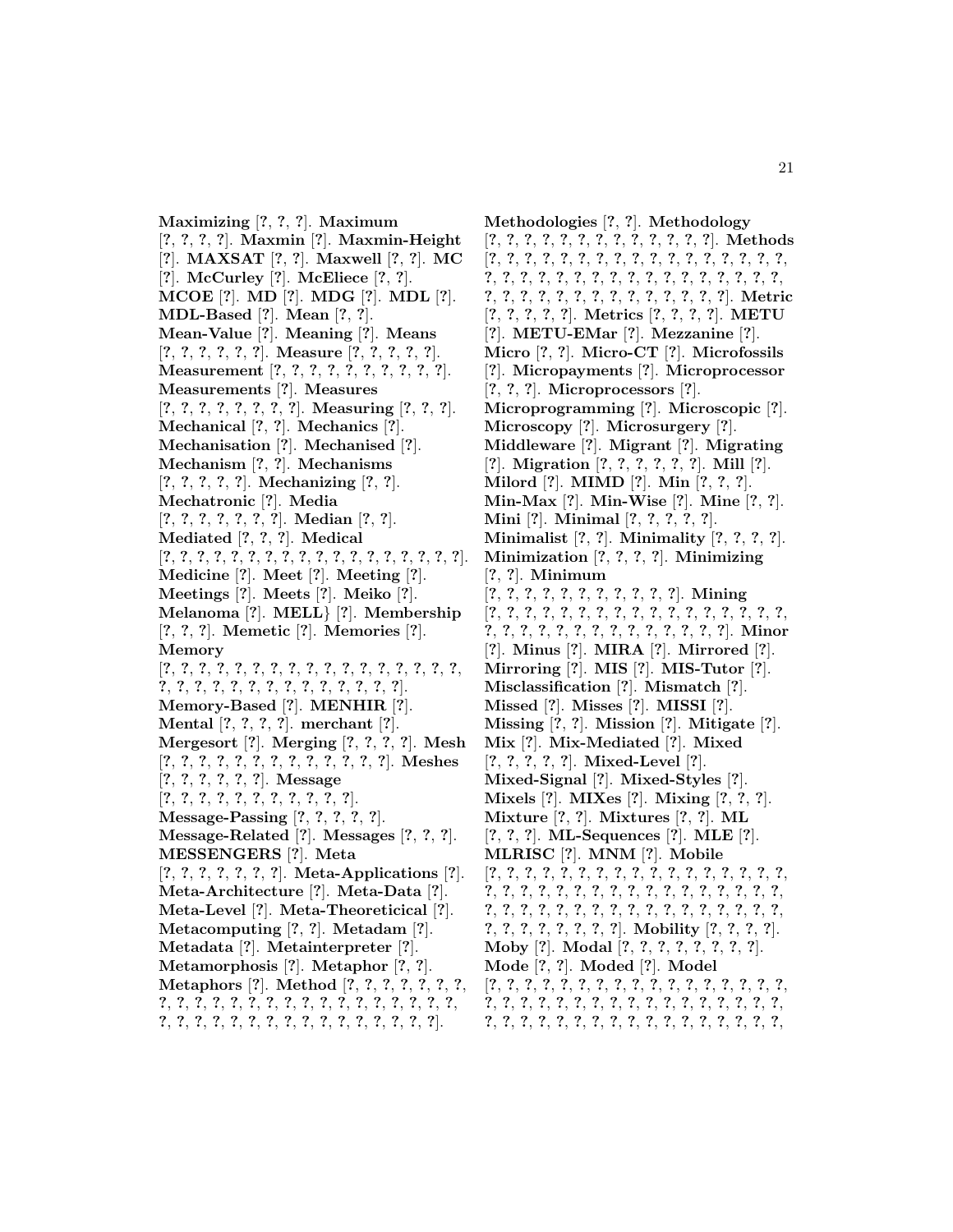**?**, **?**, **?**, **?**, **?**, **?**, **?**, **?**, **?**, **?**, **?**, **?**, **?**, **?**, **?**, **?**, **?**, **?**, **?**, **?**, **?**, **?**, **?**, **?**, **?**, **?**, **?**, **?**, **?**, **?**, **?**, **?**, **?**, **?**, **?**, **?**, **?**, **?**, **?**, **?**, **?**, **?**, **?**, **?**, **?**]. **Model** [**?**, **?**, **?**, **?**, **?**, **?**, **?**, **?**, **?**, **?**, **?**, **?**, **?**, **?**, **?**, **?**, **?**, **?**, **?**, **?**, **?**, **?**, **?**, **?**, **?**, **?**, **?**, **?**]. **Model-Based** [**?**, **?**, **?**, **?**, **?**]. **Model-Checker** [**?**]. **Model-Checking** [**?**, **?**, **?**]. **Model-Free** [**?**]. **Model-Updated** [**?**]. **Modeled** [**?**, **?**]. **Modelica** [**?**]. **Modeling** [**?**, **?**, **?**, **?**, **?**, **?**, **?**, **?**, **?**, **?**, **?**, **?**, **?**, **?**, **?**, **?**, **?**, **?**, **?**, **?**, **?**, **?**, **?**, **?**, **?**, **?**, **?**, **?**, **?**, **?**, **?**, **?**, **?**, **?**, **?**, **?**, **?**, **?**, **?**, **?**, **?**, **?**, **?**, **?**, **?**, **?**, **?**, **?**, **?**, **?**, **?**, **?**, **?**, **?**, **?**, **?**, **?**, **?**, **?**, **?**]. **Modelled** [**?**]. **Modelling** [**?**, **?**, **?**, **?**, **?**, **?**, **?**, **?**, **?**, **?**, **?**, **?**, **?**, **?**, **?**, **?**, **?**, **?**, **?**, **?**, **?**, **?**, **?**, **?**, **?**, **?**, **?**, **?**, **?**, **?**, **?**, **?**, **?**, **?**, **?**, **?**]. **Models** [**?**, **?**, **?**, **?**, **?**, **?**, **?**, **?**, **?**, **?**, **?**, **?**, **?**, **?**, **?**, **?**, **?**, **?**, **?**, **?**, **?**, **?**, **?**, **?**, **?**, **?**, **?**, **?**, **?**, **?**, **?**, **?**, **?**, **?**, **?**, **?**, **?**, **?**, **?**, **?**, **?**, **?**, **?**, **?**, **?**, **?**, **?**, **?**, **?**, **?**, **?**, **?**, **?**, **?**, **?**]. **Modem** [**?**]. **Moderated** [**?**]. **Modern** [**?**, **?**]. **Modernization** [**?**]. **Modes** [**?**, **?**]. **Modification** [**?**]. **Modifications** [**?**]. **Modified** [**?**]. **Modifying** [**?**]. **Modular** [**?**, **?**, **?**, **?**, **?**, **?**, **?**, **?**, **?**, **?**, **?**, **?**, **?**, **?**]. **Modularly** [**?**]. **Module** [**?**, **?**, **?**, **?**]. **Modules** [**?**, **?**, **?**]. **Moduli** [**?**]. **Modulo** [**?**, **?**]. **MOGAs** [**?**]. **Molecular** [**?**, **?**, **?**, **?**, **?**, **?**, **?**, **?**]. **Monaco** [**?**, **?**]. **Monaco-T** [**?**, **?**]. **Monadic** [**?**]. **Money** [**?**, **?**]. **Monge** [**?**]. **monitor** [**?**]. **Monitoring** [**?**, **?**, **?**, **?**, **?**, **?**, **?**, **?**, **?**, **?**, **?**, **?**, **?**]. **Monoid** [**?**]. **Monolingual** [**?**]. **Monotone** [**?**, **?**]. **Monotonic** [**?**]. **Monotonicity** [**?**, **?**]. **Monte** [**?**, **?**, **?**]. **Morphing** [**?**]. **Morphisms** [**?**, **?**]. **Morphological** [**?**, **?**, **?**, **?**, **?**, **?**]. **Morphology** [**?**, **?**]. **Most** [**?**, **?**, **?**]. **Motion** [**?**, **?**, **?**, **?**, **?**, **?**, **?**, **?**, **?**, **?**, **?**, **?**, **?**, **?**, **?**, **?**, **?**, **?**, **?**, **?**, **?**]. **Motivated** [**?**, **?**]. **Motivation** [**?**, **?**]. **Moulding** [**?**]. **Move** [**?**, **?**]. **Moved** [**?**]. **Moving** [**?**, **?**, **?**, **?**]. **Moving-Target** [**?**]. **mpC** [**?**]. **MPEG** [**?**, **?**, **?**]. **MPEG-2** [**?**]. **MPEG-4** [**?**]. **MPI** [**?**, **?**, **?**, **?**, **?**, **?**, **?**, **?**, **?**, **?**, **?**, **?**, **?**,

**?**, **?**, **?**, **?**, **?**, **?**, **?**, **?**, **?**, **?**]. **MPI-based** [**?**]. **MPI-GLUE** [**?**]. **MPI-IO** [**?**]. **MPICH** [**?**]. **MPIConnect** [**?**]. **MPSalsa** [**?**]. **MR** [**?**, **?**, **?**, **?**, **?**, **?**, **?**, **?**, **?**, **?**, **?**, **?**, **?**]. **MRI** [**?**, **?**, **?**, **?**, **?**, **?**, **?**, **?**, **?**]. **MRI-Guided** [**?**]. **MS** [**?**]. **MT** [**?**, **?**, **?**, **?**, **?**, **?**, **?**, **?**]. **MT-System** [**?**]. **MTBDDs** [**?**]. **much** [**?**]. **Mucin** [**?**]. **Mucin-Producing** [**?**]. **Muller** [**?**]. **Multi** [**?**, **?**, **?**, **?**, **?**, **?**, **?**, **?**, **?**, **?**, **?**, **?**, **?**, **?**, **?**, **?**, **?**, **?**, **?**, **?**, **?**, **?**, **?**, **?**, **?**, **?**, **?**, **?**, **?**, **?**, **?**, **?**, **?**, **?**, **?**, **?**, **?**, **?**, **?**, **?**, **?**, **?**, **?**, **?**, **?**, **?**, **?**, **?**, **?**, **?**, **?**, **?**, **?**, **?**, **?**, **?**, **?**, **?**, **?**, **?**, **?**]. **Multi-Agent** [**?**, **?**, **?**, **?**, **?**, **?**, **?**, **?**, **?**, **?**, **?**, **?**, **?**, **?**, **?**, **?**, **?**, **?**, **?**, **?**, **?**, **?**, **?**, **?**]. **Multi-band** [**?**]. **Multi-Camera** [**?**]. **Multi-capacitated** [**?**]. **Multi-client** [**?**]. **Multi-dimensional** [**?**, **?**]. **Multi-directional** [**?**]. **Multi-engine** [**?**]. **Multi-Expert** [**?**]. **Multi-FPGA-Board** [**?**]. **multi-interpretable** [**?**]. **Multi-interval** [**?**]. **Multi-language** [**?**, **?**, **?**]. **Multi-layer** [**?**]. **Multi-Level** [**?**, **?**, **?**, **?**]. **Multi-lingual** [**?**]. **Multi-media** [**?**]. **Multi-modal** [**?**]. **Multi-object** [**?**]. **Multi-objective** [**?**]. **Multi-parent** [**?**]. **Multi-party** [**?**, **?**, **?**]. **Multi-policy** [**?**]. **Multi-scale** [**?**, **?**]. **Multi-server** [**?**]. **Multi-thread** [**?**]. **Multi-threaded** [**?**, **?**]. **Multi-user** [**?**]. **Multi-view** [**?**]. **Multi-word** [**?**]. **Multiagent** [**?**, **?**, **?**, **?**, **?**, **?**]. **Multiblock** [**?**]. **Multicast** [**?**, **?**, **?**]. **Multicasting** [**?**]. **Multiclass** [**?**]. **Multicommodity** [**?**]. **Multicomputer** [**?**]. **Multicomputers** [**?**, **?**]. **Multicontext** [**?**]. **Multidatabase** [**?**]. **Multidimensional** [**?**, **?**, **?**]. **multidisciplinary** [**?**]. **MULTIDOC** [**?**]. **Multidrawing** [**?**]. **Multifont** [**?**]. **Multifrontal** [**?**]. **Multigraph** [**?**]. **Multigrid** [**?**, **?**, **?**]. **Multigroup** [**?**]. **Multihop** [**?**]. **MULTIKAT** [**?**]. **Multilayer** [**?**, **?**, **?**]. **Multilevel** [**?**, **?**]. **Multilingual** [**?**, **?**, **?**, **?**, **?**, **?**, **?**, **?**]. **Multimedia** [**?**, **?**, **?**, **?**, **?**, **?**, **?**, **?**, **?**, **?**, **?**, **?**, **?**, **?**, **?**, **?**, **?**, **?**, **?**]. **Multimodal** [**?**, **?**, **?**, **?**].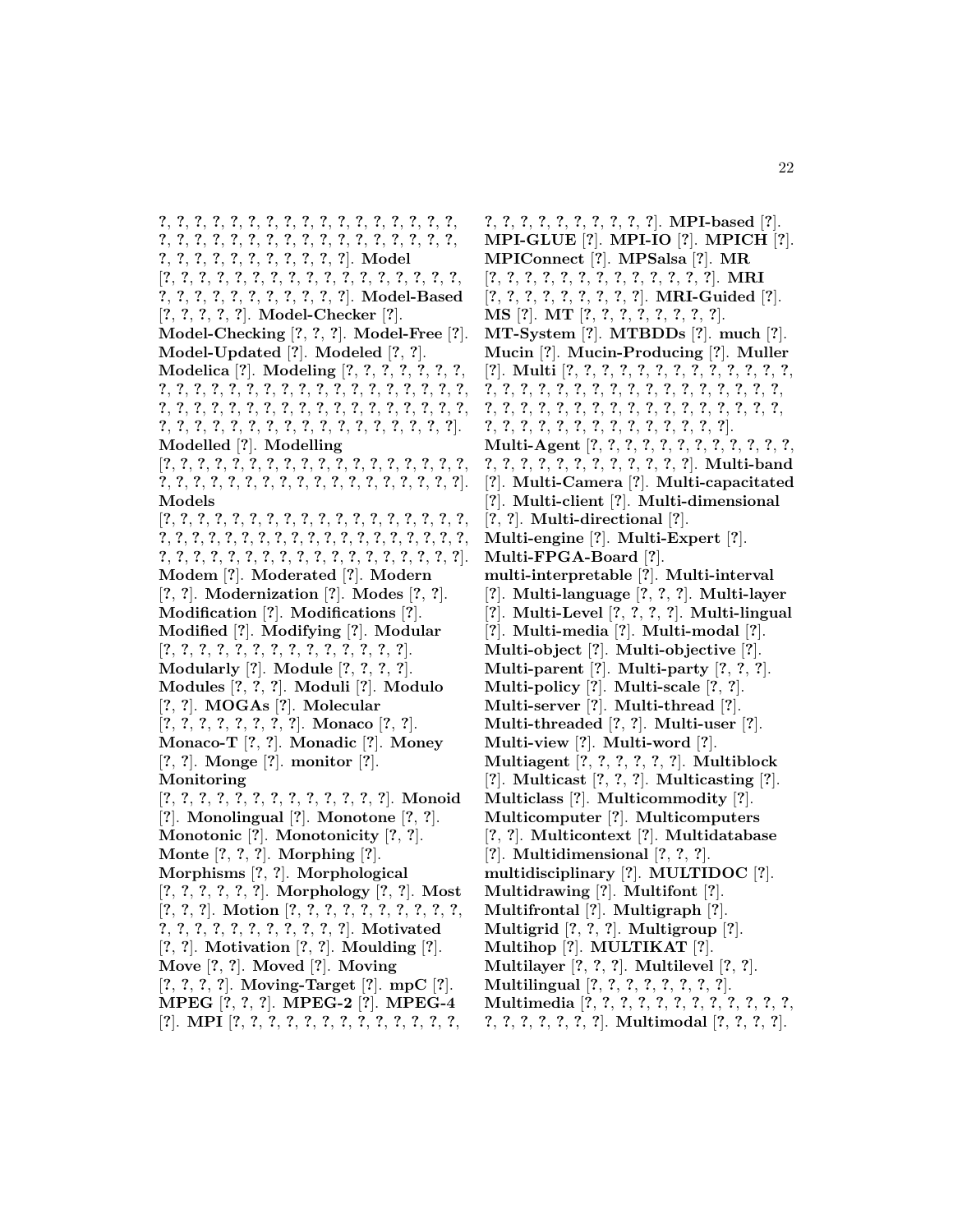**Multimodality** [**?**, **?**]. **Multiobjective** [**?**, **?**, **?**]. **Multiobjects** [**?**]. **Multiple** [**?**, **?**, **?**, **?**, **?**, **?**, **?**, **?**, **?**, **?**, **?**, **?**, **?**, **?**, **?**, **?**, **?**, **?**, **?**, **?**, **?**, **?**, **?**, **?**, **?**]. **Multiple-Level** [**?**]. **Multiple-Sclerosis** [**?**]. **Multiple-subject** [**?**]. **Multiple-Valued** [**?**, **?**]. **Multiplexing** [**?**]. **Multiplication** [**?**]. **Multiplicity** [**?**]. **Multiport** [**?**]. **Multiprocessor** [**?**, **?**]. **Multiprocessors** [**?**, **?**, **?**, **?**, **?**]. **Multiprogrammed** [**?**]. **Multipurpose** [**?**]. **Multireceiver** [**?**]. **Multiscale** [**?**, **?**]. **Multiset** [**?**]. **Multistreamed** [**?**]. **Multitask** [**?**]. **Multithreaded** [**?**, **?**]. **Multithreading** [**?**]. **Multiuser** [**?**]. **Multivariate** [**?**, **?**, **?**, **?**]. **Multivibrators** [**?**]. **Multiview** [**?**]. **Murphy** [**?**]. **Museum** [**?**]. **Museum-Oriented** [**?**]. **Music** [**?**]. **Mutate** [**?**]. **Mutation** [**?**, **?**]. **Mutations** [**?**, **?**]. **Mutual** [**?**, **?**, **?**, **?**, **?**, **?**, **?**]. **Mutually** [**?**]. **MUXTREE** [**?**]. **My** [**?**]. **Myocardial** [**?**]. **Mystery** [**?**]. **Myth** [**?**]. **Myths** [**?**].

**NAG** [**?**]. **Naira** [**?**]. **NAIST** [**?**, **?**]. **Naive** [**?**]. **Name** [**?**, **?**]. **Names** [**?**]. **NAS** [**?**, **?**]. **National** [**?**]. **Native** [**?**]. **Natural** [**?**, **?**, **?**, **?**, **?**, **?**]. **Nature** [**?**, **?**, **?**]. **NavChair** [**?**]. **Navigating** [**?**]. **Navigation** [**?**, **?**, **?**, **?**, **?**, **?**, **?**, **?**, **?**, **?**, **?**]. **Navigations** [**?**]. **Near** [**?**, **?**, **?**]. **Near-Optimal** [**?**]. **Nearest** [**?**, **?**, **?**]. **Necessary** [**?**]. **Need** [**?**, **?**, **?**, **?**, **?**, **?**, **?**, **?**, **?**]. **Needle** [**?**, **?**]. **Negation** [**?**, **?**]. **Negative** [**?**, **?**]. **Negotiation** [**?**, **?**, **?**, **?**]. **Neighbor** [**?**]. **Neighboring** [**?**]. **Neighbors** [**?**]. **Neighbourhoods** [**?**]. **Neighbours** [**?**]. **Nervensystem** [**?**]. **Nested** [**?**, **?**, **?**, **?**, **?**, **?**]. **Net** [**?**, **?**, **?**, **?**, **?**, **?**, **?**, **?**]. **Net-dbx** [**?**]. **NetBazaar** [**?**]. **NETCICATS** [**?**]. **NetLink** [**?**]. **Nets** [**?**, **?**, **?**, **?**, **?**, **?**, **?**, **?**, **?**, **?**, **?**, **?**, **?**, **?**, **?**, **?**, **?**, **?**, **?**, **?**, **?**]. **NetSolve** [**?**]. **Network** [**?**, **?**, **?**, **?**, **?**, **?**, **?**, **?**, **?**, **?**, **?**, **?**, **?**, **?**, **?**, **?**, **?**, **?**, **?**, **?**, **?**, **?**, **?**, **?**, **?**, **?**, **?**, **?**, **?**, **?**, **?**, **?**, **?**, **?**, **?**, **?**, **?**, **?**, **?**]. **Network-Based** [**?**].

**Network-Conscious** [**?**, **?**]. **Networked** [**?**, **?**]. **Networking** [**?**]. **Networks** [**?**, **?**, **?**, **?**, **?**, **?**, **?**, **?**, **?**, **?**, **?**, **?**, **?**, **?**, **?**, **?**, **?**, **?**, **?**, **?**, **?**, **?**, **?**, **?**, **?**, **?**, **?**, **?**, **?**, **?**, **?**, **?**, **?**, **?**, **?**, **?**, **?**, **?**, **?**, **?**, **?**, **?**, **?**, **?**, **?**, **?**, **?**, **?**, **?**, **?**, **?**, **?**, **?**, **?**, **?**, **?**, **?**, **?**, **?**, **?**, **?**, **?**, **?**, **?**, **?**, **?**]. **Neural** [**?**, **?**, **?**, **?**, **?**, **?**, **?**, **?**, **?**, **?**, **?**, **?**, **?**, **?**, **?**, **?**, **?**, **?**, **?**, **?**, **?**, **?**, **?**, **?**, **?**, **?**, **?**, **?**, **?**, **?**, **?**, **?**, **?**, **?**, **?**]. **Neuroanatomy** [**?**]. **Neurosurgery** [**?**, **?**, **?**, **?**, **?**, **?**]. **Neutral** [**?**]. **Never** [**?**, **?**]. **Newborn** [**?**]. **Newcomer** [**?**]. **Newly** [**?**]. **News** [**?**]. **Newspaper** [**?**]. **Newton** [**?**]. **Next** [**?**, **?**, **?**, **?**]. **Next-Generation** [**?**]. **NGE** [**?**]. **Nice** [**?**]. **Niche** [**?**]. **Niching** [**?**, **?**]. **Nissen** [**?**, **?**]. **NL** [**?**]. **NLP** [**?**, **?**]. **No** [**?**, **?**]. **Node** [**?**, **?**]. **Nodes** [**?**, **?**]. **Nodules** [**?**]. **Noise** [**?**, **?**, **?**]. **Noisy** [**?**, **?**, **?**, **?**, **?**, **?**]. **Non** [**?**, **?**, **?**, **?**, **?**, **?**, **?**, **?**, **?**, **?**, **?**, **?**, **?**, **?**, **?**, **?**, **?**, **?**, **?**, **?**, **?**, **?**, **?**, **?**, **?**, **?**, **?**, **?**, **?**, **?**, **?**, **?**, **?**, **?**]. **Non-axisymmetric** [**?**]. **Non-blocking** [**?**]. **Non-Boolean** [**?**]. **Non-clausal** [**?**]. **Non-deterministic** [**?**]. **Non-Functional** [**?**]. **Non-Gaussian** [**?**]. **Non-holonomic** [**?**]. **Non-linear** [**?**, **?**, **?**, **?**, **?**, **?**]. **Non-local** [**?**]. **Non-merchant** [**?**]. **Non-oblivious** [**?**]. **Non-parallel** [**?**]. **Non-reusable** [**?**]. **Non-rigid** [**?**, **?**, **?**, **?**, **?**]. **Non-stationary** [**?**, **?**]. **Non-structured** [**?**]. **Non-systematic** [**?**]. **Non-thinning** [**?**]. **Non-uniform** [**?**, **?**, **?**]. **Non-uniformity** [**?**]. **Nonblocking** [**?**]. **Noncombining** [**?**]. **Nondeterminism** [**?**]. **Nondeterministic** [**?**]. **Nonlinear** [**?**, **?**, **?**, **?**, **?**, **?**, **?**, **?**]. **Nonmonotonic** [**?**, **?**, **?**]. **Nonparametric** [**?**]. **Nonprobabilistic** [**?**]. **Normal** [**?**, **?**, **?**, **?**]. **Normalisation** [**?**]. **Normalization** [**?**]. **Not-Translated** [**?**]. **Notation** [**?**, **?**, **?**, **?**, **?**, **?**]. **Note** [**?**, **?**, **?**]. **Notes** [**?**]. **Nothing** [**?**]. **Notion** [**?**]. **Notions** [**?**]. **Novel** [**?**, **?**, **?**, **?**, **?**]. **Novice** [**?**]. **Novices** [**?**]. **NOWs** [**?**]. **NP** [**?**, **?**, **?**, **?**, **?**]. **NP-Complete** [**?**, **?**]. **NP-Completeness** [**?**]. **NP-hard** [**?**].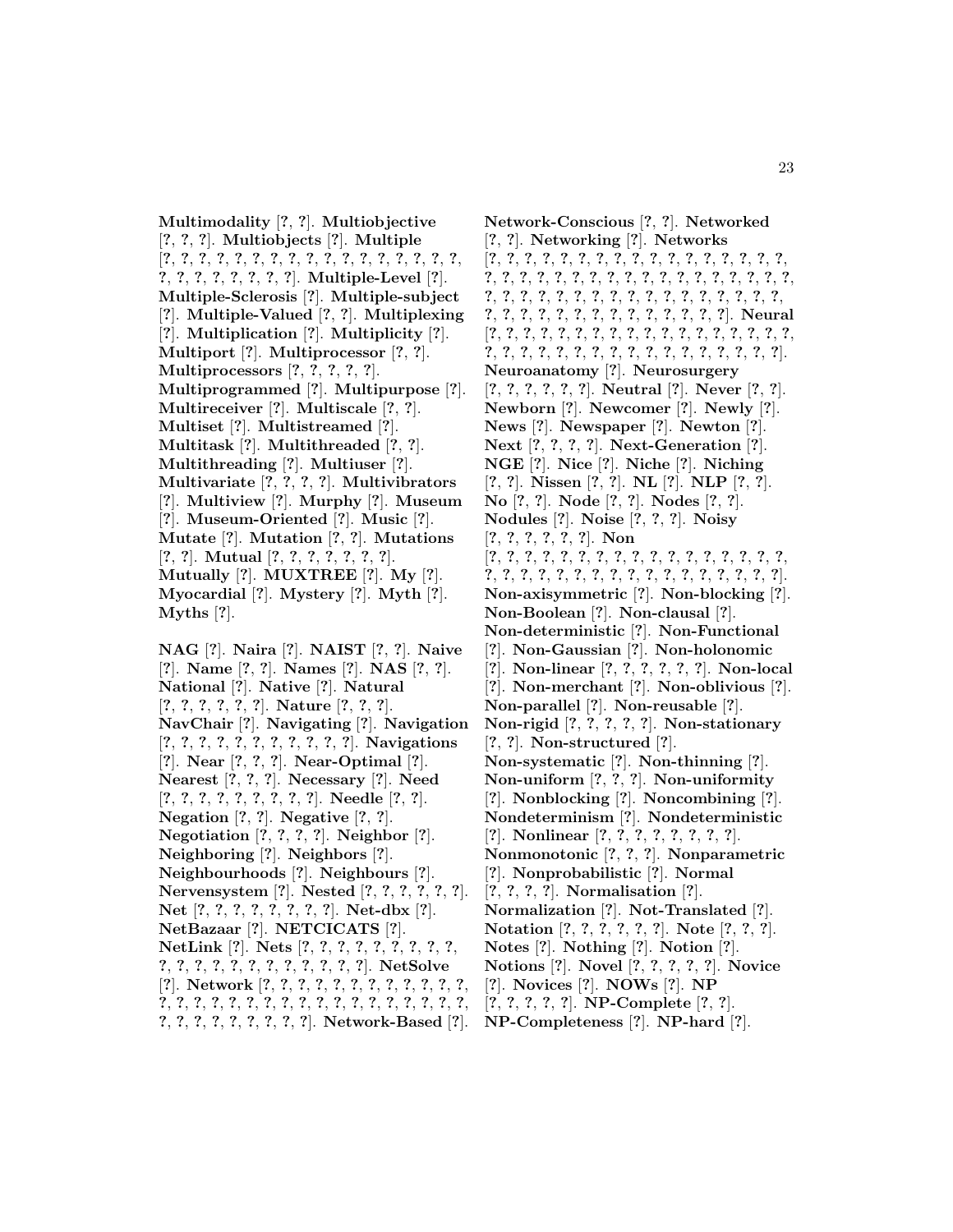**nP-Tree** [**?**]. **NRDR** [**?**]. **NSA** [**?**]. **NT** [**?**, **?**]. **Nuanced** [**?**]. **Number** [**?**, **?**, **?**, **?**, **?**, **?**, **?**, **?**, **?**, **?**, **?**]. **Numbers** [**?**]. **Numeral** [**?**]. **Numeric** [**?**]. **Numerical** [**?**, **?**, **?**, **?**, **?**, **?**, **?**, **?**, **?**, **?**, **?**]. **Nuprl** [**?**, **?**]. **Nurse** [**?**]. **Nutshell** [**?**]. **NYAM** [**?**].

**O** [**?**, **?**, **?**, **?**, **?**]. **O.S.** [**?**]. **OA** [**?**]. **OASIS** [**?**]. **OBDDs** [**?**, **?**]. **Object** [**?**, **?**, **?**, **?**, **?**, **?**, **?**, **?**, **?**, **?**, **?**, **?**, **?**, **?**, **?**, **?**, **?**, **?**, **?**, **?**, **?**, **?**, **?**, **?**, **?**, **?**, **?**, **?**, **?**, **?**, **?**, **?**, **?**, **?**, **?**, **?**, **?**, **?**, **?**, **?**, **?**, **?**, **?**, **?**, **?**, **?**, **?**, **?**, **?**, **?**, **?**, **?**, **?**, **?**, **?**, **?**, **?**, **?**, **?**, **?**, **?**, **?**, **?**, **?**, **?**, **?**, **?**, **?**, **?**, **?**, **?**, **?**, **?**, **?**, **?**, **?**]. **Object-Agents** [**?**]. **Object-Based** [**?**, **?**]. **Object-Orientation** [**?**]. **Object-Oriented** [**?**, **?**, **?**, **?**, **?**, **?**, **?**, **?**, **?**, **?**, **?**, **?**, **?**, **?**, **?**, **?**, **?**, **?**, **?**, **?**, **?**, **?**, **?**, **?**, **?**, **?**, **?**, **?**, **?**, **?**, **?**, **?**, **?**, **?**, **?**, **?**]. **Object-Process** [**?**]. **Object-Z** [**?**]. **Objectionable** [**?**, **?**]. **Objective** [**?**, **?**]. **Objects** [**?**, **?**, **?**, **?**, **?**, **?**, **?**, **?**, **?**, **?**, **?**, **?**, **?**, **?**, **?**, **?**, **?**, **?**, **?**, **?**, **?**, **?**, **?**, **?**, **?**, **?**, **?**]. **Oblivious** [**?**, **?**, **?**, **?**]. **Observations** [**?**, **?**]. **Observed** [**?**]. **Observers** [**?**]. **Obstacle** [**?**]. **Obstacle-Avoidance** [**?**]. **Obstacles** [**?**, **?**]. **Occluded** [**?**]. **Occlusion** [**?**]. **occurrence** [**?**]. **OCL** [**?**]. **Octopod** [**?**]. **Octopus** [**?**]. **ODMG** [**?**]. **ODMG-93** [**?**]. **ODP** [**?**]. **ODP-Compliant** [**?**]. **OFC** [**?**]. **Off** [**?**, **?**, **?**, **?**, **?**, **?**, **?**, **?**]. **Off-Line** [**?**, **?**, **?**, **?**, **?**, **?**]. **Office** [**?**, **?**]. **Offline** [**?**]. **offs** [**?**]. **Oil** [**?**]. **Old** [**?**]. **OMG** [**?**]. **OMIS** [**?**]. **Omission** [**?**]. **Omnifont** [**?**]. **OMT** [**?**]. **On-going** [**?**]. **On-Line** [**?**, **?**, **?**, **?**, **?**, **?**, **?**, **?**, **?**, **?**, **?**, **?**]. **On-the-Job** [**?**]. **One** [**?**, **?**, **?**, **?**, **?**, **?**, **?**]. **One-counter** [**?**]. **One-Variable** [**?**]. **Online** [**?**, **?**, **?**, **?**, **?**]. **Only** [**?**]. **onto** [**?**, **?**]. **Ontobroker** [**?**]. **Ontologically** [**?**]. **Ontologies** [**?**, **?**, **?**, **?**]. **Ontology** [**?**, **?**]. **Ontology-Based** [**?**]. **OODBMS** [**?**, **?**]. **OODBMSs** [**?**]. **OODBs** [**?**]. **OPAC** [**?**]. **OPAL** [**?**, **?**]. **OPAL-MPI** [**?**]. **Open** [**?**, **?**, **?**, **?**, **?**, **?**, **?**, **?**, **?**, **?**, **?**, **?**, **?**]. **Open-Ended** [**?**]. **OpenMP** [**?**]. **Operarid** [**?**]. **Operating** [**?**, **?**, **?**, **?**, **?**, **?**]. **operation**

[**?**, **?**]. **Operational** [**?**, **?**, **?**, **?**]. **Operationalizing** [**?**]. **Operations** [**?**, **?**, **?**, **?**, **?**]. **operative** [**?**, **?**]. **Operator** [**?**, **?**, **?**, **?**, **?**, **?**, **?**]. **Operators** [**?**, **?**, **?**, **?**]. **Ophthalmical** [**?**]. **opt** [**?**]. **Optical** [**?**, **?**, **?**, **?**, **?**, **?**, **?**, **?**, **?**, **?**, **?**]. **Optimal** [**?**, **?**, **?**, **?**, **?**, **?**, **?**, **?**, **?**, **?**, **?**, **?**, **?**, **?**, **?**, **?**, **?**, **?**, **?**, **?**, **?**, **?**, **?**, **?**, **?**, **?**]. **Optimal-Parameter** [**?**]. **Optimality** [**?**]. **Optimally** [**?**]. **Optimisation** [**?**, **?**, **?**, **?**, **?**, **?**]. **Optimising** [**?**, **?**, **?**, **?**]. **Optimistic** [**?**, **?**]. **Optimization** [**?**, **?**, **?**, **?**, **?**, **?**, **?**, **?**, **?**, **?**, **?**, **?**, **?**, **?**, **?**, **?**, **?**, **?**, **?**, **?**, **?**, **?**, **?**, **?**, **?**, **?**, **?**, **?**, **?**, **?**]. **Optimizations** [**?**]. **Optimize** [**?**]. **Optimized** [**?**, **?**, **?**, **?**]. **Optimizing** [**?**, **?**, **?**, **?**, **?**, **?**, **?**, **?**, **?**, **?**, **?**, **?**, **?**, **?**]. **Optimum** [**?**, **?**, **?**, **?**]. **Option** [**?**]. **Optional** [**?**]. **Options** [**?**, **?**]. **OQL** [**?**]. **Oracle** [**?**]. **Oral** [**?**, **?**]. **Orbit** [**?**]. **Order** [**?**, **?**, **?**, **?**, **?**, **?**, **?**, **?**, **?**, **?**, **?**, **?**, **?**, **?**, **?**, **?**, **?**, **?**, **?**, **?**, **?**, **?**, **?**, **?**, **?**, **?**, **?**, **?**, **?**, **?**, **?**, **?**, **?**, **?**]. **Order-Sorted** [**?**]. **Ordered** [**?**, **?**, **?**, **?**]. **Ordering** [**?**, **?**, **?**, **?**, **?**, **?**, **?**, **?**]. **Orderings** [**?**, **?**]. **Ordinal** [**?**, **?**]. **Ordinary** [**?**]. **ordination** [**?**]. **Organ** [**?**, **?**, **?**]. **Organisation** [**?**, **?**, **?**]. **Organising** [**?**]. **Organization** [**?**, **?**, **?**, **?**, **?**, **?**, **?**]. **Organizational** [**?**]. **Organizational-Learning** [**?**]. **Organized** [**?**, **?**, **?**, **?**]. **Organizing** [**?**, **?**]. **Orientation** [**?**, **?**]. **Oriented** [**?**, **?**, **?**, **?**, **?**, **?**, **?**, **?**, **?**, **?**, **?**, **?**, **?**, **?**, **?**, **?**, **?**, **?**, **?**, **?**, **?**, **?**, **?**, **?**, **?**, **?**, **?**, **?**, **?**, **?**, **?**, **?**, **?**, **?**, **?**, **?**, **?**, **?**, **?**, **?**, **?**, **?**, **?**, **?**, **?**, **?**, **?**, **?**, **?**, **?**, **?**]. **Origami** [**?**]. **Original** [**?**]. **Originating** [**?**]. **Orphan** [**?**]. **Orthognathic** [**?**]. **Orthogonal** [**?**, **?**, **?**, **?**, **?**, **?**, **?**, **?**, **?**, **?**, **?**, **?**, **?**, **?**]. **Orthogonalization** [**?**]. **Orthopaedic** [**?**]. **Osteotomies** [**?**, **?**]. **Other** [**?**, **?**, **?**, **?**]. **Out-of-Core** [**?**, **?**]. **Out-of-Order** [**?**, **?**]. **Outlier** [**?**]. **Outlines** [**?**]. **Outlook** [**?**].

**Outperform** [**?**]. **Output** [**?**].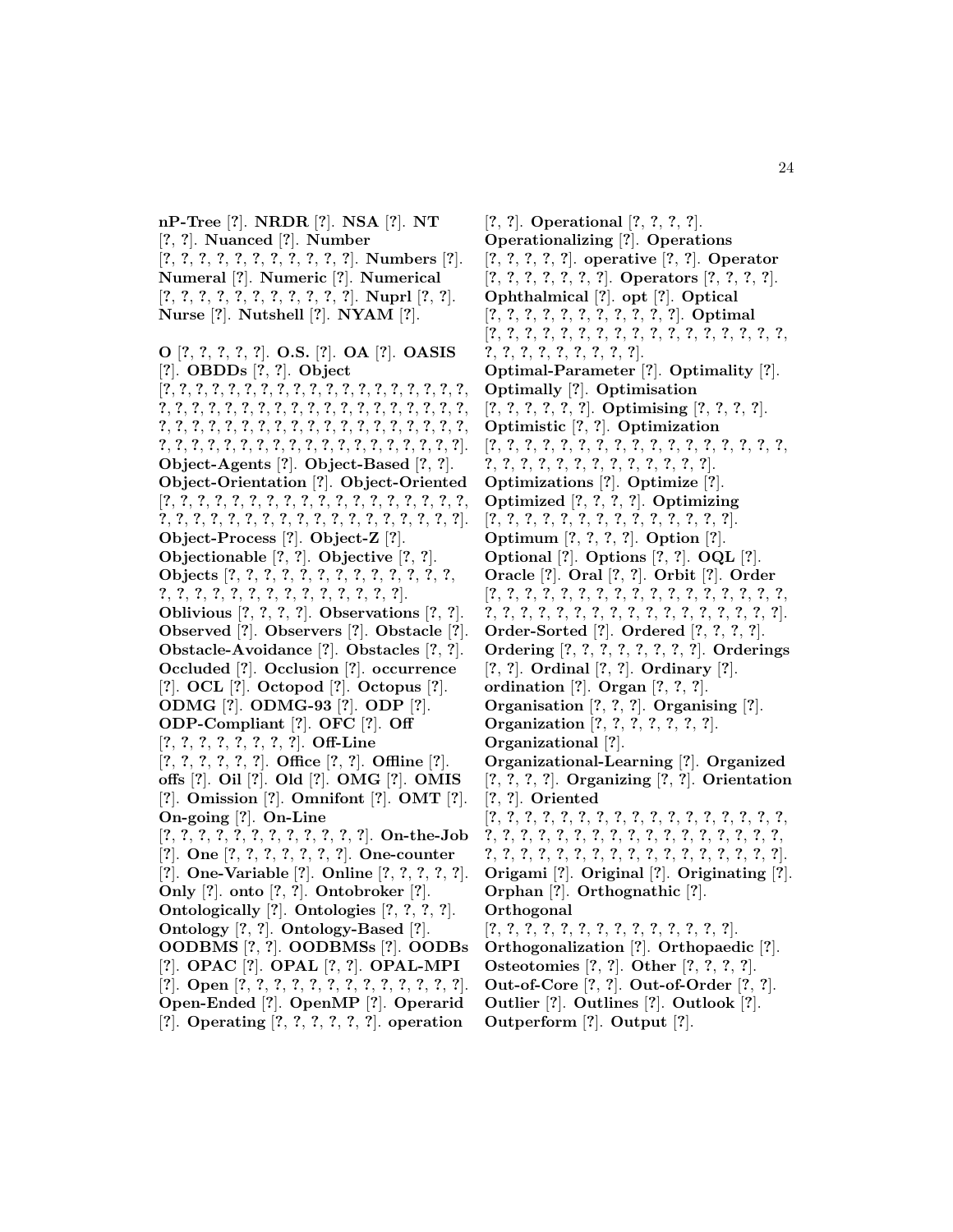**Over-Constrained** [**?**]. **Overcoming** [**?**, **?**, **?**]. **Overhead** [**?**, **?**, **?**, **?**]. **Overheads** [**?**]. **Overlapping** [**?**, **?**, **?**, **?**]. **Overlay** [**?**]. **Overrun** [**?**]. **Overview** [**?**, **?**, **?**, **?**, **?**, **?**, **?**, **?**, **?**]. **OWL** [**?**]. **OWL-Cat** [**?**].

**P** [**?**]. **P4s** [**?**]. **PA** [**?**]. **PA-Processes** [**?**]. **PAC** [**?**, **?**]. **Package** [**?**, **?**, **?**]. **Packages** [**?**]. **Packet** [**?**, **?**, **?**, **?**]. **Packet-Switched** [**?**, **?**]. **Packets** [**?**]. **Packing** [**?**, **?**]. **PACT** [**?**]. **Pad** [**?**]. **Padded** [**?**]. **Page** [**?**, **?**]. **Pair** [**?**, **?**, **?**, **?**]. **Pairs** [**?**]. **Paleoecology** [**?**]. **Palette** [**?**]. **Palletizing** [**?**]. **Palmo** [**?**]. **Pancreas** [**?**]. **Panel** [**?**, **?**, **?**, **?**]. **PANORAMA** [**?**]. **Panoramic** [**?**]. **paper** [**?**]. **Paradigm** [**?**, **?**, **?**, **?**, **?**]. **Paradigms** [**?**, **?**, **?**]. **Paradox** [**?**]. **Paradoxes** [**?**]. **Parallel** [**?**, **?**, **?**, **?**, **?**, **?**, **?**, **?**, **?**, **?**, **?**, **?**, **?**, **?**, **?**, **?**, **?**, **?**, **?**, **?**, **?**, **?**, **?**, **?**, **?**, **?**, **?**, **?**, **?**, **?**, **?**, **?**, **?**, **?**, **?**, **?**, **?**, **?**, **?**, **?**, **?**, **?**, **?**, **?**, **?**, **?**, **?**, **?**, **?**, **?**, **?**, **?**, **?**, **?**, **?**, **?**, **?**, **?**, **?**, **?**, **?**, **?**, **?**, **?**, **?**, **?**, **?**, **?**, **?**, **?**, **?**, **?**, **?**, **?**, **?**, **?**, **?**, **?**, **?**, **?**, **?**, **?**, **?**, **?**, **?**, **?**, **?**, **?**, **?**, **?**, **?**, **?**, **?**, **?**, **?**, **?**]. **Parallel** [**?**, **?**, **?**, **?**, **?**, **?**, **?**, **?**, **?**, **?**, **?**, **?**, **?**, **?**, **?**, **?**, **?**, **?**, **?**, **?**, **?**, **?**, **?**, **?**, **?**, **?**, **?**, **?**, **?**, **?**, **?**, **?**, **?**, **?**, **?**, **?**, **?**, **?**, **?**, **?**, **?**, **?**, **?**, **?**, **?**, **?**, **?**, **?**, **?**, **?**, **?**, **?**, **?**, **?**, **?**, **?**, **?**, **?**, **?**, **?**, **?**, **?**]. **Parallel-System** [**?**]. **Parallelisation** [**?**, **?**, **?**]. **Parallelising** [**?**, **?**]. **Parallelism** [**?**, **?**, **?**, **?**, **?**, **?**, **?**, **?**, **?**]. **Parallelizable** [**?**]. **Parallelization** [**?**, **?**, **?**, **?**, **?**, **?**, **?**, **?**, **?**, **?**, **?**, **?**]. **Parallelize** [**?**]. **Parallelizing** [**?**, **?**]. **Parameter** [**?**, **?**, **?**, **?**, **?**, **?**, **?**]. **Parameter-Free** [**?**]. **Parameterized** [**?**]. **Parameters** [**?**, **?**, **?**, **?**, **?**]. **Parametric** [**?**]. **Parametrised** [**?**]. **Parametrization** [**?**]. **PARASOL** [**?**]. **parent** [**?**]. **Parity** [**?**]. **PARPACK** [**?**]. **Parse** [**?**]. **Parser** [**?**]. **Parser-Independent** [**?**]. **Parsing** [**?**, **?**]. **Part** [**?**, **?**, **?**, **?**, **?**]. **PART-NET** [**?**]. **Part-Whole** [**?**]. **Partial** [**?**, **?**, **?**, **?**, **?**, **?**, **?**, **?**, **?**, **?**, **?**, **?**, **?**, **?**, **?**, **?**, **?**, **?**, **?**, **?**, **?**, **?**, **?**].

**Partial-Order** [**?**, **?**]. **Partially** [**?**, **?**, **?**].

**Participative** [**?**]. **Particle** [**?**]. **Particulate** [**?**]. **Parties** [**?**, **?**]. **Partition** [**?**, **?**, **?**]. **Partitionable** [**?**]. **Partitioner** [**?**]. **Partitioning** [**?**, **?**, **?**, **?**, **?**, **?**, **?**, **?**, **?**, **?**, **?**, **?**, **?**, **?**, **?**, **?**, **?**, **?**]. **Partitions** [**?**, **?**, **?**]. **Partner** [**?**, **?**]. **Party** [**?**, **?**, **?**, **?**]. **Pascal** [**?**, **?**]. **Passing** [**?**, **?**, **?**, **?**, **?**, **?**, **?**, **?**, **?**, **?**]. **Past** [**?**, **?**, **?**, **?**]. **Patellofemoral** [**?**]. **Path** [**?**, **?**, **?**, **?**, **?**, **?**, **?**, **?**, **?**, **?**]. **Path-Connectedness** [**?**]. **Pathology** [**?**]. **Paths** [**?**, **?**, **?**, **?**]. **Patient** [**?**, **?**]. **Patient-Specific** [**?**]. **Pattern** [**?**, **?**, **?**, **?**, **?**, **?**, **?**, **?**, **?**, **?**, **?**, **?**, **?**, **?**, **?**, **?**, **?**, **?**, **?**]. **Patterns** [**?**, **?**, **?**, **?**, **?**, **?**, **?**, **?**, **?**, **?**, **?**, **?**, **?**, **?**]. **PAVOR** [**?**]. **Pay** [**?**]. **Pay-per-Subscription** [**?**]. **Pay-per-Use** [**?**]. **Payment** [**?**, **?**, **?**, **?**, **?**, **?**, **?**]. **PC** [**?**, **?**]. **PCI** [**?**, **?**, **?**]. **PCI-Bus** [**?**]. **PCI-SCI** [**?**]. **PCIS** [**?**]. **PCIS-II** [**?**]. **PDC** [**?**]. **PDE** [**?**]. **PDL** [**?**, **?**]. **Peaks** [**?**]. **Pebble** [**?**]. **Pedagogic** [**?**]. **Pedagogical** [**?**, **?**, **?**, **?**, **?**]. **Pedagogy** [**?**]. **Pediatric** [**?**]. **Peer** [**?**, **?**, **?**]. **Peer-Help** [**?**]. **Peircean** [**?**]. **Pelvic** [**?**]. **Penalty** [**?**, **?**]. **Penalty-Based** [**?**]. [**?**, **?**, **?**]. **CAM** [**?**, **?**]. **Demo** [**?**, **?**]. **DLP** [**?**]. **Fold** [**?**]. **Fuzzy** [**?**]. **HOL** [**?**, **?**]. **IP** [**?**]. **Linux** [**?**]. **Method** [**?**]. **Motion** [**?**]. **NC-value** [**?**]. **Output** [**?**, **?**]. **Recognition** [**?**]. **Reject** [**?**]. **RMI** [**?**]. **SC** [**?**]. **Schr¨odinger** [**?**]. **Software** [**?**, **?**, **?**]. **SQL** [**?**]. **SW-Codesign** [**?**]. **Temporal** [**?**]. **Transition** [**?**, **?**, **?**]. **Unfolding** [**?**]. **Video** [**?**]. **Write** [**?**]. **WWW** [**?**, **?**]. **People** [**?**, **?**, **?**]. **Perceived** [**?**]. **Perception** [**?**]. **Perceptron** [**?**, **?**]. **Perceptrons** [**?**]. **Perceptual** [**?**, **?**, **?**]. **Perceptually** [**?**]. **Percutaneous** [**?**, **?**]. **Perfect** [**?**, **?**]. **Performability** [**?**, **?**, **?**]. **Performance** [**?**, **?**, **?**, **?**, **?**, **?**, **?**, **?**, **?**, **?**, **?**, **?**, **?**, **?**, **?**, **?**, **?**, **?**, **?**, **?**, **?**, **?**, **?**, **?**, **?**, **?**, **?**, **?**, **?**, **?**, **?**, **?**, **?**, **?**, **?**, **?**, **?**, **?**, **?**, **?**, **?**, **?**, **?**, **?**, **?**, **?**, **?**, **?**, **?**, **?**, **?**, **?**, **?**, **?**, **?**, **?**, **?**, **?**, **?**, **?**, **?**, **?**, **?**, **?**, **?**, **?**, **?**, **?**,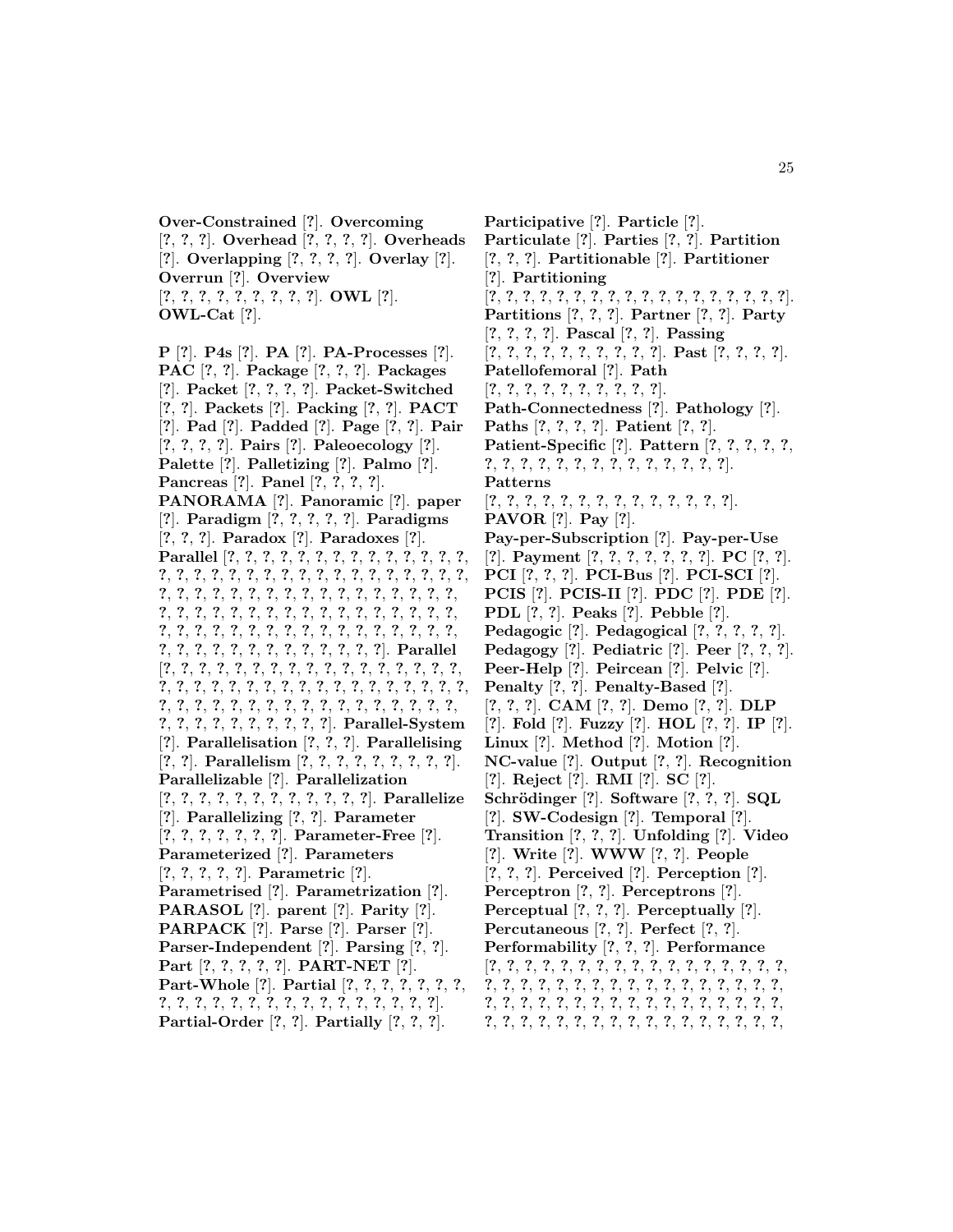**?**, **?**, **?**, **?**, **?**, **?**, **?**, **?**, **?**, **?**, **?**]. **Performance-Oriented** [**?**]. **Performing** [**?**]. **Pericardial** [**?**]. **Perimeter** [**?**]. **Permutation** [**?**]. **Permutations** [**?**]. **Persistence** [**?**, **?**, **?**, **?**]. **Persistent** [**?**, **?**]. **Person** [**?**, **?**]. **Personal** [**?**, **?**, **?**, **?**]. **Personality** [**?**]. **Personalized** [**?**, **?**]. **Perspective** [**?**, **?**, **?**, **?**, **?**, **?**]. **Perspectives** [**?**, **?**, **?**, **?**, **?**]. **Perturbation** [**?**]. **Petri** [**?**, **?**, **?**, **?**, **?**, **?**, **?**, **?**, **?**, **?**, **?**, **?**, **?**, **?**, **?**, **?**, **?**]. **Phase** [**?**, **?**, **?**, **?**, **?**]. **Phase-Type** [**?**]. **Phased** [**?**, **?**]. **Phenomena** [**?**]. **Phenotypes** [**?**]. **Philosophical** [**?**]. **Philosophy** [**?**]. **Phones** [**?**]. **Phonetic** [**?**]. **Photometric** [**?**]. **Phrase** [**?**]. **Phylogenetic** [**?**]. **Physical** [**?**, **?**, **?**, **?**, **?**]. **Physically** [**?**]. **Physics** [**?**, **?**]. **pi** [**?**, **?**]. **pi-Calculus** [**?**, **?**]. **Pick** [**?**]. **Pick-up** [**?**]. **Picture** [**?**]. **Pictures** [**?**, **?**, **?**]. **PIE** [**?**]. **Piece** [**?**]. **PINEAPL** [**?**, **?**, **?**, **?**]. **Pinnae** [**?**]. **Pipeline** [**?**]. **Pipelined** [**?**]. **PIR** [**?**]. **Pitfalls** [**?**]. **pivot** [**?**]. **Pivotal** [**?**]. **Pivoting** [**?**]. **PKCS** [**?**]. **PL** [**?**, **?**]. **PL/ SQL** [**?**]. **PL/SQL** [**?**]. **PL/SQL-based** [**?**]. **Place** [**?**, **?**, **?**, **?**]. **Place/Transition** [**?**, **?**, **?**]. **Placement** [**?**, **?**, **?**, **?**]. **Placements** [**?**]. **Placing** [**?**]. **Plan** [**?**]. **Planar** [**?**, **?**, **?**, **?**, **?**, **?**, **?**, **?**, **?**, **?**]. **Planarity** [**?**, **?**, **?**, **?**, **?**]. **Planarization** [**?**]. **Plane** [**?**]. **Planes** [**?**]. **Planetary** [**?**]. **Planner** [**?**]. **Planning** [**?**, **?**, **?**, **?**, **?**, **?**, **?**, **?**, **?**, **?**, **?**, **?**, **?**, **?**, **?**, **?**, **?**, **?**]. **Plans** [**?**, **?**, **?**]. **Plastic** [**?**]. **Plate** [**?**]. **Platform** [**?**, **?**, **?**, **?**, **?**, **?**, **?**, **?**]. **Platforms** [**?**, **?**]. **Plausibility** [**?**]. **Play** [**?**, **?**, **?**]. **Player** [**?**]. **Playing** [**?**, **?**]. **PLC** [**?**]. **PLC-Automata** [**?**]. **PLD** [**?**]. **PLD-Implementation** [**?**]. **Plug** [**?**, **?**]. **Plug-and-Play** [**?**]. **Plug-in** [**?**]. **PLUM** [**?**]. **PNSVS** [**?**]. **Poems** [**?**]. **Point** [**?**, **?**, **?**, **?**, **?**, **?**, **?**]. **Point-Based** [**?**]. **Point-to-Point** [**?**]. **Pointer** [**?**]. **Points** [**?**, **?**, **?**, **?**, **?**]. **Policies** [**?**, **?**, **?**, **?**, **?**]. **Policy** [**?**, **?**, **?**, **?**, **?**]. **Polling** [**?**]. **Poly** [**?**].

- **Poly-step** [**?**]. **PolyAnalyst** [**?**]. **Polygenic** [**?**]. **Polygon** [**?**]. **Polygons** [**?**, **?**, **?**, **?**]. **Polyhedra** [**?**]. **Polyhedral** [**?**]. **Polyline** [**?**]. **Polylines** [**?**]. **Polymorphic** [**?**, **?**, **?**, **?**]. **Polymorphism** [**?**]. **Polynomial** [**?**, **?**, **?**, **?**, **?**]. **Polynomial-Query** [**?**]. **Polynomial-Time** [**?**]. **Polyominoes** [**?**]. **POLYP** [**?**]. **Polysemy** [**?**]. **Pomsets** [**?**]. **Pooling** [**?**]. **POOMA** [**?**, **?**]. **Population** [**?**]. **Population-Based** [**?**]. **Port** [**?**]. **Portability** [**?**, **?**]. **Portable** [**?**, **?**, **?**, **?**, **?**, **?**]. **Portal** [**?**]. **Porting** [**?**]. **Portion** [**?**]. **Ports** [**?**]. **Pose** [**?**]. **Posi** [**?**]. **Posi-modular** [**?**]. **Position** [**?**, **?**]. **Positioning** [**?**]. **Positive** [**?**, **?**, **?**]. **Possibilistic** [**?**, **?**]. **Possible** [**?**]. **Post** [**?**]. **Post-** [**?**]. **Posterior** [**?**]. **Postmodern** [**?**]. **Postponing** [**?**]. **Potential** [**?**]. **Potentials** [**?**, **?**]. **Power** [**?**, **?**, **?**, **?**, **?**, **?**, **?**, **?**, **?**]. **Powered** [**?**]. **Powerful** [**?**, **?**, **?**]. **Powerset** [**?**]. **Practical** [**?**, **?**, **?**, **?**, **?**, **?**, **?**, **?**, **?**, **?**, **?**, **?**, **?**, **?**, **?**, **?**, **?**, **?**]. **Practicality** [**?**]. **Practice** [**?**, **?**, **?**, **?**, **?**, **?**, **?**, **?**, **?**]. **Pragmatic** [**?**]. **Pratical** [**?**]. **Pre** [**?**, **?**, **?**, **?**, **?**]. **Pre-** [**?**]. **Pre-evaluation** [**?**]. **Pre-operative** [**?**]. **Pre-runtime** [**?**]. **Pre-sending** [**?**]. **Precise** [**?**]. **Precision** [**?**, **?**]. **Preconditioner** [**?**]. **Preconditioning** [**?**]. **Predator** [**?**]. **Predator-Prey** [**?**]. **Predetermined** [**?**]. **Predicates** [**?**, **?**, **?**, **?**]. **Predict** [**?**, **?**, **?**, **?**]. **Predictability** [**?**, **?**, **?**]. **Predictable** [**?**]. **Predicting** [**?**, **?**, **?**]. **Prediction** [**?**, **?**, **?**, **?**, **?**, **?**, **?**, **?**, **?**, **?**, **?**]. **Predictive** [**?**, **?**, **?**]. **Preduction** [**?**]. **Preemptible** [**?**]. **Preemption** [**?**]. **Preemptive** [**?**]. **Preferences** [**?**, **?**]. **Prefetching** [**?**, **?**]. **Prefix** [**?**, **?**]. **Prefix-Free** [**?**]. **Preliminary** [**?**, **?**, **?**, **?**, **?**, **?**, **?**, **?**]. **Preneel** [**?**]. **Preoperative** [**?**]. **Preprocessing** [**?**, **?**]. **Prerequisite** [**?**]. **Presence** [**?**, **?**, **?**, **?**, **?**, **?**, **?**, **?**, **?**, **?**]. **Present** [**?**, **?**, **?**, **?**]. **Presentation** [**?**]. **Preservation**
- [**?**]. **Preserving** [**?**, **?**, **?**, **?**, **?**].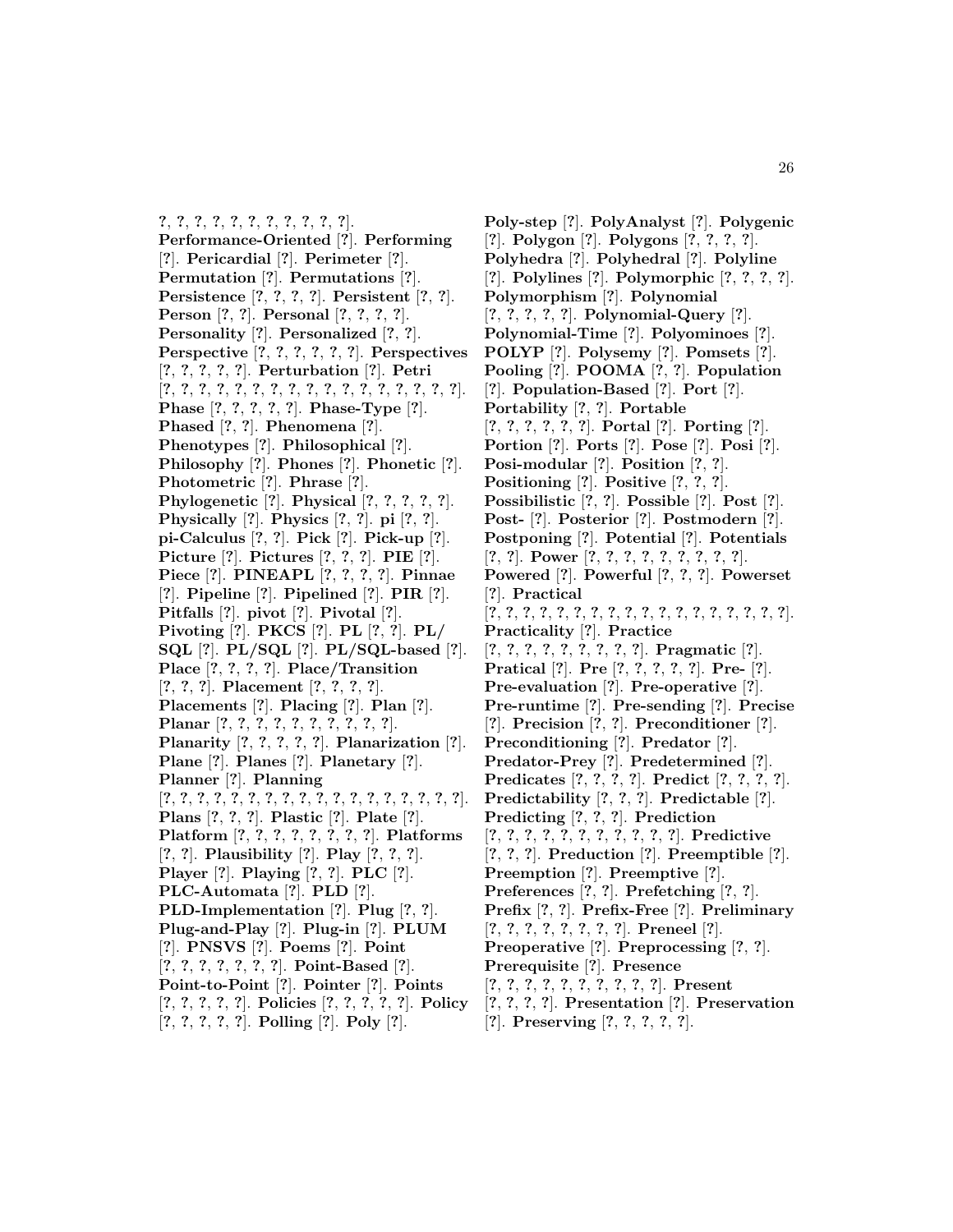**Presynthesis** [**?**]. **Pretopological** [**?**]. **Pretopos** [**?**]. **Prey** [**?**]. **PRFs** [**?**]. **Price** [**?**]. **Prime** [**?**, **?**]. **Primitives** [**?**, **?**, **?**]. **Principal** [**?**, **?**]. **Principle** [**?**, **?**]. **Principles** [**?**, **?**, **?**, **?**, **?**, **?**]. **Printed** [**?**, **?**, **?**, **?**, **?**]. **Printer** [**?**]. **Prior** [**?**]. **Prioritized** [**?**, **?**]. **Priority** [**?**, **?**, **?**, **?**]. **Priors** [**?**, **?**]. **PRISM** [**?**]. **Privacy** [**?**, **?**]. **Private** [**?**, **?**, **?**]. **Privately** [**?**]. **Pro** [**?**, **?**]. **Pro-active** [**?**]. **Pro-activeness** [**?**]. **Proactive** [**?**]. **Probabilistic** [**?**, **?**, **?**, **?**, **?**, **?**, **?**, **?**, **?**, **?**, **?**, **?**, **?**, **?**]. **Probabilistic/Fuzzy** [**?**]. **Probabilities** [**?**, **?**, **?**]. **Probability** [**?**, **?**]. **Probe** [**?**]. **Problem** [**?**, **?**, **?**, **?**, **?**, **?**, **?**, **?**, **?**, **?**, **?**, **?**, **?**, **?**, **?**, **?**, **?**, **?**, **?**, **?**, **?**, **?**, **?**, **?**, **?**, **?**, **?**, **?**, **?**, **?**, **?**, **?**, **?**, **?**, **?**, **?**, **?**, **?**, **?**, **?**, **?**, **?**, **?**, **?**, **?**, **?**, **?**, **?**, **?**, **?**, **?**, **?**, **?**, **?**]. **Problem-Specific** [**?**]. **Problems** [**?**, **?**, **?**, **?**, **?**, **?**, **?**, **?**, **?**, **?**, **?**, **?**, **?**, **?**, **?**, **?**, **?**, **?**, **?**, **?**, **?**, **?**, **?**, **?**, **?**, **?**, **?**, **?**, **?**, **?**, **?**, **?**, **?**, **?**, **?**, **?**, **?**, **?**, **?**, **?**, **?**, **?**, **?**, **?**, **?**, **?**]. **Procedural** [**?**, **?**]. **Procedure** [**?**, **?**, **?**, **?**, **?**, **?**, **?**]. **Procedures** [**?**, **?**, **?**]. **Process** [**?**, **?**, **?**, **?**, **?**, **?**, **?**, **?**, **?**, **?**, **?**, **?**, **?**, **?**, **?**, **?**, **?**, **?**, **?**, **?**, **?**, **?**, **?**, **?**, **?**, **?**, **?**, **?**, **?**, **?**, **?**, **?**, **?**, **?**, **?**, **?**, **?**, **?**, **?**, **?**, **?**, **?**, **?**, **?**, **?**, **?**, **?**, **?**, **?**, **?**, **?**, **?**, **?**, **?**, **?**, **?**]. **Process-Control** [**?**]. **Processes** [**?**, **?**, **?**, **?**, **?**, **?**, **?**, **?**, **?**, **?**, **?**, **?**, **?**, **?**, **?**, **?**, **?**, **?**, **?**, **?**, **?**, **?**]. **Processing** [**?**, **?**, **?**, **?**, **?**, **?**, **?**, **?**, **?**, **?**, **?**, **?**, **?**, **?**, **?**, **?**, **?**, **?**, **?**, **?**, **?**, **?**, **?**, **?**, **?**, **?**, **?**, **?**]. **Processor** [**?**, **?**, **?**, **?**, **?**, **?**]. **Processors** [**?**, **?**]. **Procurement** [**?**]. **Producing** [**?**]. **Product** [**?**, **?**, **?**, **?**, **?**, **?**, **?**, **?**, **?**, **?**, **?**, **?**, **?**, **?**]. **Product-Form** [**?**]. **Production** [**?**, **?**, **?**, **?**]. **Products** [**?**]. **Profile** [**?**]. **Profiler** [**?**]. **Profiling** [**?**, **?**, **?**]. **Profit** [**?**, **?**, **?**]. **Program** [**?**, **?**, **?**, **?**, **?**, **?**, **?**, **?**, **?**, **?**, **?**, **?**, **?**, **?**, **?**, **?**, **?**, **?**, **?**, **?**, **?**, **?**, **?**]. **Programmable** [**?**, **?**, **?**, **?**, **?**, **?**, **?**, **?**, **?**, **?**]. **Programmers** [**?**, **?**]. **Programming** [**?**, **?**, **?**, **?**, **?**, **?**, **?**, **?**, **?**, **?**, **?**, **?**, **?**, **?**, **?**, **?**, **?**, **?**, **?**, **?**, **?**, **?**, **?**, **?**, **?**, **?**,

**?**, **?**, **?**, **?**, **?**, **?**, **?**, **?**, **?**, **?**, **?**, **?**, **?**, **?**, **?**, **?**, **?**, **?**, **?**, **?**, **?**, **?**, **?**, **?**, **?**, **?**, **?**, **?**, **?**, **?**, **?**, **?**, **?**, **?**]. **Programming-Language** [**?**]. **Programs** [**?**, **?**, **?**, **?**, **?**, **?**, **?**, **?**, **?**, **?**, **?**, **?**, **?**, **?**, **?**, **?**, **?**, **?**, **?**, **?**, **?**, **?**, **?**, **?**, **?**, **?**, **?**, **?**, **?**, **?**, **?**, **?**, **?**, **?**, **?**, **?**, **?**, **?**, **?**, **?**, **?**, **?**, **?**, **?**, **?**, **?**, **?**, **?**, **?**, **?**, **?**, **?**, **?**, **?**]. **Progress** [**?**, **?**, **?**, **?**]. **Progressive** [**?**]. **Prohairetic** [**?**, **?**]. **Project** [**?**, **?**, **?**, **?**, **?**, **?**, **?**, **?**, **?**, **?**, **?**, **?**, **?**, **?**, **?**, **?**, **?**]. **Projection** [**?**, **?**]. **Projections** [**?**, **?**]. **Projective** [**?**]. **Projects** [**?**, **?**]. **Prolog** [**?**, **?**, **?**, **?**, **?**]. **Promela** [**?**]. **Promising** [**?**]. **Promoter** [**?**]. **Promoting** [**?**, **?**]. **Proof** [**?**, **?**, **?**, **?**, **?**, **?**, **?**, **?**, **?**, **?**, **?**, **?**, **?**, **?**, **?**, **?**, **?**, **?**, **?**, **?**, **?**, **?**, **?**]. **Proof-Based** [**?**]. **Proof-Theoretical** [**?**]. **Proofs** [**?**, **?**, **?**, **?**, **?**, **?**, **?**, **?**, **?**, **?**, **?**, **?**, **?**, **?**, **?**, **?**]. **Propagation** [**?**, **?**, **?**, **?**, **?**, **?**, **?**, **?**, **?**, **?**, **?**, **?**]. **Properties** [**?**, **?**, **?**, **?**, **?**, **?**, **?**, **?**, **?**, **?**, **?**, **?**, **?**, **?**, **?**, **?**, **?**]. **Property** [**?**, **?**, **?**, **?**, **?**]. **Proposal** [**?**]. **Proposed** [**?**]. **Propositional** [**?**, **?**, **?**, **?**, **?**, **?**]. **Prose** [**?**]. **Prospects** [**?**, **?**, **?**]. **Prostate** [**?**, **?**]. **Protect** [**?**]. **Protecting** [**?**, **?**, **?**, **?**, **?**]. **Protection** [**?**, **?**, **?**, **?**, **?**, **?**]. **Protein** [**?**, **?**, **?**]. **Protocol** [**?**, **?**, **?**, **?**, **?**, **?**, **?**, **?**, **?**, **?**, **?**, **?**, **?**, **?**, **?**, **?**, **?**, **?**, **?**, **?**, **?**, **?**, **?**]. **Protocols** [**?**, **?**, **?**, **?**, **?**, **?**, **?**, **?**, **?**, **?**, **?**]. **Prototype** [**?**, **?**, **?**, **?**]. **Prototype-Based** [**?**]. **Prototypes** [**?**, **?**]. **Prototyping** [**?**, **?**, **?**, **?**, **?**, **?**, **?**, **?**, **?**, **?**]. **Provability** [**?**]. **Provable** [**?**]. **Provably** [**?**, **?**, **?**]. **Prove** [**?**]. **Prover** [**?**, **?**]. **Provers** [**?**, **?**, **?**]. **Providers** [**?**]. **Providing** [**?**, **?**, **?**, **?**, **?**, **?**]. **Proving** [**?**, **?**, **?**, **?**, **?**, **?**, **?**, **?**, **?**]. **Proxies** [**?**]. **Proximal** [**?**]. **Proximity** [**?**, **?**]. **Proxy** [**?**]. **PRPs** [**?**]. **Pruning** [**?**]. **Pseudo** [**?**, **?**, **?**]. **Pseudo-Random** [**?**, **?**]. **Pseudonym** [**?**]. **Pseudonyms** [**?**]. **PSP** [**?**]. **PSPARSLIB** [**?**]. **Ptolomaeus** [**?**, **?**]. **PTY** [**?**]. **PTY-Marks** [**?**]. **Public** [**?**, **?**, **?**, **?**, **?**, **?**, **?**, **?**, **?**]. **Public-Key** [**?**, **?**, **?**, **?**, **?**, **?**, **?**]. **Publication** [**?**].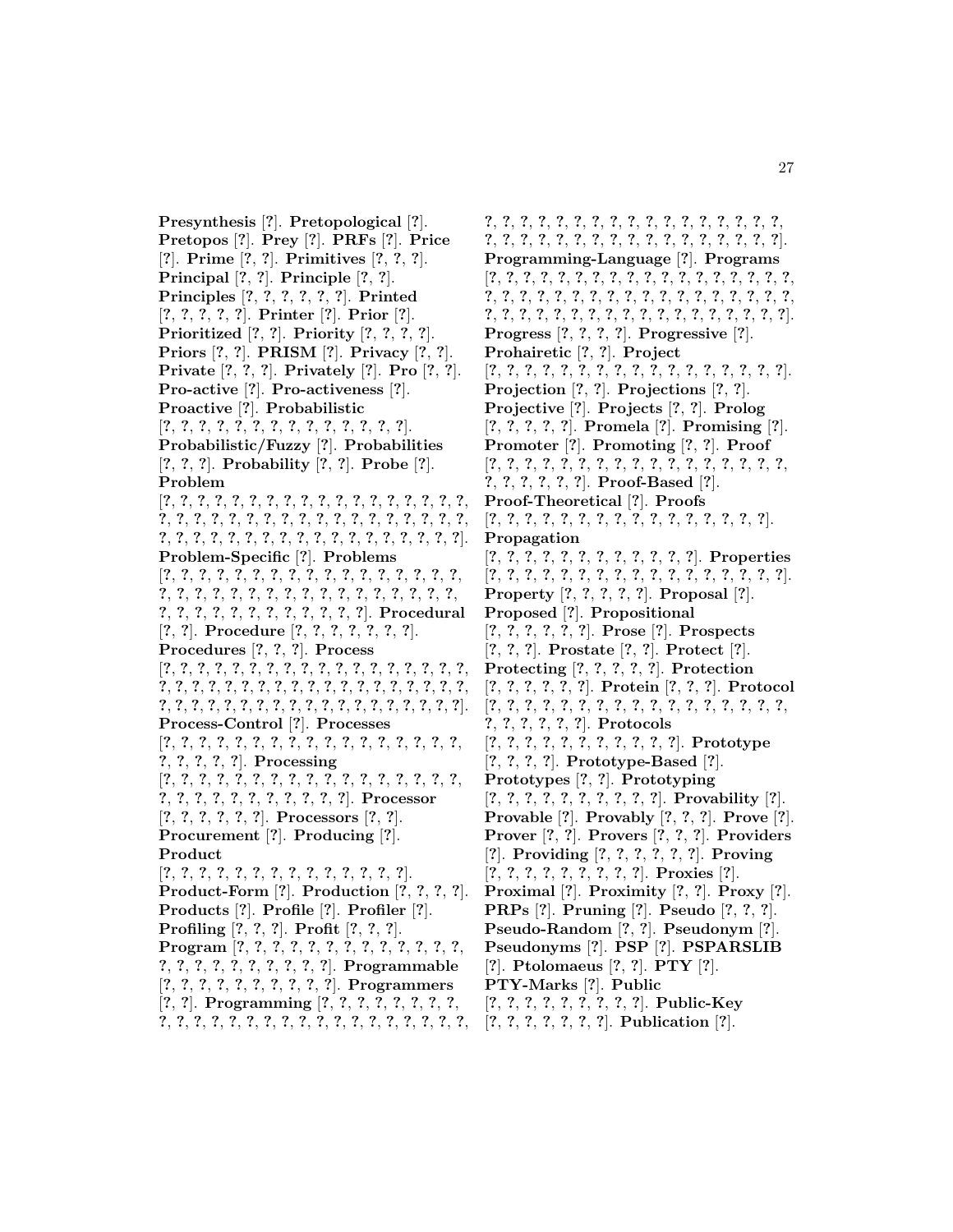**Publications** [**?**]. **Publicly** [**?**]. **Publisher** [**?**]. **Pull** [**?**]. **Pulmonary** [**?**]. **Punctuation** [**?**]. **Punctures** [**?**]. **Pure** [**?**, **?**]. **Purpose** [**?**, **?**]. **Pursuit** [**?**]. **Push** [**?**]. **Pushdown** [**?**]. **Pushing** [**?**]. **Put** [**?**]. **puter** [**?**]. **PV** [**?**]. **PVM** [**?**, **?**, **?**, **?**, **?**, **?**, **?**, **?**, **?**, **?**, **?**, **?**, **?**, **?**, **?**]. **PVM-Based** [**?**]. **PVS** [**?**]. **Q** [**?**]. **Q-pivot** [**?**]. **QCM** [**?**]. **QIRi** [**?**]. **QNA** [**?**]. **QNA-MC** [**?**]. **QoS** [**?**, **?**, **?**, **?**]. **QoS-Support** [**?**]. **QR** [**?**, **?**]. **QR-Decomposition** [**?**]. **Qu** [**?**]. **Qu-Prolog** [**?**]. **Quackery** [**?**, **?**, **?**]. **Quadratic** [**?**, **?**]. **Quadrics** [**?**]. **Quadtree** [**?**]. **Qualitative** [**?**, **?**, **?**, **?**, **?**, **?**]. **Quality** [**?**, **?**, **?**, **?**, **?**, **?**, **?**, **?**, **?**, **?**, **?**, **?**, **?**, **?**]. **Quantification** [**?**, **?**, **?**]. **Quantified** [**?**]. **Quantifier** [**?**, **?**]. **Quantifiers** [**?**, **?**, **?**]. **Quantitative** [**?**, **?**, **?**, **?**, **?**, **?**]. **Quantum** [**?**, **?**, **?**, **?**, **?**, **?**, **?**, **?**, **?**]. **Quantum-Based** [**?**]. **Quartets** [**?**]. **Quasi** [**?**]. **Quasi-Upward** [**?**]. **Queries** [**?**, **?**, **?**, **?**, **?**, **?**, **?**, **?**, **?**, **?**, **?**, **?**, **?**, **?**, **?**, **?**, **?**, **?**, **?**, **?**, **?**, **?**, **?**, **?**, **?**, **?**]. **Query** [**?**, **?**, **?**, **?**, **?**, **?**, **?**, **?**, **?**, **?**, **?**, **?**, **?**, **?**, **?**, **?**, **?**, **?**, **?**, **?**, **?**, **?**, **?**, **?**, **?**, **?**, **?**, **?**, **?**, **?**, **?**, **?**, **?**, **?**, **?**, **?**]. **Query-Answering** [**?**, **?**]. **Query-Based** [**?**]. **Query-Driven** [**?**]. **Query-Initiated** [**?**]. **Querying** [**?**, **?**, **?**, **?**, **?**, **?**, **?**, **?**, **?**, **?**, **?**, **?**, **?**, **?**]. **Question** [**?**, **?**, **?**]. **Question-Answering** [**?**, **?**]. **Questions** [**?**]. **Queue** [**?**, **?**, **?**]. **Queue-Shift** [**?**]. **Queueing** [**?**, **?**]. **Quickly** [**?**]. **Quicksort** [**?**]. **Quisquater** [**?**]. **Quorum** [**?**]. **Quorum-Based** [**?**]. **R** [**?**, **?**, **?**]. **R-SVD** [**?**]. **R/3** [**?**]. **Races** [**?**]. **Radial** [**?**]. **Radially** [**?**]. **Radiation** [**?**]. **Radio** [**?**, **?**, **?**, **?**, **?**, **?**]. **Radiofrequency** [**?**]. **Radiolucent** [**?**]. **Radiosity** [**?**].

**Radiotherapy** [**?**]. **Railway** [**?**].

**RainMaker** [**?**]. **RAM** [**?**]. **Random**

[**?**, **?**, **?**, **?**, **?**, **?**, **?**, **?**, **?**, **?**, **?**, **?**, **?**, **?**, **?**, **?**, **?**, **?**].

**Randomization** [**?**]. **Randomized** [**?**, **?**, **?**, **?**, **?**, **?**, **?**]. **Range** [**?**, **?**, **?**, **?**, **?**, **?**]. **Rank** [**?**, **?**]. **Ranked** [**?**]. **Ranking** [**?**, **?**]. **Rankings** [**?**]. **RAP** [**?**]. **Rapid** [**?**, **?**, **?**, **?**, **?**]. **Rapidly** [**?**]. **Raster** [**?**]. **Rate** [**?**, **?**, **?**, **?**, **?**]. **Rates** [**?**, **?**]. **Ratio** [**?**, **?**, **?**, **?**]. **Rational** [**?**, **?**, **?**, **?**, **?**]. **Rationality** [**?**]. **RationeS** [**?**]. **Ray** [**?**, **?**, **?**, **?**]. **RC1** [**?**]. **RC4** [**?**]. **Re** [**?**, **?**]. **Re-revisited** [**?**]. **Re-using** [**?**]. **Reachability** [**?**, **?**, **?**]. **REACT** [**?**]. **Reactions** [**?**, **?**, **?**]. **Reactive** [**?**, **?**, **?**, **?**, **?**, **?**, **?**, **?**, **?**, **?**, **?**]. **Reactiveness** [**?**]. **Reactivity** [**?**]. **Read** [**?**, **?**]. **Read/ Write** [**?**]. **Readable** [**?**]. **Readiness** [**?**]. **Ready** [**?**]. **Real** [**?**, **?**, **?**, **?**, **?**, **?**, **?**, **?**, **?**, **?**, **?**, **?**, **?**, **?**, **?**, **?**, **?**, **?**, **?**, **?**, **?**, **?**, **?**, **?**, **?**, **?**, **?**, **?**, **?**, **?**, **?**, **?**, **?**, **?**, **?**, **?**, **?**, **?**, **?**, **?**, **?**, **?**, **?**, **?**, **?**, **?**, **?**, **?**, **?**, **?**, **?**, **?**, **?**, **?**, **?**, **?**, **?**, **?**, **?**, **?**, **?**, **?**, **?**, **?**, **?**, **?**, **?**, **?**, **?**, **?**, **?**, **?**, **?**, **?**, **?**, **?**, **?**]. **Real-Coded** [**?**]. **Real-Time** [**?**, **?**, **?**, **?**, **?**, **?**, **?**, **?**, **?**, **?**, **?**, **?**, **?**, **?**, **?**, **?**, **?**, **?**, **?**, **?**, **?**, **?**, **?**, **?**, **?**, **?**, **?**, **?**, **?**, **?**, **?**, **?**, **?**, **?**, **?**, **?**, **?**, **?**, **?**, **?**, **?**, **?**, **?**, **?**, **?**, **?**, **?**, **?**, **?**, **?**, **?**, **?**, **?**, **?**, **?**, **?**, **?**, **?**, **?**]. **Real-Time/ Temporal** [**?**]. **Real-Valued** [**?**]. **Real-World** [**?**]. **Realistic** [**?**]. **Reality** [**?**, **?**, **?**, **?**, **?**, **?**, **?**, **?**, **?**, **?**, **?**, **?**, **?**, **?**]. **Realization** [**?**]. **Realizing** [**?**]. **Reals** [**?**]. **Reasoning** [**?**, **?**, **?**, **?**, **?**, **?**, **?**, **?**, **?**, **?**, **?**, **?**, **?**, **?**, **?**, **?**, **?**, **?**, **?**, **?**, **?**, **?**, **?**, **?**, **?**, **?**, **?**, **?**, **?**, **?**, **?**, **?**, **?**, **?**, **?**, **?**, **?**, **?**, **?**, **?**, **?**, **?**, **?**, **?**, **?**, **?**, **?**, **?**, **?**, **?**, **?**, **?**, **?**]. **Reasons** [**?**]. **Recognition** [**?**, **?**, **?**, **?**, **?**, **?**, **?**, **?**, **?**, **?**, **?**, **?**, **?**, **?**, **?**, **?**, **?**, **?**, **?**, **?**, **?**, **?**, **?**, **?**, **?**, **?**, **?**, **?**, **?**, **?**, **?**, **?**, **?**, **?**, **?**]. **Recognizer** [**?**]. **Recognizing** [**?**]. **Recombination** [**?**, **?**, **?**]. **Recommendations** [**?**]. **Reconfigurable** [**?**, **?**, **?**, **?**, **?**, **?**, **?**, **?**, **?**, **?**, **?**, **?**, **?**, **?**, **?**, **?**, **?**, **?**, **?**, **?**, **?**, **?**, **?**, **?**, **?**, **?**, **?**, **?**, **?**, **?**, **?**]. **Reconfiguration** [**?**, **?**, **?**, **?**, **?**]. **Reconstruction** [**?**, **?**, **?**, **?**, **?**, **?**, **?**, **?**, **?**, **?**, **?**, **?**, **?**, **?**, **?**, **?**, **?**, **?**, **?**]. **Record** [**?**, **?**].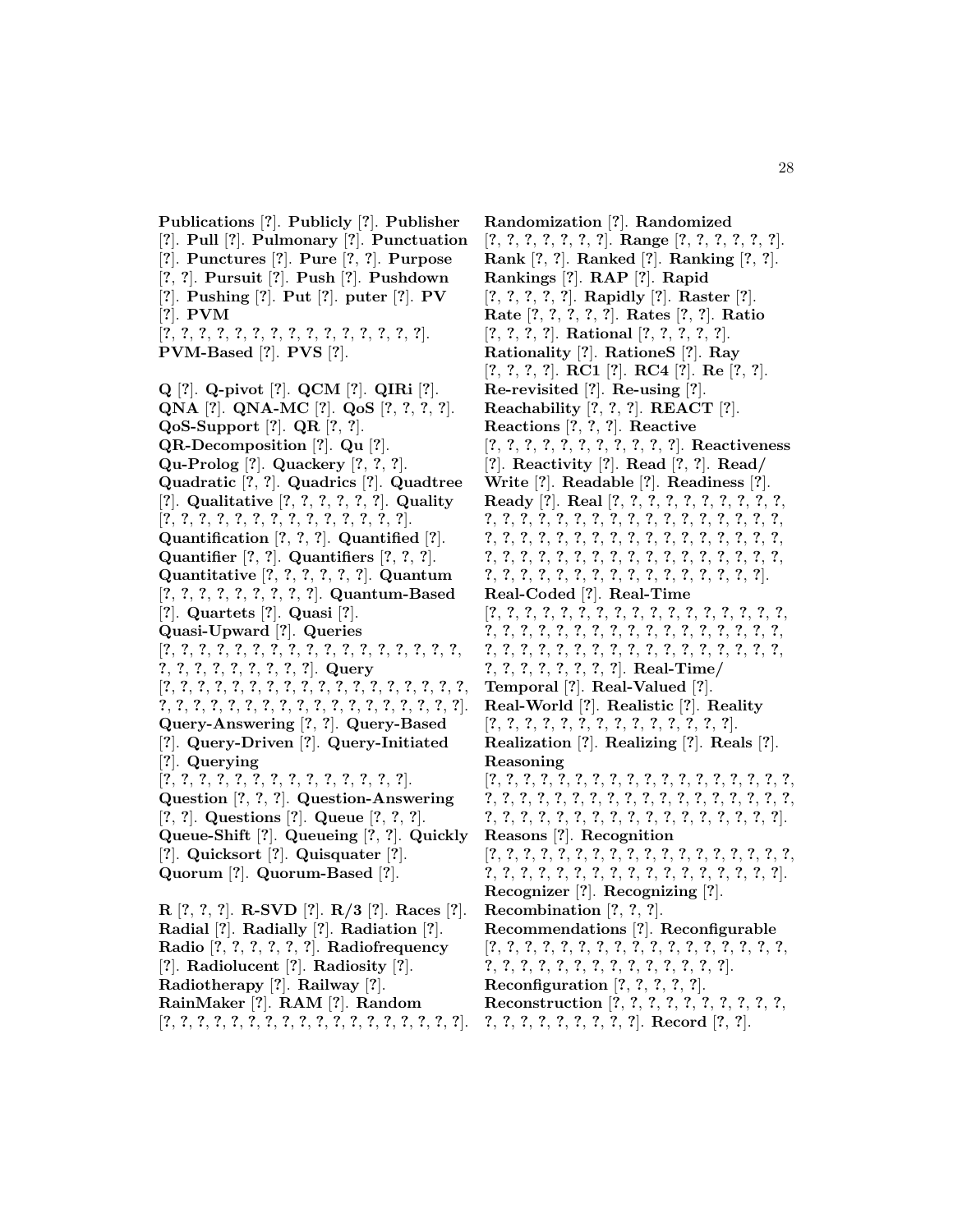**Recording** [**?**]. **Recordings** [**?**]. **Recovering** [**?**]. **Recovery** [**?**, **?**, **?**]. **Rectangle** [**?**, **?**]. **Rectangles** [**?**, **?**, **?**]. **Rectangular** [**?**, **?**, **?**, **?**]. **Rectilinear** [**?**]. **Recurrence** [**?**]. **Recurrent** [**?**, **?**]. **Recursion** [**?**, **?**]. **Recursive** [**?**, **?**, **?**, **?**, **?**, **?**, **?**, **?**, **?**, **?**, **?**]. **Red** [**?**]. **Red-Black** [**?**]. **Redex** [**?**]. **Redistribution** [**?**]. **Reduce** [**?**, **?**]. **Reduced** [**?**]. **Reducing** [**?**, **?**, **?**, **?**, **?**, **?**]. **Reduction** [**?**, **?**, **?**, **?**, **?**, **?**, **?**, **?**, **?**, **?**, **?**, **?**]. **Reductions** [**?**, **?**, **?**]. **Redundant** [**?**, **?**, **?**]. **Reengineering** [**?**]. **Reestablishing** [**?**]. **Reference** [**?**, **?**, **?**, **?**]. **Referencer** [**?**]. **Refine** [**?**]. **Refinement** [**?**, **?**, **?**, **?**, **?**, **?**, **?**, **?**, **?**, **?**, **?**, **?**, **?**]. **Refinements** [**?**, **?**]. **Refining** [**?**, **?**, **?**, **?**, **?**]. **Reflection** [**?**]. **Reflective** [**?**, **?**]. **Reflects** [**?**]. **Reformulation** [**?**, **?**]. **Refutation** [**?**, **?**]. **Regenerative** [**?**]. **Region** [**?**, **?**, **?**, **?**]. **Region-Growing** [**?**]. **Region-of-Interest** [**?**]. **Regional** [**?**]. **Regions** [**?**, **?**, **?**, **?**, **?**]. **Register** [**?**, **?**]. **Registered** [**?**]. **Registration** [**?**, **?**, **?**, **?**, **?**, **?**, **?**, **?**, **?**, **?**, **?**, **?**, **?**, **?**, **?**]. **Regression** [**?**]. **Regular** [**?**, **?**, **?**, **?**, **?**, **?**, **?**, **?**, **?**, **?**]. **Regularities** [**?**, **?**]. **Regularization** [**?**, **?**, **?**]. **Regulated** [**?**, **?**]. **Reifying** [**?**]. **Reinforcement** [**?**, **?**, **?**, **?**, **?**]. **Reiter** [**?**]. **Reject** [**?**]. **Rejection** [**?**, **?**, **?**, **?**]. **Rejection-Based** [**?**]. **Related** [**?**, **?**, **?**, **?**, **?**, **?**, **?**]. **Relation** [**?**, **?**, **?**, **?**, **?**, **?**, **?**]. **Relational** [**?**, **?**, **?**, **?**, **?**, **?**]. **Relations** [**?**, **?**, **?**, **?**, **?**, **?**, **?**, **?**, **?**, **?**, **?**]. **Relationship** [**?**, **?**]. **Relationships** [**?**, **?**, **?**, **?**]. **Relative** [**?**]. **Relaxation** [**?**]. **Relaxed** [**?**]. **Relevance** [**?**]. **Relevant** [**?**, **?**]. **Reliability** [**?**, **?**, **?**]. **Reliable** [**?**, **?**, **?**, **?**]. **Remarks** [**?**, **?**]. **Remote** [**?**, **?**]. **Remotely** [**?**, **?**]. **Removing** [**?**]. **Renaming** [**?**]. **Rendering** [**?**, **?**, **?**]. **Renegotiation** [**?**].

**Renewable** [**?**]. **Renormalizability** [**?**]. **Renunciation** [**?**]. **Reordering** [**?**].

**Reorienting** [**?**]. **Repair** [**?**, **?**, **?**]. **Repairing** [**?**, **?**]. **Repechage** [**?**]. **Replacement** [**?**, **?**, **?**]. **Replacing** [**?**]. **Replanning** [**?**]. **Replicated** [**?**, **?**, **?**, **?**, **?**]. **Replication** [**?**, **?**, **?**, **?**, **?**, **?**, **?**, **?**, **?**, **?**, **?**]. **Report** [**?**, **?**, **?**, **?**, **?**, **?**, **?**]. **Reporting** [**?**]. **Reports** [**?**]. **Repositories** [**?**, **?**]. **Repository** [**?**, **?**, **?**]. **Representability** [**?**, **?**]. **Representation** [**?**, **?**, **?**, **?**, **?**, **?**, **?**, **?**, **?**, **?**, **?**, **?**, **?**, **?**, **?**, **?**, **?**, **?**, **?**, **?**, **?**, **?**, **?**, **?**, **?**]. **Representations** [**?**, **?**, **?**, **?**, **?**, **?**, **?**, **?**]. **Representative** [**?**, **?**]. **Representing** [**?**, **?**, **?**, **?**]. **Requests** [**?**]. **Required** [**?**]. **Requirement** [**?**, **?**]. **Requirement-Based** [**?**]. **Requirements** [**?**, **?**, **?**, **?**, **?**, **?**, **?**, **?**, **?**, **?**, **?**, **?**, **?**, **?**, **?**, **?**, **?**, **?**, **?**, **?**, **?**, **?**]. **Resampling** [**?**]. **Rescaled** [**?**]. **Research** [**?**, **?**, **?**, **?**, **?**, **?**, **?**, **?**, **?**, **?**]. **Researcher** [**?**]. **Reservation** [**?**]. **Reserve** [**?**]. **Resistance** [**?**, **?**, **?**]. **Resolution** [**?**, **?**, **?**, **?**, **?**, **?**, **?**, **?**]. **Resonance** [**?**, **?**, **?**, **?**]. **Resource** [**?**, **?**, **?**, **?**, **?**, **?**, **?**, **?**, **?**, **?**, **?**, **?**, **?**]. **Resources** [**?**, **?**, **?**, **?**]. **Response** [**?**, **?**]. **Responsibility** [**?**]. **Responsive** [**?**]. **Restart** [**?**, **?**]. **Restarting** [**?**]. **Restarts** [**?**]. **Restoration** [**?**]. **Restricted** [**?**]. **Restrictions** [**?**]. **Restructuring** [**?**]. **Result** [**?**, **?**, **?**]. **Result-Correctness** [**?**, **?**]. **Results** [**?**, **?**, **?**, **?**, **?**, **?**, **?**, **?**, **?**, **?**, **?**]. **Retinal** [**?**]. **Retirement** [**?**]. **Retraction** [**?**, **?**, **?**]. **Retrieval** [**?**, **?**, **?**, **?**, **?**, **?**, **?**, **?**, **?**, **?**, **?**, **?**, **?**, **?**, **?**, **?**, **?**, **?**, **?**, **?**, **?**, **?**, **?**, **?**, **?**, **?**, **?**, **?**, **?**, **?**, **?**, **?**, **?**, **?**, **?**, **?**, **?**, **?**, **?**, **?**, **?**, **?**, **?**, **?**, **?**, **?**, **?**, **?**, **?**, **?**]. **Retrieving** [**?**, **?**, **?**]. **Return** [**?**]. **Reusability** [**?**]. **Reusable** [**?**, **?**, **?**]. **Reuse** [**?**, **?**, **?**, **?**, **?**, **?**, **?**, **?**, **?**]. **Reusing** [**?**, **?**]. **Reverse** [**?**, **?**]. **Reversibility** [**?**]. **Reversible** [**?**, **?**]. **Review** [**?**, **?**]. **Reviewed** [**?**]. **Revised** [**?**]. **Revision** [**?**, **?**, **?**, **?**, **?**, **?**]. **Revisited** [**?**, **?**, **?**, **?**]. **Revocability** [**?**]. **Revocation** [**?**, **?**, **?**, **?**]. **Revocations** [**?**]. **Revolution** [**?**]. **Reward** [**?**]. **Rewrite** [**?**, **?**, **?**, **?**, **?**]. **Rewriting**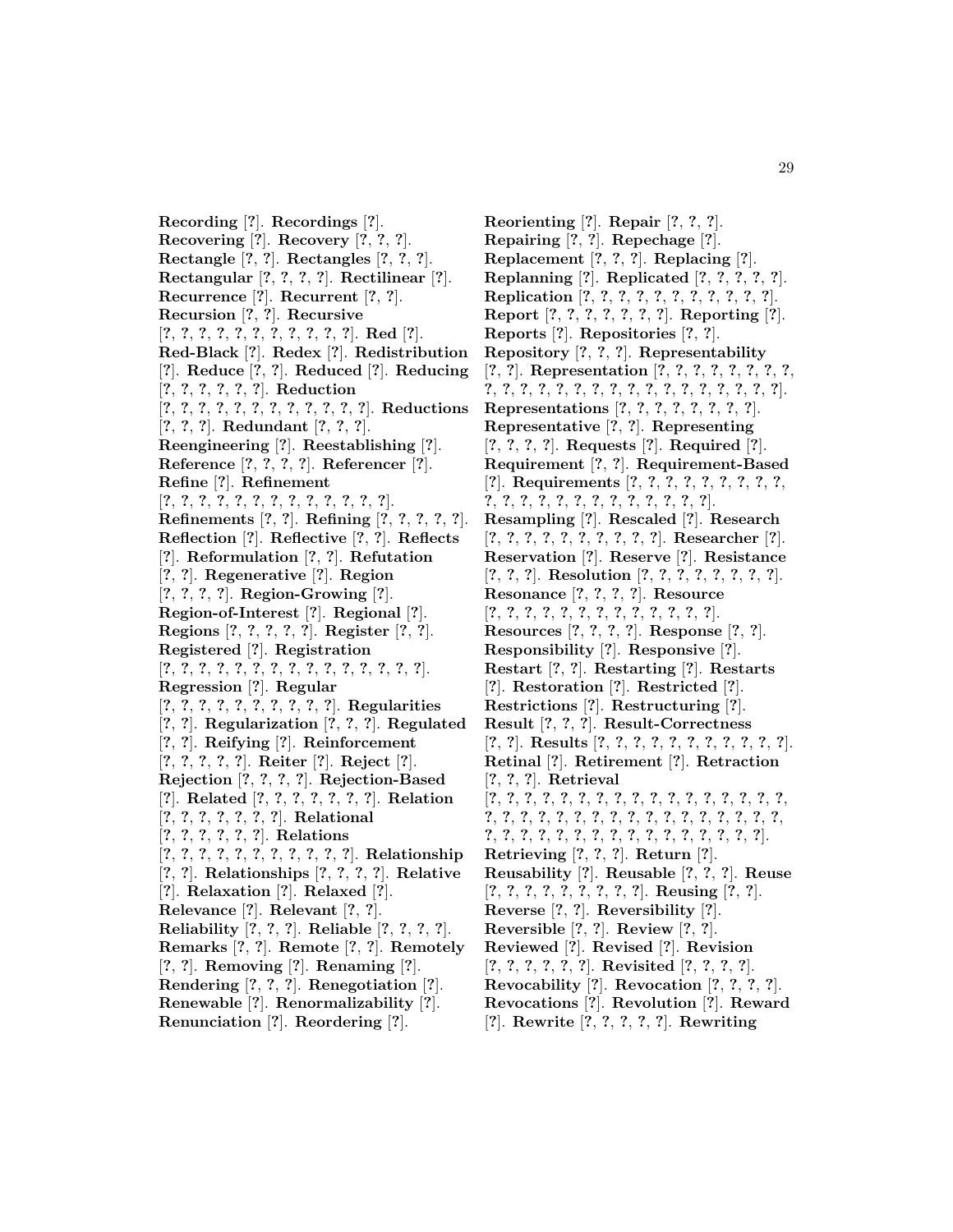[**?**, **?**, **?**, **?**, **?**, **?**, **?**, **?**]. **Rewriting-Based** [**?**]. **RH** [**?**]. **Rhythm** [**?**]. **Rich** [**?**]. **Ridge** [**?**, **?**]. **Ridges** [**?**]. **Riemann** [**?**]. **Riemannian** [**?**]. **Right** [**?**, **?**, **?**]. **Rights** [**?**]. **Rigid** [**?**, **?**, **?**, **?**, **?**, **?**, **?**, **?**]. **Rijmen** [**?**]. **Rijmen-Preneel** [**?**]. **Ring** [**?**]. **Rings** [**?**]. **RIP** [**?**]. **RISC** [**?**]. **Rise** [**?**]. **Risk** [**?**, **?**]. **Risky** [**?**]. **Rivest** [**?**]. **RMI** [**?**]. **RMI-** [**?**]. **RNA** [**?**]. **Road** [**?**]. **Roads** [**?**]. **Roaming** [**?**]. **Robot** [**?**, **?**, **?**, **?**, **?**, **?**, **?**, **?**, **?**, **?**, **?**, **?**, **?**, **?**, **?**, **?**, **?**, **?**, **?**, **?**, **?**]. **Robotic** [**?**, **?**, **?**, **?**, **?**, **?**, **?**]. **Robotics** [**?**, **?**, **?**, **?**, **?**, **?**]. **Robots** [**?**, **?**, **?**, **?**, **?**, **?**, **?**, **?**, **?**, **?**, **?**, **?**, **?**, **?**]. **Robust** [**?**, **?**, **?**, **?**, **?**, **?**, **?**, **?**, **?**, **?**, **?**, **?**, **?**, **?**, **?**]. **Robustly** [**?**]. **Robustness** [**?**, **?**]. **ROL2** [**?**]. **Role** [**?**, **?**, **?**, **?**, **?**]. **Role-Based** [**?**]. **Roles** [**?**, **?**, **?**]. **Root** [**?**]. **Roots** [**?**]. **Rostering** [**?**]. **Rotated** [**?**]. **Rotating** [**?**]. **Rough** [**?**, **?**, **?**, **?**, **?**]. **Round** [**?**, **?**, **?**, **?**, **?**]. **Round-Off** [**?**]. **Roundoff** [**?**]. **Route** [**?**]. **Routers** [**?**]. **Routines** [**?**]. **Routing** [**?**, **?**, **?**, **?**, **?**, **?**, **?**, **?**, **?**, **?**, **?**, **?**, **?**]. **RPCI** [**?**]. **RS** [**?**]. **RSA** [**?**, **?**, **?**, **?**, **?**, **?**, **?**, **?**, **?**]. **RSA-type** [**?**]. **RSML** [**?**]. **RT** [**?**]. **RT-Linux** [**?**]. **RTL** [**?**]. **Rule** [**?**, **?**, **?**, **?**, **?**, **?**, **?**, **?**, **?**, **?**, **?**, **?**, **?**, **?**]. **Rule-Based** [**?**, **?**]. **Rulebase** [**?**]. **Rules** [**?**, **?**, **?**, **?**, **?**, **?**, **?**, **?**, **?**, **?**, **?**, **?**, **?**, **?**, **?**, **?**, **?**, **?**, **?**, **?**, **?**, **?**, **?**, **?**, **?**, **?**, **?**, **?**, **?**, **?**, **?**, **?**, **?**, **?**]. **Run** [**?**, **?**, **?**, **?**, **?**, **?**, **?**, **?**, **?**, **?**, **?**, **?**, **?**, **?**]. **Run-Time** [**?**, **?**, **?**, **?**, **?**, **?**, **?**, **?**, **?**, **?**, **?**, **?**, **?**]. **Running** [**?**, **?**, **?**, **?**]. **Runtime** [**?**, **?**, **?**, **?**, **?**, **?**]. **Russell** [**?**]. **S** [**?**, **?**, **?**, **?**]. **S-box** [**?**]. **S-HARP** [**?**]. **S5**

[**?**]. **Sac** [**?**]. **Safe** [**?**, **?**, **?**, **?**]. **Safeguarding** [**?**]. **SAFER** [**?**]. **Safety** [**?**, **?**, **?**, **?**, **?**, **?**, **?**, **?**, **?**, **?**, **?**, **?**, **?**, **?**, **?**, **?**, **?**, **?**, **?**]. **Safety-Critical** [**?**, **?**]. **Safety-Related** [**?**, **?**]. **Sakhr** [**?**]. **Salesman** [**?**, **?**, **?**]. **Salestep** [**?**]. **Saliency** [**?**]. **SALSA** [**?**]. **Same** [**?**, **?**]. **SAMMOA** [**?**]. **Sample**

[**?**, **?**, **?**, **?**, **?**]. **Samples** [**?**]. **Sampling** [**?**, **?**, **?**, **?**, **?**]. **Sandwich** [**?**]. **SAP** [**?**]. **SARA** [**?**, **?**]. **Saros** [**?**]. **SAT** [**?**]. **SAT-Based** [**?**]. **Satellite** [**?**]. **Satisfaction** [**?**, **?**, **?**, **?**, **?**, **?**, **?**]. **Satisfiability** [**?**, **?**, **?**, **?**, **?**]. **SATPLAN** [**?**]. **Save** [**?**, **?**]. **Scalability** [**?**, **?**]. **Scalable** [**?**, **?**, **?**, **?**, **?**, **?**, **?**, **?**, **?**, **?**, **?**, **?**, **?**]. **ScaLAPACK** [**?**]. **ScaLAPACK-Style** [**?**]. **Scale** [**?**, **?**, **?**, **?**, **?**, **?**, **?**, **?**, **?**, **?**, **?**, **?**, **?**, **?**, **?**, **?**, **?**, **?**, **?**, **?**, **?**, **?**]. **Scale-Orientation** [**?**]. **Scale-Space** [**?**]. **Scaling** [**?**]. **Scanning** [**?**]. **Scans** [**?**, **?**]. **Scatter** [**?**]. **Scattering** [**?**, **?**]. **Scene** [**?**, **?**, **?**, **?**]. **Scenery** [**?**]. **Scenes** [**?**]. **SCFE** [**?**]. **Scheduler** [**?**, **?**, **?**]. **Schedulers** [**?**]. **Schedules** [**?**, **?**, **?**]. **Scheduling** [**?**, **?**, **?**, **?**, **?**, **?**, **?**, **?**, **?**, **?**, **?**, **?**, **?**, **?**, **?**, **?**, **?**, **?**, **?**, **?**, **?**, **?**, **?**, **?**, **?**, **?**, **?**, **?**, **?**, **?**, **?**, **?**, **?**, **?**, **?**, **?**, **?**, **?**, **?**, **?**, **?**, **?**, **?**, **?**]. **Schema** [**?**, **?**, **?**, **?**, **?**, **?**, **?**, **?**, **?**, **?**, **?**]. **Schema-Based** [**?**]. **Schemas** [**?**, **?**, **?**, **?**, **?**, **?**]. **Schemata** [**?**, **?**]. **Schematic** [**?**]. **Scheme** [**?**, **?**, **?**, **?**, **?**, **?**, **?**, **?**, **?**, **?**, **?**, **?**, **?**, **?**, **?**, **?**, **?**]. **Schemes** [**?**, **?**, **?**, **?**, **?**, **?**, **?**, **?**, **?**, **?**]. **Schoof** [**?**]. **Schoolnet** [**?**]. **Schupp** [**?**]. **SCI** [**?**, **?**]. **Science** [**?**, **?**, **?**, **?**, **?**]. **Scientific** [**?**, **?**, **?**, **?**, **?**, **?**, **?**, **?**, **?**]. **SciOS** [**?**]. **SCIRun** [**?**]. **Sclerosis** [**?**]. **Screwing** [**?**]. **Script** [**?**, **?**]. **SDL** [**?**]. **SDS2** [**?**]. **Sealability** [**?**]. **Seamlessly** [**?**]. **Search** [**?**, **?**, **?**, **?**, **?**, **?**, **?**, **?**, **?**, **?**, **?**, **?**, **?**, **?**, **?**, **?**, **?**, **?**, **?**, **?**, **?**, **?**, **?**, **?**, **?**, **?**, **?**, **?**, **?**, **?**, **?**, **?**, **?**, **?**, **?**, **?**, **?**, **?**]. **Searching** [**?**, **?**, **?**, **?**, **?**]. **Second** [**?**, **?**, **?**, **?**, **?**, **?**, **?**]. **Second-Order** [**?**, **?**]. **Secondary** [**?**]. **Secrecy** [**?**]. **Secret** [**?**, **?**]. **Secret-Key** [**?**]. **Secrets** [**?**]. **Sector** [**?**]. **Secure** [**?**, **?**, **?**, **?**, **?**, **?**, **?**, **?**, **?**, **?**, **?**, **?**, **?**, **?**, **?**, **?**, **?**, **?**]. **Securely** [**?**]. **Securing** [**?**, **?**]. **Securities** [**?**]. **Security** [**?**, **?**, **?**, **?**, **?**, **?**, **?**, **?**, **?**, **?**, **?**, **?**, **?**, **?**, **?**, **?**, **?**, **?**, **?**, **?**, **?**, **?**, **?**, **?**, **?**, **?**, **?**, **?**, **?**, **?**, **?**, **?**, **?**]. **Segment** [**?**]. **Segmentation**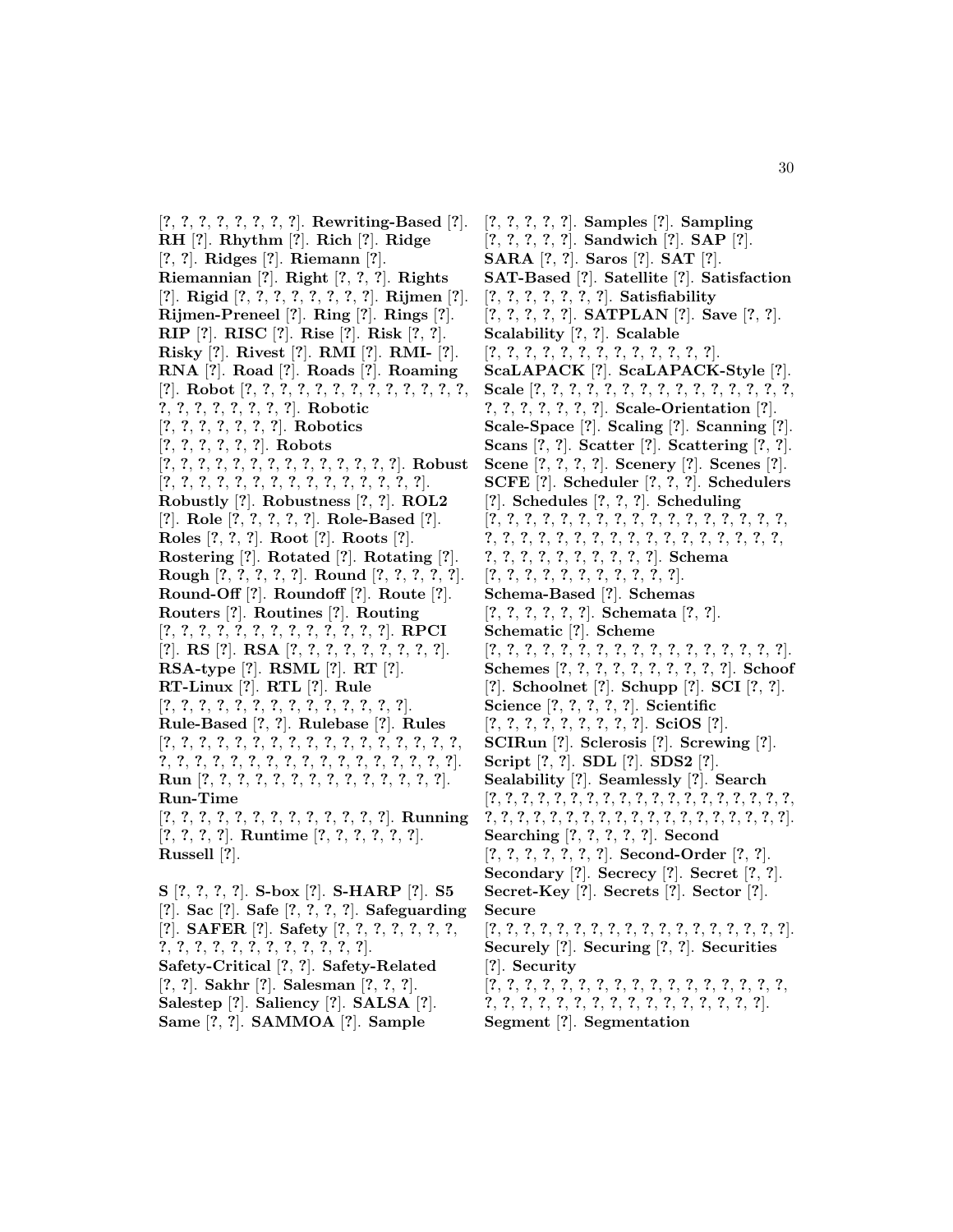[**?**, **?**, **?**, **?**, **?**, **?**, **?**, **?**, **?**, **?**, **?**, **?**, **?**, **?**, **?**, **?**, **?**, **?**, **?**, **?**, **?**, **?**, **?**]. **Segmented** [**?**]. **Segmenting** [**?**]. **Select** [**?**]. **Selecting** [**?**, **?**, **?**, **?**]. **Selection** [**?**, **?**, **?**, **?**, **?**, **?**, **?**, **?**, **?**, **?**, **?**, **?**, **?**, **?**, **?**, **?**, **?**, **?**, **?**, **?**, **?**, **?**, **?**, **?**, **?**, **?**]. **Selective** [**?**, **?**, **?**, **?**]. **Self** [**?**, **?**, **?**, **?**, **?**, **?**, **?**, **?**, **?**, **?**, **?**, **?**, **?**, **?**, **?**, **?**, **?**, **?**, **?**, **?**]. **Self-adaptation** [**?**]. **Self-Adaptivity** [**?**]. **Self-Approaching** [**?**]. **Self-Calibration** [**?**]. **Self-Delegation** [**?**]. **Self-Extending** [**?**]. **Self-implementing** [**?**]. **Self-Interested** [**?**]. **Self-Migrating** [**?**]. **Self-Organising** [**?**]. **Self-Organization** [**?**]. **Self-Organized** [**?**, **?**]. **Self-Organizing** [**?**, **?**]. **Self-Reductions** [**?**]. **Self-Repairing** [**?**]. **Self-Similar** [**?**]. **Self-Sufficiency** [**?**]. **Semantic** [**?**, **?**, **?**, **?**, **?**, **?**, **?**, **?**, **?**, **?**, **?**, **?**, **?**, **?**, **?**, **?**]. **Semantical** [**?**, **?**, **?**]. **Semantics** [**?**, **?**, **?**, **?**, **?**, **?**, **?**, **?**, **?**, **?**, **?**, **?**, **?**, **?**, **?**, **?**, **?**, **?**, **?**, **?**, **?**, **?**, **?**, **?**, **?**, **?**, **?**, **?**, **?**, **?**, **?**, **?**, **?**, **?**, **?**, **?**]. **Semi** [**?**, **?**, **?**]. **Semi-automatic** [**?**]. **Semi-Trusted** [**?**]. **Semi-unification** [**?**]. **Semidefinite** [**?**, **?**]. **Semijoin** [**?**]. **Semiotic** [**?**]. **Semiring** [**?**]. **Semiring-Based** [**?**]. **sending** [**?**]. **Sensation** [**?**]. **Sense** [**?**]. **Sensed** [**?**]. **Sensitive** [**?**, **?**, **?**, **?**, **?**, **?**]. **Sensitivity** [**?**, **?**]. **Sensors** [**?**]. **Sentence** [**?**, **?**, **?**]. **Sentences** [**?**, **?**]. **Separated** [**?**]. **Separation** [**?**, **?**, **?**]. **Separators** [**?**]. **Sequence** [**?**, **?**, **?**, **?**]. **Sequences** [**?**, **?**, **?**, **?**, **?**, **?**, **?**, **?**, **?**]. **Sequencing** [**?**]. **Sequent** [**?**]. **Sequential** [**?**, **?**, **?**, **?**, **?**, **?**, **?**]. **SERAC** [**?**]. **Serial** [**?**, **?**, **?**]. **Serializability** [**?**]. **Series** [**?**, **?**, **?**, **?**, **?**, **?**]. **Series-Parallel** [**?**]. **Serve** [**?**]. **Server** [**?**, **?**, **?**, **?**, **?**, **?**, **?**, **?**, **?**, **?**, **?**, **?**, **?**, **?**, **?**]. **Server-Aided** [**?**]. **Server-Assisted** [**?**]. **Servers** [**?**, **?**, **?**, **?**, **?**, **?**, **?**, **?**, **?**]. **Service** [**?**, **?**, **?**, **?**, **?**, **?**, **?**, **?**, **?**, **?**, **?**, **?**, **?**, **?**, **?**, **?**, **?**, **?**]. **Services** [**?**, **?**, **?**, **?**, **?**, **?**, **?**, **?**, **?**]. **Session** [**?**, **?**, **?**, **?**]. **Sessions** [**?**]. **Set** [**?**, **?**, **?**, **?**, **?**, **?**, **?**, **?**, **?**, **?**, **?**, **?**].

**Set-Sharing** [**?**]. **Sets** [**?**, **?**, **?**, **?**, **?**, **?**, **?**, **?**, **?**, **?**, **?**]. **Setting** [**?**, **?**]. **Setup** [**?**]. **Several** [**?**, **?**, **?**]. **SGLOT** [**?**]. **SGML** [**?**]. **SHA** [**?**]. **SHA-0** [**?**]. **Shadow** [**?**]. **Shafer** [**?**]. **Shall** [**?**]. **Shallow** [**?**]. **Shape** [**?**, **?**, **?**, **?**, **?**, **?**, **?**, **?**, **?**, **?**, **?**]. **Shape-Based** [**?**]. **Shape-Preserving** [**?**]. **Shaped** [**?**]. **Shapes** [**?**]. **Share** [**?**]. **Shared** [**?**, **?**, **?**, **?**, **?**, **?**, **?**, **?**, **?**, **?**, **?**, **?**, **?**, **?**, **?**, **?**, **?**, **?**, **?**, **?**, **?**]. **Shared-Memory** [**?**, **?**, **?**]. **Sharing** [**?**, **?**, **?**, **?**, **?**, **?**, **?**, **?**, **?**, **?**, **?**, **?**, **?**]. **Shear** [**?**]. **Shedding** [**?**]. **Shell** [**?**, **?**]. **Shift** [**?**, **?**, **?**]. **Ship** [**?**]. **Shooting** [**?**]. **Shop** [**?**, **?**, **?**, **?**]. **Short** [**?**, **?**, **?**, **?**]. **Short-Cutting** [**?**]. **Shortest** [**?**, **?**, **?**]. **Shot** [**?**]. **Should** [**?**]. **Shoulder** [**?**]. **Showcase** [**?**]. **SICS** [**?**]. **SICStus** [**?**]. **Side** [**?**, **?**, **?**, **?**]. **Side-Effects** [**?**]. **Sides** [**?**]. **Sign** [**?**, **?**, **?**]. **Signal** [**?**, **?**, **?**]. **Signalling** [**?**]. **Signature** [**?**, **?**, **?**, **?**, **?**, **?**, **?**, **?**, **?**, **?**]. **Signatures** [**?**, **?**, **?**, **?**, **?**, **?**, **?**]. **Significance** [**?**, **?**]. **Significant** [**?**]. **Silhouette** [**?**]. **Silico** [**?**]. **Silicon** [**?**, **?**]. **SIM** [**?**, **?**]. **Sim-ACTS** [**?**]. **SIMD** [**?**, **?**]. **SIMD-like** [**?**]. **Similar** [**?**]. **Similarities** [**?**]. **Similarity** [**?**, **?**, **?**, **?**, **?**, **?**, **?**, **?**, **?**]. **Similarity-Driven** [**?**]. **Simon** [**?**]. **Simple** [**?**, **?**, **?**, **?**, **?**, **?**, **?**, **?**, **?**, **?**, **?**, **?**, **?**, **?**, **?**, **?**]. **Simplex** [**?**]. **Simplification** [**?**]. **Simplified** [**?**, **?**]. **Simulated** [**?**, **?**, **?**]. **Simulating** [**?**]. **Simulation** [**?**, **?**, **?**, **?**, **?**, **?**, **?**, **?**, **?**, **?**, **?**, **?**, **?**, **?**, **?**, **?**, **?**, **?**, **?**, **?**, **?**, **?**, **?**, **?**, **?**, **?**, **?**, **?**, **?**, **?**, **?**, **?**, **?**, **?**, **?**, **?**, **?**, **?**, **?**, **?**, **?**, **?**, **?**]. **Simulation-Based** [**?**, **?**, **?**]. **Simulation-Reality** [**?**]. **Simulations** [**?**, **?**, **?**, **?**, **?**, **?**]. **Simulative** [**?**]. **Simulator** [**?**, **?**, **?**, **?**, **?**]. **Simultaneous** [**?**, **?**, **?**, **?**, **?**]. **Single** [**?**, **?**, **?**, **?**, **?**, **?**]. **Single-** [**?**]. **Single-Channel** [**?**]. **Single-Phase** [**?**]. **Singular** [**?**]. **Singularities** [**?**]. **SIS** [**?**]. **Site** [**?**]. **Sites** [**?**, **?**, **?**]. **Situated** [**?**, **?**, **?**]. **Situation** [**?**, **?**, **?**]. **Six** [**?**]. **Size** [**?**, **?**, **?**, **?**, **?**, **?**]. **Sizes** [**?**, **?**]. **SKaMPI** [**?**]. **Skeletal** [**?**].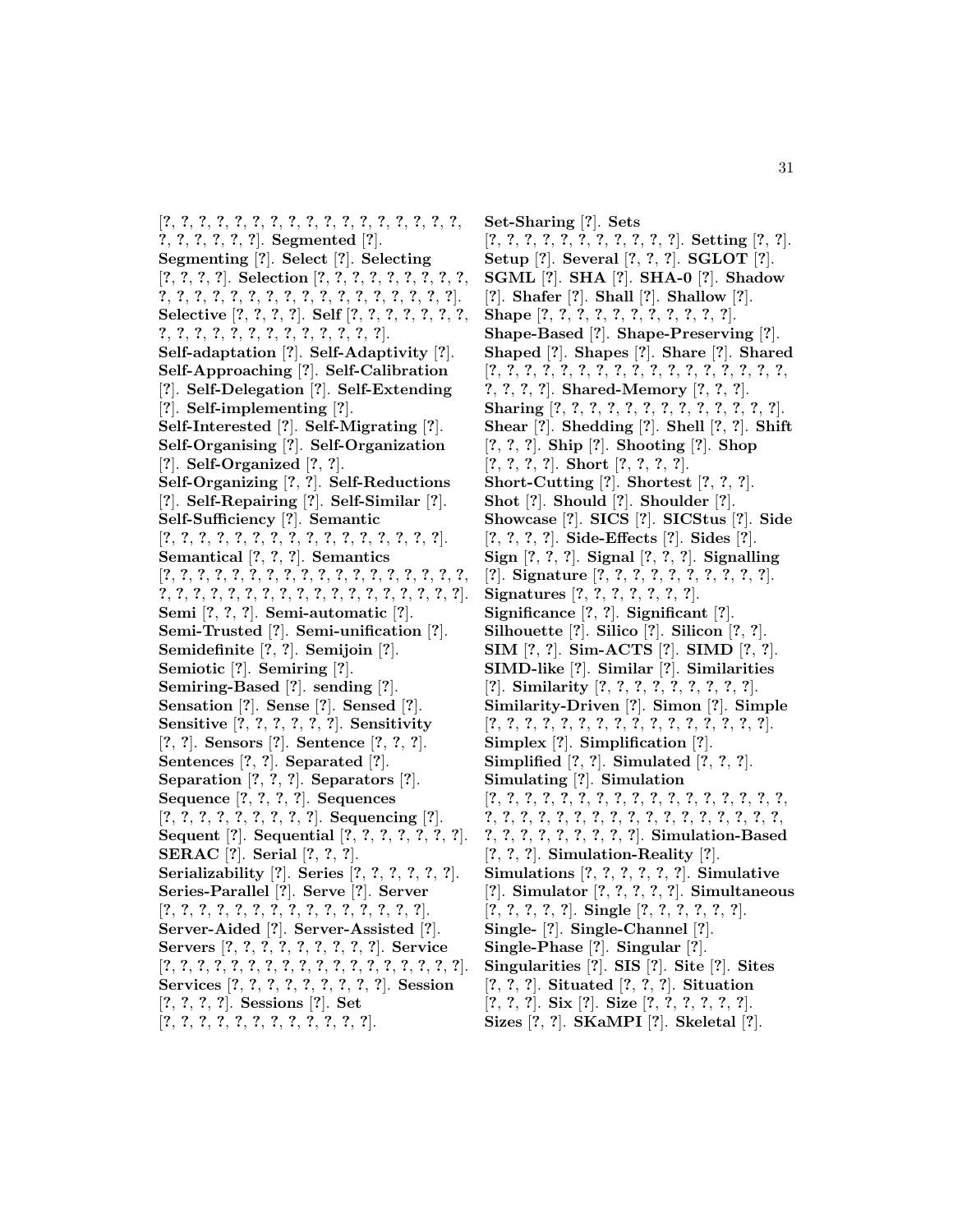**Skeletally** [**?**]. **Skeleton** [**?**, **?**, **?**, **?**]. **Skeleton-Based** [**?**]. **Skeletonizing** [**?**]. **Skeletons** [**?**]. **Skepticism** [**?**]. **Sketch** [**?**]. **Sketch-Based** [**?**]. **Skewed** [**?**]. **Skill** [**?**]. **Skills** [**?**, **?**, **?**, **?**]. **Skyscraper** [**?**]. **SLAE** [**?**]. **Slice** [**?**]. **Slicing** [**?**, **?**]. **Sliding** [**?**]. **Slowly** [**?**]. **Small** [**?**, **?**, **?**, **?**, **?**, **?**, **?**, **?**, **?**]. **Small-Degree** [**?**]. **Smallest** [**?**]. **Smart** [**?**, **?**, **?**, **?**, **?**, **?**, **?**, **?**, **?**]. **SMART2** [**?**, **?**]. **Smooth** [**?**]. **Smoother** [**?**]. **Smoothing** [**?**]. **SMP** [**?**, **?**]. **Snuffle** [**?**]. **SOCCA** [**?**]. **Soccer** [**?**, **?**, **?**]. **Social** [**?**, **?**, **?**]. **Societies** [**?**]. **Society** [**?**, **?**]. **Soft** [**?**, **?**, **?**, **?**, **?**, **?**, **?**, **?**]. **Software** [**?**, **?**, **?**, **?**, **?**, **?**, **?**, **?**, **?**, **?**, **?**, **?**, **?**, **?**, **?**, **?**, **?**, **?**, **?**, **?**, **?**, **?**, **?**, **?**, **?**, **?**, **?**, **?**, **?**, **?**, **?**, **?**, **?**, **?**, **?**, **?**, **?**, **?**, **?**, **?**, **?**, **?**, **?**, **?**, **?**, **?**, **?**, **?**, **?**, **?**, **?**, **?**, **?**, **?**, **?**, **?**, **?**, **?**, **?**, **?**]. **Software-Intensive** [**?**]. **SoleX**} [**?**]. **Solid** [**?**]. **Solution** [**?**, **?**, **?**, **?**, **?**, **?**, **?**, **?**, **?**, **?**, **?**, **?**, **?**, **?**]. **Solution-Adaptive** [**?**]. **Solutions** [**?**, **?**, **?**, **?**, **?**, **?**, **?**, **?**, **?**, **?**, **?**, **?**, **?**]. **Solvable** [**?**, **?**]. **Solve** [**?**, **?**, **?**]. **Solver** [**?**, **?**, **?**, **?**, **?**, **?**, **?**, **?**, **?**]. **Solvers** [**?**, **?**, **?**, **?**, **?**, **?**, **?**]. **Solving** [**?**, **?**, **?**, **?**, **?**, **?**, **?**, **?**, **?**, **?**, **?**, **?**, **?**, **?**, **?**, **?**, **?**, **?**, **?**, **?**, **?**, **?**]. **Some** [**?**, **?**, **?**, **?**, **?**, **?**, **?**, **?**, **?**, **?**, **?**, **?**, **?**, **?**, **?**, **?**, **?**, **?**, **?**, **?**]. **Something** [**?**]. **Sometimes** [**?**]. **Sort** [**?**, **?**]. **Sorted** [**?**]. **Sorting** [**?**]. **SOS** [**?**]. **Sound** [**?**, **?**, **?**]. **Soup** [**?**, **?**]. **Source** [**?**, **?**]. **Sources** [**?**, **?**, **?**, **?**, **?**, **?**, **?**]. **SP** [**?**, **?**]. **SP-2** [**?**]. **Space** [**?**, **?**, **?**, **?**, **?**, **?**, **?**, **?**, **?**, **?**, **?**, **?**, **?**, **?**, **?**, **?**, **?**, **?**, **?**, **?**, **?**, **?**, **?**, **?**, **?**, **?**]. **Space-Bounded** [**?**]. **Space-Efficient** [**?**, **?**]. **Space-Filling** [**?**]. **Spacefilling** [**?**]. **Spaces** [**?**, **?**, **?**, **?**, **?**, **?**, **?**, **?**, **?**]. **Spacial** [**?**]. **SpADD** [**?**]. **SPAMM** [**?**]. **SPAMM-MRI** [**?**]. **Span** [**?**, **?**]. **Spanish** [**?**]. **Spanners** [**?**, **?**, **?**]. **Spanning** [**?**, **?**, **?**, **?**]. **Sparse** [**?**, **?**, **?**, **?**, **?**, **?**, **?**, **?**, **?**, **?**, **?**, **?**, **?**, **?**, **?**, **?**, **?**, **?**]. **Spatial** [**?**, **?**, **?**, **?**, **?**, **?**, **?**, **?**, **?**, **?**, **?**, **?**, **?**, **?**, **?**, **?**, **?**, **?**, **?**, **?**, **?**, **?**, **?**, **?**, **?**]. **Spatial-Temporal** [**?**]. **Spatially** [**?**].

**Spatiotemporal** [**?**, **?**]. **SPE** [**?**]. **Special** [**?**]. **Specialisation** [**?**, **?**]. **Specialists** [**?**]. **Specialization** [**?**, **?**, **?**]. **Specialized** [**?**]. **Specializing** [**?**]. **Specific** [**?**, **?**, **?**, **?**, **?**, **?**, **?**, **?**, **?**, **?**, **?**, **?**]. **Specification** [**?**, **?**, **?**, **?**, **?**, **?**, **?**, **?**, **?**, **?**, **?**, **?**, **?**, **?**, **?**, **?**, **?**, **?**, **?**, **?**, **?**, **?**, **?**, **?**, **?**, **?**, **?**, **?**, **?**]. **Specifications** [**?**, **?**, **?**, **?**, **?**, **?**, **?**, **?**, **?**]. **Specify** [**?**]. **Specifying** [**?**, **?**, **?**]. **SPECT** [**?**, **?**]. **Spectral** [**?**, **?**, **?**]. **Speculative** [**?**]. **Speech** [**?**, **?**, **?**, **?**, **?**]. **Speech-Controlled** [**?**]. **Speed** [**?**, **?**, **?**, **?**, **?**, **?**, **?**, **?**]. **Speeding** [**?**]. **Sphere** [**?**, **?**]. **Spicing** [**?**]. **Spike** [**?**]. **SPIKE4096** [**?**]. **Spin** [**?**, **?**, **?**]. **Spin-Flip** [**?**]. **Spine** [**?**]. **SPIRE** [**?**]. **Splines** [**?**, **?**, **?**]. **Split** [**?**]. **Split&Push** [**?**]. **Splits** [**?**]. **Splitting** [**?**, **?**]. **Splitting-Based** [**?**]. **SPMD** [**?**, **?**, **?**]. **SPN** [**?**]. **Spoken** [**?**, **?**, **?**]. **sponges** [**?**]. **Spotting** [**?**]. **SQL** [**?**, **?**, **?**, **?**, **?**]. **SQL-based** [**?**]. **SQL-Tutor** [**?**]. **Square** [**?**]. **SRAM** [**?**]. **SRAM-Based** [**?**]. **SREPT** [**?**]. **SSA** [**?**]. **SSS** [**?**]. **SSS-CORE** [**?**]. **Staadmarck** [**?**]. **Staalhandski** [**?**]. **Stability** [**?**]. **Stabilizes** [**?**]. **Stabilizing** [**?**, **?**]. **Stable** [**?**, **?**]. **Stack** [**?**, **?**]. **Stack-Based** [**?**]. **STACS** [**?**]. **Stage** [**?**]. **Staging** [**?**]. **Stagnation** [**?**]. **Stamping** [**?**]. **Standard** [**?**, **?**, **?**, **?**, **?**, **?**]. **Standardisation** [**?**]. **Standards** [**?**, **?**, **?**]. **STAPL** [**?**]. **Start** [**?**]. **Stat** [**?**]. **State** [**?**, **?**, **?**, **?**, **?**, **?**, **?**, **?**, **?**, **?**, **?**, **?**, **?**, **?**, **?**, **?**, **?**, **?**, **?**, **?**, **?**]. **State-Transition** [**?**]. **Statechart** [**?**]. **Statechart-Based** [**?**]. **Statecharts** [**?**]. **Statelog** [**?**]. **STATEMATE** [**?**]. **Statement** [**?**]. **Statements** [**?**]. **States** [**?**, **?**, **?**]. **Static** [**?**, **?**, **?**, **?**, **?**, **?**, **?**, **?**, **?**]. **Stationary** [**?**, **?**, **?**, **?**, **?**]. **Stations** [**?**, **?**]. **Statistic** [**?**]. **Statistical** [**?**, **?**, **?**, **?**, **?**, **?**, **?**, **?**, **?**, **?**, **?**, **?**, **?**, **?**, **?**, **?**, **?**]. **Statistics** [**?**, **?**]. **Status** [**?**, **?**, **?**]. **Steelglove** [**?**]. **Steering** [**?**, **?**].

**Steganalysis** [**?**, **?**]. **Steganographic**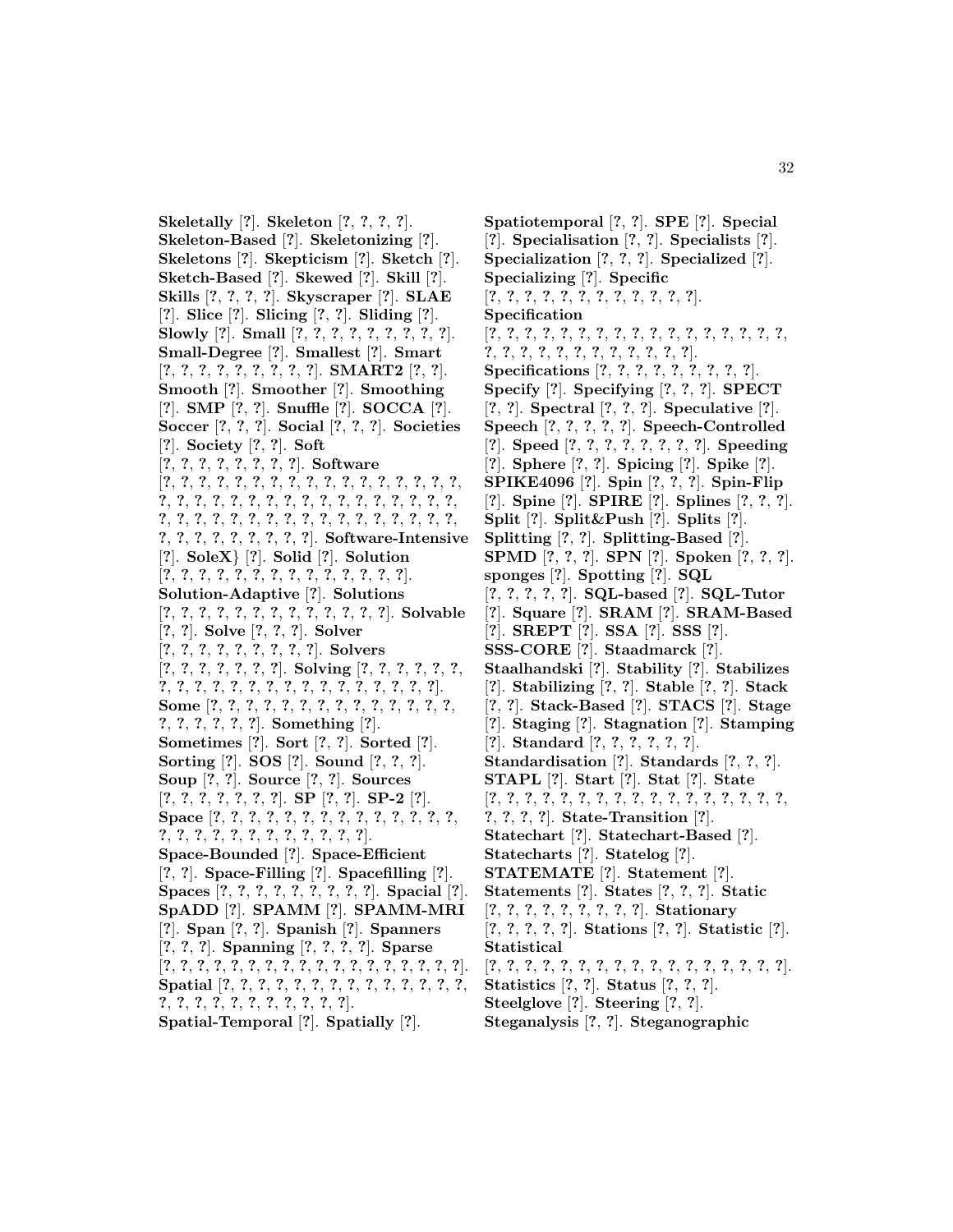[**?**, **?**, **?**, **?**]. **Steganography** [**?**, **?**, **?**, **?**]. **Steiner** [**?**, **?**, **?**, **?**, **?**, **?**]. **Stem** [**?**]. **Stencil** [**?**]. **Step** [**?**, **?**]. **Stepping** [**?**]. **Steps** [**?**, **?**]. **Stepwise** [**?**, **?**, **?**]. **Stereo** [**?**]. **Stereotactic** [**?**, **?**]. **Stereotyping** [**?**]. **Stereovision** [**?**]. **Sterical** [**?**]. **STG** [**?**]. **Stochastic** [**?**, **?**, **?**, **?**, **?**, **?**, **?**, **?**, **?**, **?**, **?**, **?**, **?**, **?**]. **Stochastically** [**?**]. **Stock** [**?**]. **Stop** [**?**]. **Stop-and-Go-MIXes** [**?**]. **Stopping** [**?**]. **Storage** [**?**, **?**, **?**]. **Storie** [**?**]. **Stories** [**?**]. **Storm** [**?**]. **Strands** [**?**]. **Strategic** [**?**]. **Strategies** [**?**, **?**, **?**, **?**, **?**, **?**, **?**, **?**, **?**, **?**, **?**, **?**, **?**, **?**, **?**, **?**, **?**]. **Strategy** [**?**, **?**, **?**, **?**, **?**, **?**, **?**, **?**, **?**]. **Stratifiable** [**?**]. **Stream** [**?**, **?**]. **Stream-Based** [**?**]. **Streams** [**?**]. **Street** [**?**]. **Strength** [**?**, **?**, **?**]. **Stretching** [**?**]. **String** [**?**, **?**, **?**]. **String-Rewriting** [**?**]. **Strings** [**?**]. **Striping** [**?**]. **Striving** [**?**]. **Strong** [**?**, **?**, **?**, **?**, **?**, **?**]. **Strongly** [**?**]. **Structrural** [**?**]. **Structural** [**?**, **?**, **?**, **?**, **?**, **?**, **?**, **?**, **?**, **?**, **?**, **?**, **?**, **?**, **?**, **?**, **?**, **?**]. **Structuralization** [**?**]. **Structure** [**?**, **?**, **?**, **?**, **?**, **?**, **?**, **?**, **?**, **?**, **?**, **?**, **?**, **?**, **?**, **?**, **?**, **?**, **?**, **?**, **?**, **?**, **?**, **?**, **?**, **?**, **?**]. **Structure-Based** [**?**]. **Structure/Motion** [**?**]. **Structured** [**?**, **?**, **?**, **?**, **?**, **?**, **?**, **?**, **?**, **?**, **?**, **?**, **?**, **?**, **?**, **?**, **?**, **?**, **?**, **?**]. **Structures** [**?**, **?**, **?**, **?**, **?**, **?**, **?**, **?**, **?**, **?**, **?**, **?**, **?**, **?**, **?**, **?**, **?**, **?**, **?**, **?**]. **Structuring** [**?**, **?**, **?**, **?**, **?**]. **Stud** [**?**]. **Student** [**?**, **?**, **?**, **?**, **?**, **?**, **?**, **?**, **?**, **?**, **?**, **?**]. **Students** [**?**, **?**]. **Studies** [**?**, **?**, **?**, **?**, **?**, **?**, **?**]. **Study** [**?**, **?**, **?**, **?**, **?**, **?**, **?**, **?**, **?**, **?**, **?**, **?**, **?**, **?**, **?**, **?**, **?**, **?**, **?**, **?**, **?**, **?**, **?**, **?**, **?**, **?**, **?**, **?**, **?**, **?**, **?**, **?**, **?**, **?**, **?**, **?**, **?**, **?**, **?**, **?**, **?**, **?**, **?**, **?**]. **Studying** [**?**, **?**]. **Style** [**?**, **?**, **?**]. **Styles** [**?**]. **Sub** [**?**]. **Sub-classes** [**?**]. **Subcategorization** [**?**, **?**, **?**]. **Subdivision** [**?**]. **Subexpressions** [**?**, **?**]. **Subgoal** [**?**]. **Subgraph** [**?**, **?**]. **Subgroups** [**?**]. **Subject** [**?**, **?**, **?**, **?**]. **Subject-Based** [**?**]. **Subjective** [**?**, **?**]. **Submission** [**?**]. **Submodular** [**?**]. **Submodule** [**?**]. **Subordinate** [**?**]. **Subroutines** [**?**]. **Subscription** [**?**].

**Subsequence** [**?**, **?**]. **Subsequences** [**?**]. **Subset** [**?**]. **Subsets** [**?**]. **Subsidiary** [**?**]. **Subspace** [**?**]. **Subspace-Based** [**?**]. **Subspaces** [**?**]. **Substation** [**?**]. **Substitutions** [**?**]. **Substrate** [**?**]. **Subsumer** [**?**]. **Subsumption** [**?**, **?**, **?**]. **Subtitutions** [**?**]. **Subtype** [**?**]. **Subtyping** [**?**, **?**, **?**]. **Success** [**?**]. **Successful** [**?**]. **Successor** [**?**]. **Sufficiency** [**?**]. **Suffix** [**?**, **?**, **?**]. **Suggestion** [**?**]. **Suggestions** [**?**]. **Suitable** [**?**]. **Suite** [**?**]. **Sulcal** [**?**]. **Sulci** [**?**, **?**]. **Summaries** [**?**]. **Summarisation** [**?**]. **Summary** [**?**, **?**]. **Superscalar** [**?**, **?**]. **Supersequence** [**?**]. **Supervised** [**?**, **?**]. **Supplementary** [**?**]. **Support** [**?**, **?**, **?**, **?**, **?**, **?**, **?**, **?**, **?**, **?**, **?**, **?**, **?**, **?**, **?**, **?**, **?**, **?**, **?**, **?**, **?**, **?**, **?**, **?**, **?**, **?**, **?**, **?**, **?**, **?**, **?**, **?**, **?**, **?**, **?**, **?**, **?**, **?**, **?**, **?**, **?**, **?**]. **Supported** [**?**, **?**, **?**]. **Supporting** [**?**, **?**, **?**, **?**, **?**, **?**, **?**, **?**, **?**, **?**, **?**, **?**, **?**, **?**]. **Suprisingness** [**?**]. **Surface** [**?**, **?**, **?**, **?**, **?**, **?**, **?**, **?**, **?**, **?**]. **Surfaces** [**?**, **?**]. **Surfimage** [**?**]. **Surge** [**?**]. **Surgeons** [**?**]. **Surgery** [**?**, **?**, **?**, **?**, **?**, **?**, **?**, **?**, **?**, **?**, **?**, **?**, **?**, **?**, **?**, **?**, **?**]. **Surgical** [**?**, **?**, **?**, **?**, **?**, **?**, **?**]. **Surprising** [**?**, **?**]. **Survey** [**?**, **?**, **?**, **?**, **?**, **?**, **?**, **?**, **?**, **?**, **?**, **?**, **?**]. **Suspicious** [**?**]. **SVD** [**?**, **?**]. **SVIQUEL** [**?**]. **SvPablo** [**?**, **?**]. **SW** [**?**]. **SW-Development** [**?**]. **Swaps** [**?**]. **Sweep** [**?**]. **Sweeping** [**?**]. **Switched** [**?**, **?**]. **Switches** [**?**]. **Switching** [**?**, **?**]. **Sylvester** [**?**]. **Symbiotic** [**?**]. **Symbolic** [**?**, **?**, **?**, **?**, **?**, **?**, **?**]. **Symbols** [**?**]. **Symmetric** [**?**, **?**, **?**, **?**, **?**, **?**]. **Symmetrical** [**?**]. **Symmetry** [**?**, **?**]. **Synchronisation** [**?**, **?**]. **Synchronization** [**?**, **?**, **?**, **?**]. **Synchronized** [**?**]. **Synchronizing** [**?**, **?**]. **Synchronous** [**?**, **?**, **?**, **?**, **?**, **?**, **?**, **?**, **?**, **?**, **?**]. **Synergies** [**?**]. **Synergy** [**?**]. **Syntactic** [**?**, **?**, **?**, **?**, **?**, **?**, **?**]. **Syntactical** [**?**, **?**, **?**, **?**]. **Syntax** [**?**]. **Synthesis** [**?**, **?**, **?**, **?**, **?**, **?**, **?**, **?**, **?**, **?**, **?**, **?**, **?**, **?**, **?**, **?**, **?**, **?**, **?**, **?**, **?**, **?**, **?**, **?**].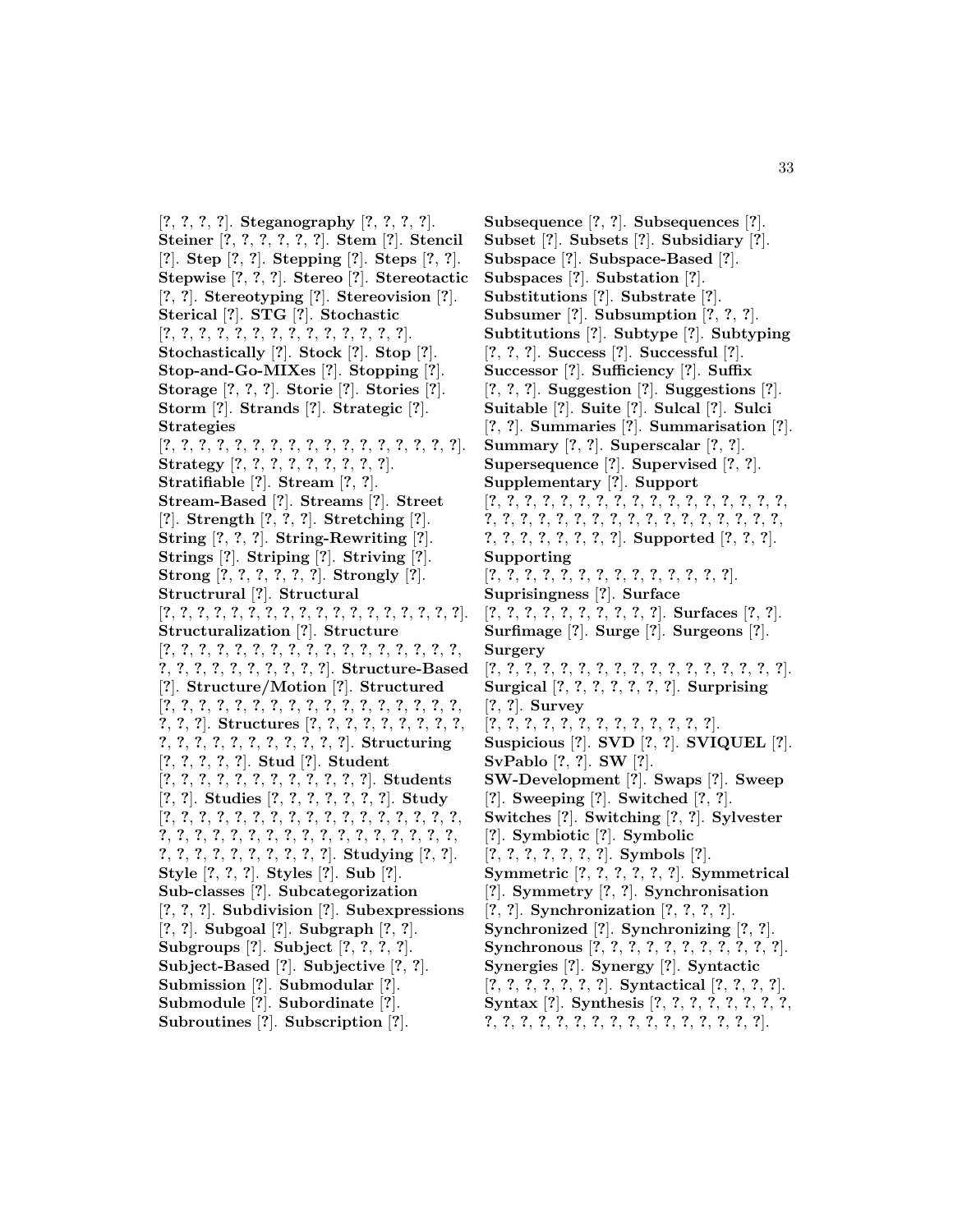**Synthesized** [**?**]. **Synthesizing** [**?**, **?**, **?**]. **Synthetic** [**?**, **?**]. **System**

[**?**, **?**, **?**, **?**, **?**, **?**, **?**, **?**, **?**, **?**, **?**, **?**, **?**, **?**, **?**, **?**, **?**, **?**, **?**, **?**, **?**, **?**, **?**, **?**, **?**, **?**, **?**, **?**, **?**, **?**, **?**, **?**, **?**, **?**, **?**, **?**, **?**, **?**, **?**, **?**, **?**, **?**, **?**, **?**, **?**, **?**, **?**, **?**, **?**, **?**, **?**, **?**, **?**, **?**, **?**, **?**, **?**, **?**, **?**, **?**, **?**, **?**, **?**, **?**, **?**, **?**, **?**, **?**, **?**, **?**, **?**, **?**, **?**, **?**, **?**, **?**, **?**, **?**, **?**, **?**, **?**, **?**, **?**, **?**, **?**, **?**, **?**, **?**, **?**, **?**, **?**, **?**, **?**, **?**, **?**, **?**]. **System** [**?**, **?**, **?**, **?**, **?**, **?**, **?**, **?**, **?**, **?**, **?**, **?**, **?**, **?**, **?**, **?**, **?**, **?**, **?**, **?**, **?**, **?**, **?**, **?**, **?**, **?**, **?**, **?**, **?**, **?**, **?**, **?**, **?**, **?**, **?**, **?**, **?**, **?**, **?**, **?**, **?**, **?**, **?**, **?**, **?**, **?**, **?**, **?**, **?**, **?**, **?**, **?**, **?**, **?**, **?**, **?**, **?**, **?**, **?**, **?**, **?**, **?**, **?**, **?**, **?**, **?**, **?**, **?**, **?**, **?**, **?**, **?**, **?**]. **System-Level** [**?**]. **Systematic** [**?**, **?**, **?**, **?**]. **SYSTEMIONS** [**?**]. **Systems** [**?**, **?**, **?**, **?**, **?**, **?**, **?**, **?**, **?**, **?**, **?**, **?**, **?**, **?**, **?**, **?**, **?**, **?**, **?**, **?**, **?**, **?**, **?**, **?**, **?**, **?**, **?**, **?**, **?**, **?**, **?**, **?**, **?**, **?**, **?**, **?**, **?**, **?**, **?**, **?**, **?**, **?**, **?**, **?**, **?**, **?**, **?**, **?**, **?**, **?**, **?**, **?**, **?**, **?**, **?**, **?**, **?**, **?**, **?**, **?**, **?**, **?**, **?**, **?**, **?**, **?**, **?**, **?**, **?**, **?**, **?**, **?**, **?**, **?**, **?**, **?**, **?**, **?**, **?**, **?**, **?**, **?**, **?**, **?**, **?**, **?**, **?**, **?**, **?**, **?**, **?**, **?**, **?**, **?**, **?**, **?**, **?**, **?**]. **Systems** [**?**, **?**, **?**, **?**, **?**, **?**, **?**, **?**, **?**, **?**, **?**, **?**, **?**, **?**, **?**, **?**, **?**, **?**, **?**, **?**, **?**, **?**, **?**, **?**, **?**, **?**, **?**, **?**, **?**, **?**, **?**, **?**, **?**, **?**, **?**, **?**, **?**, **?**, **?**, **?**, **?**, **?**, **?**, **?**, **?**, **?**, **?**, **?**, **?**, **?**, **?**, **?**, **?**, **?**, **?**, **?**, **?**, **?**, **?**, **?**, **?**, **?**, **?**, **?**, **?**, **?**, **?**, **?**, **?**, **?**, **?**, **?**, **?**, **?**, **?**, **?**, **?**, **?**, **?**, **?**, **?**, **?**, **?**, **?**, **?**, **?**, **?**, **?**, **?**, **?**, **?**, **?**, **?**, **?**, **?**, **?**, **?**]. **systems** [**?**, **?**]. **Systolic** [**?**, **?**, **?**]. **SYSTRAN** [**?**, **?**].

**T** [**?**, **?**, **?**]. **T.** [**?**]. **T3D** [**?**]. **T3E** [**?**]. **Table** [**?**, **?**, **?**]. **Tableau** [**?**]. **Tableaux** [**?**, **?**]. **Tabled** [**?**, **?**]. **Tables** [**?**, **?**, **?**]. **Tablet** [**?**]. **Tabling** [**?**]. **Tabu** [**?**, **?**]. **Tachographs** [**?**]. **Tacoma** [**?**]. **Tactical** [**?**]. **Tagged** [**?**, **?**]. **Tags** [**?**, **?**]. **Tailorable** [**?**]. **Taiscealai** [**?**]. **Talagrand** [**?**]. **Tale** [**?**]. **Talk** [**?**]. **Taming** [**?**]. **Tangent** [**?**]. **Tape** [**?**, **?**]. **Tape-Based** [**?**]. **Target** [**?**, **?**]. **Targeted** [**?**]. **Task** [**?**, **?**, **?**, **?**, **?**, **?**, **?**, **?**, **?**, **?**, **?**, **?**, **?**, **?**, **?**, **?**, **?**, **?**, **?**, **?**, **?**, **?**]. **Task-Based** [**?**]. **Task-Specific** [**?**]. **Task/Method** [**?**]. **Tasking** [**?**]. **Tasks** [**?**, **?**, **?**, **?**]. **Tau** [**?**, **?**]. **Tau-Laws** [**?**]. **Taxonomy** [**?**, **?**, **?**]. **Tc** [**?**]. **Tc-HMPAO** [**?**]. **TCOZ** [**?**]. **TcP** [**?**]. **TcP/IP** [**?**]. **TCSPs** [**?**]. **TD** [**?**]. **TDDA**

[**?**]. **Teach** [**?**, **?**, **?**]. **Teachers** [**?**]. **Teaching** [**?**, **?**, **?**, **?**, **?**, **?**, **?**, **?**, **?**, **?**]. **Teachware** [**?**]. **Team** [**?**, **?**, **?**, **?**]. **Team-Training** [**?**]. **Teamwork** [**?**]. **Tech** [**?**]. **Technical** [**?**, **?**, **?**, **?**, **?**]. **Technique** [**?**, **?**, **?**, **?**, **?**, **?**, **?**, **?**, **?**, **?**]. **Techniques** [**?**, **?**, **?**, **?**, **?**, **?**, **?**, **?**, **?**, **?**, **?**, **?**, **?**, **?**, **?**, **?**, **?**, **?**, **?**, **?**, **?**, **?**, **?**, **?**, **?**, **?**, **?**, **?**, **?**, **?**, **?**, **?**, **?**, **?**, **?**, **?**, **?**, **?**, **?**, **?**, **?**]. **Technologies** [**?**, **?**, **?**, **?**]. **Technology** [**?**, **?**, **?**, **?**, **?**, **?**, **?**, **?**, **?**, **?**, **?**, **?**, **?**, **?**]. **Tecolote** [**?**]. **Tele** [**?**]. **Tele-inspection** [**?**]. **Tele-surgery** [**?**]. **Telecom** [**?**]. **Telecommunication** [**?**, **?**, **?**, **?**]. **Telecommunications** [**?**]. **Telematica** [**?**]. **Telematics** [**?**]. **Teleoperation** [**?**]. **Telephone** [**?**]. **telepresence** [**?**]. **Teleteaching** [**?**]. **Tell** [**?**]. **Tempest** [**?**]. **Template** [**?**, **?**, **?**]. **Templates** [**?**, **?**, **?**, **?**]. **Temporal** [**?**, **?**, **?**, **?**, **?**, **?**, **?**, **?**, **?**, **?**, **?**, **?**, **?**, **?**, **?**, **?**, **?**, **?**, **?**, **?**, **?**, **?**, **?**, **?**, **?**, **?**]. **Temporal-Spatial** [**?**]. **Temporary** [**?**, **?**]. **Tempura** [**?**]. **Tense** [**?**, **?**]. **Tensor** [**?**, **?**, **?**]. **TENTACLE** [**?**]. **Teracomputing** [**?**]. **Term** [**?**, **?**, **?**, **?**, **?**, **?**, **?**]. **Term-Rewriting** [**?**]. **Terminal** [**?**, **?**]. **Termination** [**?**, **?**, **?**, **?**, **?**, **?**, **?**]. **Terminological** [**?**]. **Terms** [**?**, **?**, **?**, **?**, **?**]. **Terrain** [**?**]. **Terrains** [**?**]. **Tertiary** [**?**]. **Test** [**?**, **?**, **?**, **?**, **?**, **?**]. **Testing** [**?**, **?**, **?**, **?**, **?**, **?**, **?**, **?**, **?**, **?**, **?**, **?**, **?**, **?**, **?**, **?**, **?**]. **Tests** [**?**, **?**, **?**, **?**, **?**]. **Text** [**?**, **?**, **?**, **?**, **?**, **?**, **?**, **?**, **?**, **?**, **?**, **?**, **?**, **?**, **?**, **?**]. **Texts** [**?**]. **Textual** [**?**, **?**, **?**]. **Texture** [**?**, **?**, **?**]. **Texture-Based** [**?**]. **TextVis** [**?**]. **Thai** [**?**, **?**]. **Their** [**?**, **?**, **?**, **?**, **?**, **?**, **?**, **?**, **?**, **?**, **?**, **?**, **?**, **?**, **?**]. **Thematic** [**?**, **?**]. **Theme** [**?**]. **Theorem** [**?**, **?**, **?**, **?**, **?**, **?**, **?**, **?**, **?**, **?**, **?**, **?**, **?**, **?**, **?**]. **Theorems** [**?**, **?**]. **Theoretic** [**?**, **?**, **?**, **?**, **?**, **?**, **?**, **?**, **?**, **?**, **?**, **?**]. **Theoretical** [**?**, **?**, **?**]. **Theoreticical** [**?**]. **Theories** [**?**, **?**, **?**, **?**, **?**, **?**, **?**, **?**, **?**, **?**, **?**]. **Theory** [**?**, **?**, **?**, **?**, **?**, **?**, **?**, **?**, **?**, **?**, **?**, **?**, **?**, **?**, **?**, **?**, **?**,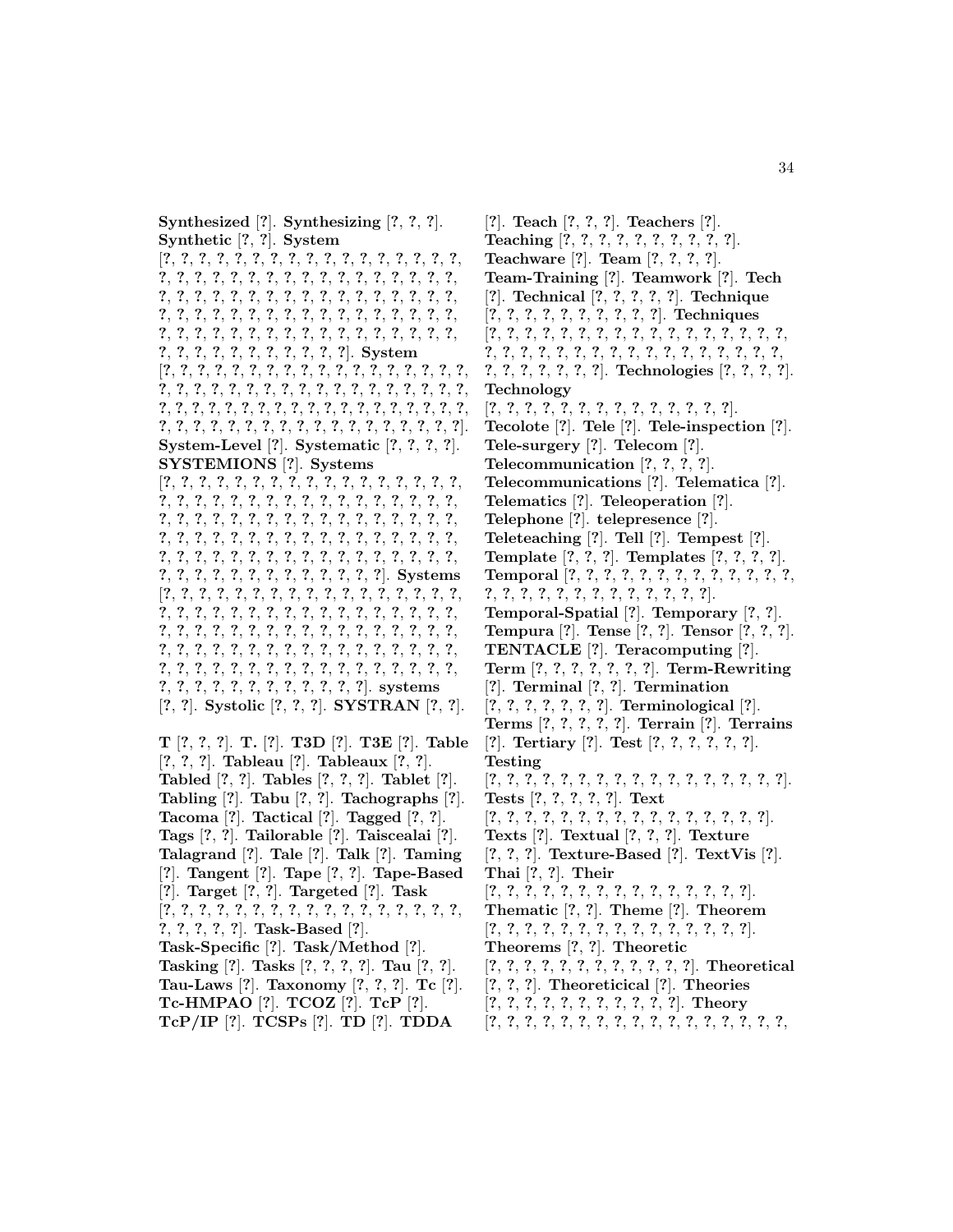**?**, **?**, **?**, **?**, **?**, **?**]. **Therapy** [**?**, **?**, **?**]. **There** [**?**]. **Thermal** [**?**]. **Thermodynamic** [**?**]. **Thermodynamical** [**?**]. **Thesauri** [**?**]. **Thesaurus** [**?**, **?**]. **Theses** [**?**]. **Thick** [**?**]. **Thick-Restart** [**?**]. **Thickness** [**?**]. **Thin** [**?**, **?**]. **Thin-Film** [**?**]. **Thin-Plate** [**?**]. **Thing** [**?**]. **Thinking** [**?**, **?**]. **Thinning** [**?**, **?**]. **Third** [**?**]. **Thoughts** [**?**]. **Thread** [**?**, **?**, **?**]. **Threaded** [**?**, **?**, **?**]. **Threading** [**?**]. **Threads** [**?**, **?**, **?**, **?**, **?**, **?**]. **Threats** [**?**]. **Three** [**?**, **?**, **?**, **?**, **?**, **?**, **?**, **?**, **?**, **?**, **?**, **?**, **?**, **?**]. **Three-Dimensional** [**?**, **?**, **?**, **?**, **?**, **?**]. **Threshold** [**?**, **?**, **?**]. **Threshold-Based** [**?**]. **Thromboses** [**?**]. **Throughput** [**?**]. **Thue** [**?**]. **Tibial** [**?**]. **Ticket** [**?**, **?**]. **Tight** [**?**, **?**]. **Tight-Binding** [**?**]. **Tightly** [**?**]. **Tightly-Coupled** [**?**]. **TIL** [**?**]. **Tiling** [**?**]. **Time** [**?**, **?**, **?**, **?**, **?**, **?**, **?**, **?**, **?**, **?**, **?**, **?**, **?**, **?**, **?**, **?**, **?**, **?**, **?**, **?**, **?**, **?**, **?**, **?**, **?**, **?**, **?**, **?**, **?**, **?**, **?**, **?**, **?**, **?**, **?**, **?**, **?**, **?**, **?**, **?**, **?**, **?**, **?**, **?**, **?**, **?**, **?**, **?**, **?**, **?**, **?**, **?**, **?**, **?**, **?**, **?**, **?**, **?**, **?**, **?**, **?**, **?**, **?**, **?**, **?**, **?**, **?**, **?**, **?**, **?**, **?**, **?**, **?**, **?**, **?**, **?**, **?**, **?**, **?**, **?**, **?**, **?**, **?**, **?**, **?**, **?**, **?**, **?**, **?**, **?**, **?**, **?**, **?**, **?**, **?**, **?**, **?**, **?**]. **Time** [**?**, **?**, **?**, **?**, **?**, **?**, **?**, **?**, **?**, **?**, **?**, **?**, **?**, **?**, **?**, **?**, **?**, **?**, **?**, **?**, **?**, **?**, **?**, **?**]. **Time-Bound** [**?**]. **Time-Constrained** [**?**, **?**]. **Time-Dependent** [**?**]. **Time-optimal** [**?**]. **Time-Series** [**?**, **?**]. **Time-Shared** [**?**]. **Time-Stamping** [**?**]. **Time-Triggered** [**?**, **?**, **?**]. **Time-Warp** [**?**, **?**]. **Time/ Temporal** [**?**]. **Timed** [**?**, **?**, **?**, **?**, **?**, **?**, **?**, **?**, **?**, **?**]. **Timer** [**?**]. **Times** [**?**, **?**, **?**, **?**]. **Times-Series** [**?**]. **Timetabling** [**?**]. **Timing** [**?**, **?**, **?**, **?**]. **TINA** [**?**, **?**]. **TIPPtool** [**?**]. **Tissue** [**?**, **?**]. **Tissues** [**?**, **?**]. **TLA** [**?**]. **TM** [**?**]. **TMS** [**?**]. **Together** [**?**]. **Token** [**?**]. **Tolerance** [**?**, **?**, **?**, **?**, **?**, **?**, **?**, **?**, **?**]. **Tolerant** [**?**, **?**, **?**, **?**, **?**, **?**]. **Tolerating** [**?**]. **Tomography** [**?**]. **Tongue** [**?**]. **Took** [**?**]. **Tool** [**?**, **?**, **?**, **?**, **?**, **?**, **?**, **?**, **?**, **?**, **?**, **?**, **?**, **?**, **?**, **?**, **?**, **?**, **?**, **?**, **?**, **?**, **?**, **?**, **?**, **?**, **?**, **?**, **?**, **?**, **?**, **?**, **?**, **?**, **?**, **?**, **?**, **?**, **?**, **?**, **?**, **?**]. **Tool-Presentation** [**?**]. **Toolbox** [**?**]. **Toolkit** [**?**, **?**, **?**, **?**, **?**].

**Tools** [**?**, **?**, **?**, **?**, **?**, **?**, **?**, **?**, **?**, **?**, **?**, **?**, **?**, **?**, **?**, **?**, **?**, **?**, **?**, **?**]. **Toolset** [**?**, **?**, **?**]. **Top** [**?**, **?**, **?**]. **Top-Down** [**?**, **?**]. **Topics** [**?**]. **Topological** [**?**, **?**, **?**, **?**, **?**, **?**]. **Topologies** [**?**, **?**]. **Topology** [**?**, **?**, **?**]. **Torah** [**?**]. **Tori** [**?**, **?**, **?**, **?**]. **Tornado** [**?**]. **Torus** [**?**]. **TOSCANA** [**?**]. **TOSCANA-Systems** [**?**]. **Total** [**?**, **?**, **?**, **?**]. **Totally** [**?**]. **Tour** [**?**, **?**]. **Trace** [**?**, **?**, **?**]. **Trace-Based** [**?**]. **Traces** [**?**]. **Tracheal** [**?**]. **Tracing** [**?**, **?**]. **Tracking** [**?**, **?**, **?**, **?**, **?**, **?**, **?**, **?**, **?**, **?**]. **Tractable** [**?**]. **Trade** [**?**, **?**]. **Trade-Off** [**?**]. **Trade-offs** [**?**]. **Tradeoffs** [**?**]. **Trading** [**?**, **?**, **?**]. **Traditional** [**?**]. **Traffic** [**?**, **?**, **?**, **?**, **?**]. **Trails** [**?**]. **Train** [**?**, **?**]. **Trained** [**?**]. **Trainer** [**?**]. **Training** [**?**, **?**, **?**, **?**, **?**, **?**, **?**, **?**, **?**, **?**, **?**, **?**, **?**]. **Traitor** [**?**]. **Trajectories** [**?**]. **TRAM** [**?**]. **Transaction** [**?**, **?**, **?**, **?**, **?**, **?**, **?**, **?**, **?**]. **Transaction-Based** [**?**]. **Transactions** [**?**, **?**, **?**, **?**, **?**, **?**, **?**]. **Transbronchial** [**?**]. **Transcription** [**?**]. **Transducers** [**?**]. **TransEasy** [**?**]. **Transfer** [**?**, **?**, **?**, **?**, **?**, **?**, **?**]. **Transformation** [**?**, **?**, **?**, **?**, **?**, **?**, **?**, **?**, **?**, **?**]. **Transformational** [**?**, **?**, **?**]. **Transformations** [**?**, **?**, **?**, **?**, **?**, **?**, **?**, **?**, **?**]. **Transformed** [**?**]. **Transforms** [**?**]. **Transient** [**?**, **?**, **?**]. **Transition** [**?**, **?**, **?**, **?**]. **Transitive** [**?**]. **Transitivity** [**?**]. **Translated** [**?**, **?**]. **Translating** [**?**, **?**]. **Translation** [**?**, **?**, **?**, **?**, **?**, **?**, **?**, **?**, **?**, **?**, **?**, **?**, **?**, **?**, **?**, **?**, **?**, **?**, **?**, **?**, **?**, **?**, **?**, **?**, **?**]. **Translations** [**?**, **?**, **?**, **?**, **?**, **?**, **?**]. **Translator** [**?**]. **Transmission** [**?**, **?**, **?**]. **Transmitting** [**?**]. **Transmutable** [**?**]. **Transparent** [**?**, **?**, **?**]. **Transversal** [**?**]. **Trap** [**?**]. **Trapdoor** [**?**, **?**]. **Trapezoid** [**?**]. **Travel** [**?**]. **Traveling** [**?**, **?**, **?**, **?**]. **Traversal** [**?**]. **Treatment** [**?**, **?**, **?**, **?**, **?**, **?**]. **Tree** [**?**, **?**, **?**, **?**, **?**, **?**, **?**, **?**, **?**, **?**, **?**, **?**, **?**, **?**, **?**, **?**, **?**, **?**, **?**, **?**, **?**, **?**, **?**, **?**, **?**, **?**, **?**, **?**, **?**, **?**]. **Tree-Based** [**?**]. **Tree-Clustering** [**?**]. **Tree-Like** [**?**]. **Tree-Width** [**?**]. **Trees** [**?**, **?**, **?**, **?**, **?**, **?**, **?**, **?**, **?**, **?**, **?**, **?**, **?**, **?**, **?**, **?**, **?**,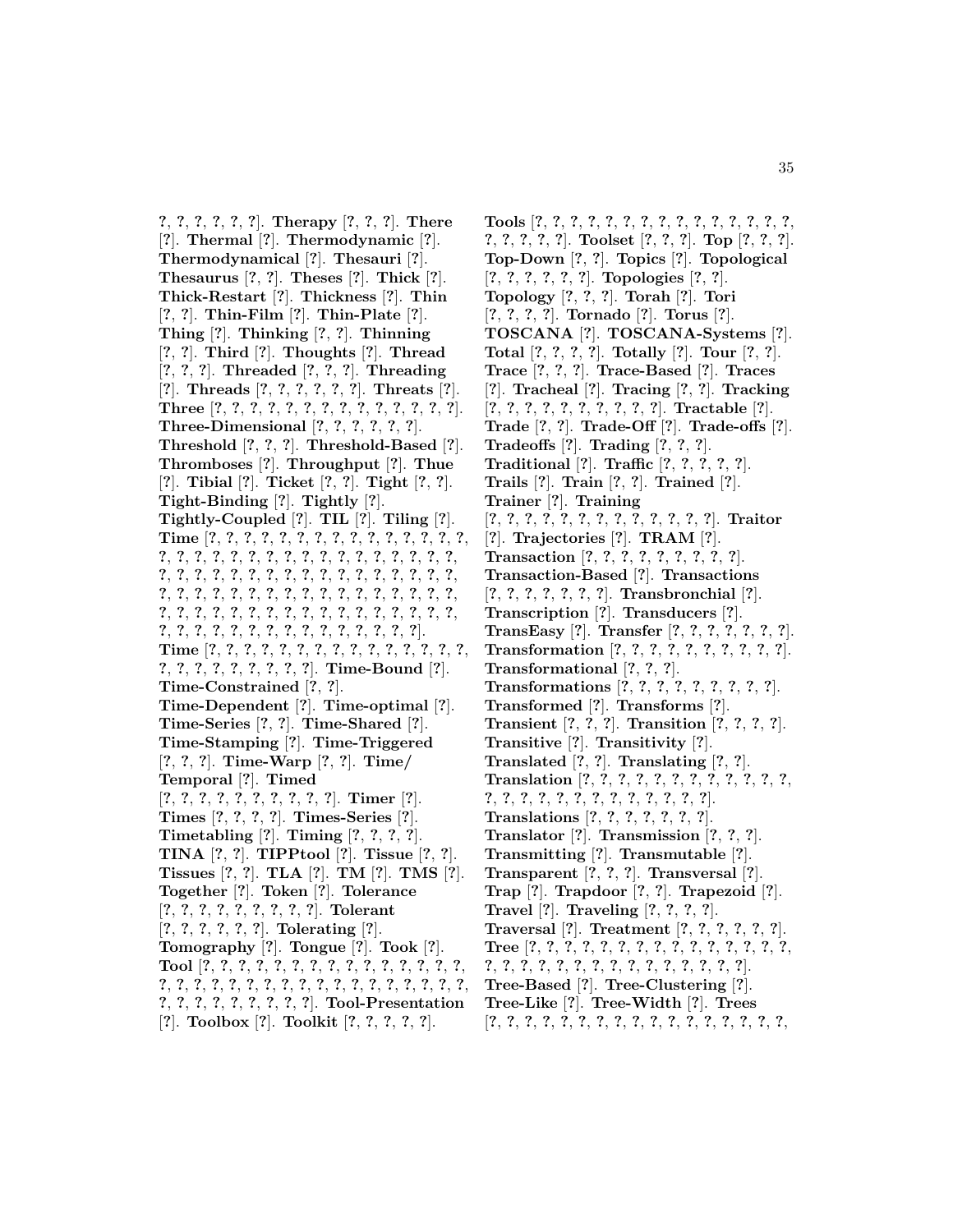**?**, **?**, **?**, **?**, **?**]. **Treewidth** [**?**, **?**]. **Tremors** [**?**]. **Trend** [**?**]. **Trends** [**?**, **?**, **?**, **?**]. **Triadic** [**?**]. **Triangles** [**?**, **?**]. **Triangular** [**?**, **?**, **?**]. **Triangulation** [**?**, **?**, **?**, **?**, **?**]. **Triangulations** [**?**, **?**]. **Trick** [**?**]. **Tricks** [**?**]. **Tridimensional** [**?**]. **Tried** [**?**]. **Trigger** [**?**, **?**]. **Triggered** [**?**, **?**, **?**, **?**]. **TriGS** [**?**]. **Trilattices** [**?**]. **TROLL** [**?**]. **Troubleshooting** [**?**]. **Trummer** [**?**]. **Truncated** [**?**]. **Trust** [**?**, **?**]. **Trusted** [**?**, **?**]. **Trustees** [**?**]. **Trustworthiness** [**?**]. **trying** [**?**]. **TSP** [**?**, **?**]. **TTPs** [**?**]. **Tubular** [**?**]. **Tumor** [**?**, **?**]. **Tumors** [**?**]. **Tuning** [**?**, **?**, **?**]. **Tuple** [**?**]. **TurboJ** [**?**]. **Turkish** [**?**, **?**]. **Turn** [**?**]. **Turn-Table** [**?**]. **Tutor** [**?**, **?**, **?**, **?**, **?**, **?**, **?**, **?**, **?**]. **Tutorial** [**?**, **?**, **?**, **?**, **?**]. **Tutorials** [**?**]. **Tutoring** [**?**, **?**, **?**, **?**, **?**, **?**, **?**, **?**, **?**, **?**, **?**, **?**, **?**, **?**, **?**, **?**, **?**, **?**, **?**, **?**, **?**]. **Tutors** [**?**]. **Twin** [**?**, **?**]. **Twin-Transactions** [**?**]. **Twisted** [**?**]. **Two** [**?**, **?**, **?**, **?**, **?**, **?**, **?**, **?**, **?**, **?**, **?**, **?**, **?**, **?**, **?**, **?**, **?**, **?**, **?**, **?**, **?**, **?**, **?**, **?**, **?**, **?**, **?**]. **Two-Center** [**?**]. **Two-Dimensional** [**?**, **?**]. **Two-Layer** [**?**]. **Two-Layered** [**?**]. **Two-Phase** [**?**, **?**]. **Two-Stage** [**?**]. **Two-Tape** [**?**]. **Two-Way** [**?**]. **Typable** [**?**]. **Type** [**?**, **?**, **?**, **?**, **?**, **?**, **?**, **?**, **?**, **?**, **?**, **?**, **?**, **?**, **?**, **?**, **?**, **?**, **?**, **?**, **?**, **?**, **?**, **?**, **?**, **?**, **?**, **?**, **?**, **?**]. **Type-** [**?**]. **Type-Based** [**?**, **?**]. **Type-Directed** [**?**, **?**]. **Type-Free** [**?**]. **Type-Safe** [**?**, **?**]. **Type-Theoretic** [**?**]. **Typed** [**?**, **?**, **?**, **?**, **?**, **?**]. **Types** [**?**, **?**, **?**, **?**, **?**, **?**, **?**, **?**, **?**, **?**, **?**, **?**, **?**]. **Typewritten** [**?**]. **U** [**?**]. **UbiData** [**?**]. **UEGO** [**?**]. **Ultra** [**?**]. **Ultra-scale** [**?**]. **Ultrasonic** [**?**, **?**]. **Ultrasound** [**?**, **?**, **?**, **?**, **?**]. **UML** [**?**, **?**, **?**]. **UML0h** [**?**]. **UMULI** [**?**]. **Unary** [**?**].

**Unavailable** [**?**]. **Unbalanced** [**?**]. **Unbounded** [**?**, **?**, **?**]. **Uncalibrated** [**?**, **?**, **?**]. **Uncertain** [**?**, **?**]. **Uncertainties**

- [**?**]. **Uncertainty**
- [**?**, **?**, **?**, **?**, **?**, **?**, **?**, **?**, **?**, **?**, **?**, **?**, **?**].

**Uncommon** [**?**]. **Uncompressed** [**?**]. **Unconditional** [**?**, **?**]. **Uncorking** [**?**]. **Uncountable** [**?**]. **Undefinedness** [**?**]. **Underlying** [**?**]. **Understanding** [**?**, **?**]. **Unequal** [**?**]. **Unexpected** [**?**]. **Unfold** [**?**]. **Unfold/Fold** [**?**]. **Unfolding** [**?**, **?**, **?**]. **Unidirectional** [**?**, **?**]. **Unification** [**?**, **?**, **?**, **?**, **?**, **?**]. **Unified** [**?**, **?**, **?**]. **Uniform** [**?**, **?**, **?**, **?**, **?**, **?**, **?**, **?**, **?**, **?**]. **UniForM-Workbench** [**?**]. **uniformity** [**?**]. **Unifying** [**?**, **?**]. **Unimodal** [**?**]. **Uninterpreted** [**?**]. **Unions** [**?**]. **Unit** [**?**, **?**]. **Units** [**?**]. **Universal** [**?**]. **University** [**?**, **?**, **?**, **?**]. **Unknown** [**?**]. **Unobserved** [**?**]. **Unoriented** [**?**]. **Unpredictability** [**?**]. **Unpredictable** [**?**]. **Unreliable** [**?**]. **Unrooted** [**?**]. **Unsolvable** [**?**]. **Unstructured** [**?**, **?**, **?**, **?**, **?**]. **Unsupervised** [**?**]. **Untraceable** [**?**]. **Untyped** [**?**]. **Update** [**?**, **?**, **?**]. **Updated** [**?**]. **Updates** [**?**, **?**, **?**, **?**]. **Updating** [**?**, **?**, **?**, **?**]. **Upgrading** [**?**]. **Upward** [**?**, **?**, **?**]. **Urban** [**?**]. **Urgency** [**?**]. **Usage** [**?**]. **Use** [**?**, **?**, **?**, **?**, **?**, **?**, **?**, **?**, **?**, **?**, **?**, **?**, **?**, **?**, **?**, **?**, **?**, **?**, **?**]. **Used** [**?**, **?**]. **Used-Centered** [**?**]. **Useful** [**?**, **?**]. **Usefulness** [**?**, **?**, **?**]. **UseGat** [**?**]. **User** [**?**, **?**, **?**, **?**, **?**, **?**, **?**, **?**, **?**, **?**, **?**, **?**, **?**, **?**, **?**, **?**, **?**, **?**, **?**, **?**, **?**, **?**, **?**, **?**, **?**, **?**]. **User-Defined** [**?**]. **User-Interests** [**?**]. **User-Level** [**?**, **?**]. **Users** [**?**, **?**, **?**, **?**, **?**]. **Uses** [**?**, **?**, **?**]. **Using** [**?**, **?**, **?**, **?**, **?**, **?**, **?**, **?**, **?**, **?**, **?**, **?**, **?**, **?**, **?**, **?**, **?**, **?**, **?**, **?**, **?**, **?**, **?**, **?**, **?**, **?**, **?**, **?**, **?**, **?**, **?**, **?**, **?**, **?**, **?**, **?**, **?**, **?**, **?**, **?**, **?**, **?**, **?**, **?**, **?**, **?**, **?**, **?**, **?**, **?**, **?**, **?**, **?**, **?**, **?**, **?**, **?**, **?**, **?**, **?**, **?**, **?**, **?**, **?**, **?**, **?**, **?**, **?**, **?**, **?**, **?**, **?**, **?**, **?**, **?**, **?**, **?**, **?**, **?**, **?**, **?**, **?**, **?**, **?**, **?**, **?**, **?**, **?**, **?**, **?**, **?**, **?**, **?**, **?**, **?**, **?**]. **Using** [**?**, **?**, **?**, **?**, **?**, **?**, **?**, **?**, **?**, **?**, **?**, **?**, **?**, **?**, **?**, **?**, **?**, **?**, **?**, **?**, **?**, **?**, **?**, **?**, **?**, **?**, **?**, **?**, **?**, **?**, **?**, **?**, **?**, **?**, **?**, **?**, **?**, **?**, **?**, **?**, **?**, **?**, **?**, **?**, **?**, **?**, **?**, **?**, **?**, **?**, **?**, **?**, **?**, **?**, **?**, **?**, **?**, **?**, **?**, **?**, **?**, **?**, **?**, **?**, **?**, **?**, **?**, **?**, **?**, **?**, **?**, **?**, **?**, **?**, **?**, **?**, **?**, **?**, **?**, **?**, **?**, **?**, **?**, **?**, **?**, **?**, **?**, **?**, **?**, **?**, **?**, **?**, **?**, **?**, **?**, **?**]. **Using** [**?**, **?**, **?**, **?**, **?**, **?**, **?**, **?**, **?**, **?**, **?**, **?**, **?**, **?**, **?**, **?**, **?**, **?**, **?**, **?**, **?**, **?**, **?**, **?**, **?**, **?**, **?**, **?**, **?**, **?**, **?**, **?**].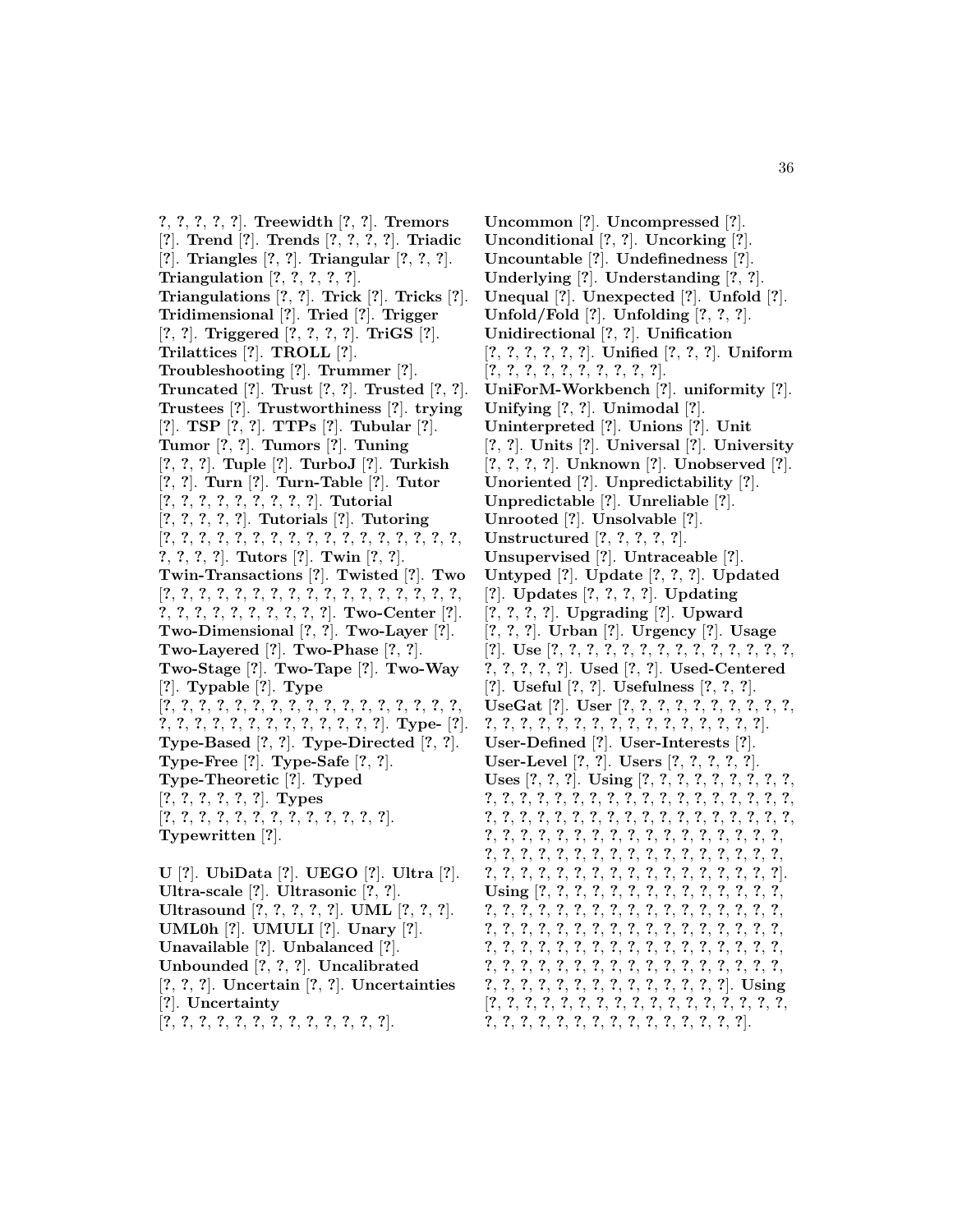**V** [**?**]. **Vague** [**?**]. **Valid** [**?**, **?**]. **Validation** [**?**, **?**, **?**, **?**, **?**, **?**, **?**]. **Validations** [**?**]. **Validity** [**?**]. **Value** [**?**, **?**, **?**, **?**, **?**, **?**, **?**, **?**]. **Value-Added** [**?**, **?**]. **value/NC** [**?**]. **Valued** [**?**, **?**, **?**]. **Values** [**?**, **?**, **?**, **?**]. **VANGUARD** [**?**]. **Variable** [**?**, **?**, **?**, **?**, **?**, **?**, **?**, **?**, **?**, **?**, **?**, **?**, **?**]. **Variable-Length** [**?**]. **Variables** [**?**, **?**, **?**, **?**]. **Variance** [**?**]. **Variances** [**?**]. **Variants** [**?**, **?**]. **Variation** [**?**]. **Variations** [**?**]. **Variety** [**?**]. **Various** [**?**, **?**]. **Varying** [**?**, **?**, **?**, **?**]. **Vascular** [**?**, **?**, **?**]. **VBR** [**?**, **?**]. **Vector** [**?**, **?**, **?**, **?**]. **Vectorization** [**?**]. **Vectors** [**?**]. **Vehicle** [**?**, **?**]. **Vehicles** [**?**, **?**]. **Vehicular** [**?**]. **Vendor** [**?**]. **Venous** [**?**]. **Ventricle** [**?**]. **Ventricular** [**?**]. **Verb** [**?**, **?**]. **Verbal** [**?**, **?**]. **Verifiable** [**?**, **?**, **?**, **?**]. **Verification** [**?**, **?**, **?**, **?**, **?**, **?**, **?**, **?**, **?**, **?**, **?**, **?**, **?**, **?**, **?**, **?**, **?**, **?**, **?**, **?**, **?**, **?**, **?**, **?**, **?**, **?**, **?**, **?**, **?**, **?**, **?**, **?**, **?**, **?**, **?**]. **Verifications** [**?**]. **Verified** [**?**, **?**]. **Verify** [**?**]. **Verifying** [**?**, **?**, **?**, **?**, **?**]. **Verilog** [**?**]. **Versa** [**?**]. **Versatile** [**?**]. **Version** [**?**, **?**]. **Versions** [**?**, **?**, **?**]. **Versus** [**?**, **?**, **?**, **?**, **?**, **?**, **?**, **?**]. **Vertex** [**?**, **?**, **?**, **?**, **?**, **?**]. **Vertex-Disjoint** [**?**, **?**]. **Vertex-To-Vertex** [**?**]. **Vertical** [**?**]. **Vertices** [**?**]. **Very** [**?**, **?**, **?**]. **Vessel** [**?**]. **Vessels** [**?**]. **VGJ** [**?**]. **VHDL** [**?**]. **via** [**?**, **?**, **?**, **?**, **?**, **?**, **?**, **?**, **?**, **?**, **?**, **?**, **?**, **?**, **?**, **?**, **?**, **?**, **?**, **?**, **?**, **?**, **?**, **?**, **?**, **?**, **?**]. **viaducts** [**?**]. **vibration** [**?**]. **Vice** [**?**]. **Video** [**?**, **?**, **?**, **?**, **?**, **?**, **?**, **?**, **?**, **?**, **?**, **?**, **?**, **?**, **?**, **?**, **?**, **?**, **?**, **?**, **?**, **?**, **?**, **?**]. **Video-on-Demand** [**?**, **?**]. **Videoconference** [**?**]. **Videoconferencing** [**?**]. **VideoVR** [**?**]. **Vienna** [**?**]. **View** [**?**, **?**, **?**, **?**, **?**, **?**, **?**, **?**, **?**, **?**, **?**, **?**, **?**, **?**, **?**, **?**, **?**, **?**, **?**, **?**]. **Viewer** [**?**]. **Viewpoint** [**?**, **?**, **?**]. **Viewpoint-Based** [**?**]. **Viewpoints** [**?**, **?**, **?**]. **Views** [**?**, **?**, **?**, **?**, **?**, **?**]. **ViMP** [**?**]. **Vincent** [**?**]. **Vinegar** [**?**]. **Violation** [**?**]. **ViPIOS** [**?**].

**Virtual**

[**?**, **?**, **?**, **?**, **?**, **?**, **?**, **?**, **?**, **?**, **?**, **?**, **?**, **?**, **?**, **?**, **?**, **?**, **?**, **?**, **?**, **?**, **?**, **?**, **?**, **?**, **?**, **?**, **?**, **?**, **?**, **?**, **?**, **?**, **?**]. **Virtually** [**?**]. **VIRTUE** [**?**]. **VIS** [**?**]. **VisA** [**?**]. **Visibility** [**?**]. **Visible** [**?**]. **Vision** [**?**, **?**, **?**, **?**, **?**, **?**, **?**]. **Visual** [**?**, **?**, **?**, **?**, **?**, **?**, **?**, **?**, **?**, **?**, **?**, **?**, **?**, **?**, **?**, **?**]. **Visualisation** [**?**]. **Visualization** [**?**, **?**, **?**, **?**, **?**, **?**, **?**, **?**, **?**, **?**, **?**, **?**, **?**, **?**, **?**, **?**, **?**, **?**, **?**]. **Visualization-Based** [**?**]. **Visualize** [**?**]. **Visualizing** [**?**, **?**, **?**, **?**, **?**, **?**, **?**, **?**]. **Visually** [**?**]. **Vitrectomy** [**?**]. **Vitreous** [**?**]. **Vivo** [**?**, **?**]. **VLSI** [**?**, **?**]. **VMEC** [**?**]. **Vocabularies** [**?**, **?**]. **Voltage** [**?**]. **Volume** [**?**, **?**, **?**, **?**, **?**, **?**, **?**, **?**, **?**]. **Volume-Based** [**?**]. **Volumes** [**?**]. **Volumetric** [**?**, **?**]. **Volumetry** [**?**]. **Voronoi** [**?**]. **Voting** [**?**]. **Vouchers** [**?**]. **VRML** [**?**]. **vs** [**?**, **?**, **?**, **?**, **?**, **?**].

**W** [**?**]. **Wait** [**?**, **?**, **?**]. **Wait-Free** [**?**, **?**, **?**]. **Waitfree** [**?**]. **Walks** [**?**]. **Walkthrough** [**?**]. **Wall** [**?**]. **Wallets** [**?**]. **War** [**?**, **?**]. **Warden** [**?**]. **Warehouse** [**?**, **?**, **?**]. **Warehouses** [**?**]. **Warehousing** [**?**, **?**]. **Warfare** [**?**]. **Warp** [**?**, **?**, **?**, **?**]. **Warping** [**?**]. **Warranty** [**?**]. **Warranty-Based** [**?**]. **Watching** [**?**]. **Water** [**?**]. **Watermark** [**?**]. **Watermarking** [**?**, **?**, **?**, **?**]. **Watermarks** [**?**, **?**, **?**, **?**, **?**]. **Wave** [**?**]. **Waveform** [**?**]. **Wavefunctions** [**?**]. **Wavelet** [**?**]. **Waves** [**?**]. **Way** [**?**, **?**, **?**, **?**]. **Ways** [**?**]. **WDM** [**?**]. **Weak** [**?**, **?**, **?**, **?**, **?**, **?**]. **Weakly** [**?**, **?**, **?**]. **Weakly-Connected** [**?**]. **Wearable** [**?**, **?**]. **Web** [**?**, **?**, **?**, **?**, **?**, **?**, **?**, **?**, **?**, **?**, **?**, **?**, **?**, **?**, **?**, **?**, **?**, **?**, **?**, **?**, **?**, **?**, **?**, **?**, **?**, **?**, **?**, **?**, **?**, **?**, **?**, **?**, **?**, **?**, **?**, **?**, **?**]. **Web-Based** [**?**, **?**, **?**, **?**, **?**, **?**, **?**]. **Web-Database** [**?**]. **Web-Enabled** [**?**]. **Web-mediated** [**?**]. **Web-WISE** [**?**]. **Webcasting** [**?**]. **WebKB** [**?**]. **WebKB-GE** [**?**]. **WebScope** [**?**]. **Websites** [**?**, **?**, **?**]. **Weight** [**?**, **?**, **?**, **?**, **?**]. **Weight-Based** [**?**]. **Weighted** [**?**, **?**].